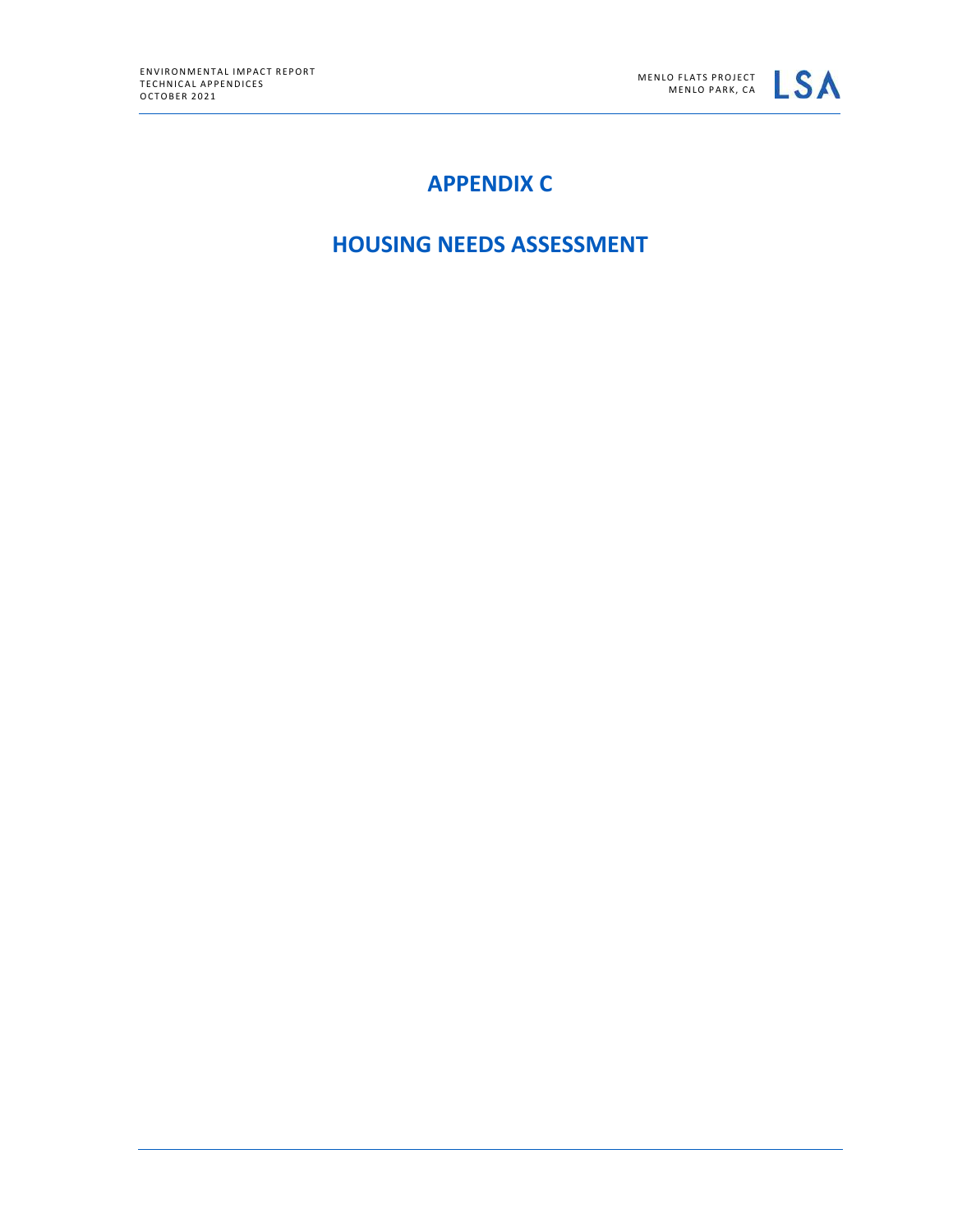

#### **This page intentionally left blank**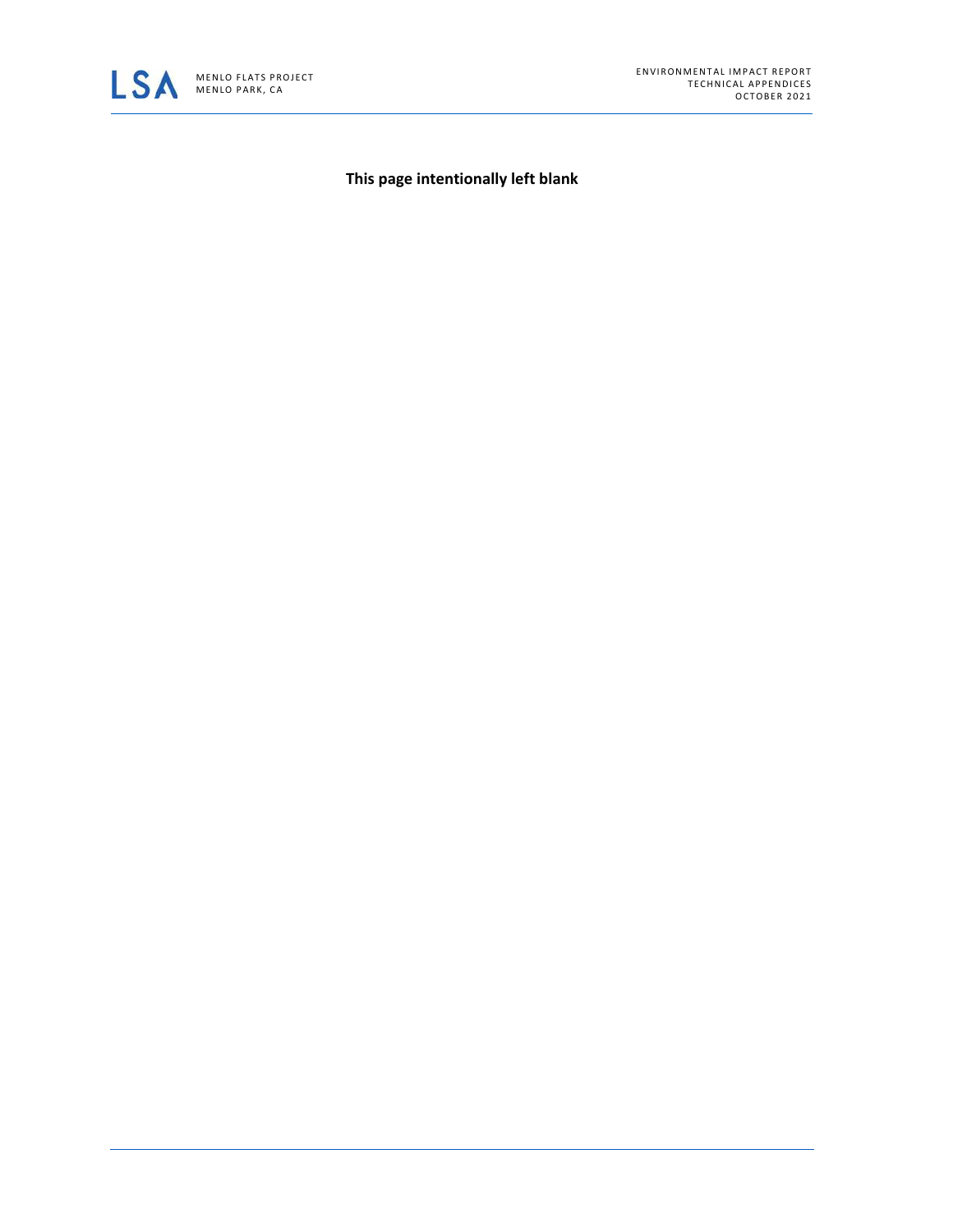



# **KEYSER MARSTON ASSOCIATES**

### **HOUSING NEEDS ASSESSMENT**

**MENLO FLATS PROJECT**

*Prepared for:* **City of Menlo Park**

*Prepared by:* **Keyser Marston Associates, Inc.**

**June 2021**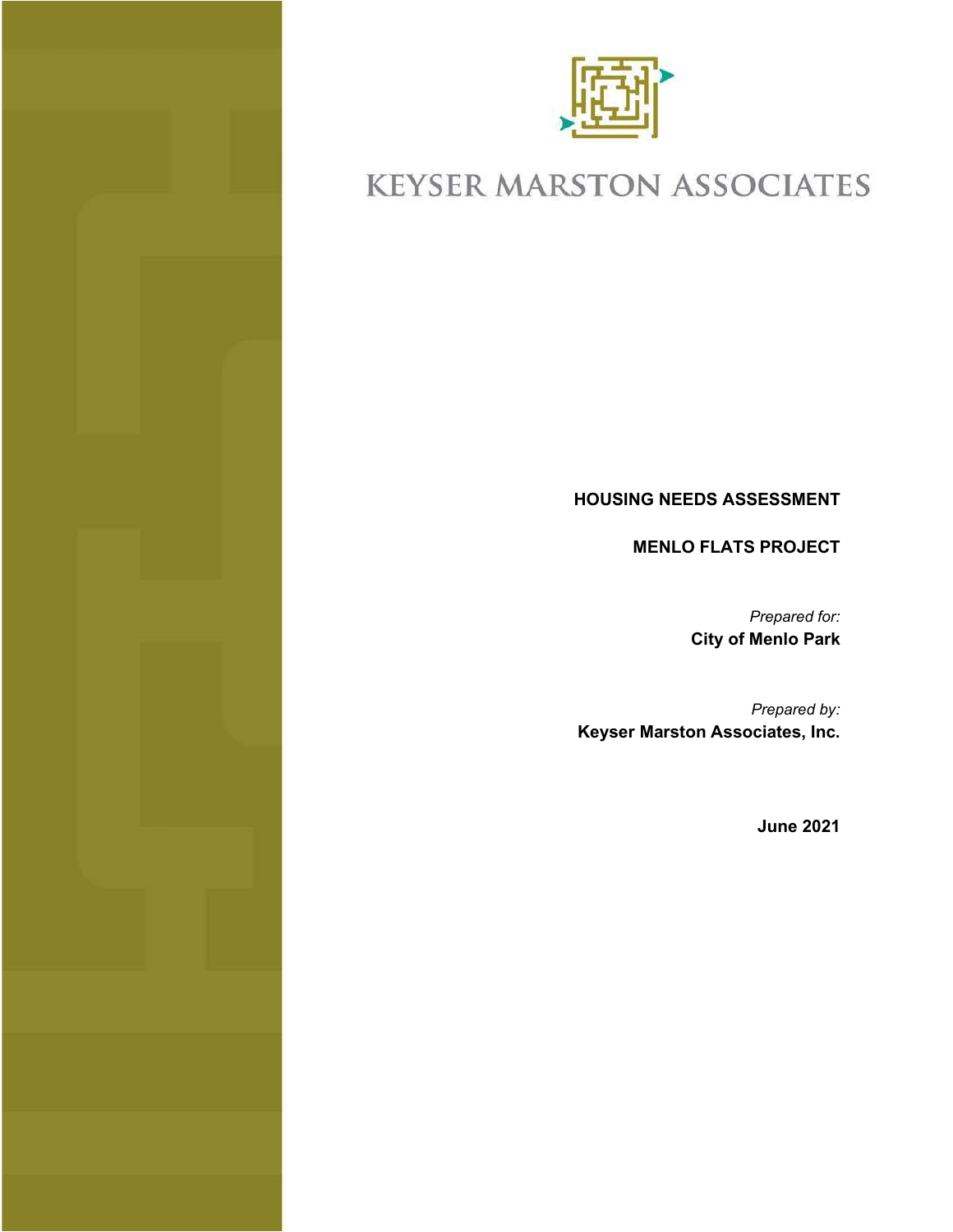### **TABLE OF CONTENTS**

| 1.0 |     | <b>EXECUTIVE SUMMARY</b>                                                  | 1              |
|-----|-----|---------------------------------------------------------------------------|----------------|
|     | 1.1 | <b>Housing Availability</b>                                               | $\overline{2}$ |
|     | 1.2 | Net Impact on Housing Availability                                        | $\overline{2}$ |
|     | 1.3 | Net Impact on Housing Availability by Income Category                     | 4              |
|     | 1.4 | Menlo Park Share of Net Impact on Housing Availability                    | $\overline{7}$ |
|     | 1.5 | <b>Displacement Analysis</b>                                              | 9              |
| 2.0 |     | <b>INTRODUCTION</b>                                                       | 12             |
|     | 2.1 | <b>Project Description</b>                                                | 13             |
|     | 2.2 | <b>Income Definitions</b>                                                 | 13             |
|     | 2.3 | <b>Report Organization</b>                                                | 14             |
|     | 2.4 | Data Sources and Qualifications                                           | 15             |
| 3.0 |     | <b>HOUSING UNITS ADDED BY THE PROJECT BY INCOME CATEGORY</b>              | 16             |
|     | 3.1 | <b>Below Market Rate Housing Units Required</b>                           | 16             |
|     | 3.2 | Affordability Level of Market Rate Units                                  | 17             |
|     | 3.3 | New Residential Units by Income Level                                     | 20             |
| 4.0 |     | CHANGE IN WORKER HOUSING NEEDS FROM REMOVAL OF EXISTING ON-SITE           |                |
|     |     | <b>JOBS AND REPLACEMENT WITH NEW ON-SITE JOBS</b>                         | 21             |
|     | 4.1 | Methodology                                                               | 21             |
|     | 4.2 | Summary by Income Level                                                   | 31             |
| 5.0 |     | <b>HOUSING DEMAND of OFF-SITE WORKERS IN SERVICES TO NEW RESIDENTS 32</b> |                |
|     | 5.1 | <b>Estimated Household Incomes of New Residents</b>                       | 32             |
|     | 5.2 | The IMPLAN Model                                                          | 34             |
|     | 5.3 | Analysis of Housing Need by Income                                        | 39             |
|     | 5.4 | Summary of Housing Need by Income, Off-site Workers                       | 42             |
| 6.0 |     | NET IMPACT ON HOUSING AVAILABILITY                                        | 44             |
|     | 6.1 | Net Impact on Housing Availability Regionally                             | 44             |
|     | 6.2 | Menlo Park Share of Impact on Housing Supply and Housing Demand           | 46             |
|     | 6.3 | <b>Additional Discussion of Commute Share</b>                             | 52             |
| 7.0 |     | <b>DISPLACEMENT ANALYSIS</b>                                              | 54             |
|     | 7.1 | Displacement and Risk of Displacement in East Palo Alto and Belle Haven   | 54             |
|     | 7.2 | Potential for Proposed Project to Contribute to Displacement              | 56             |
|     |     |                                                                           |                |
|     |     | <b>APPENDIX A - WORKER OCCUPATIONS AND COMPENSATION LEVELS</b>            | 58             |
|     |     |                                                                           |                |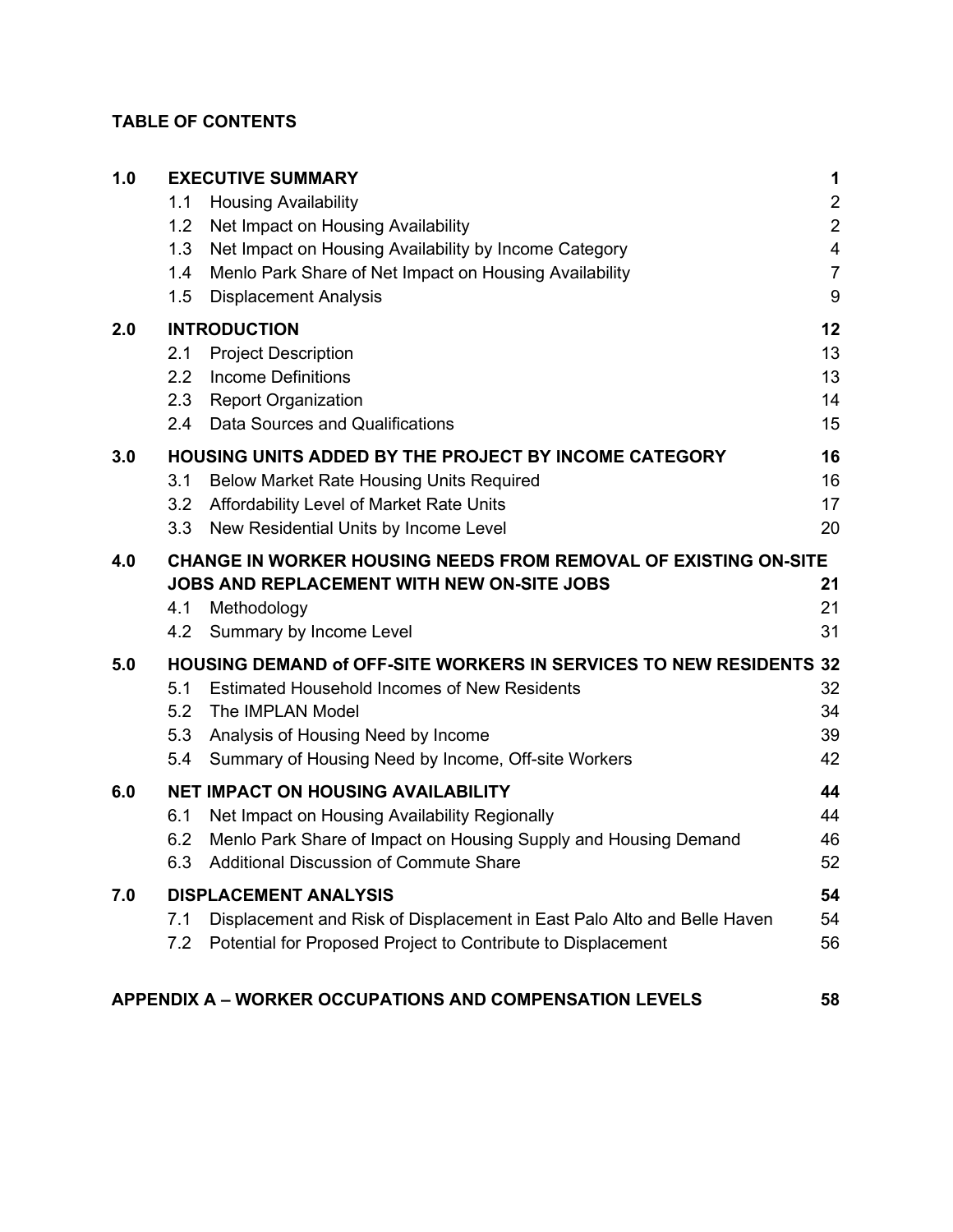#### **List of Tables**

| Table 1-1. Project Summary                                                                                                | 1     |
|---------------------------------------------------------------------------------------------------------------------------|-------|
| Table 1-2. Estimated Net Impact of Project on Housing Availability                                                        | 3     |
| Table 1-3. Net Impacts on Housing Availability by Income Category, Scenario 1 - Low Income BMR Units                      | 6     |
| Table 1-4. Net Impacts on Housing Availability by Income Category, Scenario 2 – Very Low, Low and Moderate Income BMR     |       |
| Units                                                                                                                     | $\,6$ |
| Table 1-5. Estimated Menlo Park Share of Net Impacts on Housing Availability                                              | 9     |
| Table 2-1. Project Summary                                                                                                | 13    |
| Table 2-2. 2021 Household Income Limits                                                                                   | 14    |
| Table 3-1. Market Rate and BMR Units                                                                                      | 16    |
| Table 3-2. Rents for Comparable Apartments and Estimate for Proposed Project                                              | 19    |
| Table 3-3. Estimated Affordability Level Applicable to Market Rate Apartments                                             | 19    |
| Table 3-4. Estimated Affordability Level of New Residential Units                                                         | 20    |
| Table 4-1. Estimated Net Change in On-Site Employment                                                                     | 23    |
| Table 4-2. Estimated Change in On-Site Employee Households                                                                | 24    |
| Table 4-3. On-Site Employee Households - Occupation Categories                                                            | 25    |
| Table 4-4. Percent of Households by Size and No. of Workers                                                               | 26    |
| Table 4-5. Ratio of Household Income to Individual Worker Income                                                          | 27    |
| Table 4-6. Employee Households by Occupation and Income (Steps 4, 5, and 6)                                               | 28    |
| Table 4-7. Estimated Changes in On-Site Employee Households by Income                                                     | 31    |
| Table 5-1. Aggregate Household Income of New Residents                                                                    | 32    |
| Table 5-2. Percent of Income Available for Expenditures (1)                                                               | 33    |
| Table 5-3. Income Available for Expenditures                                                                              | 34    |
| Table 5-4. Jobs Generated from Household Spending of Residents                                                            | 36    |
| Table 5-5. Jobs Generated by Industry from Housing Spending [IMPLAN Output]                                               | 37    |
| Table 5-6. Comparison to Existing City and County Relationships Between Number of Residential Units and Number of Jobs in |       |
| Key Resident Serving Sectors                                                                                              | 39    |
| Table 5-7. Estimated Net Change in On-Site Employee Households                                                            | 40    |
| Table 5-8. Worker Households by Occupation - Jobs in Off-Site Services to New Residential Units                           | 40    |
| Table 5-9. Employee Households by Occupation and Income (Steps 3, 4, and 5) for Workers in Off-Site Services to New       |       |
| Residents                                                                                                                 | 42    |
| Table 5-10. Estimated Off-Site Employee Households by Income                                                              | 43    |
| Table 6-1. Estimated Net Impact of Project on Housing Availability                                                        | 45    |
| Table 6-2. Net Impacts on Housing Availability by Income Category, Scenario 1 - Low Income BMR Units                      | 45    |
| Table 6-3. Net Impacts on Housing Availability by Income Category, Scenario 2 - Very Low, Low, and Moderate Income BMR    |       |
| Units                                                                                                                     | 46    |
| Table 6-4. Estimated Menlo Park Share of Net Housing Availability Impacts, Scenario 1 with Current Commute Share          | 48    |
| Table 6-5. Estimated Menlo Park Share of Net Housing Availability Impacts, Scenario 2 with Current Commute Share          | 49    |
| Table 6-6. Estimated Menlo Park Share of Net Housing Availability Impacts, Scenario 1 with Increased Commute Share        | 51    |
| Table 6-7. Estimated Menlo Park Share of Net Housing Availability Impacts, Scenario 2 with Increased Commute Share        | 52    |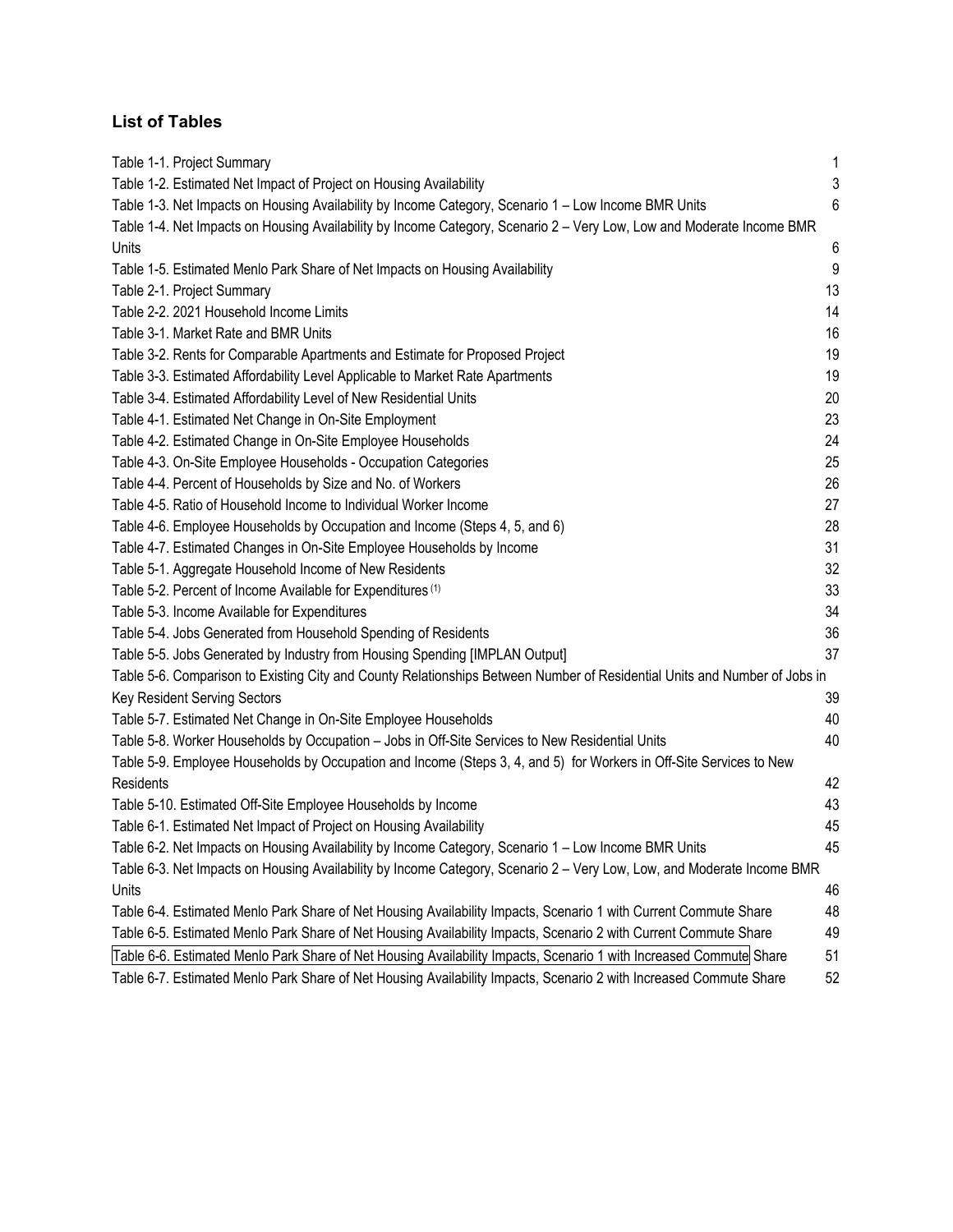#### <span id="page-5-0"></span>**1.0 EXECUTIVE SUMMARY**

This Housing Needs Assessment (HNA) provides an analysis of housing supply and housing demand impacts of the proposed Menlo Flats Project (Project) in the City of Menlo Park (City) and evaluates the potential that the proposed Project could contribute to displacement of existing residents within the City of East Palo Alto and the Belle Haven neighborhood of Menlo Park, two proximate communities identified as having risk factors for displacement. The HNA is part of a range of analyses provided to assist in the decision-making and entitlement process for the proposed Project and accompanies the Environmental Impact Report (EIR). An HNA is, however, not a requirement of the California Environmental Quality Act (CEQA). Preparation of this HNA is required under the terms of a 2017 settlement agreement between the cities of Menlo Park and East Palo Alto<sup>[1](#page-5-1)</sup>.

The proposed Project is located on an approximately 1.38 acre site at 165 Jefferson Drive in Menlo Park. The proposed Project includes 158 new multifamily rental units and 15,000 square feet of non-residential space which includes 13,400 square feet of new office space and approximately 1,600 square feet of ground floor community amenity. The proposed Project replaces a single-story, approximately 24,311 square foot commercial office building. A summary of the proposed Project is provided in Table 1-1, below.

| <b>Table 1-1. Project Summary</b>                                   |                          |                                                   |
|---------------------------------------------------------------------|--------------------------|---------------------------------------------------|
|                                                                     | <b>Residential Units</b> | <b>Building Area</b>                              |
| <b>Proposed</b><br>Apartments<br>Community Amenity (Café)<br>Office | 158 Units                | 154,729 SF<br>1,600 SF<br>13,400 SF<br>169,729 SF |
| <b>Existing Building [To Be Demolished]</b><br>Commercial Building  |                          | 24,311 SF                                         |
| <b>Net Change With Project</b>                                      | 158 Units                | 145,418 SF                                        |

*Note: building area excludes parking structure*

<span id="page-5-1"></span><sup>1</sup> In 2016, the City updated its General Plan, specifically the land use and circulation elements, commonly referred to as ConnectMenlo. The City completed and certified a program level EIR for ConnectMenlo, which determined that there would be a less than significant impact on population and housing, except cumulative impacts projected to be reduced to less than significant following an update of ABAG regional forecasts. However, pursuant to the terms of the 2017 City of East Palo Alto v. City of Menlo Park Settlement Agreement, which settled the lawsuit regarding the ConnectMenlo EIR, preparation of this HNA is required.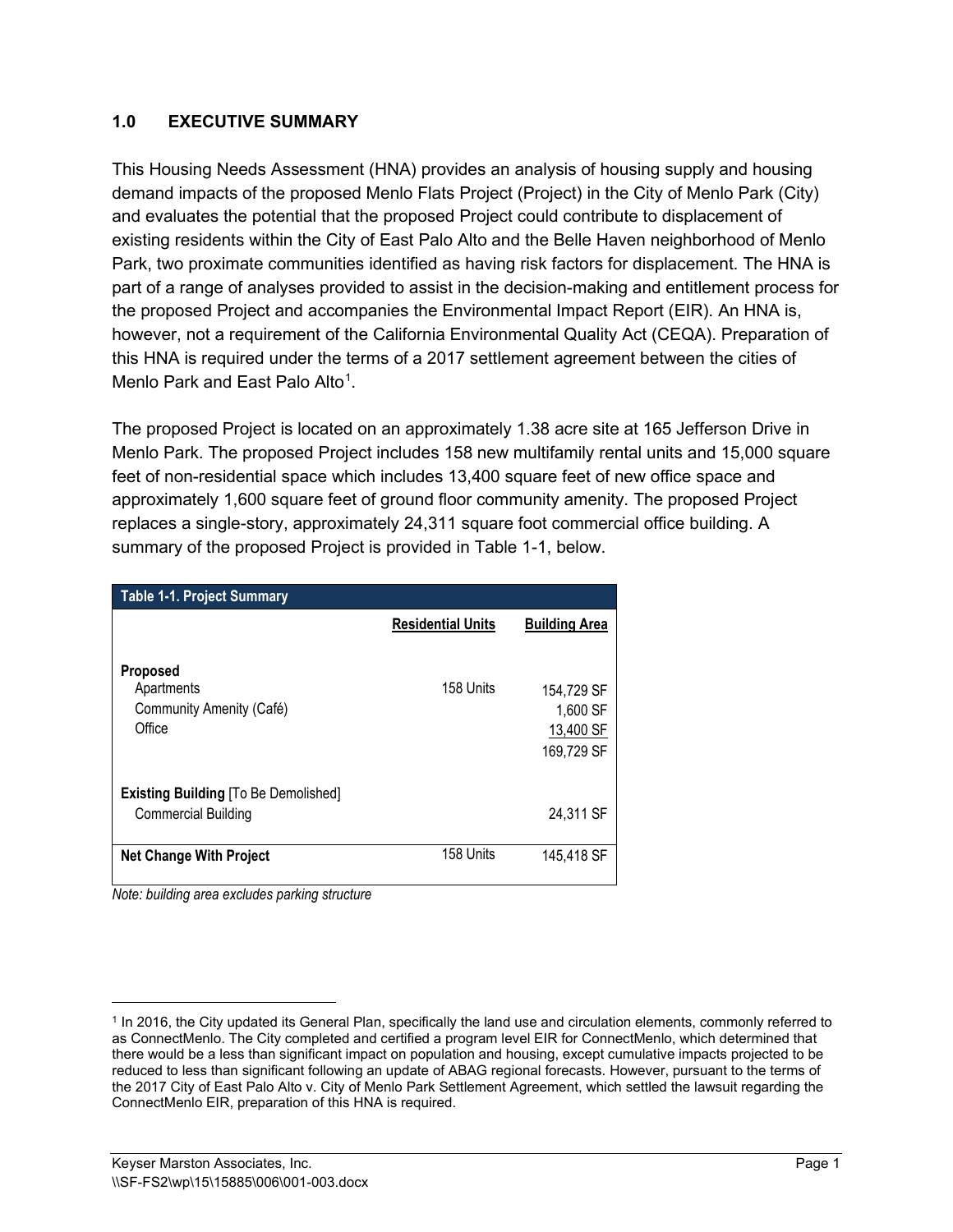#### <span id="page-6-0"></span>**1.1 Housing Availability**

The term "housing availability" is used to refer to the combined net housing supply and housing demand impacts of the proposed Project taking into consideration:

- a) Construction of new housing units, which adds to housing availability through additions to the housing supply;
- b) Removal of existing jobs, which adds to housing availability by reducing demand for housing by employees; and
- c) Addition of new jobs, which reduces housing availability by increasing demand for housing by employees.

HNAs prepared for non-residential projects in Menlo Park have not used the term "housing availability" because these projects impact only the demand, or need, for housing. For purposes of a residential project, a new term is introduced to describe combined effects on supply and demand for housing.

#### <span id="page-6-1"></span>**1.2 Net Impact on Housing Availability**

The proposed Project is estimated to increase the number of available housing units by 106 units as shown in Table 1-2 and Chart 1. This estimate reflects the combined effect of:

- 1. The 158 new residential units added to the housing supply by the proposed Project.
- 2. A 5-unit increase in housing availability from removal of existing on-site jobs, which reduces worker housing demand. Removal of the existing buildings removes an estimated 9 on-site jobs. Removal of 9 jobs translates to a net reduction in employee<sup>[2](#page-6-2)</sup> housing demand of 5 units based on 1.91 workers per housing unit<sup>[3](#page-6-3)</sup>. See Section 4 for supporting analysis.
- 3. A 28-unit decrease in housing availability due to added housing demand from new onsite workers within the new office and ground floor community amenity / cafe space and on-site property management and maintenance for the residential units. A combined 53 jobs are estimated to be added on-site, which translates into an estimated employee housing demand of 28 units based on 1.91 workers per housing unit. See Section 4 for supporting analysis.

<span id="page-6-2"></span><sup>2</sup> The terms "worker" and "employee" are used interchangeably.

<span id="page-6-3"></span><sup>&</sup>lt;sup>3</sup> This factor reflects the average number of workers per working household and is derived from U.S. Census data. See additional discussion under Step 2 on page 21.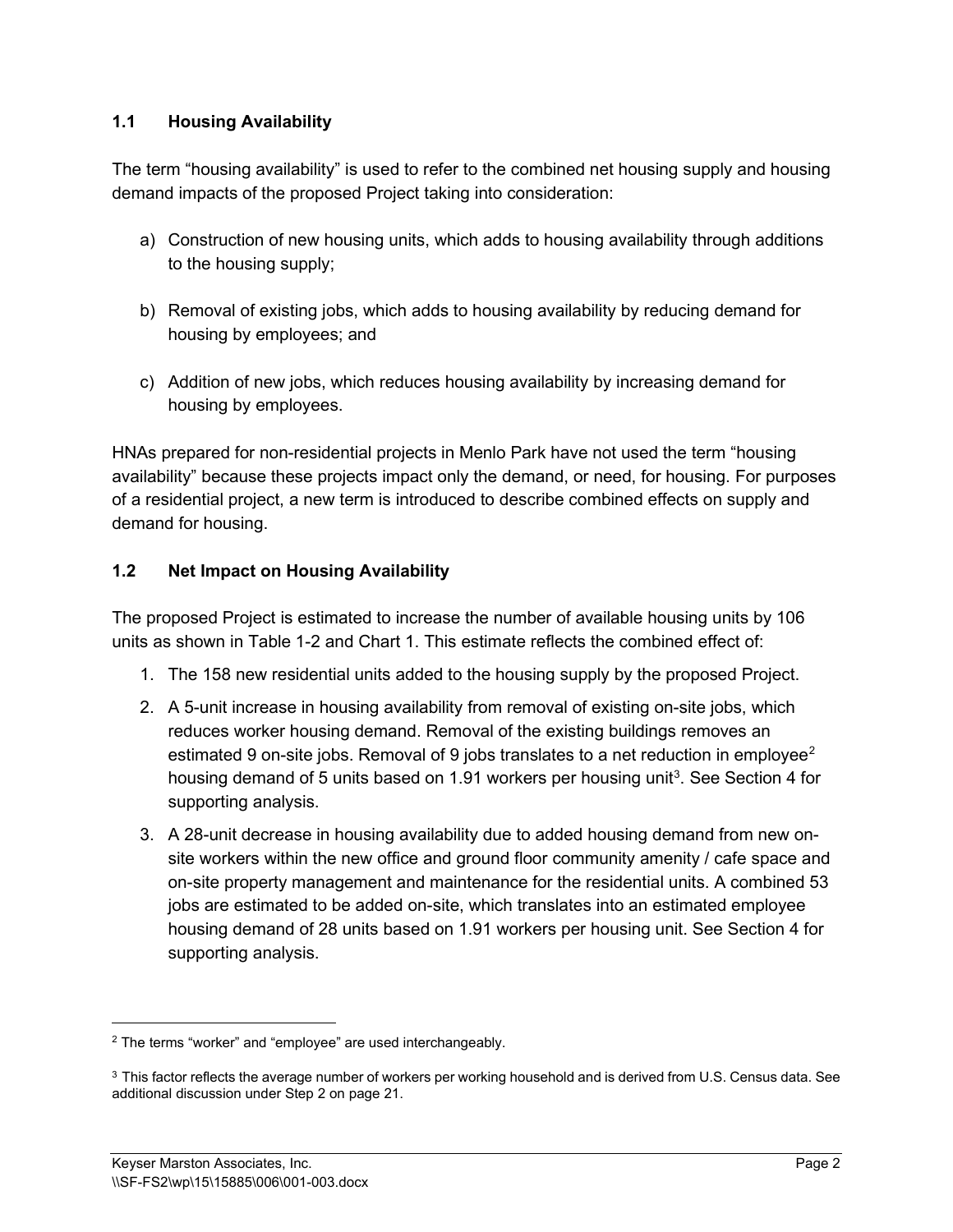4. A 29-unit decrease in housing availability due to added housing demand by workers in off-site services to new residents such as restaurants, retail, education, medical care and others. This estimate reflects consideration of "multiplier effects" of household spending by residents of the new units consistent with the 2017 settlement agreement. Analysis supporting this estimate is provided in Section 5.

| Table 1-2. Estimated Net Impact of Project on Housing Availability          |              |  |  |  |  |  |
|-----------------------------------------------------------------------------|--------------|--|--|--|--|--|
| New Residential Units                                                       | 158 Units    |  |  |  |  |  |
| Reduced Housing Demand from removal of on-site jobs                         | 5 Units      |  |  |  |  |  |
| Less: Added Housing Demand from new on-site jobs                            | (28 Units)   |  |  |  |  |  |
| Less: Added Housing Demand<br>off-site workers in services to new residents | $(29$ Units) |  |  |  |  |  |
| Net Increase in Available Housing                                           | 106 Units    |  |  |  |  |  |

#### **Chart 1 - Net Impact on Housing Availability from Proposed Project**

Removal of existing on-site jobs removes worker housing demand: 5-unit increase in housing availability

> **Construct New Residential Units:** 158-unit increase in housing availability

**Net Effect:**  $106$ -unit increase in housing availability

increases in housing availability

New on-site jobs add to worker housing demand: 28-unit decrease in housing availability

New off-site jobs in retail, healthcare and other services to new residents adds to worker housing demand: 29-unit decrease in housing availability

decreases in housing availability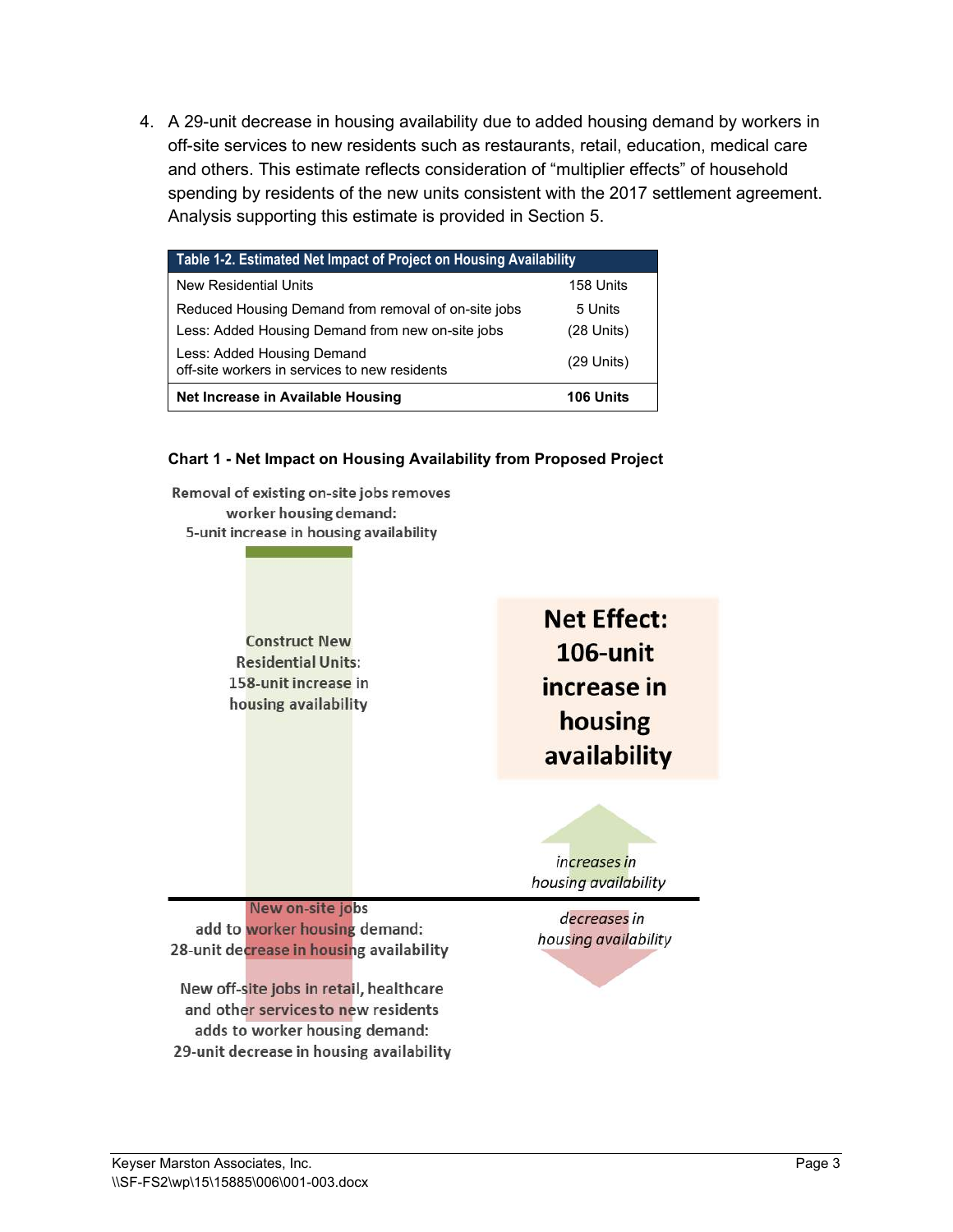#### <span id="page-8-0"></span>**1.3 Net Impact on Housing Availability by Income Category**

The net impact on housing availability is estimated for each of the following six affordability categories, each expressed in relation to local Area Median Income (AMI):

- Extremely Low Income households up to 30% of AMI;
- Very Low Income households over 30% up to 50% of AMI;
- **Low Income households over 50% up to 80% of AMI;**
- **Moderate Income households over 80% up to 120% of AMI;**
- Above Moderate Income households over 120% up to 150% of AMI; and
- Over 150% of AMI households above 150% of AMI.

According to the California Department of Housing and Community Development (HCD), the AMI for a family of four in San Mateo County, is \$149,600 as of 2021. Section 2 provides income limits applicable to each of the identified income categories. The affordability categories from 0% through 120% AMI reflect those addressed by statewide housing programs such as the Regional Housing Needs Allocation (RHNA) process. In addition, the Above Moderate Income tier is included in the analysis for consistency with HNAs prepared for prior projects in Menlo Park and to provide decision makers with information regarding a broad spectrum of housing affordability levels. Above Moderate Income households also face affordable housing challenges in Menlo Park as well as in the broader Bay Area. In fact, due to the high cost of housing, housing affordability challenges also extend to households earning over 150% of AMI<sup>[4](#page-8-1)</sup>, particularly in the for-sale housing market. The Over 150% of AMI category captures households with incomes that exceed 150% AMI and includes all households not included within one of the other income categories.

#### *Scenarios Addressed*

The analysis of housing availability impacts addresses two scenarios proposed by the Project applicant for compliance with the City's Below Market Rate (BMR) affordable housing requirement:

- **Scenario 1** BMR units are provided at a level affordable to Low Income households.
- **Scenario 2** BMR units are distributed between the Very Low, Low and Moderate Income categories. Scenario 2 utilizes a provision of the City's BMR housing program

<span id="page-8-1"></span><sup>4</sup> An income of approximately 221% of AMI, is estimated to be needed to afford the median priced home in Menlo Park. The median priced home in Menlo Park is \$2.35 million based on home sales from December 2019 through December 2020 from real estate data service provider CoreLogic. Estimates assume a down payment of 30% based on the median down payment for home purchases with a mortgage in Menlo Park estimated from CoreLogic data during this period, 35% of income spent on housing, and a mortgage interest rate of 3.1% based on the average 30 year fixed mortgage rate from January through December 2020 from Freddie Mac Primary Mortgage Market Survey.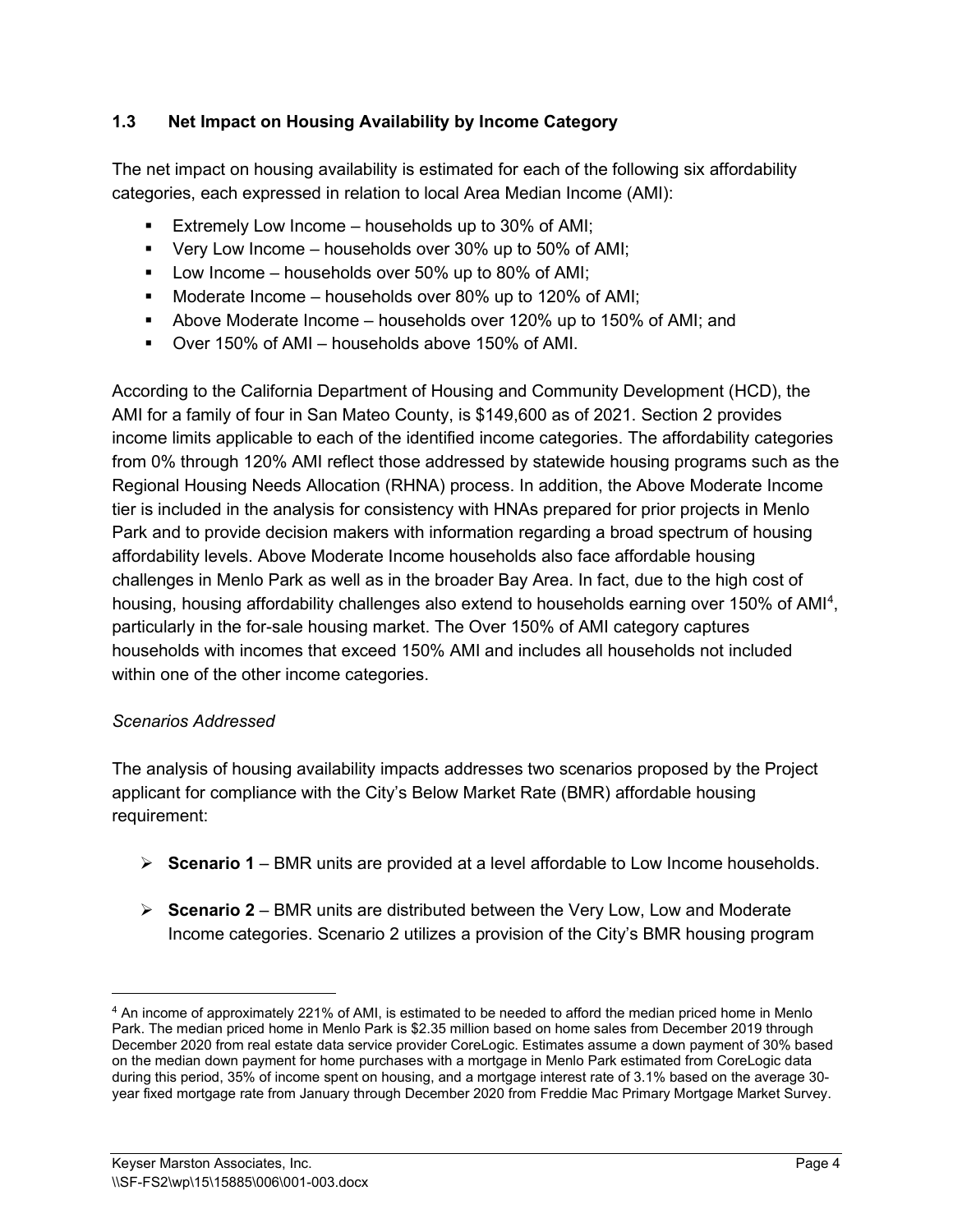guidelines that allows flexibility in the affordability mix of BMR units, provided the mix is roughly equivalent to providing all BMR units at Low Income.

#### *Net Impact on Housing Availability by Income Level*

The estimated net impacts on housing availability by income category are presented in Tables 1-3 and 1-4, for Scenario 1 and 2, respectively.

In Scenario 1, with Low Income BMR units, findings represent the net result of:

- 1) 158 new housing units added to the housing supply including 21 Below Market Rate (BMR) units affordable to Low Income, 98 market rate studio units estimated to be affordable to Moderate Income, and 39 market rate four-bedroom units affordable to the Over 150% AMI category;
- 2) 5 units of increased housing availability across a range of income levels from removal of existing on-site jobs and related worker housing demand;
- 3) A 28-unit decrease in housing availability across a range of income levels from addition of new on-site jobs and related worker housing demand; and
- 4) A 29-unit decrease in housing availability due to new housing demand by workers in services to new residents.

The analysis reflects the Project applicant's proposal for compliance with the City's BMR affordable housing requirement by providing Low Income on-site BMR units.

The net result is a 106-unit increase in available housing across various income categories, comprised of five Low, 90 Moderate and 30 Over 150% AMI units, which gross increase is partially offset by decreases in housing availability for Extremely Low, Very Low and Above Moderate Income households of seven, six and six units, respectively. The calculations are shown in Table 1-3.

Low Income units to be constructed as part of the proposed Project would be deed-restricted Low Income BMR units. The units estimated to be affordable to Moderate Income in Scenario 1 consist of market rate studio units and would **not** be deed-restricted BMR units. Market rate rents for the studio units are estimated to fall within a range that is affordable to Moderate Income households based on the small size of the units. However, as market rate units, the units would not be restricted for occupancy by Moderate Income households and could be occupied by households that have incomes that exceed income criteria for Moderate Income. Market rents are also free to adjust in response to rental market conditions and therefore affordability of the market rate units may adjust as well.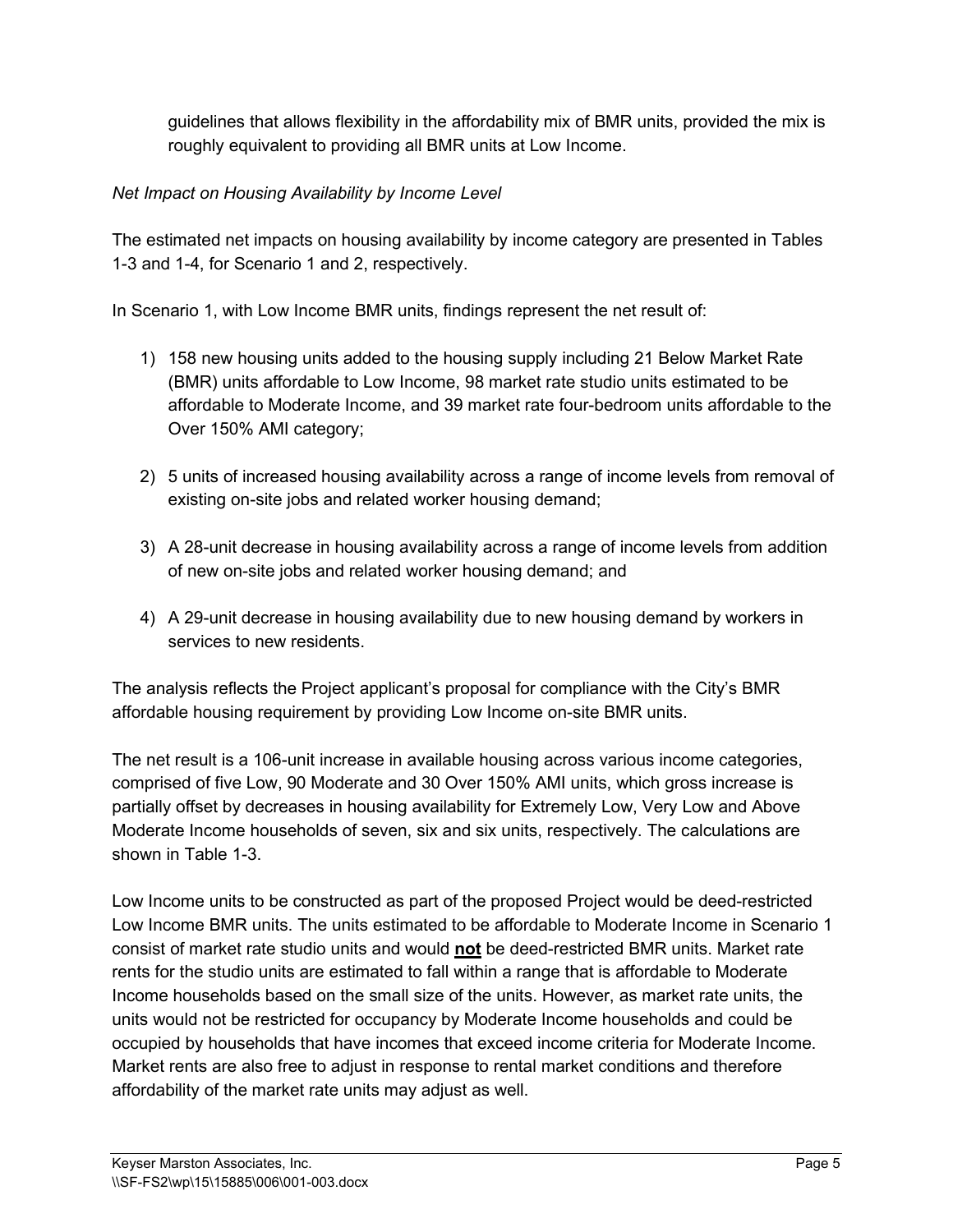| Table 1-3. Net Impacts on Housing Availability by Income Category, Scenario 1 – Low Income BMR Units                    |                         |                    |      |                 |                   |                         |              |
|-------------------------------------------------------------------------------------------------------------------------|-------------------------|--------------------|------|-----------------|-------------------|-------------------------|--------------|
|                                                                                                                         | <b>Extremely</b><br>Low | <b>Very</b><br>Low | Low  | <b>Moderate</b> | Above<br>Moderate | Over<br><b>150% AMI</b> | <b>Total</b> |
| 1. Increase in available housing from<br>construction of new units                                                      | 0                       | 0                  | 21   | 98              | 0                 | 39                      | 158          |
| 2. Increase in available housing from removal<br>of existing on-site jobs, which reduces worker<br>housing demand       | 0                       | 1                  | 3    |                 | 0                 | 0                       | 5            |
| 3. Decrease in available housing from increase<br>in housing demand by new on-site workers                              | (2)                     | (2)                | (8)  | (5)             | (4)               | (7)                     | (28)         |
| 4. Decrease in available housing from increase<br>in housing demand by off-site workers in<br>services to new residents | (5)                     | (5)                | (11) | (4)             | (2)               | (2)                     | (29)         |
| Net Increase in Housing Availability (1)                                                                                | (7)                     | (6)                | 5    | 90              | (6)               | 30                      | 106          |

(1) Negative figures represent an increase in housing demand that is not offset by added housing supply.

In Scenario 2, with Very Low, Low and Moderate Income BMR units, the 106-unit net increase in available housing is comprised of three 95 Moderate and 30 Over 150% AMI units, partially offset by decreases in housing availability for Extremely Low, Very Low, Low and Above Moderate Income of seven, two, four and six units, respectively. Calculations for Scenario 2 are shown in Table 1-4 and are the same as Scenario 1 except that the BMR units are a mix of Very Low, Low, and Moderate Income. Moderate Income units to be constructed as part of the proposed Project in Scenario 2 consist of five four-bedroom BMR units deed restricted for occupancy by Moderate Income households and 98 market rate studio units that are estimated to be affordable to Moderate Income but that would **not** be deed-restricted BMR units and could be occupied by households with incomes exceeding the Moderate Income level.

| --<br><b>BMR Units</b>                                                                                                  |                         |             |      |          |                   |                         |              |
|-------------------------------------------------------------------------------------------------------------------------|-------------------------|-------------|------|----------|-------------------|-------------------------|--------------|
|                                                                                                                         | <b>Extremely</b><br>Low | Very<br>Low | Low  | Moderate | Above<br>Moderate | Over<br><b>150% AMI</b> | <b>Total</b> |
| 1. Increase in available housing from<br>construction of new units                                                      | 0                       | 4           | 12   | 103      | 0                 | 39                      | 158          |
| 2. Increase in available housing from removal<br>of existing on-site jobs, which reduces worker<br>housing demand       | 0                       |             | 3    | 1        | 0                 | 0                       | 5            |
| 3. Decrease in available housing from increase<br>in housing demand by new on-site workers                              | (2)                     | (2)         | (8)  | (5)      | (4)               | (7)                     | (28)         |
| 4. Decrease in available housing from increase<br>in housing demand by off-site workers in<br>services to new residents | (5)                     | (5)         | (11) | (4)      | (2)               | (2)                     | (29)         |
| Net Increase in Housing Availability (1)                                                                                | (7)                     | (2)         | (4)  | 95       | (6)               | 30                      | 106          |

**Table 1-4. Net Impacts on Housing Availability by Income Category, Scenario 2 – Very Low, Low and Moderate Income** 

Findings represent the total estimated housing availability impacts throughout the region and include impacts both within Menlo Park as well as in other jurisdictions where workers who hold on-site or off-site jobs live. See Section 1.4 for an estimate of impacts within Menlo Park.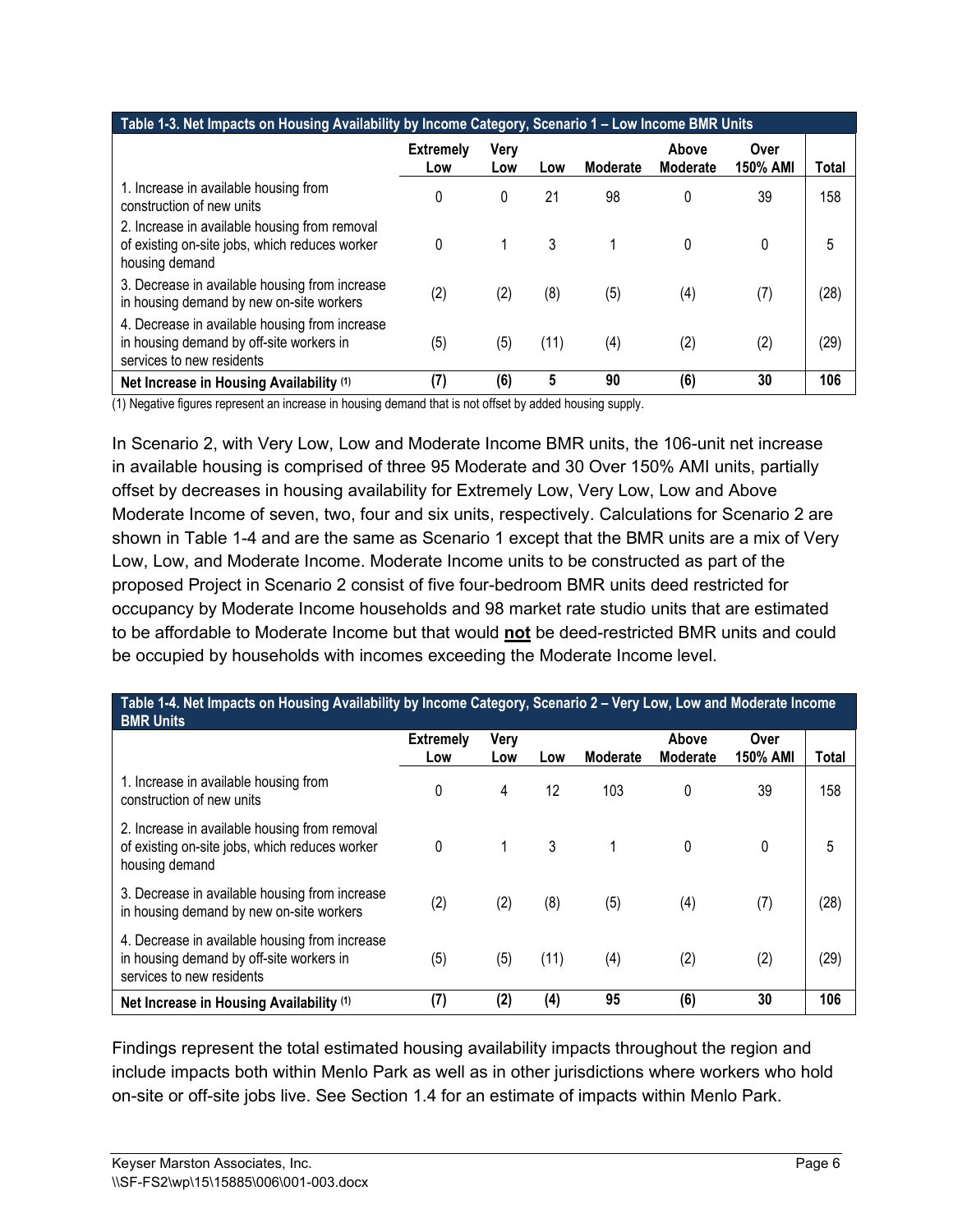Following is a brief description of the approach used for each component of the analysis.

- (1) *Residential units* the affordability level of new residential units reflects the Project applicant's proposal for compliance with the City's BMR Program guidelines, which as described above, includes two scenarios regarding the affordability mix of the BMR units. For the market rate units, affordability level is based on estimated market rate rents and the household income necessary to afford these rents. See Section 3 for additional description.
- (2) *Increase in available housing from removal of on-site jobs* The decrease in worker housing demand starts with an estimate of the decrease in employment with removal of the existing commercial building. Ratios derived from the U.S. Census are used to translate the decrease in employment to a decrease in worker housing demand. The decrease in worker housing demand by income category is identified by comparing estimated household incomes of workers to household income limits for the six affordability categories addressed in the analysis. Housing demand by income applicable to the existing commercial building is estimated using publicly available data on worker occupations and is reflective of the existing commercial tenant, Theme Party Productions, a company that designs and produces special events. See Section 4 for additional description.
- (3) *Decrease in available housing from addition of on-site jobs* The increase in worker housing demand from addition of new on-site jobs starts with an estimate of the increase in employment in the new office and community amenity / café space and on-site property management of the residential units. Ratios derived from the U.S. Census are used to translate the number of jobs into total worker housing demand. Worker housing demand by income category is estimated using publicly available data on worker compensations and reflect a tech-oriented tenant within the office space. See Section 4 for additional description.
- (4) *Decrease in available housing due to added off-site jobs in services to new residents* The analysis estimates the income of households renting the new residential units, their demand for goods and services such as groceries, restaurants, and healthcare, the offsite jobs created by the additional demand, and the housing needs by income level of workers who will hold these new jobs. See Section 5 for additional description.

### <span id="page-11-0"></span>**1.4 Menlo Park Share of Net Impact on Housing Availability**

This section provides an estimate of the share of the proposed Project's impacts on housing availability that occur in the City of Menlo Park. Findings of the prior section represent total estimated impacts regardless of the jurisdiction in which impacts occur. The portion of total housing availability impacts that occur in Menlo Park are estimated using the following approach: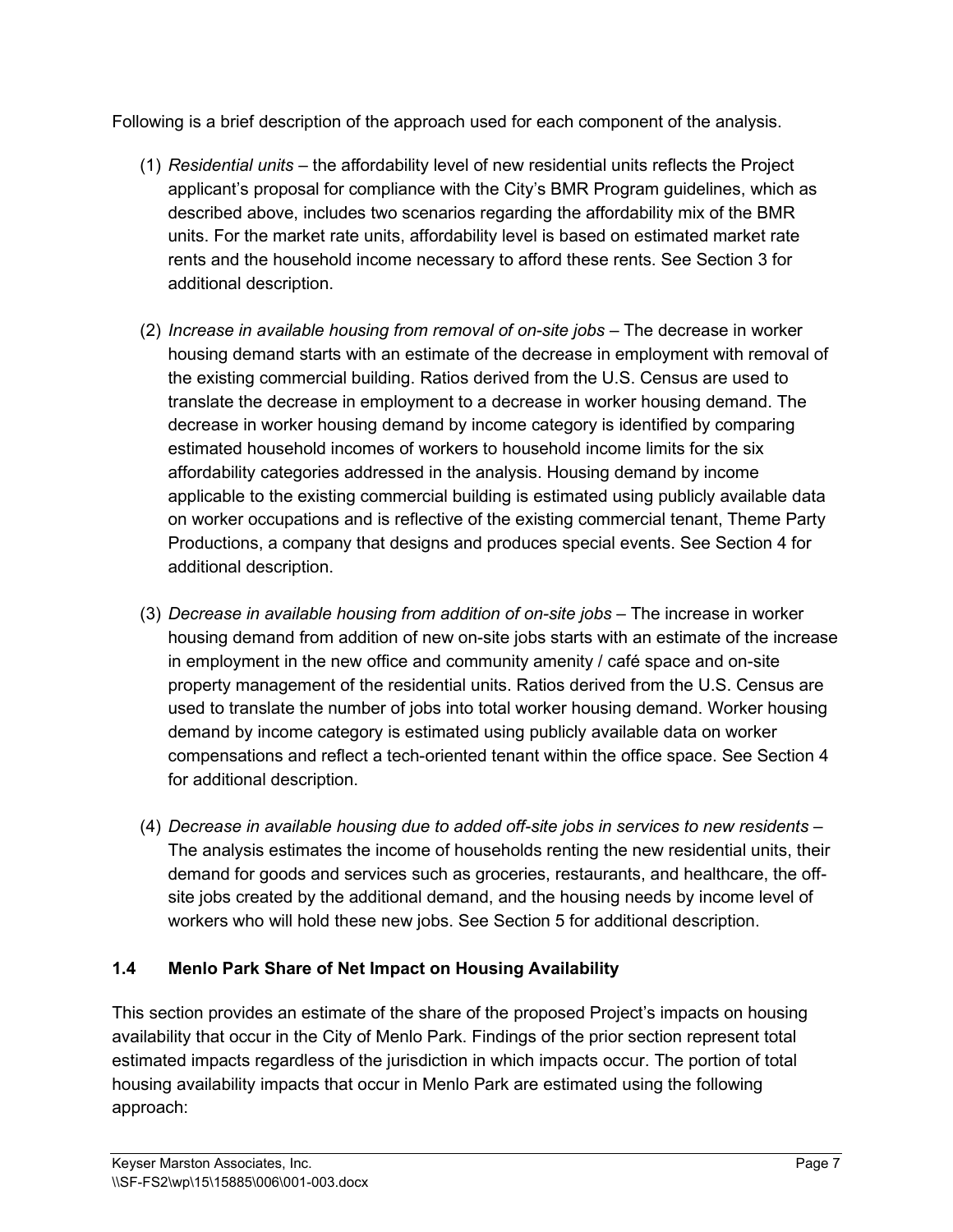- (1) All 158 residential units added by the proposed Project are in the City of Menlo Park; therefore, all 158 units are identified as additional housing supply in Menlo Park.
- (2) None of the five total units of increased housing availability from removal of on-site jobs are estimated to be in Menlo Park as application of the existing 5.9% share of Menlo Park workers who live in the City results in fraction that rounds to zero. The City Council has expressed an interest in improving the jobs housing balance and obtaining data to inform the goal of increasing the number of workers who live and work in Menlo Park. Therefore, for informational purposes, the report provides an upper estimate of housing units in Menlo Park based on a 20% commute share, which was a goal identified in the City's 2000 Commercial Linkage Fee Nexus Study. Using this upper estimate, one of the five-unit increase in housing availability from removal of on-site jobs would be estimated to be within Menlo Park.
- (3) Two of 28 units of added regional housing demand from new on-site jobs is estimated to be in Menlo Park based on the existing 5.9% share of Menlo Park workers who live in the City. The upper estimate using a 20% commute share would be six units of regional housing demand within Menlo Park.
- (4) Two of 29 total units of added regional housing demand from new off-site jobs is estimated to be within Menlo Park based on the existing 5.9% share of Menlo Park workers who live in the City. The upper estimate using a 20% commute share would be six units of regional housing demand within Menlo Park.

The above approach results in a net increase of 154 units of housing availability in Menlo Park, assuming the current commute share is maintained (154 units = 158 new units minus two units of new on-site employee housing demand and two units of new off-site employee housing demand in Menlo park). The upper estimate provided for informational purposes with an increased commute share goal of 20% would result in a net increase in housing availability in Menlo Park of 147 units (147 units = 158 new units plus one unit of added housing availability from removal of on-site jobs minus six units of new on-site employee housing demand and six units of new off-site employee housing demand in Menlo park). The difference between the current commute share and the increased commute share is a total of seven units.

Table 1-5 identifies the breakout of the net impact on housing availability in Menlo Park by income category for the two scenarios regarding provision of BMR units and two commute share alternatives.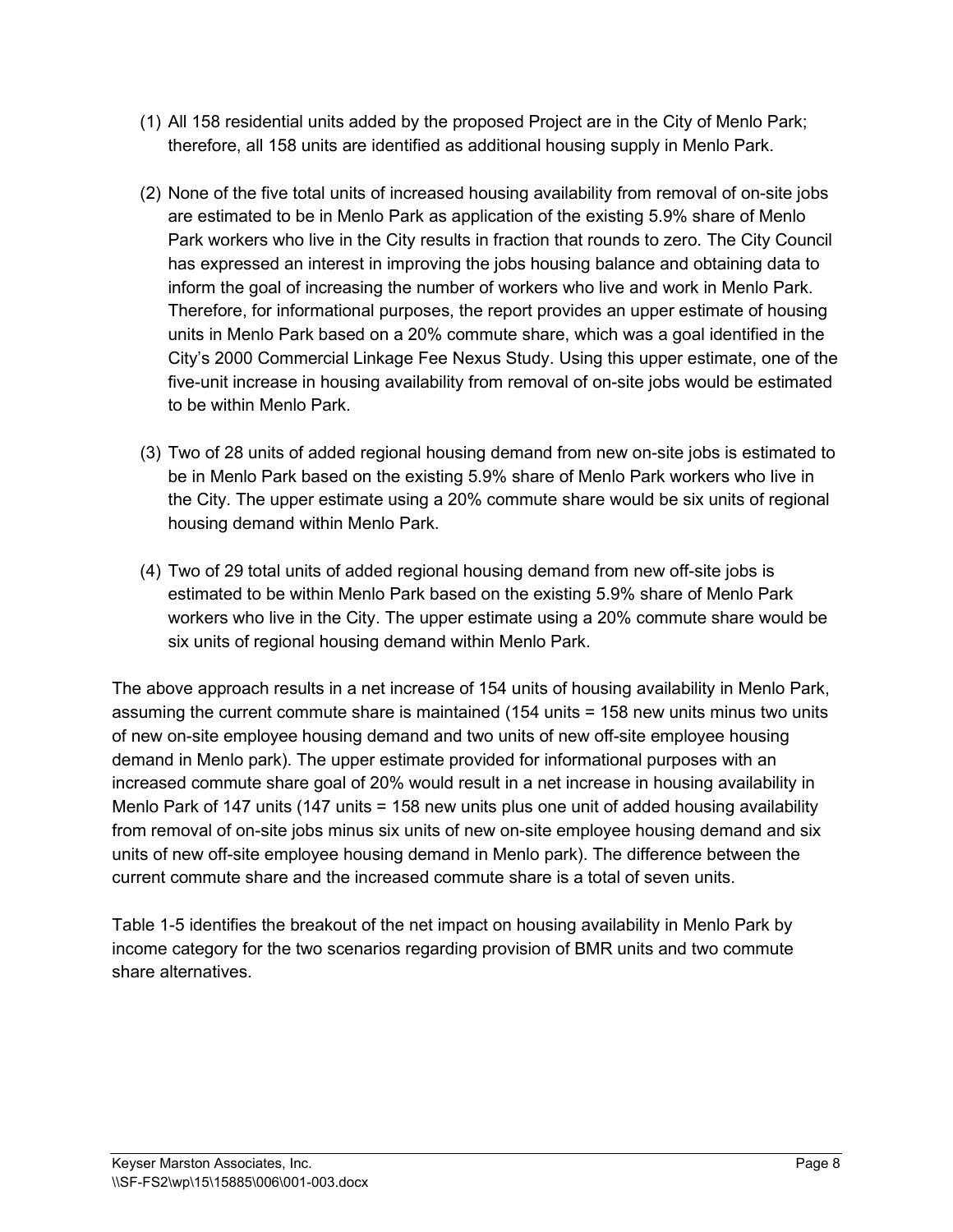| Table 1-5. Estimated Menlo Park Share of Net Impacts on Housing Availability |                         |             |     |                 |                          |                         |       |  |
|------------------------------------------------------------------------------|-------------------------|-------------|-----|-----------------|--------------------------|-------------------------|-------|--|
|                                                                              | <b>Extremely</b><br>Low | Very<br>Low | Low | <b>Moderate</b> | Above<br><b>Moderate</b> | Over<br><b>150% AMI</b> | Total |  |
| Scenario 1 – Low Income BMR Units                                            |                         |             |     |                 |                          |                         |       |  |
| Current Commute Share (5.9%)                                                 |                         |             | 19  | 97              |                          | 38                      | 154   |  |
| Increased Commute Share (20%)                                                | (1)                     | (2)         | 18  | 96              | (1)                      | 37                      | 147   |  |
| Scenario 2 - Very Low, Low and Moderate Income BMR Units                     |                         |             |     |                 |                          |                         |       |  |
| Current Commute Share (5.9%)                                                 |                         | 4           | 10  | 102             |                          | 38                      | 154   |  |
| Increased Commute Share (20%)                                                | (1)                     | 2           | 9   | 101             |                          | 37                      | 147   |  |

#### *Scenario 1 - Low Income BMR Units*

In Scenario 1, with Low Income BMR units and assuming the current 5.9% commute share, the estimated 154-unit net increase in housing availability in Menlo Park consists of 19 Low, 97 Moderate and 38 Over 150% AMI units.

With the upper estimate using a 20% commute share assumption, the estimated 147-unit net increase in housing availability in Menlo Park consists of 18 Low, 96 Moderate and 37 Over 150% AMI units, offset by a net decrease in housing availability in the Extremely Low, Very Low and Above Moderate-Income categories of one, two and one units, respectively. Differences from the current commute share scenario are driven by the greater share of new on- and off-site workers assumed to live in Menlo Park with a 20% commute share.

#### *Scenario 2 – Very Low, Low and Moderate Income BMR Units*

In Scenario 2, with Very Low, Low and Moderate Income BMR units, the estimated 154-unit net increase in housing availability in Menlo Park consists of four Very Low, ten Low, 102 Moderate and 38 Over 150% AMI units, assuming the current commute share.

With the upper estimate using a 20% commute share, the 147-unit net increase in housing availability in Menlo Park consists of two Very Low, nine Low, 101 Moderate and 37 Over 150% AMI units, partially offset by a one-unit decrease in both the Extremely Low and Above Moderate Income categories.

See Section 6.2 for the supporting analysis.

#### <span id="page-13-0"></span>**1.5 Displacement Analysis**

Displacement occurs when housing or neighborhood conditions force existing residents to move, or households feel like their move is involuntary. Displacement can be caused by a range of physical, economic and social factors including but not limited to foreclosure, condominium conversion, building deterioration or condemnation, increased taxes, natural disasters, eminent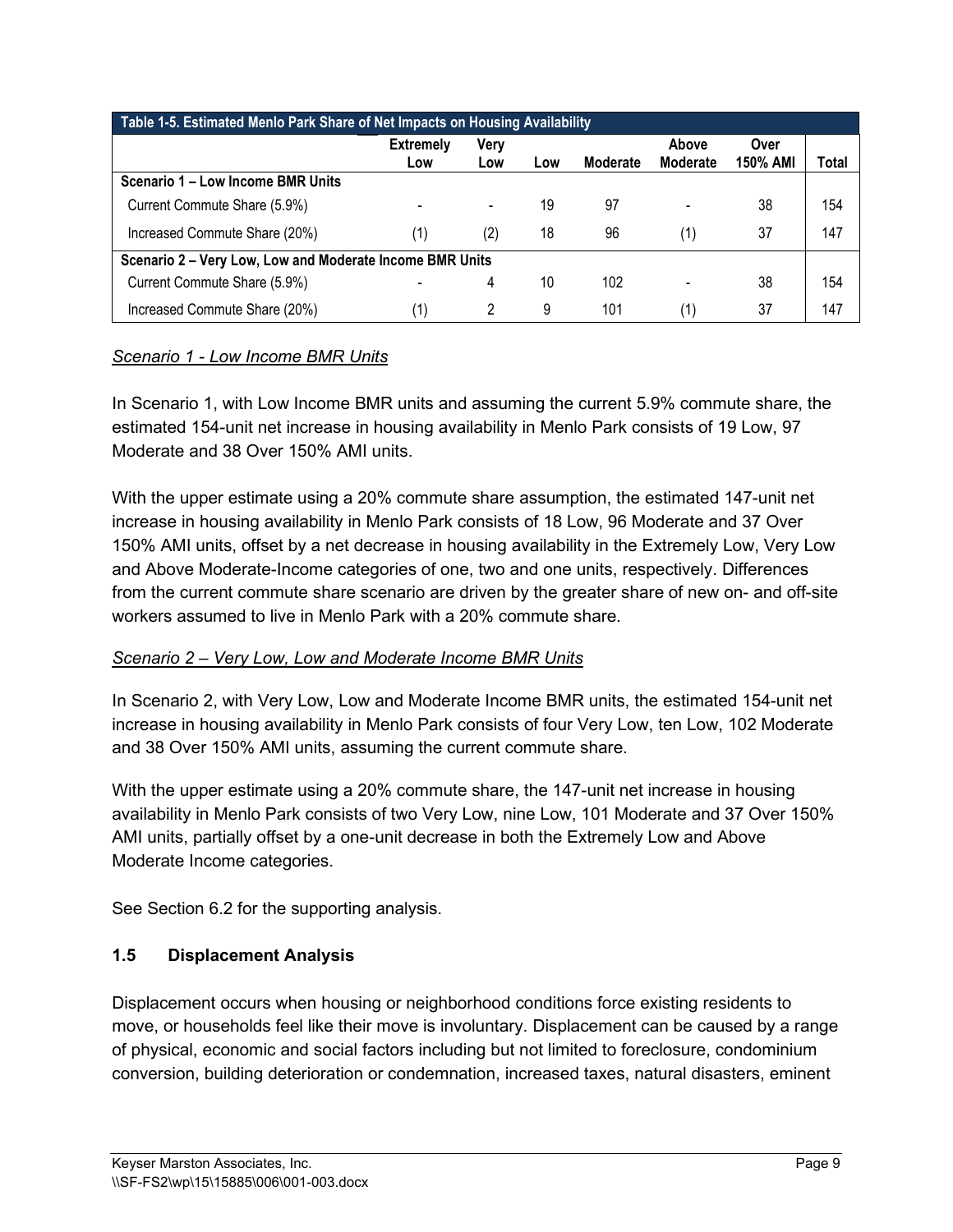domain and increases in housing costs $^{5,6,7}$  $^{5,6,7}$  $^{5,6,7}$  $^{5,6,7}$  $^{5,6,7}$  $^{5,6,7}$ . The HNA is focused on economic drivers of displacement, specifically the potential for the proposed Project to affect the local housing market and contribute to increasing housing costs.

While displacement is not an impact for the purposes of the California Environmental Quality Act (CEQA), displacement has become an increasing regional concern in the Bay Area. A map produced by the Urban Displacement Project, a research and action initiative of UC Berkeley that aims to understand and describe the nature of gentrification and displacement, identifies numerous communities as undergoing displacement or at risk of displacement that extend from San Francisco down the Peninsula to many neighborhoods in San Jose and the East Bay.

The displacement analysis addresses the potential for the proposed Project to contribute to displacement of existing residents in two nearby communities, the City of East Palo Alto (East Palo Alto) and Menlo Park's Belle Haven neighborhood (Belle Haven). These communities have risk factors for displacement based on their relatively lower-income existing population that includes a high percentage of households who spend 35% or more of their income on housing. They are identified by the Urban Displacement Project<sup>[8](#page-14-3)</sup> as experiencing on-going gentrification and/or displacement or being at risk of displacement. Another recent study of baseline housing conditions in the Belle Haven neighborhood, City of East Palo Alto, and North Fair Oaks neighborhood, prepared by the UC Berkeley Center for Community Innovation and its Y-PLAN initiative, identified similar conclusions $^9$  $^9$ .

Because the proposed Project adds to the supply of market rate and affordable housing and results in a net increase in available housing overall, the proposed Project is not anticipated to contribute to displacement in East Palo Alto or Belle Haven. This conclusion is supported by recent research on localized market effects of new housing development indicating a reduction

<span id="page-14-0"></span><sup>5</sup> Zuk, M. et. al. 2017. Gentrification, Displacement, and the Role of Public Investment. Journal of Planning Literature. Journal of Planning Literature 1-14.

<span id="page-14-1"></span><sup>&</sup>lt;sup>6</sup> Center for Community Innovation (2020). Investment and Disinvestment as Neighbors, A Study of Baseline Housing Conditions in the Bay Area Peninsula.

<span id="page-14-2"></span><sup>7</sup> Bradshaw, K. (2019). Uneven Ground: How unequal land use harms communities in southern San Mateo County. Palo Alto Online. https://paloaltoonline.atavist.com/uneven-ground.

<span id="page-14-3"></span><sup>8</sup>Zuk, M., & Chapple, K. (2019). Urban Displacement Project. http://www.urbandisplacement.org/

<span id="page-14-4"></span><sup>9</sup> Center for Community Innovation (2020). Investment and Disinvestment as Neighbors, A Study of Baseline Housing Conditions in the Bay Area Peninsula.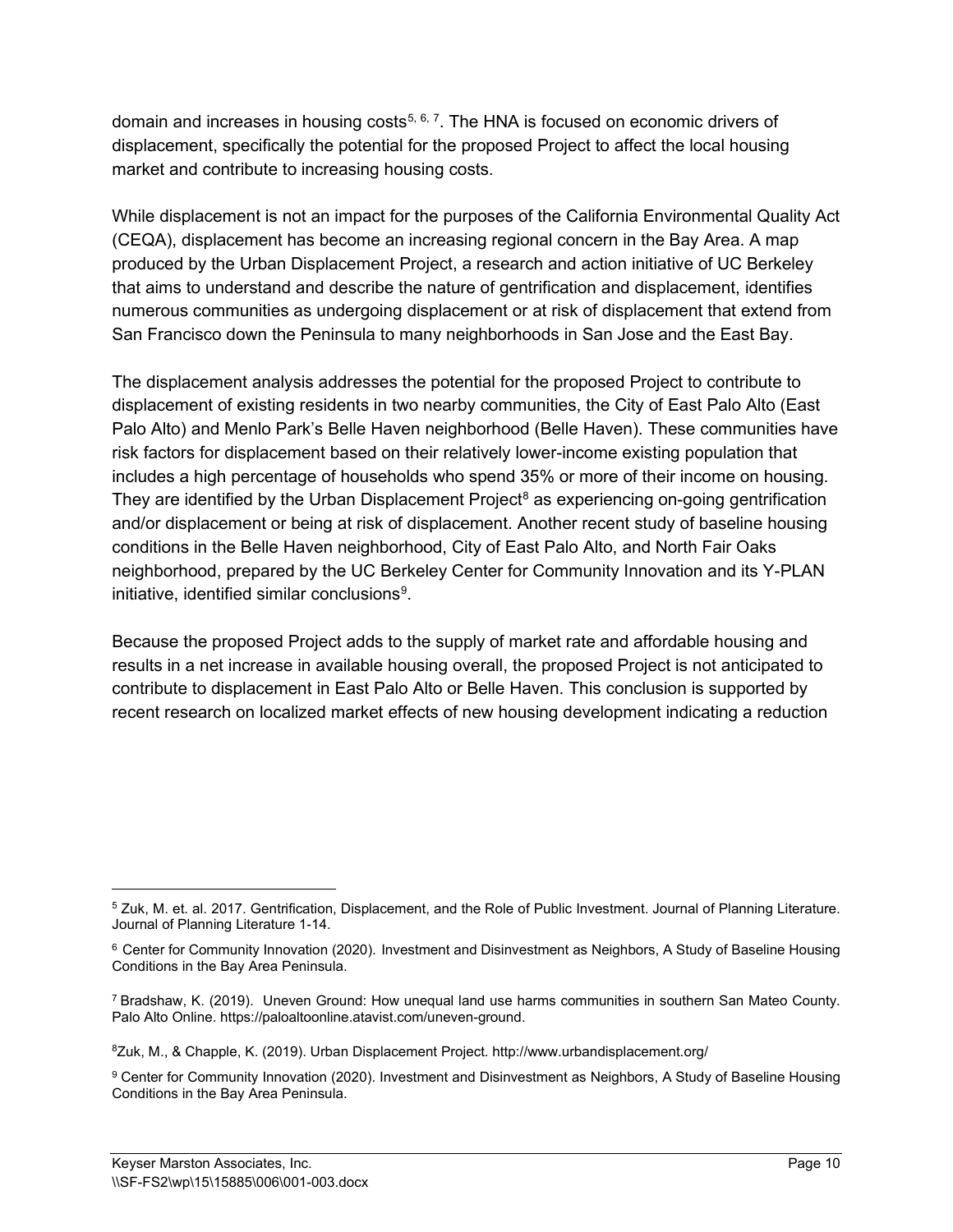or moderating effect on market rents in the vicinity<sup>10</sup>. Increasing the availability of market rate and affordable housing will tend to moderate or counteract displacement pressures to some degree by relieving market pressures on existing housing stock.

Li, Xiaodi. 2019. "Do New Housing Units in Your Backyard Raise Your Rents?" NYU Wagner and NYU Furman Center. [https://72187189-93c1-48bc-b596-fc36f4606599.filesusr.com/ugd/7fc2bf\\_2fc84967cfb945a69a4df7baf8a4c387.pdf](https://72187189-93c1-48bc-b596-fc36f4606599.filesusr.com/ugd/7fc2bf_2fc84967cfb945a69a4df7baf8a4c387.pdf)

Mast, Evan. 2019. "The Effect of New Market-Rate Housing Construction on the Low-Income Housing Market" Upjohn Institute Working Paper 19-307 W. E. Upjohn Institute for Employment Research. [https://research.upjohn.org/cgi/viewcontent.cgi?article=1325&context=up\\_workingpapers](https://research.upjohn.org/cgi/viewcontent.cgi?article=1325&context=up_workingpapers)

Pennington, Kate. 2021. "Does Building New Housing Cause Displacement?: The Supply and Demand Effects of Construction in San Francisco." Department of Agricultural and Resource Economics, University of California, Berkeley. [https://www.dropbox.com/s/oplls6utgf7z6ih/Pennington\\_JMP.pdf?dl=0](https://www.dropbox.com/s/oplls6utgf7z6ih/Pennington_JMP.pdf?dl=0)

Phillips, Shane, Manville, Michael, Lens Michael. 2021. "Research Roundup: The Effect of Market-Rate Development on Neighborhood Rents" UCLA Lewis Center for Regional Policy Studies. <https://www.lewis.ucla.edu/research/market-rate-development-impacts/>

<span id="page-15-0"></span><sup>&</sup>lt;sup>10</sup> Asquith, Brian J., Evan Mast, and Davin Reed. 2019. "Supply Shock Versus Demand Shock: The Local Effects of New Housing in Low-Income Areas." Upjohn Institute Working Paper 19-316. W. E. Upjohn Institute for Employment Research. <https://doi.org/10.17848/wp19-316>

Damiano, Anthony, Frenier, Chris. 2020. "Build Baby Build?: Housing Submarkets and the Effects of New Construction on Existing Rents" University of Minnesota CURA Center for Urban and Regional Affairs. <https://www.tonydamiano.com/project/new-con/bbb-wp.pdf>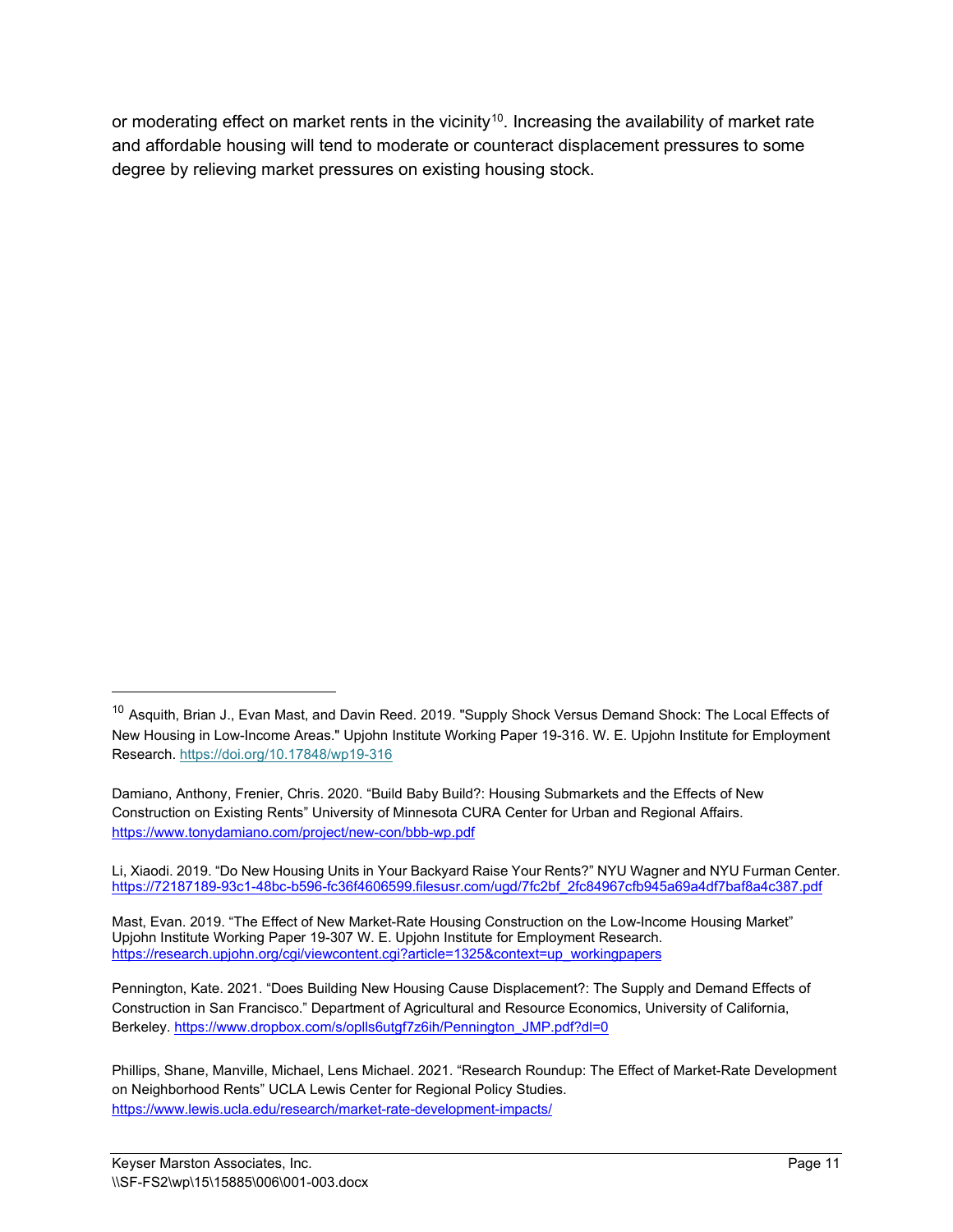#### <span id="page-16-0"></span>**2.0 INTRODUCTION**

This Housing Needs Assessment (HNA) provides an analysis of the proposed Project's impact on housing supply and housing demand and evaluates its potential to contribute to displacement of existing residents of the City of East Palo Alto (East Palo Alto) and the Belle Haven neighborhood of Menlo Park (Belle Haven), two proximate communities identified as having risk factors for displacement. The report has been prepared by Keyser Marston Associates (KMA) for the City of Menlo Park under a subcontract agreement with LSA Associates, prime consultant responsible for preparation of the Environmental Impact Report (EIR).

In 2016, the City updated its General Plan, specifically the land use and circulation elements, and its Zoning Ordinance (commonly referred to as ConnectMenlo). The City completed and certified a program level EIR for ConnectMenlo, which determined that there would be a less than significant impact on population and housing, except cumulative impacts projected to be reduced to less than significant following an update of ABAG regional forecasts. However, pursuant to the terms of the 2017 City of East Palo Alto v. City of Menlo Park Settlement Agreement, which settled the lawsuit regarding the ConnectMenlo EIR, preparation of this HNA is required. This HNA has been prepared consistent with the terms of that settlement agreement.

The following housing-related topics are addressed in this HNA:

- 1) Net impact on housing availability from the proposed Project, by income level, based on the combined effects of:
	- a. Added residential units;
	- b. Reduced worker housing need with removal of the existing commercial building;
	- c. Added housing needs for workers in new office and ground floor community amenity / café space; and
	- d. Added housing needs for workers in off-site retail and other services to residents of the new residential units.
- 2) Share of housing availability impacts estimated to occur within the City of Menlo Park; and
- 3) Potential for the proposed Project to contribute to rising housing costs and displacement of existing residents in East Palo Alto and Belle Haven.

These housing-related impacts are not required to be analyzed under the California Environmental Quality Act (CEQA) since economic or social changes are not considered significant effects on the environment. Nevertheless, this information is required by the settlement agreement and may be of interest to decision-makers and/or the public in evaluating the merits of the proposed Project.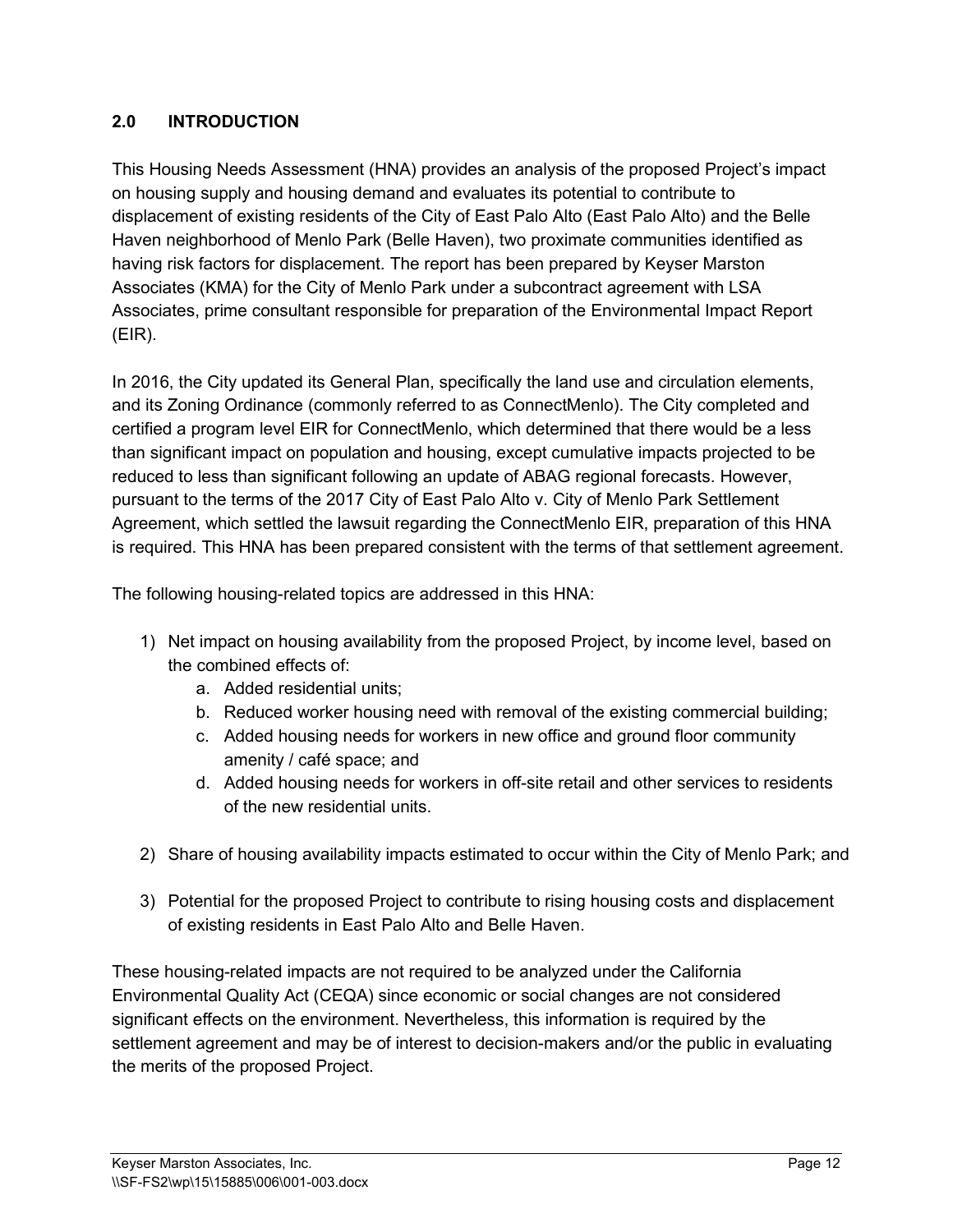#### <span id="page-17-0"></span>**2.1 Project Description**

Menlo Park Flats Venture, LLC (Project Sponsor) is proposing construction of a new 158-unit multifamily rental apartment building that includes approximately 13,400 square feet of office space and 1,600 square feet of ground floor community amenity. The proposed Project is located on an approximately 1.38 acre site at 165 Jefferson Drive in Menlo Park. The proposed Project replaces an existing commercial building on the Project site encompassing 24,311 square feet of building area. Table 2-1 provides a summary of the proposed Project.

| <b>Table 2-1. Project Summary</b>                      |                          |                      |
|--------------------------------------------------------|--------------------------|----------------------|
|                                                        | <b>Residential Units</b> | <b>Building Area</b> |
| <b>Proposed</b>                                        |                          |                      |
| Apartments                                             | 158 Units                | 154,729 SF           |
| Community Amenity (Café)                               |                          | 1,600 SF             |
| Office                                                 |                          | 13,400 SF            |
|                                                        |                          | 169,729 SF           |
|                                                        |                          |                      |
| <b>Existing Commercial Building [To Be Demolished]</b> |                          | (24,311 SF)          |
| <b>Net Change With Project</b>                         | 158 Units                | 145,418 SF           |
|                                                        |                          |                      |

*Parking structure is not included in building area totals.*

#### <span id="page-17-1"></span>**2.2 Income Definitions**

The income levels or tiers used in the analysis are expressed in relation to local Area Median Income (AMI). For example, Extremely Low Income is defined as households earning up to 30% of AMI. The AMI for each county or group of counties is issued annually by the U.S. Department of Housing and Urban Development (HUD), and released by the California Department of Housing and Community Development. Most housing programs and policies in California and its jurisdictions utilize these income definitions. The City of Menlo Park is covered by and utilizes the AMI information provided for San Mateo County.

Per HCD and statewide programs, the analysis includes households earning less than 120% AMI. In addition, an Above Moderate Income tier covering 120% to 150% AMI is presented in this analysis because this income tier also faces affordable housing challenges in Menlo Park and the greater Bay Area. In fact, due to the high cost of housing in Menlo Park, housing affordability challenges even extend to households earning more than 150% of AMI<sup>[11](#page-17-2)</sup>, especially

<span id="page-17-2"></span><sup>&</sup>lt;sup>11</sup> An income of approximately 221% of AMI, is estimated to be needed to afford the median priced home in Menlo Park. The median priced home in Menlo Park is \$2.35 million based on home sales from December 2019 through December 2020 from real estate data service provider CoreLogic. Estimates assume a down payment of 30% based on the median down payment for home purchases with a mortgage in Menlo Park estimated from CoreLogic data during this period, 35% of income spent on housing, and a mortgage interest rate of 3.1% based on the average 30 year fixed mortgage rate from January through December 2020 from Freddie Mac Primary Mortgage Market Survey.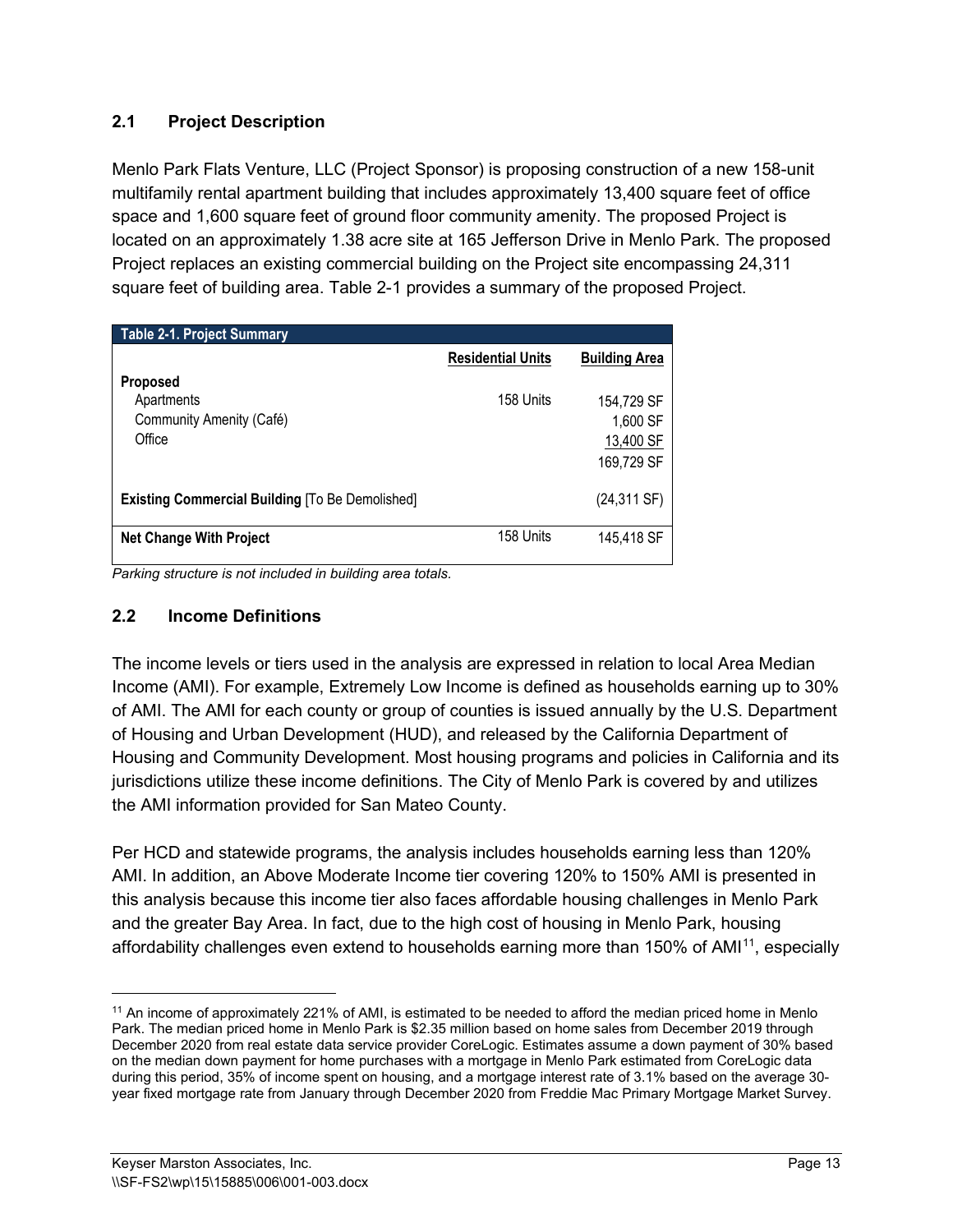in the for-sale housing market. As with HNAs prepared for prior projects in Menlo Park, the Above Moderate Income tier was included to provide decision makers more information on the housing needs of a broad spectrum of housing affordability levels.

In summary, the income tiers used in the analysis are:

- Extremely Low Income households up to 30% of AMI;
- Very Low Income households over 30% up to 50% of AMI;
- **Low Income households over 50% up to 80% of AMI;**
- Moderate Income households over 80% up to 120% of AMI;
- Above Moderate Income households over 120% up to 150% of AMI; and
- Over 150% of AMI households above 150% of AMI.

The 2021 income limits by household size are presented below in Table 2-2.

| Table 2-2. 2021 Household Income Limits |                       |           |           |                                       |           |           |           |  |
|-----------------------------------------|-----------------------|-----------|-----------|---------------------------------------|-----------|-----------|-----------|--|
|                                         |                       |           |           | <b>Income Limit by Household Size</b> |           |           |           |  |
| <b>Income Category</b>                  | <b>Percent of AMI</b> | 1-person  | 2-person  | 3-person                              | 4-person  | 5-person  | 6-person  |  |
| <b>Extremely Low</b>                    | 30% of AMI            | \$38,400  | \$43,850  | \$49,350                              | \$54,800  | \$59,200  | \$63,600  |  |
| Very Low Income                         | 50% of AMI            | \$63,950  | \$73,100  | \$82,250                              | \$91,350  | \$98,700  | \$106,000 |  |
| Low Income                              | 80% of AMI            | \$102,450 | \$117,100 | \$131,750                             | \$146,350 | \$158,100 | \$169,800 |  |
| Moderate Income                         | 120% of AMI           | \$125,650 | \$143,600 | \$161,550                             | \$179,500 | \$193,850 | \$208,200 |  |
| Above Moderate                          | 150% of AMI           | \$157,050 | \$179,550 | \$202,000                             | \$224,400 | \$242,350 | \$260,350 |  |
| Median Income                           | 100% of AMI           | \$104,700 | \$119,700 | \$134,650                             | \$149,600 | \$161,550 | \$173,550 |  |

AMI = Area Median Income, San Mateo County 2021

Source: California Department of Housing and Community Development

### <span id="page-18-0"></span>**2.3 Report Organization**

This report is organized into seven sections and one appendix:

- Section 1.0 provides an Executive Summary;
- Section 2.0 provides an Introduction;
- Section 3.0 identifies the income categories applicable to the new residential units;
- Section 4.0 provides an analysis of worker housing needs from removal of existing onsite jobs and addition of new on-site jobs;
- Section 5.0 estimates housing demand by income for off-site workers in services to new residents such as restaurants, retail and health care;
- Section 6.0 combines the findings of Sections 3, 4 and 5 to estimate the net impact on housing availability and the share of net impacts occurring within the City of Menlo Park;
- Section 7.0 provides a discussion of the potential for the proposed Project to contribute to displacement of existing residents in East Palo Alto and Belle Haven; and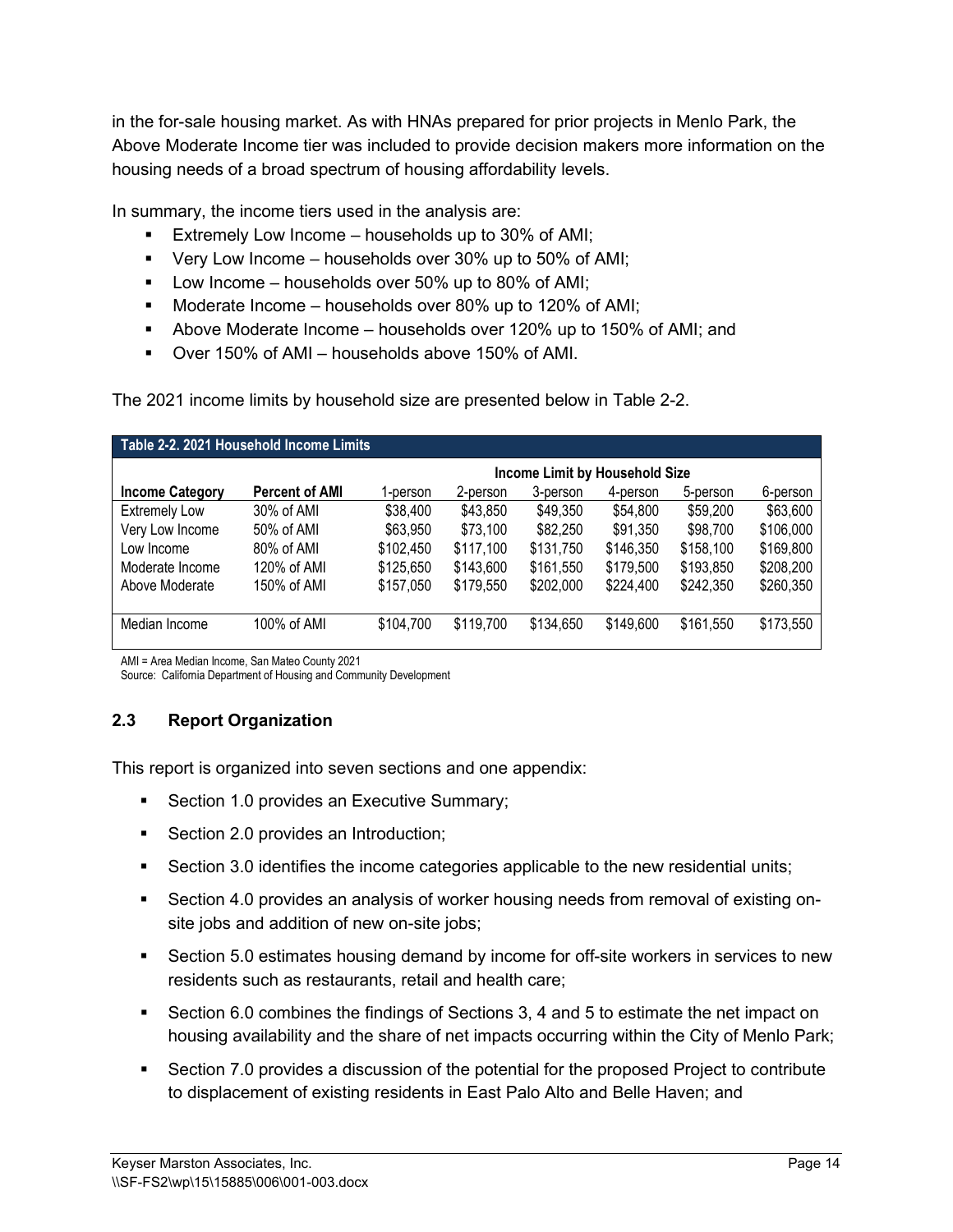**Appendix A provides supporting tables on worker occupation and incomes.** 

#### <span id="page-19-0"></span>**2.4 Data Sources and Qualifications**

The analysis in this report has been prepared using the best and most recent data available. Local data was used wherever possible. Other sources, such as the U.S. Census Bureau and U.S. Bureau of Labor Statistics were used extensively. While KMA believes all sources utilized are sufficiently accurate for the purposes of the analysis, KMA cannot guarantee their accuracy. Keyser Marston Associates, Inc. assumes no liability for information from these or other sources.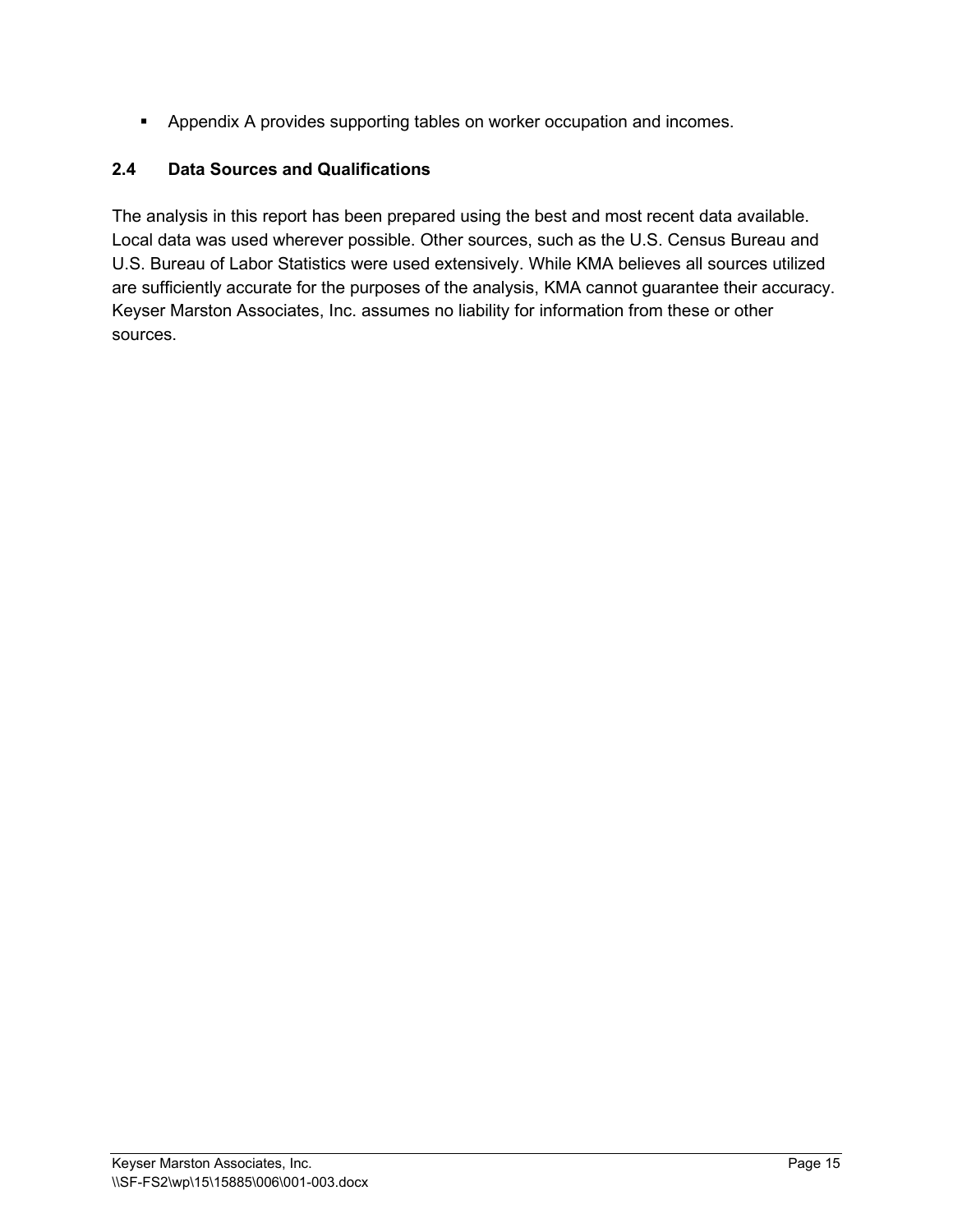#### <span id="page-20-0"></span>**3.0 HOUSING UNITS ADDED BY THE PROJECT BY INCOME CATEGORY**

This section estimates how the 158 new residential units added by the proposed Project will be distributed by income or affordability category.

#### <span id="page-20-1"></span>**3.1 Below Market Rate Housing Units Required**

The proposed Project would include 21 Below Market Rate (BMR) affordable units. The City's Below Market Rate Housing Program codified in Chapter 16.96 of the City's Zoning Code requires residential development projects with twenty or more units to provide 15% BMR affordable units. The 21 required BMR units is determined based on applying the 15% requirement to the 138-unit "base project" before consideration of additional units permitted under density bonus provisions of the City's BMR Program (15%  $\times$  138 = 21 BMR units required). Therefore, within the 138-unit base project, there are 117 market rate units and 21 BMR units. The density bonus provisions of the BMR ordinance allow one additional market rate unit for each required BMR unit, resulting in up to 21 bonus market rate units allowed, of which the applicant has proposed 20 bonus market rate units. Therefore, in total, there are 137 market rate units (117 base project + 20 bonus market rate units) and 21 BMR units for a total of 158 units in the proposed Project. Table 3-1 provides a summary.

| Table 3-1. Market Rate and BMR Units |                                                        |                          |                    |  |  |  |  |  |
|--------------------------------------|--------------------------------------------------------|--------------------------|--------------------|--|--|--|--|--|
|                                      | <b>Market Rate Units</b>                               | <b>BMR Units</b>         | <b>Total Units</b> |  |  |  |  |  |
| Zoning Ordinance                     |                                                        | 21 (15% of base project) | 138                |  |  |  |  |  |
| <b>BMR Density Bonus</b>             | 20 proposed<br>(of 21 allowed - one for each BMR unit) |                          | 20                 |  |  |  |  |  |
| Total                                |                                                        |                          | 158                |  |  |  |  |  |

BMR rental units are required by the City's BMR ordinance and guidelines to be affordable to Low Income households. Alternative affordability levels are permitted under the City's BMR guidelines if determined to be roughly equivalent to providing all BMR units at Low Income. The Project applicant has proposed the following two scenarios for the provision of BMR units:

- **Scenario 1** all BMR units are affordable to Low Income households; and
- **Scenario 2** a mix of Very Low, Low and Moderate Income BMR units are provided. The City's BMR housing program allows flexibility in the BMR unit affordability mix if it is roughly equivalent to providing all of the units at Low Income. Scenario 2 utilizes this flexibility in proposing a BMR unit mix that consists of four Very Low, 12 Low, and five Moderate Income BMR units.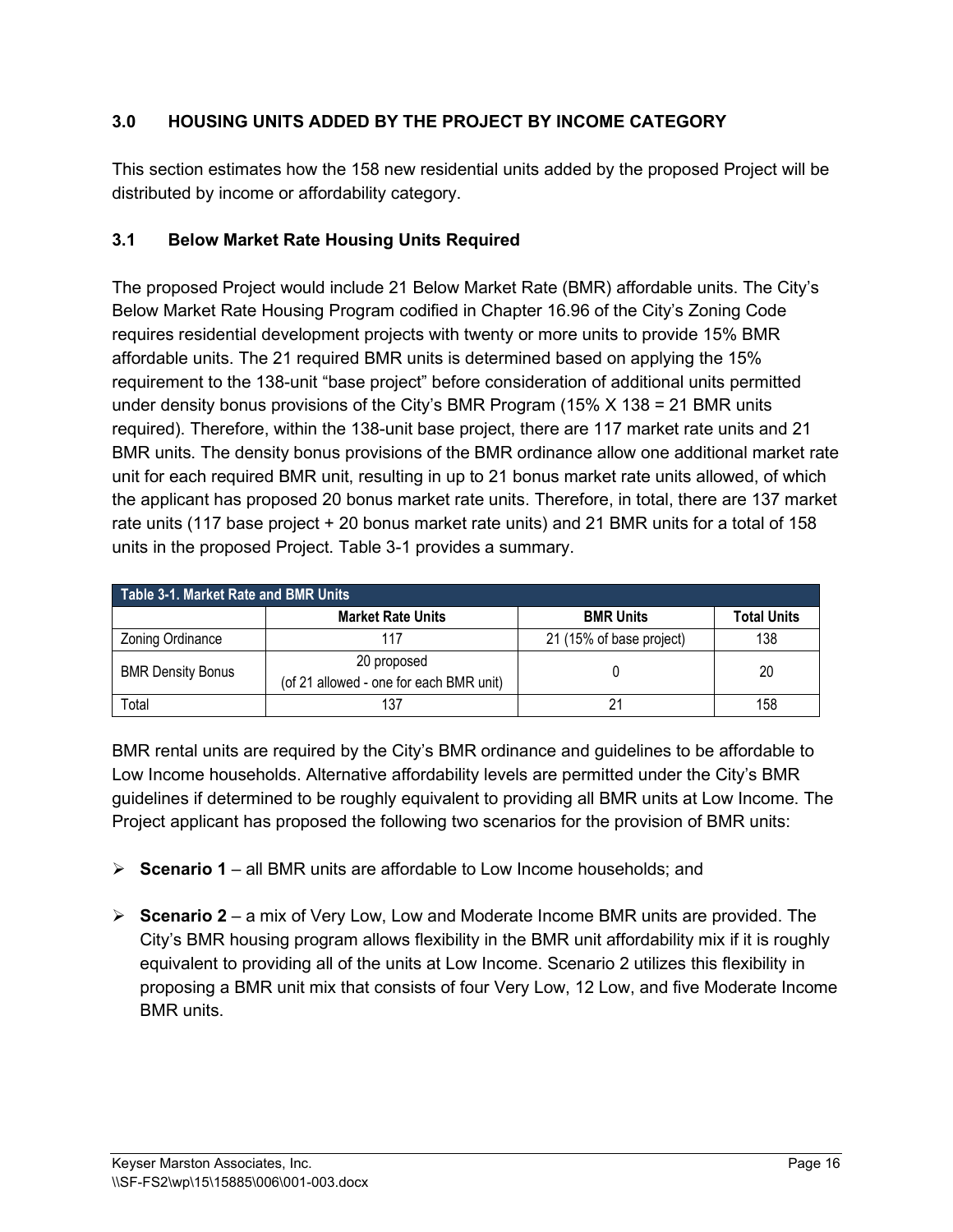#### <span id="page-21-0"></span>**3.2 Affordability Level of Market Rate Units**

The proposed Project will include 137 market rate rental units of which 98 are studio units averaging approximately 345 square feet in size and 39 are four-bedroom units averaging approximately 1,625 square feet in size. Market rate studio units are estimated to be affordable to households in the Moderate Income category while market rate four-bedroom units are estimated to be affordable for households over 150% of AMI. Estimated affordability levels are based on estimated market rate rents for the units. Market rate units will not be deed restricted; therefore, the affordability level could change over time as market conditions and the income criteria used to determine affordability level change.

Market rents were estimated by KMA based on three newer rental properties in Menlo Park located on the north side of U.S. 101, the Anton Menlo at 3639 Haven (built 2017), the Elan Menlo at 3645 Haven (built 2017) and 777 Hamilton (built 2016). Data on rents for newer apartment properties in Menlo Park was supplemented with data for newly built apartments in Redwood City including the Encore at 849 Veterans Blvd (built 2019), Huxley at 1355 El Camino Real (built 2018), Indigo at 675 Bradford (built 2016) and Blu Harbor at 1 Blu Harbor Boulevard (built 2017). Market rents reflect data as of June 2020 that was accessed for prior HNAs. From June 2020 through April 2021, rents for available units in the three Menlo Park properties declined an average of 15%. Decreases in rents are consistent with trends experienced for newer apartments elsewhere in the Bay Area and are driven by the work-from-anywhere flexibility many office workers have had during the pandemic. Market rents as of June 2020 are used on the assumption that subsequent decreases in rents are not reflective of longer term conditions and that recent declines in rents will reverse as the pandemic recedes.

Average rental rates for the comparison properties by bedroom size are shown in Table 3-2 and Charts 1 and 2. Each data point in Charts 1 and 2 represents the average effective market rate rent for units of a specific square footage size. Separate trend lines are fit to actual rents for the Menlo Park comparison properties (blue) and the Redwood City comparison properties (red). Estimated rents for the proposed Project are identified by purple circles. Rents for three bedroom units as used to estimate rents for four bedroom units as there are no four-bedroom units in the comparison properties. Based on the market data and the unit sizes for the proposed Project, studios are estimated to rent for approximately \$2,400 per month and four bedrooms for \$6,000 per month. Estimated rents for the studios are less than the market comparables due to their smaller size. At an average of 345 square feet, the studios in the proposed Project are approximately 45% smaller on average than the studio units within the comparison properties represented in Table 3-2.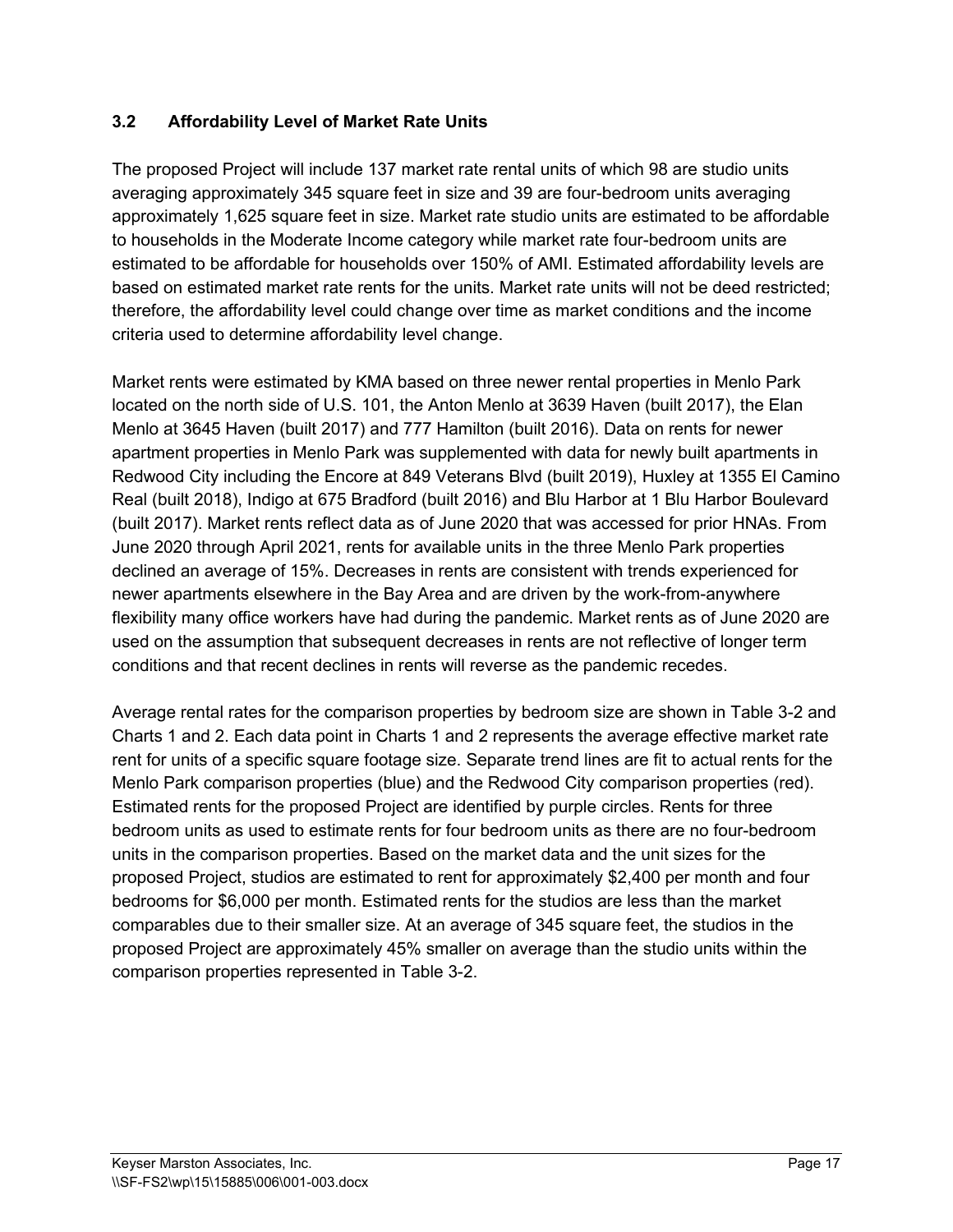

**Chart 1 – Newer Studio Apartment Market Rate Rents and Estimated Rents for proposed Project**

*Source: CoStar and KMA* 



**Chart 2 – Newer Three-Bedroom Market Rate Rents and Estimated Four-Bedroom Rents for proposed Project**

*Source: CoStar and KMA. Note: trendlines not shown due to limited data.*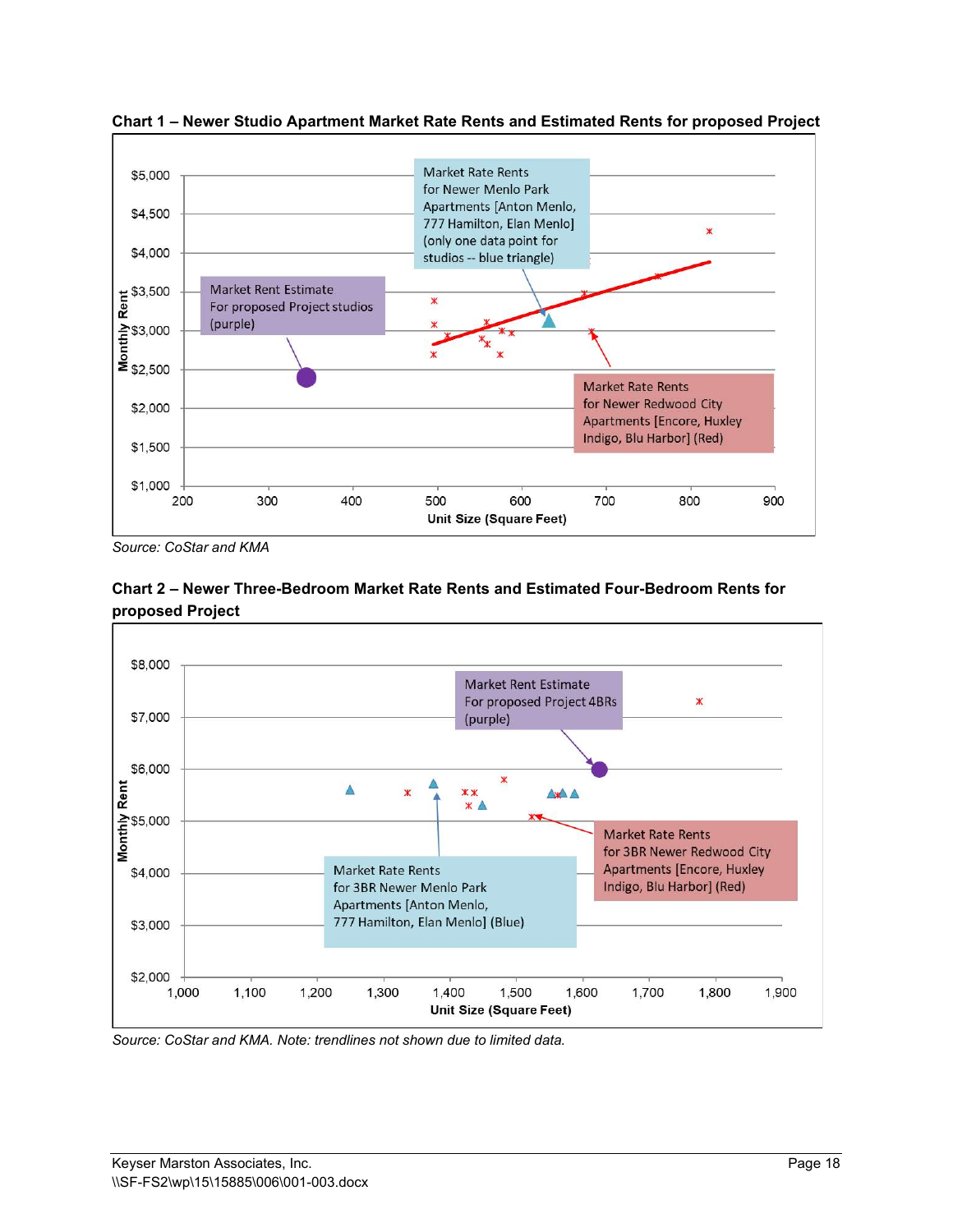| Table 3-2. Rents for Comparable Apartments and Estimate for Proposed Project |                |          |              |            |              |              |  |  |
|------------------------------------------------------------------------------|----------------|----------|--------------|------------|--------------|--------------|--|--|
|                                                                              | <b>Studios</b> |          |              | 4-Bedrooms |              |              |  |  |
|                                                                              | Avg Size       | Avg Rent | Avg Rent PSF | Avg Size   | Avg Rent     | Avg Rent PSF |  |  |
| <b>Estimate for Project</b>                                                  | 345            | \$2.400  | \$6.96       | 1.625      | \$6,000      | \$3.69       |  |  |
|                                                                              |                |          |              |            |              |              |  |  |
| <b>Comparable Apartments</b>                                                 |                |          |              |            |              |              |  |  |
| Menlo Park North of US101                                                    |                |          |              |            | (3 Br Units) |              |  |  |
| Anton Menlo                                                                  | 632            | \$3,139  | \$4.97       | 1.554      | \$5,536      | \$3.56       |  |  |
| 777 Hamilton                                                                 |                |          |              | 1,391      | \$5,672      | \$4.08       |  |  |
| Elan Menlo Park                                                              |                |          |              | 1,249      | \$5,606      | \$4.49       |  |  |
|                                                                              |                |          |              |            |              |              |  |  |
| Redwood City                                                                 |                |          |              |            |              |              |  |  |
| Encore                                                                       | 674            | \$3,478  | \$5.16       | 1,399      | \$5,561      | \$3.97       |  |  |
| Huxley                                                                       | 646            | \$3,561  | \$5.51       |            |              |              |  |  |
| Indigo                                                                       | 547            | \$2,912  | \$5.32       | 1,481      | \$5,799      | \$3.92       |  |  |
| <b>Blu Harbor</b>                                                            | 588            | \$2,968  | \$5.05       | 1.547      | \$5,653      | \$3.65       |  |  |
|                                                                              |                |          |              |            |              |              |  |  |

*Source: Effective rents per CoStar, Estimate for proposed Project per KMA.*

Market rate rents were then used to estimate the affordability level of the units. As shown in Table 3-3, the market rate studio units are estimated to be affordable to Moderate Income households and four-bedroom units are estimated to be affordable to Over 150% AMI households. While studios are estimated to be affordable at the Moderate Income level, units would not be deedrestricted so it is possible occupants would have incomes that exceed income criteria for Moderate Income and affordability of the units could change over time.

| Table 3-3. Estimated Affordability Level Applicable to Market Rate Apartments                     |                                          |                              |  |  |  |  |  |
|---------------------------------------------------------------------------------------------------|------------------------------------------|------------------------------|--|--|--|--|--|
|                                                                                                   | <b>Studio</b>                            | 4-BR                         |  |  |  |  |  |
| <b>Estimated Monthly Rent (1)</b>                                                                 | \$2,400                                  | \$6,000                      |  |  |  |  |  |
| Utilities $(2)$                                                                                   | \$118                                    | \$265                        |  |  |  |  |  |
| <b>Total Monthly Rent + Utilities</b>                                                             | \$2,518                                  | \$6,265                      |  |  |  |  |  |
| Annual Housing Cost<br>Percent of Income Spent on Housing (3)<br>Annual Household Income Required | \$30,216<br>30%<br>\$100,720             | \$75,180<br>30%<br>\$250,600 |  |  |  |  |  |
| 2021 Median Income (4)                                                                            | \$104,700                                | \$161,550                    |  |  |  |  |  |
| Percent of AMI Needed to Afford Market Units<br>Affordability Level of Market Units               | 96%<br>Moderate<br>(not deed restricted) | 155%<br>Over 150% AMI        |  |  |  |  |  |

(1) KMA estimate based on market rents for newer apartment properties in Menlo Park and Redwood City.

(2) Tenant paid utilities estimated based on County Housing Authority utility allowance schedule.

(3) Per California Health and Safety Code Section 50053.

(4) HCD Income Limits for applicable household size for 2021.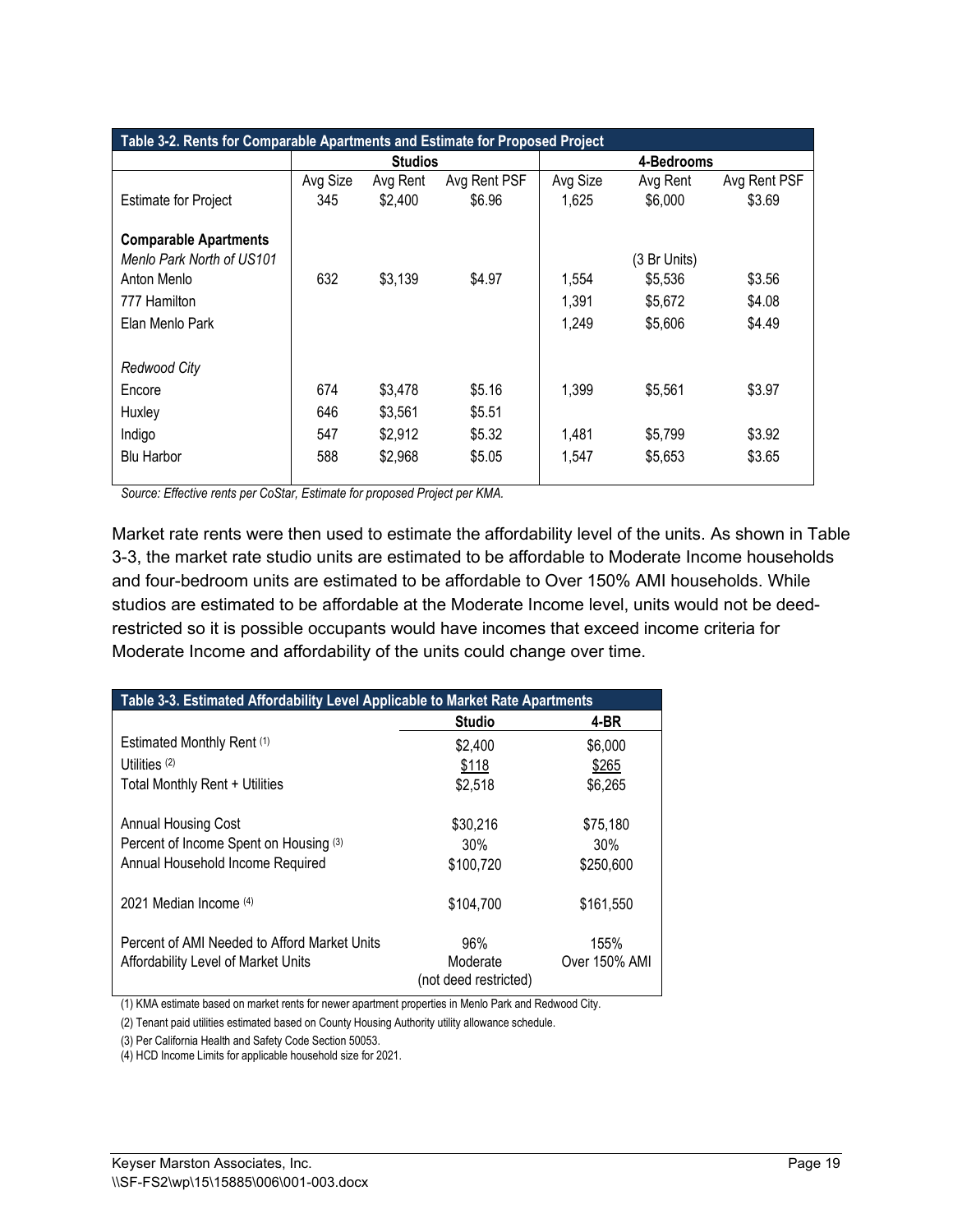#### <span id="page-24-0"></span>**3.3 New Residential Units by Income Level**

Table 3-4 provides a summary of the income level applicable to the new residential units, combining the findings of Section 3.1 and 3.2.

Scenario 1 includes 21 Low Income BMR units, 98 market rate studio units affordable to Moderate Income and 39 market rate four-bedroom units in the Over 150% AMI category.

Scenario 2 includes four Very Low, 12 Low, and five Moderate Income BMR units, 98 market rate studio units affordable to Moderate Income and 39 market rate four-bedroom units in the Over 150% AMI category.

| Table 3-4. Estimated Affordability Level of New Residential Units            |                    |       |                 |                 |                          |                     |                                                        |  |  |  |  |  |  |
|------------------------------------------------------------------------------|--------------------|-------|-----------------|-----------------|--------------------------|---------------------|--------------------------------------------------------|--|--|--|--|--|--|
|                                                                              | <b>Very</b><br>Low | Low   | <b>Moderate</b> | <b>Moderate</b> | Above<br><b>Moderate</b> | Over<br>150%<br>AMI | <b>Total New</b><br><b>Residential</b><br><b>Units</b> |  |  |  |  |  |  |
|                                                                              | BMR                | BMR   | <b>BMR</b>      | Market          | Market                   | Market              |                                                        |  |  |  |  |  |  |
| Scenario 1 - Low Income BMR<br><b>Units</b>                                  | units              | units | units           | Rate            | Rate                     | Rate                |                                                        |  |  |  |  |  |  |
| Studio                                                                       | 0                  | 15    | 0               | 98              | 0                        | 0                   | 113                                                    |  |  |  |  |  |  |
| 4-Bedroom                                                                    | 0                  | 6     | 0               | 0               | 0                        | 39                  | 45                                                     |  |  |  |  |  |  |
| Total                                                                        | 0                  | 21    | 0               | 98              | 0                        | 39                  | 158                                                    |  |  |  |  |  |  |
| Scenario 2 - Very Low, Low and<br><b>Moderate Income BMR Units</b><br>Studio | 3                  | 12    | 0               | 98              | 0                        | 0                   | 113                                                    |  |  |  |  |  |  |
| 4-Bedroom                                                                    |                    | 0     | 5               | 0               | 0                        | 39                  | 45                                                     |  |  |  |  |  |  |
| Total                                                                        | 4                  | 12    | 5               | 98              | 0                        | 39                  | 158                                                    |  |  |  |  |  |  |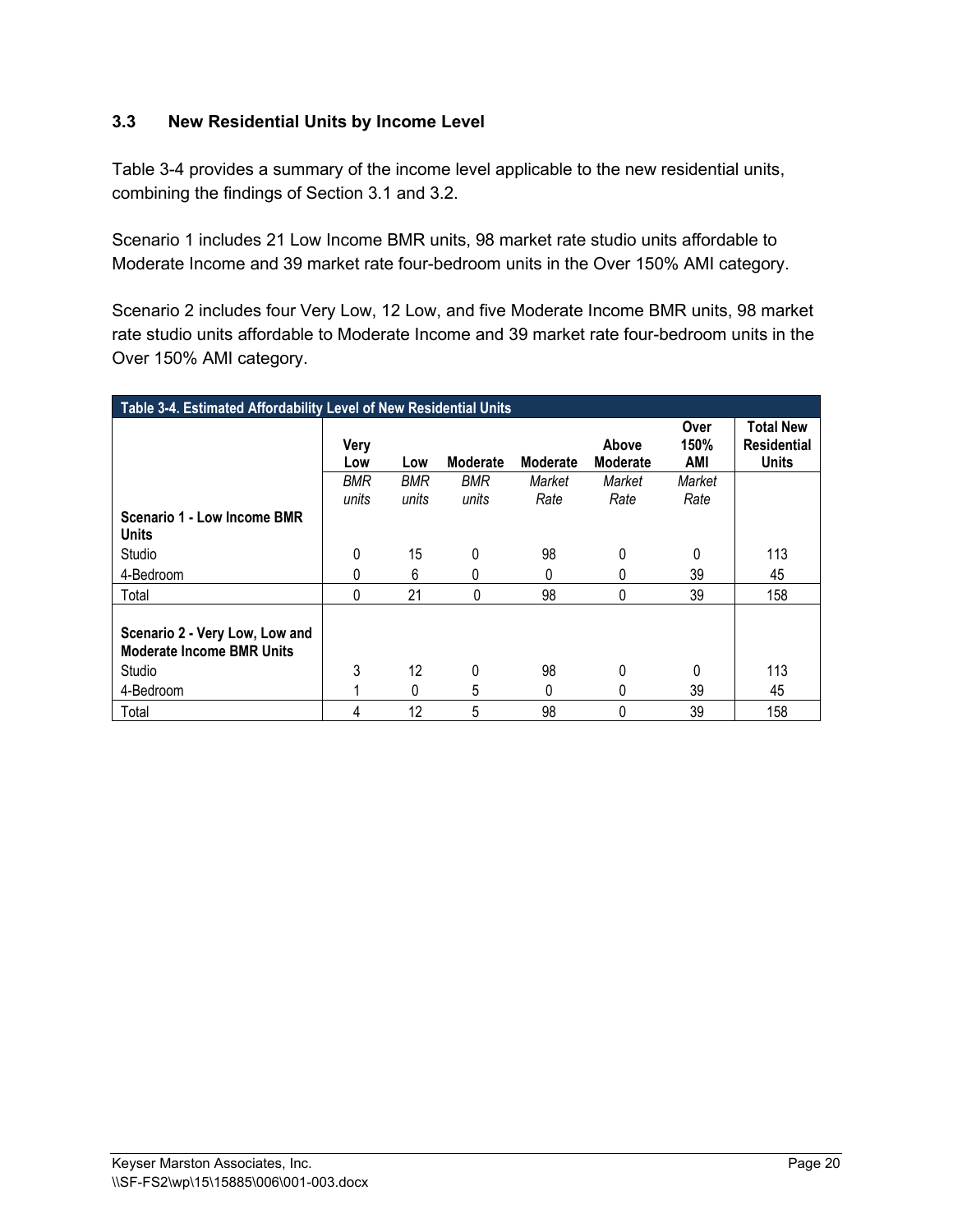#### <span id="page-25-0"></span>**4.0 CHANGE IN WORKER HOUSING NEEDS FROM REMOVAL OF EXISTING ON-SITE JOBS AND REPLACEMENT WITH NEW ON-SITE JOBS**

This section provides an analysis of the change in worker housing need by income level from:

- Removal of existing on-site jobs in the existing commercial building; and
- Addition of new on-site jobs within the new office, ground floor amenity / café space, and on-site property management and maintenance for the new apartments.

The analysis begins by quantifying the number of on-site jobs removed and added by the proposed Project. Then, the analysis proceeds through a series of steps to estimate how the changes in on-site jobs translate into a change in worker housing need by income level.

#### <span id="page-25-1"></span>**4.1 Methodology**

The analysis estimates the changes in on-site employment from removal of the existing commercial building and construction of the new office, amenity / café space and residential units. The estimated changes in employment are then translated into an estimated impact on worker housing demand based on relationships between jobs and housing demand derived from the U.S. Census. Finally, the income level associated with the housing demand is estimated using a combination of data sources including the U.S. Bureau of Labor Statistics occupation and wage data and U.S. Census data on households.

Following is a description of each step in the analysis.

#### *Analysis Step 1 –On-Site Employment*

The proposed Project results in removal of an estimated 9 existing jobs and an addition of an estimated 53 new jobs, for a net addition of 44 jobs as summarized in Table 4-1.

#### *Existing Employment to be Removed*

Demolition of the existing commercial building will remove an estimated 9 on-site jobs including an estimated 8 jobs with the existing tenant in the building and one job in building services including janitorial and maintenance. The existing tenant in the building is Theme Party Productions, a company that designs and produces special events. The tenant's website suggests the subject property is used primarily as storage for props offered for rent for events<sup>12</sup>.

<span id="page-25-2"></span><sup>12</sup> Theme Party Productions web page accessed on April 22, 2021 at http://www.themeparty.com/ states "Our 25,000 sq.ft. warehouse is filled with the highest quality props and décor in all of Northern California."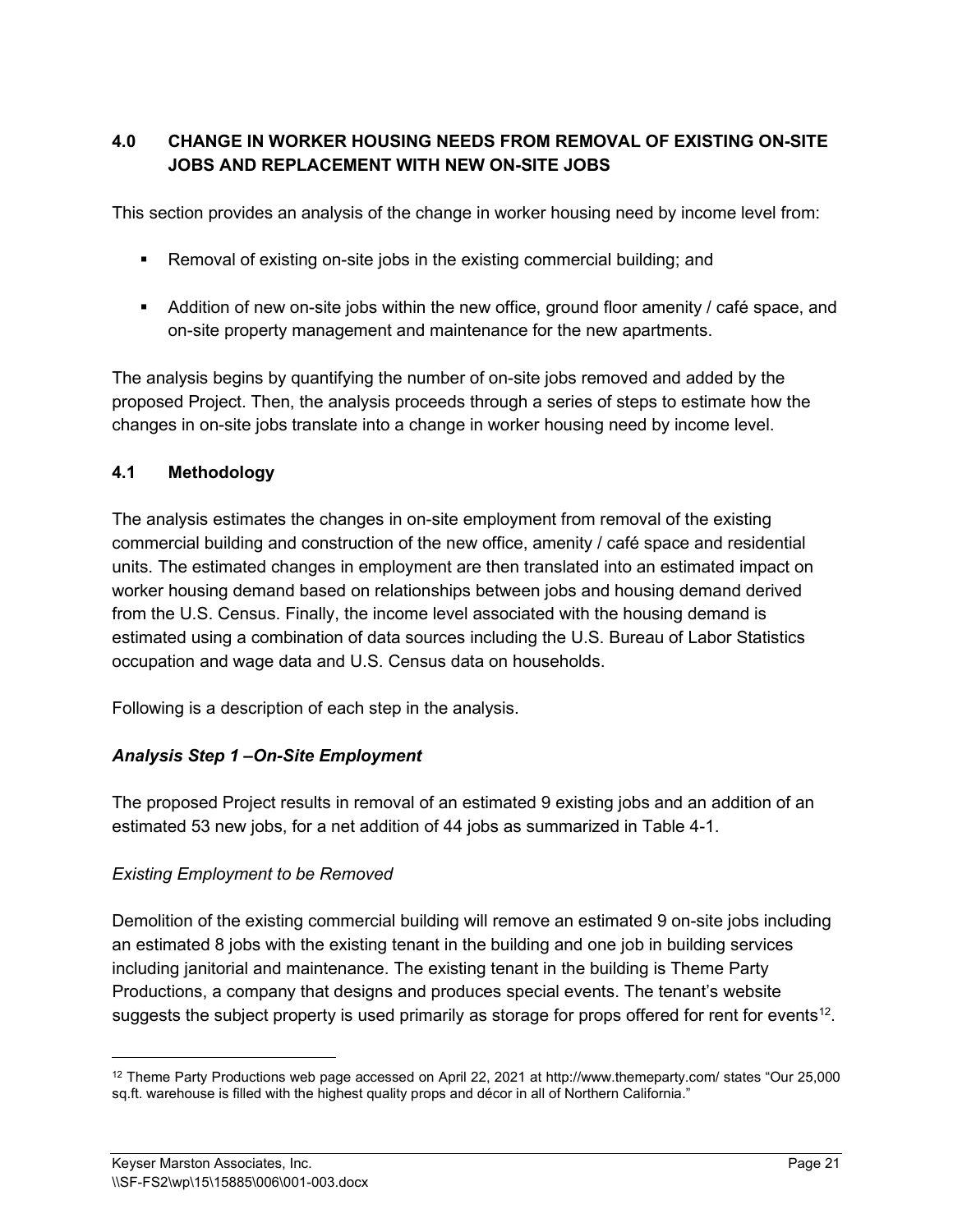The Project applicant has indicated that Theme Party Productions has "fewer than ten" employees; eight are assumed for the analysis. The number of building services staff is estimated using staffing ratios derived from data reported by the International Facility Management Association (IFMA). Building services workers are evaluated separately because these services are typically provided by separate contract service providers.

#### *New Employment Added by Proposed Project*

The proposed Project is estimated to add 53 new on-site jobs. This includes an estimated 43 jobs with tenant(s) in the new office space, two jobs in building services such as janitorial and maintenance for the office space, four jobs in the ground floor amenity / café space, and four jobs in on-site property management and maintenance for the new residential units. The number of office jobs is estimated based on a representative office employment density factor of 300 square feet per employee. This office employment density factor generally aligns with the proposed number of parking spaces. Based on the 38 parking spaces proposed for the nonresidential space and the estimated 47 employees, at least 19% of employees would need to walk, bike, or use transit. This is similar to the overall average of 22% for Menlo Park's workplace population that uses one of these three transportation modes to get to work per the 2015-2019 ACS, not including those who worked out of their homes. The number of building services staff is estimated using staffing ratios derived from data reported by the International Facility Management Association (IFMA). The number of residential property management and maintenance staff are estimated based on a ratio of 39 apartment units per employee derived from the National Apartment Association 2018 Survey of Operating Income and Expenses. The ground floor amenity/café space is estimated to include four additional workers for a total of 53 new on-site workers.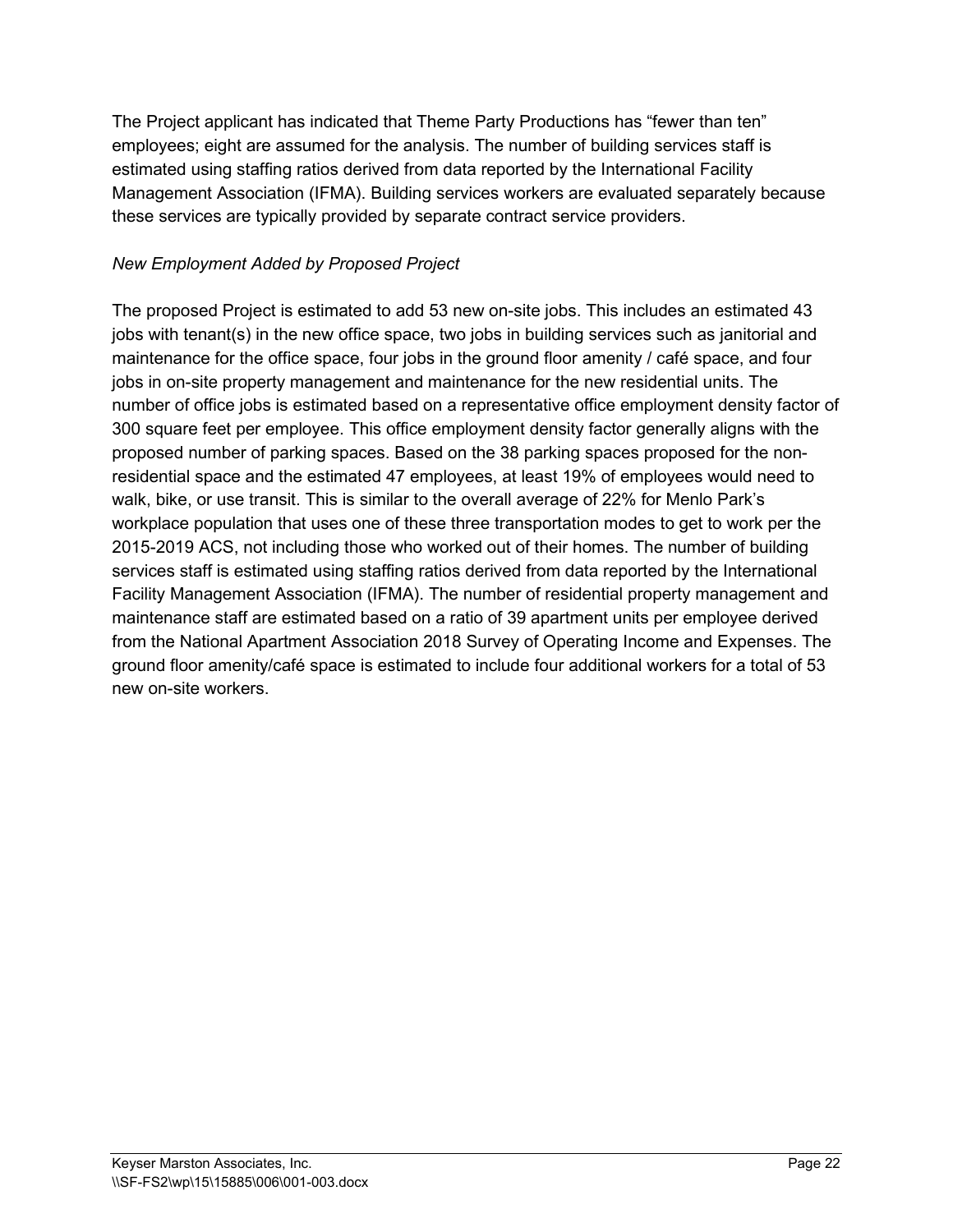| Table 4-1. Estimated Net Change in On-Site Employment |                    |                            |                |                                                  |
|-------------------------------------------------------|--------------------|----------------------------|----------------|--------------------------------------------------|
|                                                       |                    | <b>Basis for On-Site</b>   |                | <b>Estimated Net</b><br><b>Change in On-Site</b> |
|                                                       | <b>Development</b> | <b>Employment Estimate</b> |                | <b>Employment</b>                                |
| <b>Existing</b>                                       |                    |                            |                |                                                  |
| <b>Existing Warehouse</b>                             | 24,311 SF          | Applicant <sup>(4)</sup>   | (8)            | employees                                        |
| <b>Building Services</b>                              |                    | 1 per 25,000 SF(1)         | (1)            | employee                                         |
| Subtotal Existing to be Removed                       |                    |                            | (9)            | employees                                        |
| Proposed                                              |                    |                            |                |                                                  |
| <b>Rental Units</b>                                   | 158 Units          | 1 per 39 units $(2)$       | 4              | employees                                        |
| Community Amenity / Café                              | 1,600 SF           | 1 per 400 SF (3)           | 4              | employees                                        |
| Office Space                                          | 13,400 SF          | 1 per 300 SF (3)           | 43             | employees                                        |
| Commercial Space / Building Services                  |                    | 1 per 10,000 SF(1)         | $\overline{2}$ | employees                                        |
| Subtotal Proposed                                     |                    |                            | 53             | employees                                        |
| Net Change in On-Site Employment                      |                    |                            | 44             | employees                                        |

<sup>(1)</sup> Building services staff, which includes maintenance, janitorial, and security not expected to be directly employed by the tenant, was estimated by KMA based on a ratio of 1 employee per 25,000 square feet for the existing building and 1 per 10,000 square feet for new building. Estimate was derived from International Facility Management Association (IFMA), Operations and Maintenance Benchmarks Research Report #33 and adjusted by KMA as a reflection of employment density.

<sup>(2)</sup> Based on National Apartment Association 2018 Survey of Operating Income and Expenses in Rental Apartment Communities, average number of units per employee for projects that are 100 to 199 units in size.

(3) KMA estimate. Will vary depending on tenant. Office employment density generally consist with proposed 38 parking spaces for non-residential uses and would require at a minimum of 19% of employees in the office and cafe space to arrive by alternatives to single occupancy vehicles. Building services employment, accounted for separately, is subtracted from office total.

(4) The Applicant has indicated that the existing tenant has "fewer than 10 employees." For purposes of the analysis, 8 are assumed.

#### *Step 2 – Adjustment from Employees to Employee Households*

Step 2 converts the number of employees to the number of employee households. This step recognizes that there is, on average, more than one worker per household, and thus the number of housing units in demand must be reduced. The workers per worker household ratio eliminates from the equation all non-working households, such as households comprised of retired persons or students. The calculation is shown in Table 4-2.

KMA derived the worker per worker household figure from ACS data for 2015 to 2019. The ACS data provide estimates of the total number of workers in San Mateo County, and the total number of households with at least one working household member. The ratio of the two figures for San Mateo County is 1.91 workers per worker household. The San Mateo County figure is used in the analysis because workers will be more similar to the County as a whole than the smaller City of Menlo Park profile, which has an average of 1.73 workers per worker household. The workers per worker household ratio is used to translate the existing and new on-site employment to a change in employee households as shown in Table 4-2. The nine existing jobs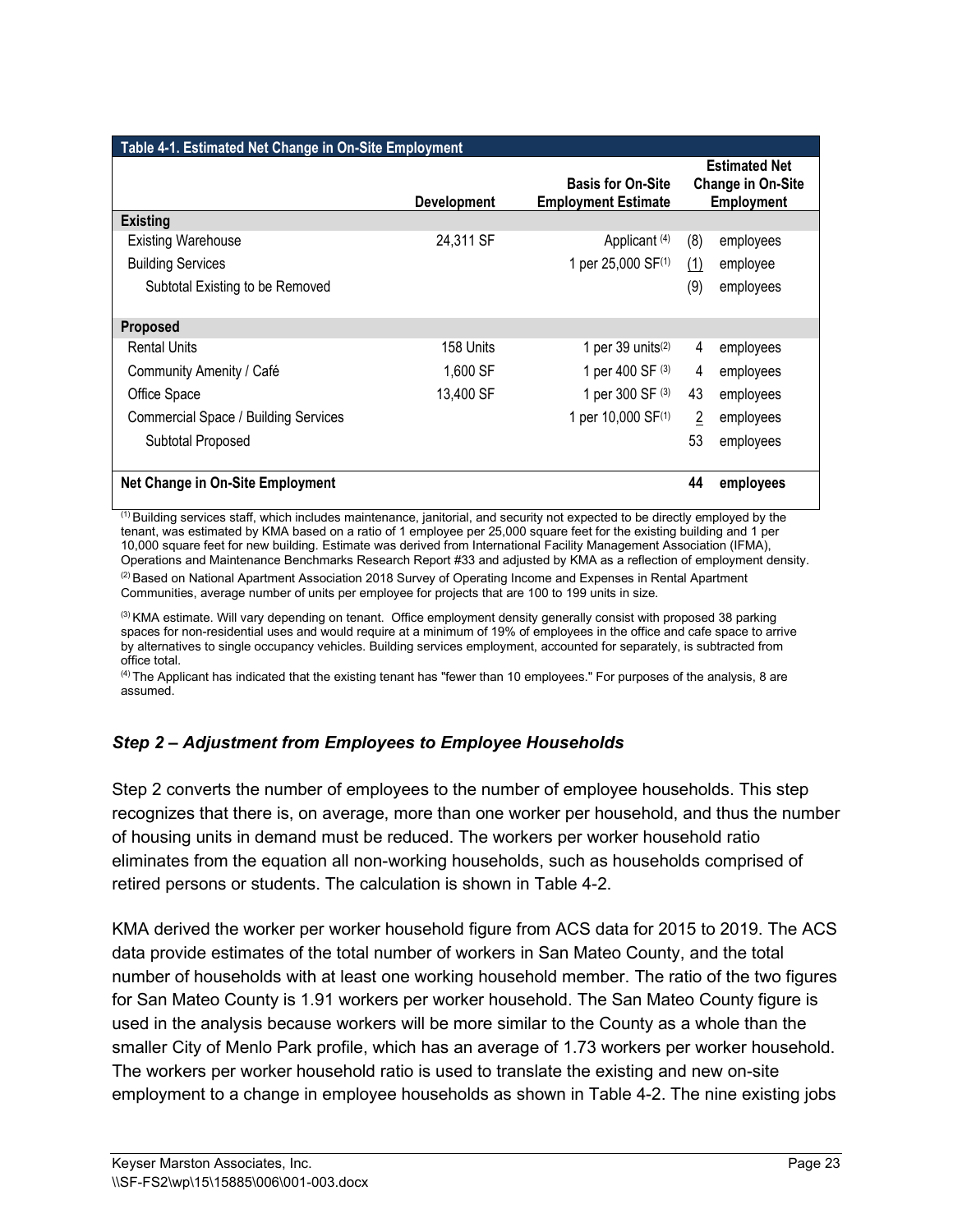is divided by the 1.91 workers per worker household ratio to estimate the decrease of five existing employee households. Using the same approach, the 53 new jobs translate into an estimated 28 employee households.

| Table 4-2. Estimated Change in On-Site Employee Households       |                                      |                                    |                          |                                                            |                   |               |                                       |                     |  |  |  |  |  |
|------------------------------------------------------------------|--------------------------------------|------------------------------------|--------------------------|------------------------------------------------------------|-------------------|---------------|---------------------------------------|---------------------|--|--|--|--|--|
|                                                                  |                                      | Existing (to be removed)           |                          | <b>New</b>                                                 |                   |               |                                       |                     |  |  |  |  |  |
|                                                                  | <b>Existing</b><br><b>Commercial</b> | <b>Building</b><br><b>Services</b> | Total<br><b>Existing</b> | <b>Residential</b><br><b>Property</b><br><b>Management</b> | Amenity /<br>Café | <b>Office</b> | <b>Building</b><br>Services<br>Comm'l | Total<br><b>New</b> |  |  |  |  |  |
| Employment                                                       | (8)                                  | (1)                                | (9)                      | 4                                                          | 4                 | 43            | 2                                     | 53                  |  |  |  |  |  |
| Employee<br>Households<br>(at 1.91 workers<br>per household) (1) | (4)                                  | (1)                                | (5)                      | 2                                                          | 2                 | 23            |                                       | 28                  |  |  |  |  |  |

*(1) Derived from 2015-2019 U.S. Census American Community Survey data for San Mateo County*

#### *Step 3 – Occupational Distribution*

Occupational distribution for employees is based on data from a national survey by the Bureau of Labor Statistics (BLS). Occupation refers to job description, such as management, sales clerk, cashier, etc. The survey provides the occupational distribution for various employment "industries." National statistics are used because local data are not generally available, and for many industries, national data are a good reflection of the occupational distribution that can be expected locally.

For the new office space, KMA selected industry categories reflective of tech-oriented office tenants including software publishers (NAICS 511200), computer systems design and related services (NAICS 541500), data processing, hosting and related services (NAICS 518200), and other information services (NAICS 519100).

For building services workers, residential on-site property management and maintenance, the tenant in the existing commercial space, and ground floor amenity/café workers, KMA selected representative occupations from the BLS data as shown in Appendix A Tables 5 to 8.

Table 4-3 provides a summary of worker occupations by major category. Appendix A, Tables 4 to 9 provide a further breakdown of worker occupations by Standard Occupational Classification (SOC) System categories.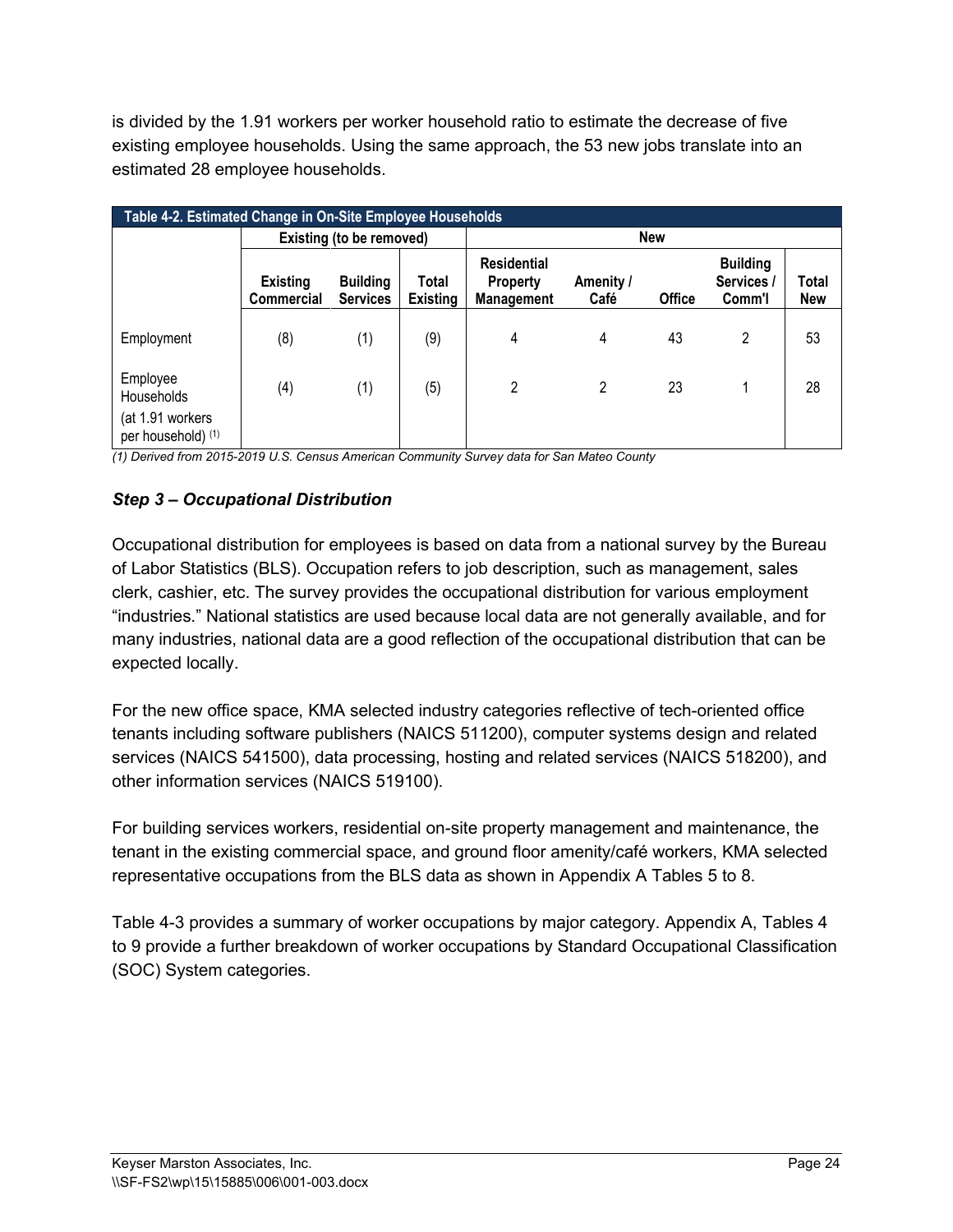| Table 4-3. On-Site Employee Households - Occupation Categories |        |                                    |          |        |                                         |                 |                |                |       |        |  |
|----------------------------------------------------------------|--------|------------------------------------|----------|--------|-----------------------------------------|-----------------|----------------|----------------|-------|--------|--|
|                                                                |        | <b>Existing</b>                    |          |        |                                         |                 | <b>New</b>     |                |       |        |  |
|                                                                |        | <b>Commercial to be Demolished</b> |          |        | Office / Amenity / Café and Residential |                 |                |                |       |        |  |
|                                                                |        |                                    |          |        | Res.                                    |                 |                |                |       |        |  |
|                                                                | Comm'l | <b>Building</b>                    | Total    | $%$ of |                                         | <b>Building</b> | Prop           | Amenity        | Total | $%$ of |  |
| <b>Occupation Category</b>                                     | Tenant | Services                           | Existing | Total  | Office                                  | Services        | Mgmt           | / Café         | New   | Total  |  |
| <b>Management Occupations</b>                                  | (0.4)  | 0.0                                | (0.4)    | 8%     | 2.9                                     | 0.0             | 0.4            | 0.0            | 3.3   | 12%    |  |
| <b>Business and Financial</b>                                  | (0.4)  | 0.0                                | (0.4)    | 8%     | 2.8                                     | 0.0             | 0.0            | 0.0            | 2.8   | 10%    |  |
| <b>Computer and Mathematical</b>                               | 0.0    | 0.0                                | 0.0      | 0%     | 8.6                                     | 0.0             | 0.0            | 0.0            | 8.6   | 31%    |  |
| Architecture and Engineering                                   | 0.0    | 0.0                                | 0.0      | 0%     | 0.2                                     | 0.0             | 0.0            | 0.0            | 0.2   | 1%     |  |
| Life, Physical, and Social Science                             | 0.0    | 0.0                                | 0.0      | 0%     | 0.0                                     | 0.0             | 0.0            | 0.0            | 0.0   | 0%     |  |
| <b>Community and Social Services</b>                           | 0.0    | 0.0                                | 0.0      | 0%     | 0.0                                     | 0.0             | 0.0            | 0.0            | 0.0   | 0%     |  |
| Legal                                                          | 0.0    | 0.0                                | 0.0      | 0%     | 0.1                                     | 0.0             | 0.0            | 0.0            | 0.1   | 0%     |  |
| Education, Training, and Library                               | 0.0    | 0.0                                | 0.0      | 0%     | 0.8                                     | 0.0             | 0.0            | 0.0            | 0.8   | 3%     |  |
| Arts, Design, Entertainment,                                   | (1.7)  | 0.0                                | (1.7)    | 34%    | 1.4                                     | 0.0             | 0.0            | 0.0            | 1.4   | 5%     |  |
| <b>Healthcare Practitioners</b>                                | 0.0    | 0.0                                | 0.0      | 0%     | 0.0                                     | 0.0             | 0.0            | 0.0            | 0.0   | 0%     |  |
| <b>Healthcare Support</b>                                      | 0.0    | 0.0                                | 0.0      | 0%     | 0.0                                     | 0.0             | 0.0            | 0.0            | 0.0   | 0%     |  |
| <b>Protective Service</b>                                      | 0.0    | 0.0                                | 0.0      | 0%     | 0.0                                     | 0.0             | 0.0            | 0.0            | 0.0   | 0%     |  |
| Food Preparation and Serving                                   | 0.0    | 0.0                                | 0.0      | 0%     | 0.0                                     | 0.0             | 0.0            | 2.1            | 2.1   | 8%     |  |
| <b>Building and Grounds</b>                                    | 0.0    | (0.4)                              | (0.4)    | 8%     | 0.0                                     | 0.8             | 0.8            | 0.0            | 1.6   | 6%     |  |
| Personal Care and Service                                      | 0.0    | 0.0                                | 0.0      | 0%     | 0.0                                     | 0.0             | 0.0            | 0.0            | 0.0   | $0\%$  |  |
| Sales and Related                                              | 0.0    | 0.0                                | 0.0      | 0%     | 2.6                                     | 0.0             | 0.0            | 0.0            | 2.6   | 9%     |  |
| Office and Administrative Support                              | (0.4)  | 0.0                                | (0.4)    | 8%     | 2.9                                     | 0.0             | 0.0            | 0.0            | 2.9   | 10%    |  |
| Farming, Fishing, and Forestry                                 | 0.0    | 0.0                                | 0.0      | 0%     | 0.0                                     | 0.0             | 0.0            | 0.0            | 0.0   | $0\%$  |  |
| <b>Construction and Extraction</b>                             | 0.0    | 0.0                                | 0.0      | 0%     | 0.0                                     | 0.0             | 0.0            | 0.0            | 0.0   | $0\%$  |  |
| Installation, Maint., and Repair                               | 0.0    | (0.1)                              | (0.1)    | 3%     | 0.1                                     | 0.3             | 0.8            | 0.0            | 1.2   | 4%     |  |
| Production                                                     | 0.0    | 0.0                                | 0.0      | 0%     | 0.1                                     | 0.0             | 0.0            | 0.0            | 0.1   | $0\%$  |  |
| Transportation & Material Moving                               | (1.3)  | 0.0                                | (1.3)    | 25%    | 0.0                                     | 0.0             | 0.0            | 0.0            | 0.0   | 0%     |  |
| <b>Totals</b>                                                  | (4)    | (1)                                | (5)      | 100%   | 23                                      |                 | $\overline{2}$ | $\overline{2}$ | 28    | 100%   |  |

Notes: See Appendix A Tables 4 to 8 for more detailed breakdown of occupation categories.

#### *Step 4 – Estimate of Employee Wage and Salary Distribution*

The employee wage and salary distribution is based on the occupational distribution from Step 3 in combination with 2020 wage and salary information for each occupation for the San Francisco-Oakland-Hayward metropolitan statistical area, which includes San Mateo County from the BLS Occupational Employment Survey (OES). In addition to the average compensation levels, the analysis also utilizes BLS data regarding the percentile distribution of wages within individual occupation categories in estimating the distribution of worker compensation levels. The data on employee wages and salaries utilized in the analysis is presented in Appendix A Tables 4 to 8.

#### *Step 5 – Household Size Distribution*

In this step, the household size distribution of workers is estimated using U.S. Census 2015- 2019 ACS data for San Mateo County. Data for the County is used since workers are more representative of the larger area in which workers live (the County) than the City of Menlo Park. In addition to the distribution in household sizes, the data also accounts for a range in the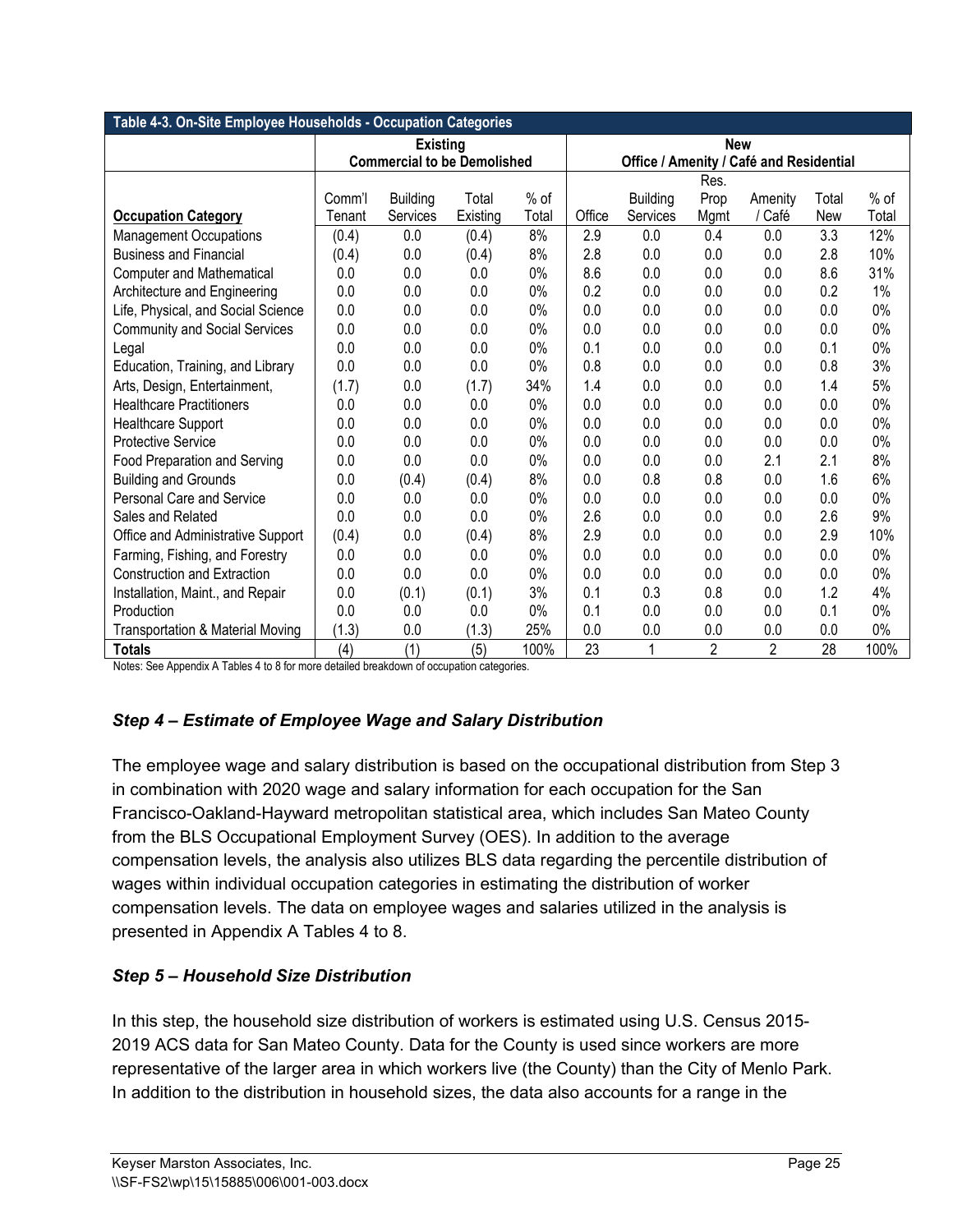number of workers in households of various sizes. Table 4-4 indicates the percentage distribution utilized in the analysis.

|                                       |                                | Table 4-4. Percent of Households by Size and No. of Workers |
|---------------------------------------|--------------------------------|-------------------------------------------------------------|
| <b>No. of Persons</b><br>in Household | No. of Workers<br>in Household | <b>Percent of Total</b><br>Households                       |
| 1                                     |                                | 14.7%                                                       |
| $\overline{2}$                        | 1                              | 13.1%                                                       |
|                                       | 2                              | 17.4%                                                       |
| 3                                     | 1                              | 7.3%                                                        |
|                                       | 2                              | 10.1%                                                       |
|                                       | $3+$                           | 3.9%                                                        |
| 4                                     |                                | 4.9%                                                        |
|                                       | 2                              | 8.9%                                                        |
|                                       | $3+$                           | 6.4%                                                        |
| 5                                     |                                | 1.9%                                                        |
|                                       | 2                              | 3.4%                                                        |
|                                       | $3+$                           | 2.5%                                                        |
| 6                                     | 1                              | 1.3%                                                        |
|                                       | 2                              | 2.4%                                                        |
|                                       | 3+                             | 1.7%                                                        |
| Total                                 |                                | 100%                                                        |

Source: 2015-2019 American Community Survey data for San Mateo County.

#### *Step 6 – Estimate of Households that meet HCD Size and Income Criteria*

This step in the analysis calculates the number of employee households that fall into each income category for each size household. This calculation is based on the employee wage and salary distribution (Step 4), the worker household distribution (Step 5) and the 2021 HCD income limits for San Mateo County, as described above.

Household incomes are estimated based upon ratios between individual employee income and household income derived from U.S. Census data shown in Table 4-5. The ratios adjust employee incomes upward even for households with only one worker in consideration of nonwage/salary income sources such as child support, disability, social security, investment income and others.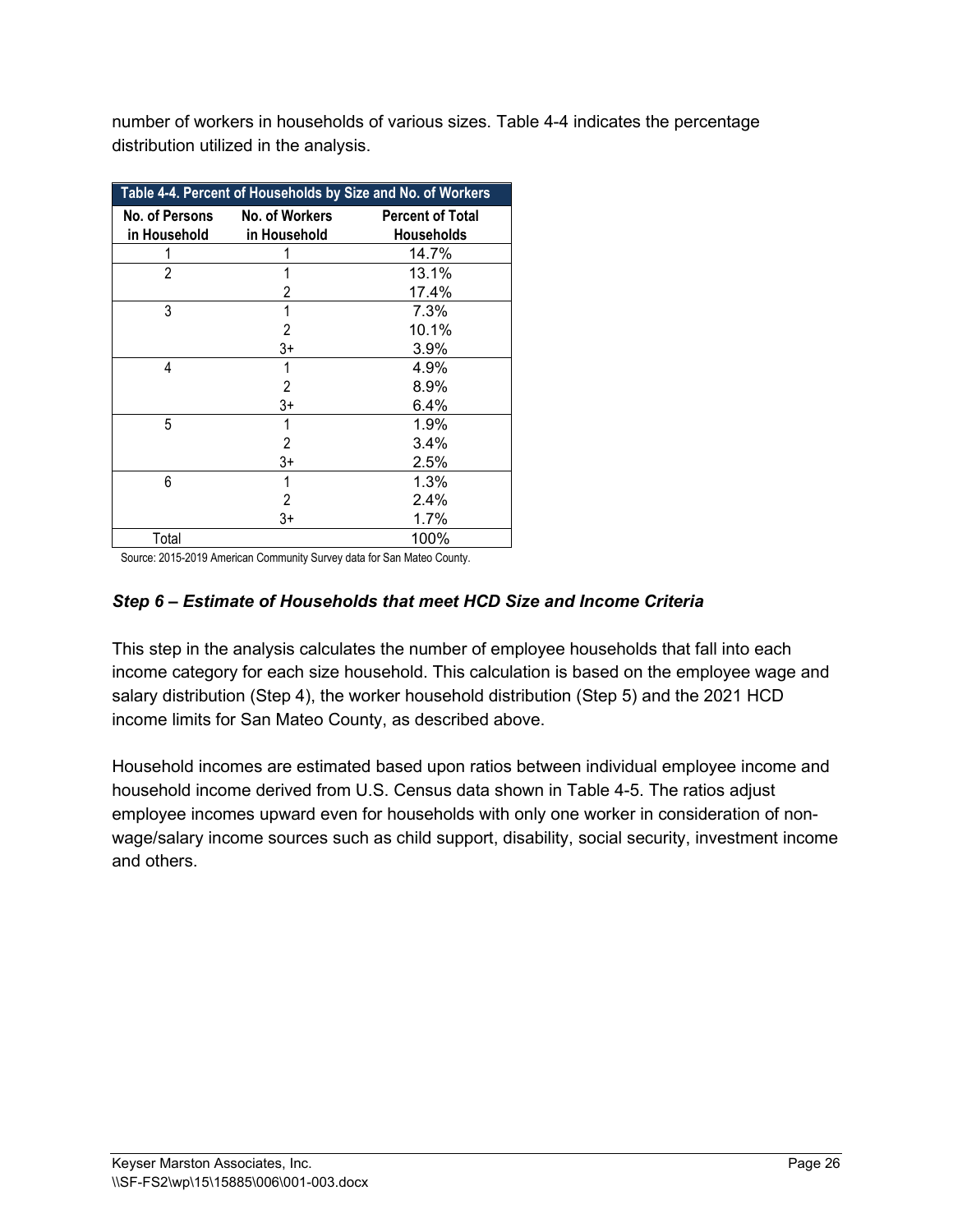| Table 4-5. Ratio of Household Income to Individual Worker Income |            |            |              |
|------------------------------------------------------------------|------------|------------|--------------|
|                                                                  | One Worker | Two Worker | Three or     |
| Individual Worker Income                                         | Households | Households | More Workers |
| \$25,000 to \$50,000                                             | 1.31       | 2.86       | 3.50         |
| \$50,000 to \$75,000                                             | 1.15       | 2.21       | 2.55         |
| \$75,000 to \$100,000                                            | 1.09       | 1.97       | 2.12         |
| \$100,000 to \$150,000                                           | 1.06       | 1.77       | 1.84         |
| \$150,000 to \$200,000                                           | 1.04       | 1.60       | 1.63         |
| \$200,000 to \$250,000                                           | 1.04       | 1.54       | 1.54         |
| \$250,000 to \$300,000                                           | 1.02       | 1.47       | 1.47         |
| \$300,000 to \$500,000                                           | 1.04       | 1.32       | 1.32         |
| \$500,000 and above                                              | 1.02       | 1.25       | 1.25         |

Source: KMA analysis of 2015 to 2019 American Community Survey PUMS data for San Francisco Bay Area.

Estimated household incomes are compared to HCD income criteria to determine the percentage that qualify within each income category. The comparison is made for each potential household size/number of workers combination. The result is multiplied by the percentage distribution of household sizes and number of workers per household from Step 5 to calculate the distribution of worker households by income.

Table 4-6 presents the estimated number of households in each income tier by worker occupation category. It represents the output of the analysis, after completing Step 4 (employee compensation levels), Step 5 (household size distribution of worker households), and Step 6 which uses this information to calculate the number of households that fall into each income category.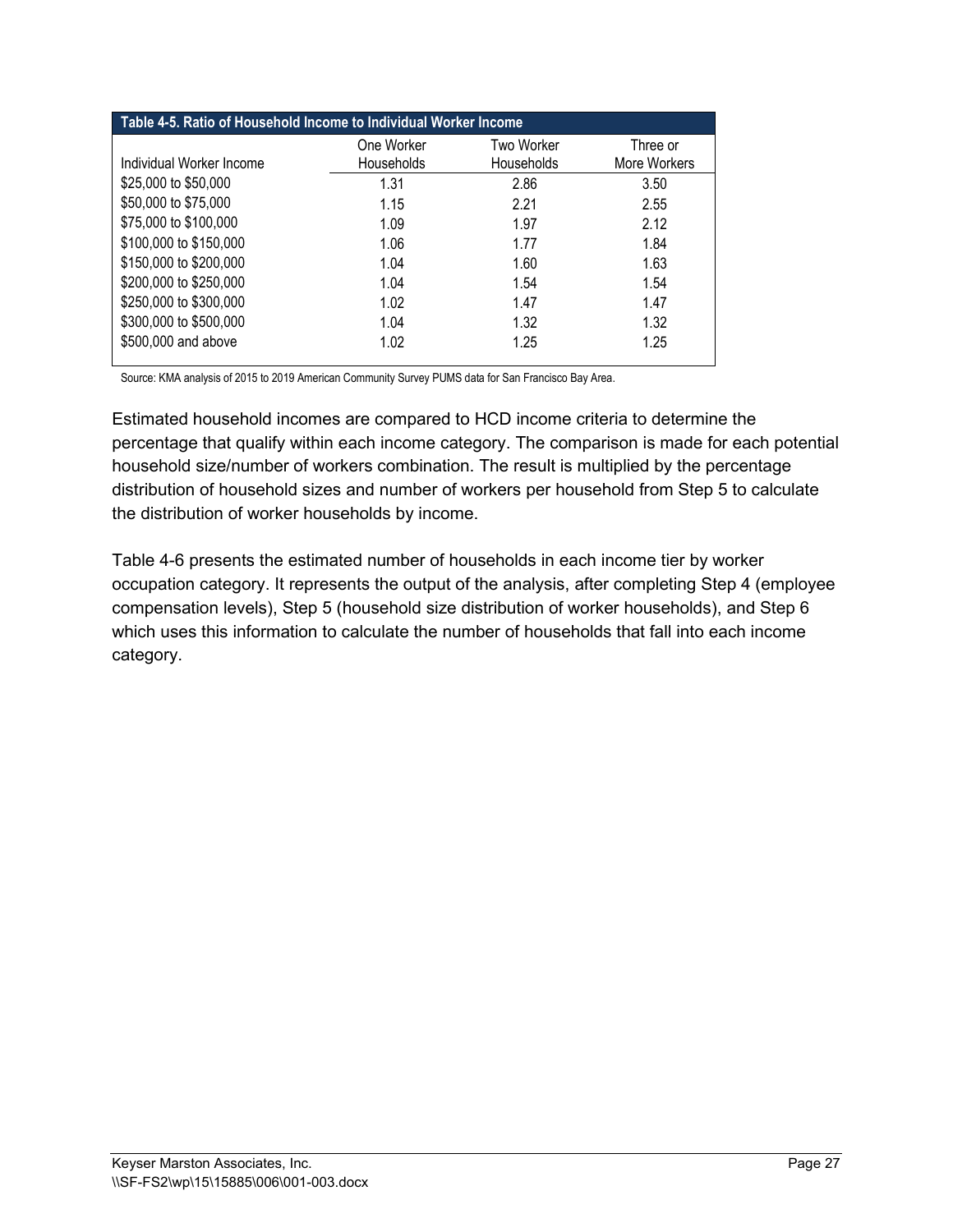#### **TABLE 4-6 MENLO FLATS PROJECT HOUSING NEEDS ASSESSMENT MENLO PARK, CA OCCUPATION AND INCOME (STEPS 4, 5, AND 6)**

|                                                                            |                         |             |        | <b>Existing Commercial</b> |        |                     |              | <b>Building Services / Existing</b> |             |        |                          |                            |                     |        |
|----------------------------------------------------------------------------|-------------------------|-------------|--------|----------------------------|--------|---------------------|--------------|-------------------------------------|-------------|--------|--------------------------|----------------------------|---------------------|--------|
|                                                                            | <b>Extremely</b><br>Low | Very<br>Low | Low    | Moderate Moderate          | Above  | Over<br>150%<br>AMI | <b>Total</b> | <b>Extremely</b><br>Low             | Very<br>Low | Low    |                          | Above<br>Moderate Moderate | Over<br>150%<br>AMI | Total  |
| Step 4, 5, & 6 - Employee Households<br>within Major Occupation Categories |                         |             |        |                            |        |                     |              |                                     |             |        |                          |                            |                     |        |
| Management                                                                 |                         | (0.00)      | (0.04) | (0.05)                     | (0.10) | (0.23)              | (0.42)       |                                     |             |        |                          |                            |                     |        |
| <b>Business and Financial Operations</b>                                   | (0.01)                  | (0.09)      | (0.18) | (0.10)                     | (0.04) | $\blacksquare$      | (0.42)       |                                     |             |        |                          |                            |                     |        |
| <b>Computer and Mathematical</b>                                           |                         |             |        |                            |        |                     |              |                                     |             |        |                          |                            |                     |        |
| Architecture and Engineering                                               |                         |             |        |                            |        |                     |              |                                     |             |        |                          |                            |                     |        |
| Life, Physical and Social Science                                          |                         |             |        |                            |        |                     |              |                                     |             |        |                          |                            |                     |        |
| <b>Community and Social Services</b>                                       |                         |             |        |                            |        |                     |              |                                     |             |        |                          |                            |                     |        |
| Legal                                                                      |                         |             |        |                            |        |                     |              |                                     |             |        |                          |                            |                     |        |
| <b>Education Training and Library</b>                                      |                         |             |        |                            |        |                     |              |                                     |             |        |                          |                            |                     |        |
| Arts, Design, Entertainment, Sports, & Media                               | (0.02)                  | (0.22)      | (0.52) | (0.39)                     | (0.33) | (0.19)              | (1.68)       |                                     |             |        |                          |                            |                     |        |
| <b>Healthcare Practitioners and Technical</b>                              |                         |             |        |                            |        |                     |              |                                     |             |        |                          |                            |                     |        |
| <b>Healthcare Support</b>                                                  |                         |             |        |                            |        |                     |              |                                     |             |        |                          |                            |                     |        |
| <b>Protective Service</b>                                                  |                         |             |        |                            |        |                     |              |                                     |             |        |                          |                            |                     |        |
| Food Preparation and Serving Related                                       |                         |             |        |                            |        |                     |              |                                     |             |        |                          |                            |                     |        |
| <b>Building Grounds and Maintenance</b>                                    |                         |             |        |                            |        |                     |              | (0.09)                              | (0.07)      | (0.17) | (0.05)                   | (0.01)                     |                     | (0.39) |
| Personal Care and Service                                                  |                         |             |        |                            |        |                     |              |                                     |             |        |                          |                            |                     |        |
| Sales and Related                                                          |                         |             |        |                            |        |                     |              |                                     |             |        |                          |                            |                     |        |
| Office and Admin                                                           | (0.06)                  | (0.09)      | (0.17) | (0.09)                     | (0.01) |                     | (0.42)       |                                     |             |        |                          |                            |                     |        |
| Farm, Fishing, and Forestry                                                |                         |             |        |                            |        |                     |              |                                     |             |        |                          |                            |                     |        |
| <b>Construction and Extraction</b>                                         |                         |             |        |                            |        |                     |              |                                     |             |        |                          |                            |                     |        |
| Installation Maintenance and Repair                                        |                         |             |        |                            |        |                     |              | (0.02)                              | (0.02)      | (0.06) | (0.02)                   | (0.01)                     |                     | (0.13) |
| Production                                                                 |                         |             |        |                            |        |                     |              |                                     |             |        |                          |                            |                     |        |
| <b>Transportation and Material Moving</b>                                  | (0.22)                  | (0.25)      | (0.63) | (0.12)                     | (0.05) | $\blacksquare$      | (1.26)       |                                     |             |        | $\overline{\phantom{a}}$ |                            |                     |        |
| Households: Major Occupations                                              | (0.31)                  | (0.66)      | (1.53) | (0.75)                     | (0.52) | (0.43)              | (4.19)       | (0.11)                              | (0.10)      | (0.23) | (0.07)                   | (0.02)                     |                     | (0.52) |
| Households: all other occupations <sup>(1)</sup>                           |                         |             |        |                            |        |                     |              |                                     |             |        |                          |                            |                     |        |
| <b>Total Households</b>                                                    | (0.31)                  | (0.66)      | (1.53) | (0.75)                     | (0.52) | (0.43)              | (4.19)       | (0.11)                              | (0.10)      | (0.23) | (0.07)                   | (0.02)                     |                     | (0.52) |
| <b>Total Households - Rounded</b>                                          |                         | (1)         | (2)    | (1)                        |        |                     | (4)          |                                     |             | (1)    |                          |                            |                     | (1)    |

Notes:

<sup>(1)</sup> Represents occupation categories which have a minor amount of employment and for which detailed compensation analysis was not completed. These worker households are assumed to have a similar income distribution to other employees in the same industry. See Appendix A Tables 3 to 8 for information on major and detailed occupation categories identified for detailed compensation analysis.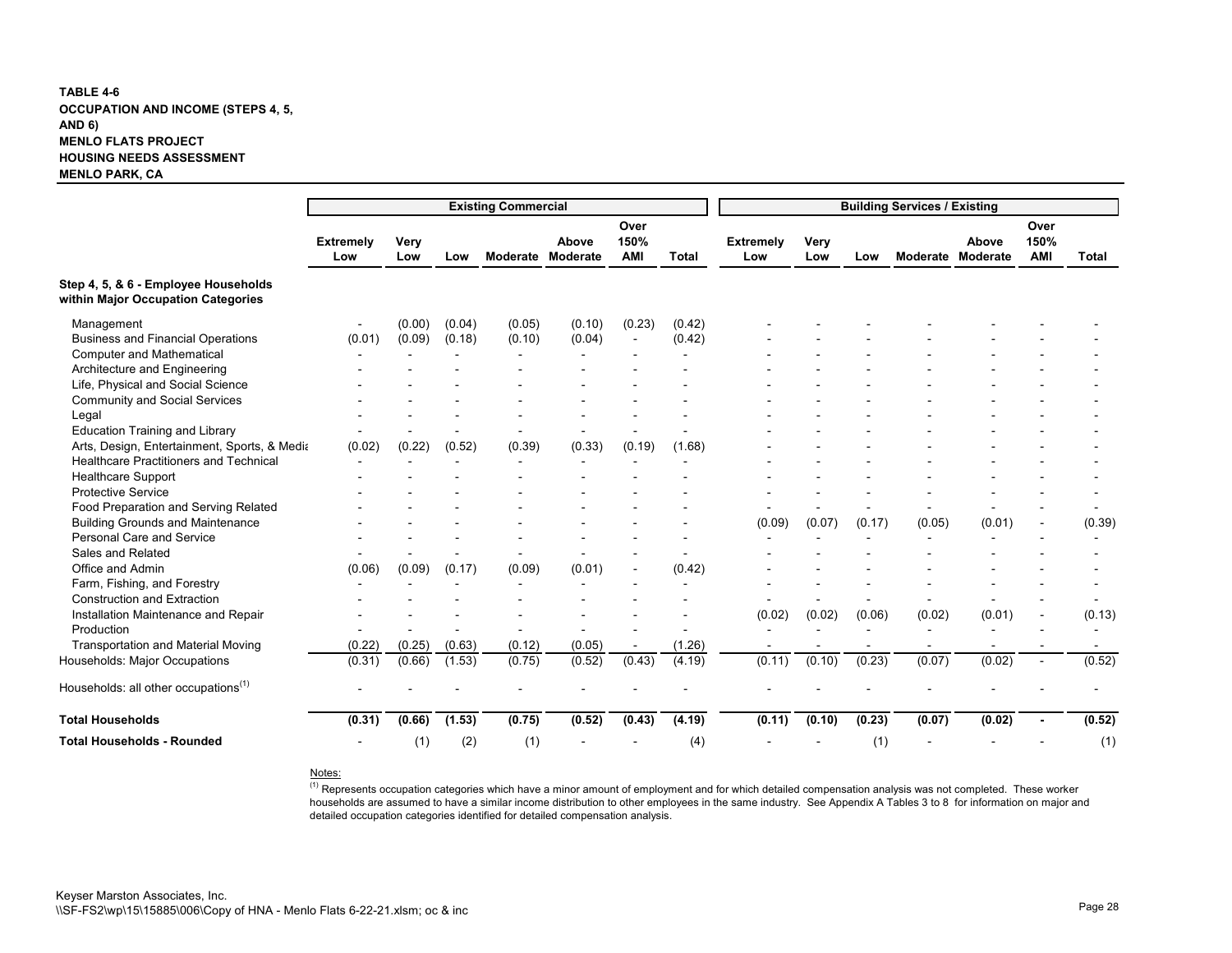#### **TABLE 4-6 MENLO FLATS PROJECT HOUSING NEEDS ASSESSMENT MENLO PARK, CA OCCUPATION AND INCOME (STEPS 4, 5, AND 6)**

|                                                                            |                         |                    |                | <b>New Office Space</b> |                   |                            |                |                          |             |                          | <b>Building Services / New Comm'l</b> |                            |                            |       |
|----------------------------------------------------------------------------|-------------------------|--------------------|----------------|-------------------------|-------------------|----------------------------|----------------|--------------------------|-------------|--------------------------|---------------------------------------|----------------------------|----------------------------|-------|
|                                                                            | <b>Extremely</b><br>Low | <b>Very</b><br>Low | Low            | Moderate                | Above<br>Moderate | Over<br>150%<br><b>AMI</b> | <b>Total</b>   | <b>Extremely</b><br>Low  | Very<br>Low | Low                      |                                       | Above<br>Moderate Moderate | Over<br>150%<br><b>AMI</b> | Total |
| Step 4, 5, & 6 - Employee Households<br>within Major Occupation Categories |                         |                    |                |                         |                   |                            |                |                          |             |                          |                                       |                            |                            |       |
| Management                                                                 |                         | 0.02               | 0.16           | 0.22                    | 0.42              | 2.07                       | 2.89           |                          |             |                          |                                       |                            |                            |       |
| <b>Business and Financial Operations</b>                                   | 0.01                    | 0.24               | 0.60           | 0.64                    | 0.71              | 0.56                       | 2.77           |                          |             |                          |                                       |                            |                            |       |
| <b>Computer and Mathematical</b>                                           | 0.01                    | 0.22               | 1.26           | 1.31                    | 1.98              | 3.79                       | 8.57           |                          |             |                          |                                       |                            |                            |       |
| Architecture and Engineering                                               |                         |                    |                |                         |                   |                            |                |                          |             |                          |                                       |                            |                            |       |
| Life, Physical and Social Science                                          |                         |                    |                |                         |                   |                            |                |                          |             |                          |                                       |                            |                            |       |
| <b>Community and Social Services</b>                                       |                         |                    |                |                         |                   |                            |                |                          |             |                          |                                       |                            |                            |       |
| Legal                                                                      |                         |                    |                |                         |                   |                            |                |                          |             |                          |                                       |                            |                            |       |
| <b>Education Training and Library</b>                                      | 0.02                    | 0.11               | 0.26           | 0.17                    | 0.20              | 0.04                       | 0.79           |                          |             |                          |                                       |                            |                            |       |
| Arts, Design, Entertainment, Sports, & Media                               | 0.03                    | 0.15               | 0.40           | 0.33                    | 0.32              | 0.17                       | 1.40           |                          |             |                          |                                       |                            |                            |       |
| <b>Healthcare Practitioners and Technical</b>                              |                         |                    |                |                         |                   |                            |                |                          |             |                          |                                       |                            |                            |       |
| Healthcare Support                                                         |                         |                    |                |                         |                   |                            |                |                          |             |                          |                                       |                            |                            |       |
| <b>Protective Service</b>                                                  |                         |                    |                |                         |                   |                            |                |                          |             |                          |                                       |                            |                            |       |
| Food Preparation and Serving Related                                       |                         |                    |                |                         |                   |                            |                |                          |             |                          |                                       |                            |                            |       |
| <b>Building Grounds and Maintenance</b>                                    |                         |                    |                |                         |                   |                            |                | 0.19                     | 0.15        | 0.34                     | 0.09                                  | 0.02                       |                            | 0.79  |
| <b>Personal Care and Service</b>                                           |                         | $\blacksquare$     | $\blacksquare$ |                         |                   |                            | $\blacksquare$ |                          |             |                          |                                       |                            |                            |       |
| Sales and Related                                                          | 0.13                    | 0.33               | 0.79           | 0.50                    | 0.56              | 0.26                       | 2.57           |                          |             |                          |                                       |                            |                            |       |
| Office and Admin                                                           | 0.32                    | 0.57               | 1.06           | 0.74                    | 0.21              | 0.02                       | 2.92           |                          |             |                          |                                       |                            |                            |       |
| Farm, Fishing, and Forestry                                                |                         |                    |                |                         |                   |                            |                |                          |             |                          |                                       |                            |                            |       |
| <b>Construction and Extraction</b>                                         |                         |                    |                |                         |                   |                            |                | -                        |             | $\overline{\phantom{a}}$ |                                       |                            |                            |       |
| Installation Maintenance and Repair                                        |                         |                    |                |                         |                   |                            |                | 0.03                     | 0.05        | 0.12                     | 0.04                                  | 0.02                       |                            | 0.26  |
| Production                                                                 |                         |                    |                |                         |                   |                            |                | $\overline{\phantom{a}}$ |             |                          |                                       |                            |                            |       |
| <b>Transportation and Material Moving</b>                                  |                         |                    |                |                         |                   |                            |                |                          |             |                          |                                       |                            |                            |       |
| Households: Major Occupations                                              | 0.52                    | 1.65               | 4.53           | 3.90                    | 4.40              | 6.91                       | 21.91          | 0.22                     | 0.19        | 0.45                     | 0.13                                  | 0.05                       |                            | 1.05  |
| Households: all other occupations <sup>(1)</sup>                           | 0.01                    | 0.05               | 0.13           | 0.11                    | 0.13              | 0.20                       | 0.43           |                          |             |                          |                                       |                            |                            |       |
| <b>Total Households</b>                                                    | 0.54                    | 1.70               | 4.66           | 4.02                    | 4.52              | 7.11                       | 22.54          | 0.22                     | 0.19        | 0.45                     | 0.13                                  | 0.05                       |                            | 1.05  |
| <b>Total Households - Rounded</b>                                          |                         | $\overline{2}$     | 5              | 4                       | 4                 |                            | 23             |                          |             |                          |                                       |                            |                            |       |

#### Notes:

(1) Represents occupation categories which have a minor amount of employment and for which detailed compensation analysis was not completed. These worker households are assumed to have a similar income distribution to other employees in the same industry. See Appendix A Tables 3 to 8 for information on major and detailed occupation categories identified for detailed compensation analysis.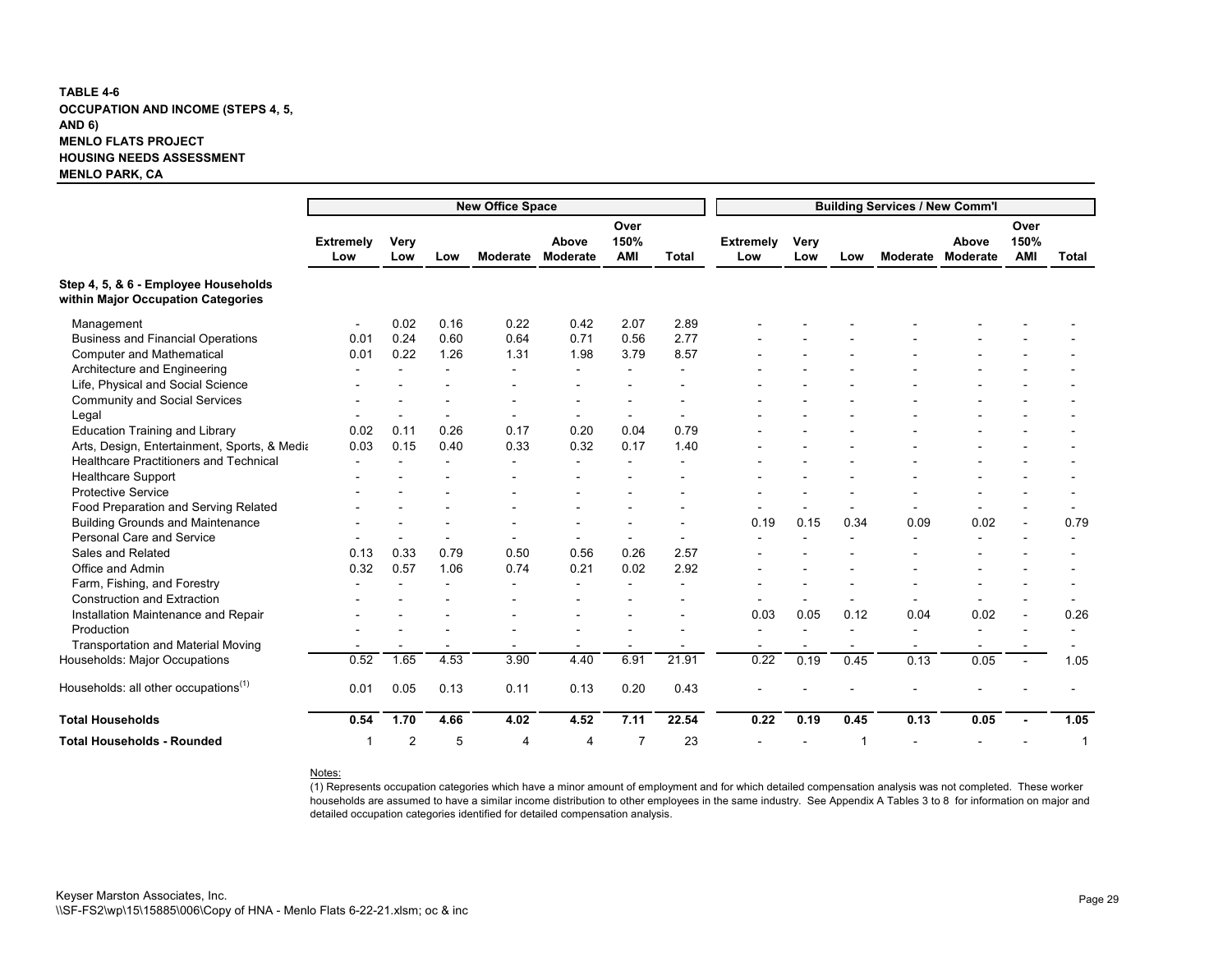#### **TABLE 4-6 MENLO FLATS PROJECT HOUSING NEEDS ASSESSMENT MENLO PARK, CA OCCUPATION AND INCOME (STEPS 4, 5, AND 6)**

|                                                                            |                         |             |      |                          | <b>Residential Property Management</b> |                            |                |                         |             |      | <b>Community Amenity / Café</b> |                            |                     |              |
|----------------------------------------------------------------------------|-------------------------|-------------|------|--------------------------|----------------------------------------|----------------------------|----------------|-------------------------|-------------|------|---------------------------------|----------------------------|---------------------|--------------|
|                                                                            | <b>Extremely</b><br>Low | Very<br>Low | Low  | Moderate                 | Above<br><b>Moderate</b>               | Over<br>150%<br><b>AMI</b> | <b>Total</b>   | <b>Extremely</b><br>Low | Very<br>Low | Low  |                                 | Above<br>Moderate Moderate | Over<br>150%<br>AMI | <b>Total</b> |
| Step 4, 5, & 6 - Employee Households<br>within Major Occupation Categories |                         |             |      |                          |                                        |                            |                |                         |             |      |                                 |                            |                     |              |
| Management                                                                 | 0.02                    | 0.05        | 0.13 | 0.09                     | 0.07                                   | 0.05                       | 0.42           |                         |             |      |                                 |                            |                     |              |
| <b>Business and Financial Operations</b>                                   |                         |             |      | $\overline{\phantom{0}}$ |                                        |                            |                |                         |             |      |                                 |                            |                     |              |
| <b>Computer and Mathematical</b>                                           |                         |             |      |                          |                                        |                            |                |                         |             |      |                                 |                            |                     |              |
| Architecture and Engineering                                               |                         |             |      |                          |                                        |                            |                |                         |             |      |                                 |                            |                     |              |
| Life, Physical and Social Science                                          |                         |             |      |                          |                                        |                            |                |                         |             |      |                                 |                            |                     |              |
| <b>Community and Social Services</b>                                       |                         |             |      |                          |                                        |                            |                |                         |             |      |                                 |                            |                     |              |
| Legal                                                                      |                         |             |      |                          |                                        |                            |                |                         |             |      |                                 |                            |                     |              |
| <b>Education Training and Library</b>                                      |                         |             |      |                          |                                        |                            |                |                         |             |      |                                 |                            |                     |              |
| Arts, Design, Entertainment, Sports, & Media                               |                         |             |      |                          |                                        |                            |                |                         |             |      |                                 |                            |                     |              |
| <b>Healthcare Practitioners and Technical</b>                              |                         |             |      |                          |                                        |                            |                |                         |             |      |                                 |                            |                     |              |
| <b>Healthcare Support</b>                                                  |                         |             |      |                          |                                        |                            |                |                         |             |      |                                 |                            |                     |              |
| <b>Protective Service</b>                                                  |                         |             |      |                          |                                        |                            |                |                         |             |      |                                 |                            |                     |              |
| Food Preparation and Serving Related                                       |                         |             |      | $\blacksquare$           |                                        |                            |                | 0.55                    | 0.35        | 1.04 | 0.15                            | 0.01                       |                     | 2.10         |
| <b>Building Grounds and Maintenance</b>                                    | 0.18                    | 0.12        | 0.39 | 0.14                     | 0.01                                   |                            | 0.84           |                         |             |      |                                 |                            |                     |              |
| Personal Care and Service                                                  |                         |             |      |                          |                                        |                            |                |                         |             |      |                                 |                            |                     |              |
| Sales and Related                                                          |                         |             |      |                          |                                        |                            |                |                         |             |      |                                 |                            |                     |              |
| Office and Admin                                                           |                         |             |      |                          |                                        |                            |                |                         |             |      |                                 |                            |                     |              |
| Farm, Fishing, and Forestry                                                |                         |             |      |                          |                                        |                            |                |                         |             |      |                                 |                            |                     |              |
| <b>Construction and Extraction</b>                                         |                         |             |      | $\overline{\phantom{a}}$ |                                        |                            |                |                         |             |      |                                 |                            |                     |              |
| Installation Maintenance and Repair                                        | 0.08                    | 0.16        | 0.38 | 0.13                     | 0.09                                   |                            | 0.84           |                         |             |      |                                 |                            |                     |              |
| Production                                                                 |                         |             |      |                          |                                        |                            |                |                         |             |      |                                 |                            |                     |              |
| <b>Transportation and Material Moving</b>                                  |                         |             |      |                          |                                        |                            |                |                         |             |      |                                 |                            |                     |              |
| Households: Major Occupations                                              | 0.28                    | 0.33        | 0.90 | 0.36                     | 0.17                                   | 0.05                       | 2.10           | 0.55                    | 0.35        | 1.04 | 0.15                            | 0.01                       |                     | 2.10         |
| Households: all other occupations <sup>(1)</sup>                           |                         |             |      |                          |                                        |                            |                |                         |             |      |                                 |                            |                     |              |
| <b>Total Households</b>                                                    | 0.28                    | 0.33        | 0.90 | 0.36                     | 0.17                                   | 0.05                       | 2.10           | 0.55                    | 0.35        | 1.04 | 0.15                            | 0.01                       |                     | 2.10         |
| <b>Total Households - Rounded</b>                                          |                         |             | 1    |                          |                                        |                            | $\overline{2}$ |                         |             |      |                                 |                            |                     | 2            |

Notes:

(1) Represents occupation categories which have a minor amount of employment and for which detailed compensation analysis was not completed. These worker households are assumed to have a similar income distribution to other employees in the same industry. See Appendix A Tables 3 to 8 for information on major and detailed occupation categories identified for detailed compensation analysis.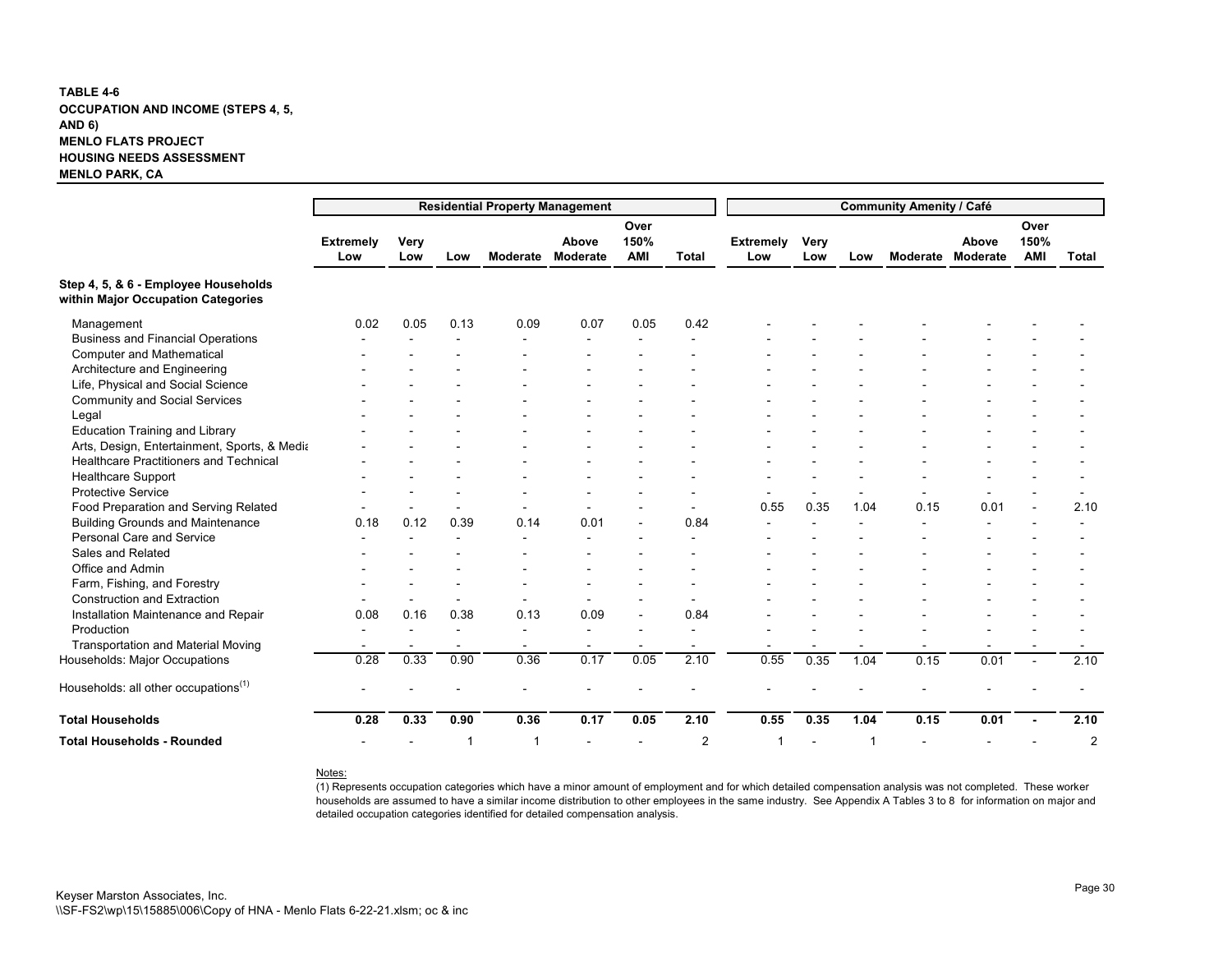#### <span id="page-35-0"></span>**4.2 Summary by Income Level**

Table 4-7 presents a summary of the changes in on-site worker housing demand within commuting distance of Menlo Park by affordability level as a result of removal of existing on-site jobs and addition of new on-site jobs.

|                                   | Table 4-7. Estimated Changes in On-Site Employee Households by Income |             |     |          |                   |                     |       |  |  |  |  |  |
|-----------------------------------|-----------------------------------------------------------------------|-------------|-----|----------|-------------------|---------------------|-------|--|--|--|--|--|
|                                   | <b>Extremely</b><br>Low                                               | Very<br>Low | Low | Moderate | Above<br>Moderate | Over<br>150%<br>AMI | Total |  |  |  |  |  |
| <b>Remove Existing Commercial</b> |                                                                       |             |     |          |                   |                     |       |  |  |  |  |  |
| Tenant                            | 0                                                                     | (1)         | (2) | (1)      | 0                 | 0                   | (4)   |  |  |  |  |  |
| <b>Building Services</b>          |                                                                       | 0           |     | 0        | 0                 |                     |       |  |  |  |  |  |
| <b>Total Existing</b>             | 0                                                                     | (1)         | (3) | (1)      | 0                 | 0                   | (5)   |  |  |  |  |  |
| <b>New Office and Residential</b> |                                                                       |             |     |          |                   |                     |       |  |  |  |  |  |
| Office Space                      |                                                                       | 2           | 5   | 4        | 4                 |                     | 23    |  |  |  |  |  |
| <b>Building Services</b>          |                                                                       |             |     | 0        | 0                 |                     |       |  |  |  |  |  |
| <b>Residential Property Mgmt</b>  |                                                                       |             |     |          |                   |                     | 2     |  |  |  |  |  |
| Commty Amenity / Café             |                                                                       | 0           |     | 0        | 0                 | 0                   | 2     |  |  |  |  |  |
| <b>Total New</b>                  | $\mathbf 2$                                                           | 2           | 8   | 5        | 4                 | 7                   | 28    |  |  |  |  |  |

The removal of existing on-site employment is estimated to result in a reduction in housing demand for five housing units. This five-unit reduction in housing demand consists of an estimated one Very Low Income, three Low Income, and one Moderate Income units.

The addition of new on-site employment in the proposed Project is estimated to result in a demand for 28 housing units consisting of an estimated two Extremely Low, two Very Low Income, eight Low Income, five Moderate Income, four Above Moderate Income and seven Over 150% AMI units.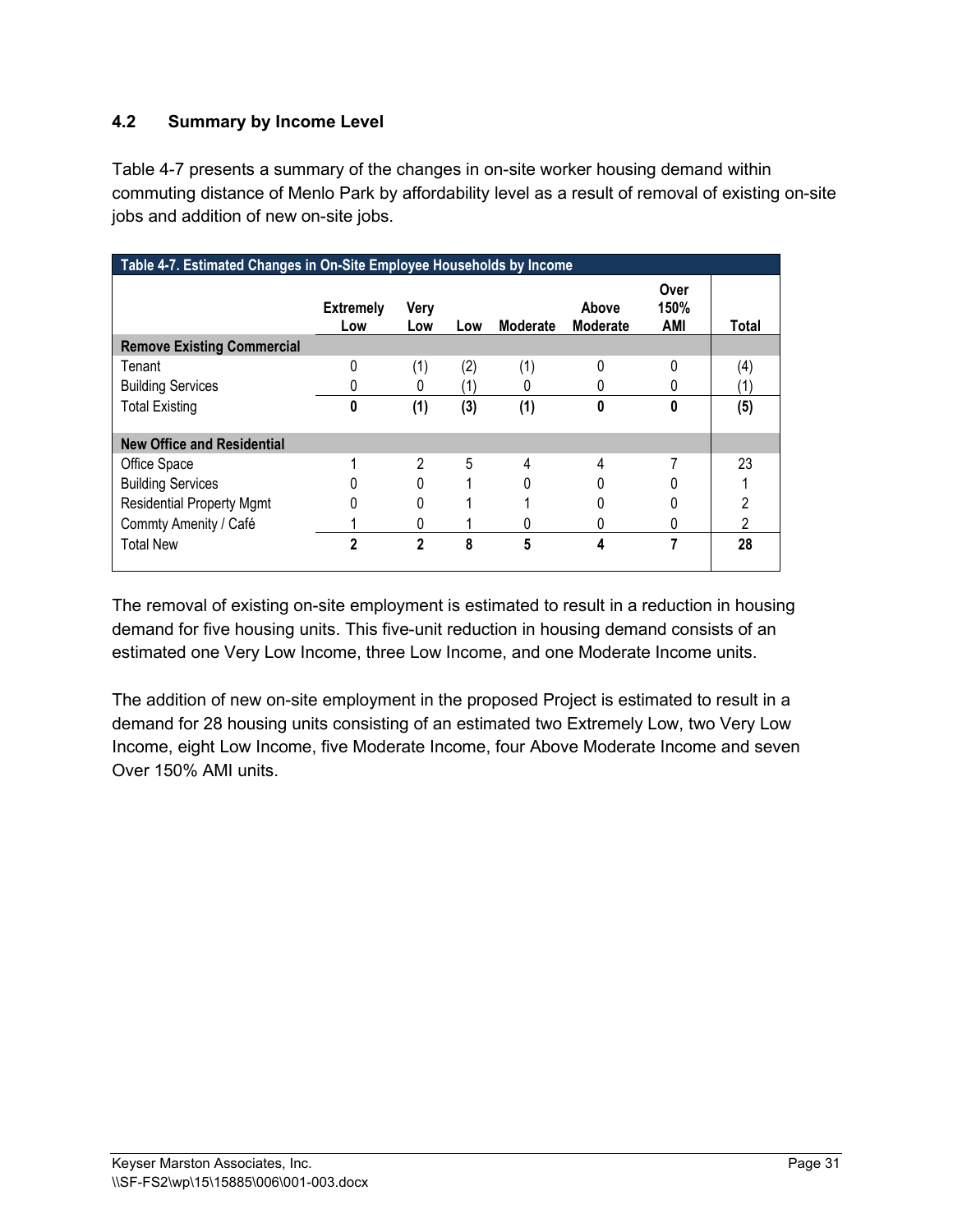### **5.0 HOUSING DEMAND OF OFF-SITE WORKERS IN SERVICES TO NEW RESIDENTS**

The following section provides an analysis of the linkages between development of the new residential units on the Project site, jobs generated in off-site services such as retail and restaurants, and the housing needs of the workers who hold these off-site jobs. Off-site jobs addressed in this section are incorporated into the analysis consistent with the terms of the 2017 settlement agreement which requires, to the extent possible, consideration of multiplier effects.

The analysis of housing demands for off-site workers starts with the estimated rental rate for the new units and moves through a series of linkages from the estimated income of the household that rents the unit, the portion of income available for expenditures on goods and services, jobs associated with the purchase and delivery of those services, the income of the workers doing those jobs and, ultimately, the affordability level of the housing needed by the workers.

The number of jobs by industry that are generated from the household spending of residents living in the proposed Project is estimated using the IMPLAN (IMpact Analysis for PLANning) model, a model widely used to quantify the impacts of changes in a local economy. The number of jobs by industry is then used to estimate worker housing need by income level using the same approach as in Section 4.

## **5.1 Estimated Household Incomes of New Residents**

The estimated household incomes of residents in the new market rate residential units are drawn from the analysis provided in Section 3.2. For BMR units, household income is estimated based on the mid-point of the income range that would qualify for a BMR unit. Household income figures are then multiplied by the number of units to estimate the aggregate household income for all residents of the proposed Project as shown in Table 5-1. Aggregate household income is used to estimate household spending, the input to the IMPLAN model that is used to quantify the number of off-site jobs associated with household spending of new residents.

|                       |            | <b>Estimated Household</b><br>Income $(1)$ | <b>Number of Units</b> | Aggregate<br><b>Income</b> |              |
|-----------------------|------------|--------------------------------------------|------------------------|----------------------------|--------------|
|                       | <b>BMR</b> | <b>Market Rate</b>                         | <b>BMR</b>             | Market Rate                |              |
| Studios               | \$83,200   | \$100,720                                  | 15                     | 98                         | \$11,118,560 |
| 4-Bedrooms            | \$128,400  | \$250,600                                  | 6                      | 39                         | \$10,543,800 |
| Total                 |            |                                            | 21                     | 137                        | \$21,662,360 |
| Average Per Household |            |                                            |                        |                            | \$137,104    |

(1) For market rate units, see Table 3-3. For BMR units, estimates are based on the mid-point of the qualifying income range. Scenario 1 is utilized for purposes of this estimate. Section 5 findings are nearly identical under Scenario 2 and round to the same result.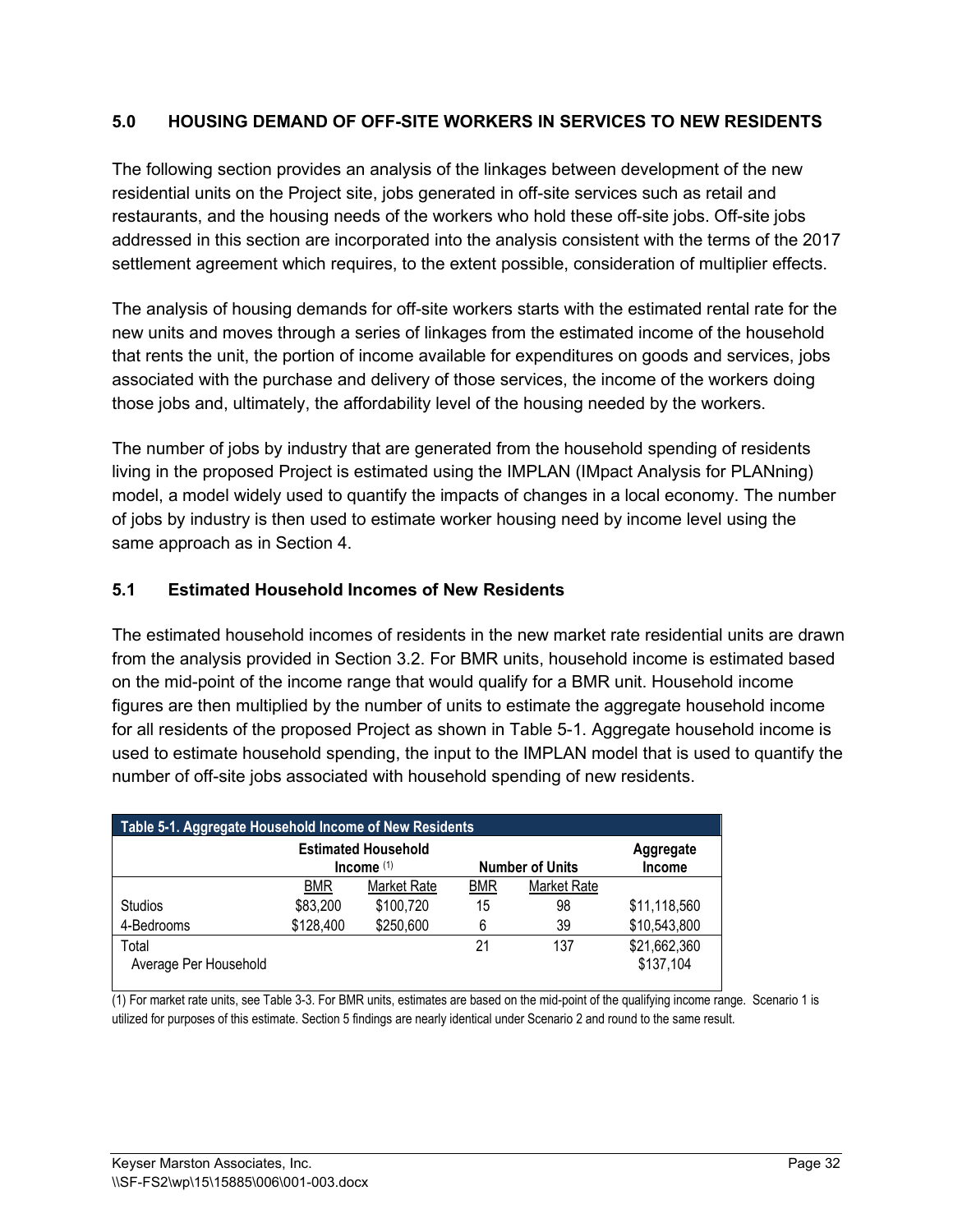### *Income Available for Expenditures*

The input into the IMPLAN model used in this analysis is the net income available for expenditures. To arrive at income available for expenditures, gross income must be adjusted for Federal and State income taxes, contributions to Social Security and Medicare, savings, and payments on household debt. Per KMA correspondence with the producers of the IMPLAN model (IMPLAN Group LLC), other taxes including sales tax and property tax are handled internally within the model as part of the analysis of expenditures. Payroll deduction for medical benefits and pre-tax medical expenditures are also handled internally within the model. Table 5- 2 shows the calculation of the percentage of household income available for expenditures.

| Table 5-2. Percent of Income Available for Expenditures (1) |       |
|-------------------------------------------------------------|-------|
| Gross Income                                                | 100%  |
| Less:                                                       |       |
| Federal Income Taxes (2)                                    | 11%   |
| State Income Taxes (3)                                      | 5%    |
| FICA Tax Rate (4)                                           | 7.65% |
| Savings & other deductions (5)                              | 6%    |
| Subtotal deductions                                         | 32%   |
| Percent of Income Available for Expenditures <sup>(6)</sup> | 70%   |

(1) Calculated as gross income after deduction of taxes and savings. Income available for expenditures is the input to the IMPLAN model which is used to estimate the resulting employment impacts. Housing costs are not deducted as part of this adjustment step because they are addressed separately as expenditures within the IMPLAN model.

(2) Reflects average tax rates (as opposed to marginal) based on U.S. Internal Revenue Services, Tax Statistics, Tables 1.2 and 2.1 for 2018.Tax rates reflect averages for applicable income range. Assumes the standard deduction.

(3) Average tax rate estimated by KMA based on marginal rates per the California Franchise Tax Board and ratios of taxable income to gross income estimated based on U.S. Internal Revenue Service data.

(4) For Social Security and Medicare.

(5) Household savings including retirement accounts like 401k / IRA and other deductions such as interest costs on credit cards, auto loans, etc., necessary to determine the amount of income available for expenditures. The 8% rate used in the analysis is based on a 20 year average computed from U.S. Bureau of Economic Analysis data, specifically the National Income and Product Accounts, Table 2.1 "Personal Income and Its Disposition."

(6) Deductions from gross income to arrive at the income available for expenditures are consistent with the way the IMPLAN model and National Income and Product Accounts (NIPA) defines income available for personal consumption expenditures. Income taxes, contributions to Social Security and Medicare, and savings are deducted; however, property taxes and sales taxes are not. Housing costs are not deducted as part of the adjustment because they are addressed separately as expenditures within the IMPLAN model.

Income available for expenditures is estimated at approximately 70% of gross income. Federal tax rates are estimated at 11% of gross income based upon Internal Revenue Service data. State taxes are estimated to average 5% of gross income based on tax rates per the California Franchise Tax Board. The employee share of FICA payroll taxes for Social Security and Medicare is 7.65% of gross income. A ceiling of \$142,800 per employee applies to the 6.3% Social Security portion of this tax rate.

Savings and repayment of household debt represent another necessary adjustment to gross income. Savings includes various IRA and 401 K type programs as well as non-retirement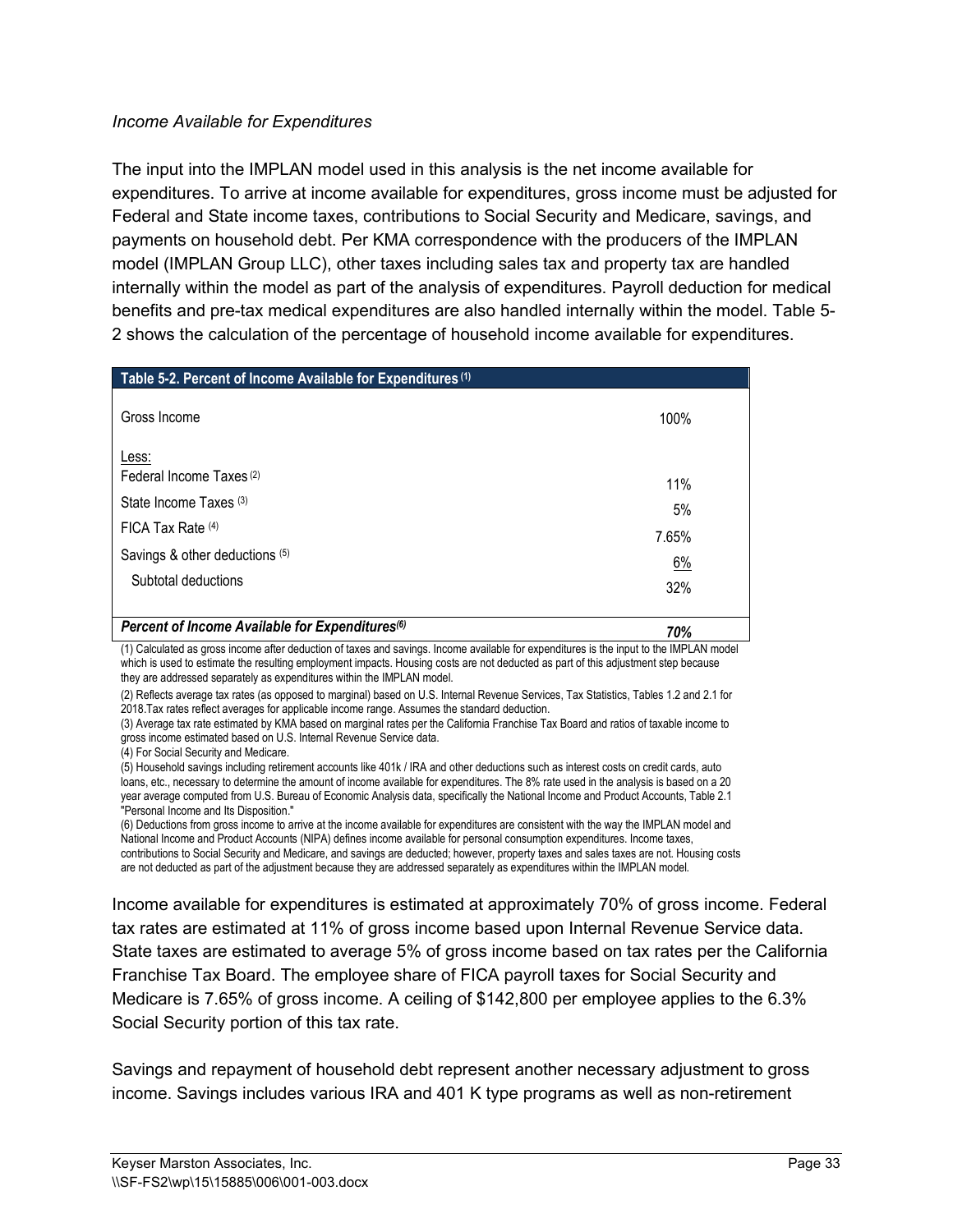household savings and investments. Debt repayment includes auto loans, credit cards, and all other non-mortgage debt. Savings and repayment of debt are estimated to represent a combined 6% of gross income based on the 20-year average derived from United States Bureau of Economic Analysis data.

The percentage of income available for expenditure for input into the IMPLAN model is prior to deducting housing costs. The reason is for consistency with the IMPLAN model which defines housing costs as expenditures. The IMPLAN model addresses the fact that expenditures on housing do not generate employment to the degree other expenditures such as retail or restaurants do, but there is some maintenance and property management employment generated.

After deducting income taxes, Social Security, Medicare, savings, and repayment of debt, the estimated income available for expenditures is 70% of gross household.

Another adjustment made to spending is to account for standard operational vacancy in rental units of 5%, a level of vacancy considered average for rental units in a healthy market.

Table 5-3 presents the estimate of household income available for expenditures in the local economy after adjustments to income available for expenditures and vacancy:

| Table 5-3. Income Available for Expenditures                 |              |  |
|--------------------------------------------------------------|--------------|--|
|                                                              |              |  |
| Aggregate Annual Household Income, New Residents (Table 5-1) | \$21,662,360 |  |
| Percent Available for Expenditure (Table 5-2)                | 70%          |  |
| Adjustment for 5% rental vacancy                             | 95%          |  |
| Aggregate Household Income Available                         | \$14,405,000 |  |
|                                                              |              |  |

The estimated household income available for expenditure associated with the 158 new residential units is the input into the IMPLAN model.

## **5.2 The IMPLAN Model**

Consumer spending by residents of new housing units will create jobs, particularly in sectors such as restaurants, health care, and retail, which are closely connected to the expenditures of residents. The widely used economic analysis tool, IMPLAN, was used to quantify these new jobs by industry sector.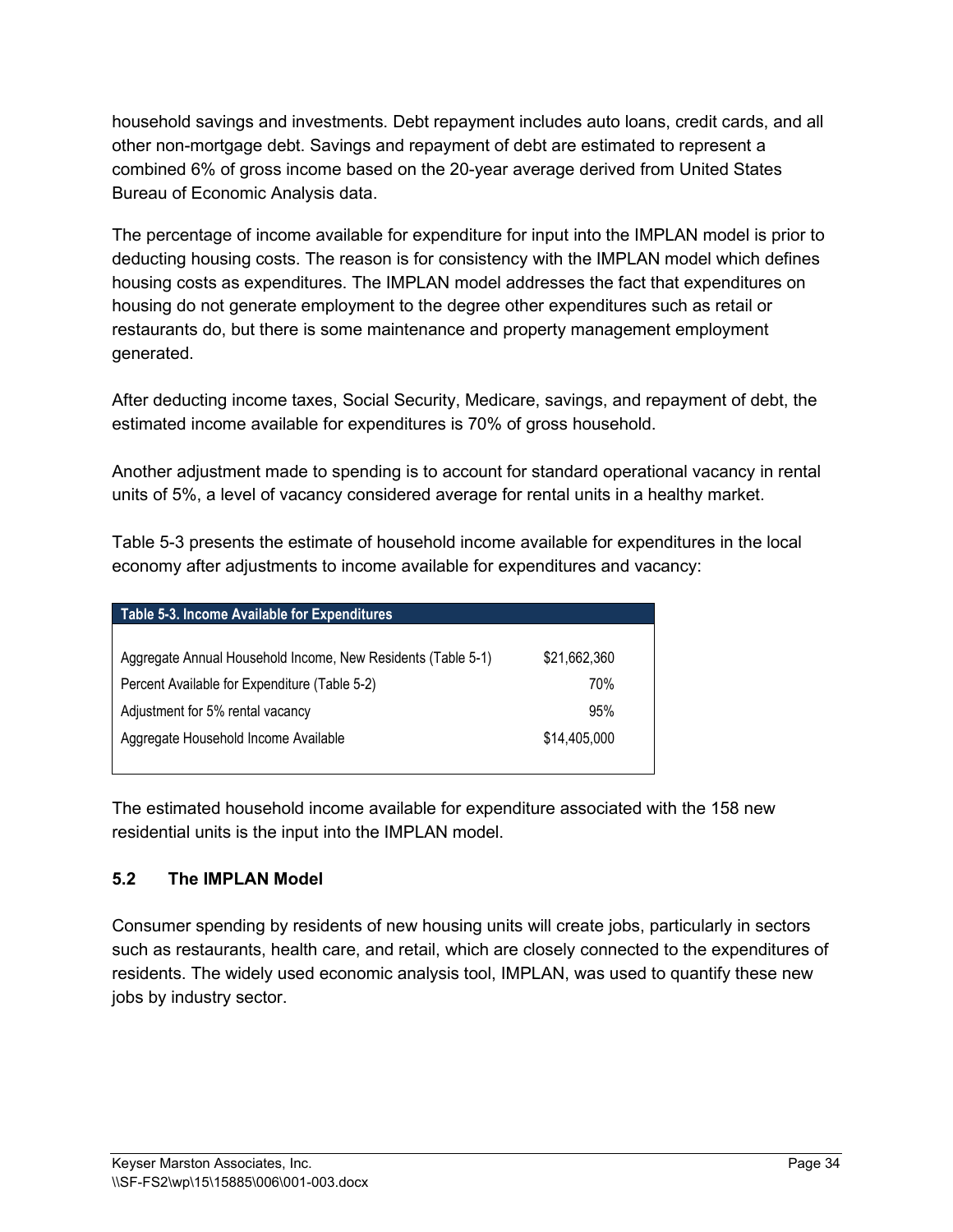## *5.2.1 IMPLAN Model Description*

The IMPLAN model is an economic analysis software package now commercially available through the IMPLAN Group, LLC. IMPLAN was originally developed by the U.S. Forest Service, the Federal Emergency Management Agency, and the U.S. Department of the Interior Bureau of Land Management and has been in use since 1979 and refined over time. It has become a widely used tool for analyzing economic impacts for a broad range of applications from major construction projects to natural resource programs.

IMPLAN is based on an input-output accounting of commodity flows within an economy from producers to intermediate and final consumers. The model establishes a matrix of supply chain relationships between industries and also between households and the producers of household goods and services. Assumptions about the portion of inputs or supplies for a given industry likely to be met by local suppliers, and the portion supplied from outside the region or study area are derived internally within the model using data on the industrial structure of the region.

The output or result of the model is generated by tracking changes in purchases for final use (final demand) as they filter through the supply chain. Industries that produce goods and services for final demand or consumption must purchase inputs from other producers, which in turn, purchase goods and services. The model tracks these relationships through the economy to the point where leakages from the region stop the cycle. This allows the user to identify how a change in demand for one industry will affect a list of over 500 other industry sectors. The projected response of an economy to a change in final demand can be viewed in terms of economic output, employment, or income.

Data sets are available for each county and state, so the model can be tailored to the specific economic conditions of the region being analyzed. This analysis utilizes the data set for San Mateo County. As will be discussed, much of the employment impact is in local-serving sectors, such as retail, eating and drinking establishments, and medical services. It is likely that many off-site employment impacts will occur in Menlo Park and other nearby jurisdictions; however, employment impacts will also extend throughout the county and beyond based on where residents of the proposed Project will shop, dine, seek medical care and other services. Consistent with the approach taken in most residential affordable housing nexus analyses, the analysis includes job impacts throughout the county.

The Covid-19 pandemic has modified consumer spending patterns due to shelter-in-place orders, business closures, and altered consumer preferences and shopping patterns in response to the virus. It is assumed that the pandemic is a temporary condition which is not representative of future conditions when the proposed Project would be completed and occupied. Spending may mostly revert to pre-pandemic patterns once the virus is contained. However, it is possible that some changes in response to the virus, such as an accelerated shift toward online retail, could endure to some degree post-pandemic. Since there is no data on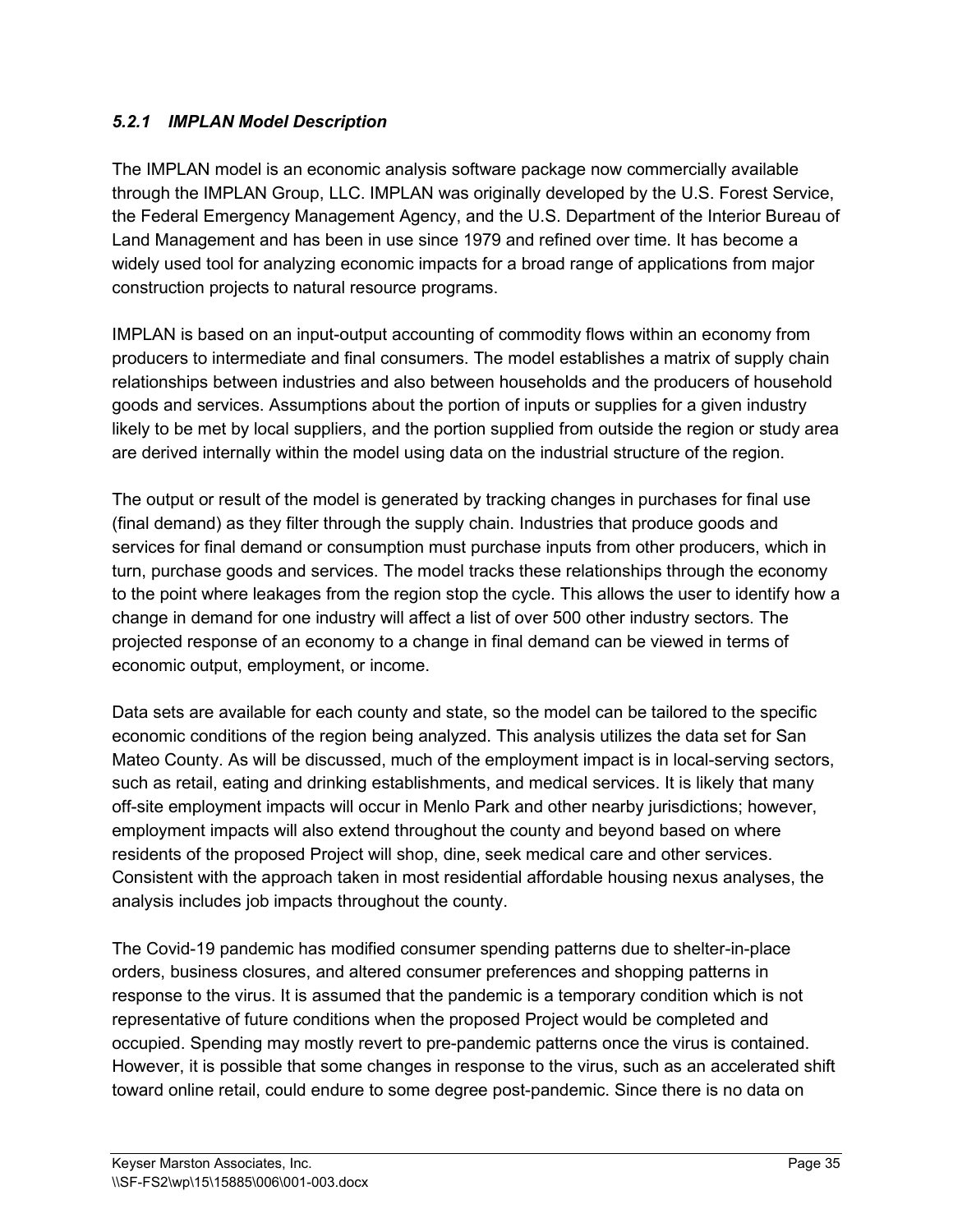post-pandemic spending patterns, the analysis uses the most recent IMPLAN data set available, which is representative of the pre-pandemic pattern.

# *5.2.2 Application of the IMPLAN Model to Estimate Job Growth*

The IMPLAN model was applied to link income to household expenditures to job growth. The estimated annual household spending of the residents of the 158 new housing units is the input to the IMPLAN model. The IMPLAN model then distributes spending among various types of goods and services (industry sectors) based on data from the Consumer Expenditure Survey and the Bureau of Economic Analysis Benchmark input-output study, to estimate the number of off-site jobs.

Job creation, driven by increased demand for products and services, was projected for each of the industries that will serve the new households. A total of 55 off-site jobs are estimated to be generated by spending of the residents as summarized in Table 5-4. Estimates in Table 5-4 exclude on-site jobs in the ground floor amenity / café space and in property management and maintenance of the residential units which are already considered as part of the Section 4 analysis.

| Table 5-4. Jobs Generated from Household Spending of Residents |              |  |  |  |  |
|----------------------------------------------------------------|--------------|--|--|--|--|
| Annual Household Expenditures                                  | \$14,405,000 |  |  |  |  |
| Estimated Number of Off-site Jobs                              | 55.4         |  |  |  |  |

As households added to the City by the proposed Project are new and these new households result in net new demand for products and services, the jobs associated with delivery of these products and services are also estimated to be net new jobs. While there may be an ability for existing retail, health care facilities, restaurants, schools and other services to absorb a share of new demand to some extent, existing establishments will still require additional employees in many cases. For example, individual health care providers are only able to see so many patients in a day. Waiters and cooks in restaurants can only serve so many customers. Grocery stores may need to add staff at check-out lanes in response to added demand, and so on. Employment in sectors that serve residents tends to expand with population. As indicated in Section 5.2.3, the ratio between employment in resident-serving sectors of the economy and the number of housing units is relatively consistent at the city and county geographic scales, indicating residentserving jobs tend to be proportionate to the number of housing units and population.

Table 5-5 provides a detailed breakdown of the employment by industry sorted by projected employment. The Consumer Expenditure Survey published by the Bureau of Labor Statistics tracks expenditure patterns by income level. IMPLAN utilizes this data to reflect the pattern by income bracket. Estimated employment is shown for each IMPLAN industry sector representing 1% or more of total employment. The jobs that are generated are heavily retail jobs, jobs in restaurants and other eating establishments, and in services that are provided locally such as health care.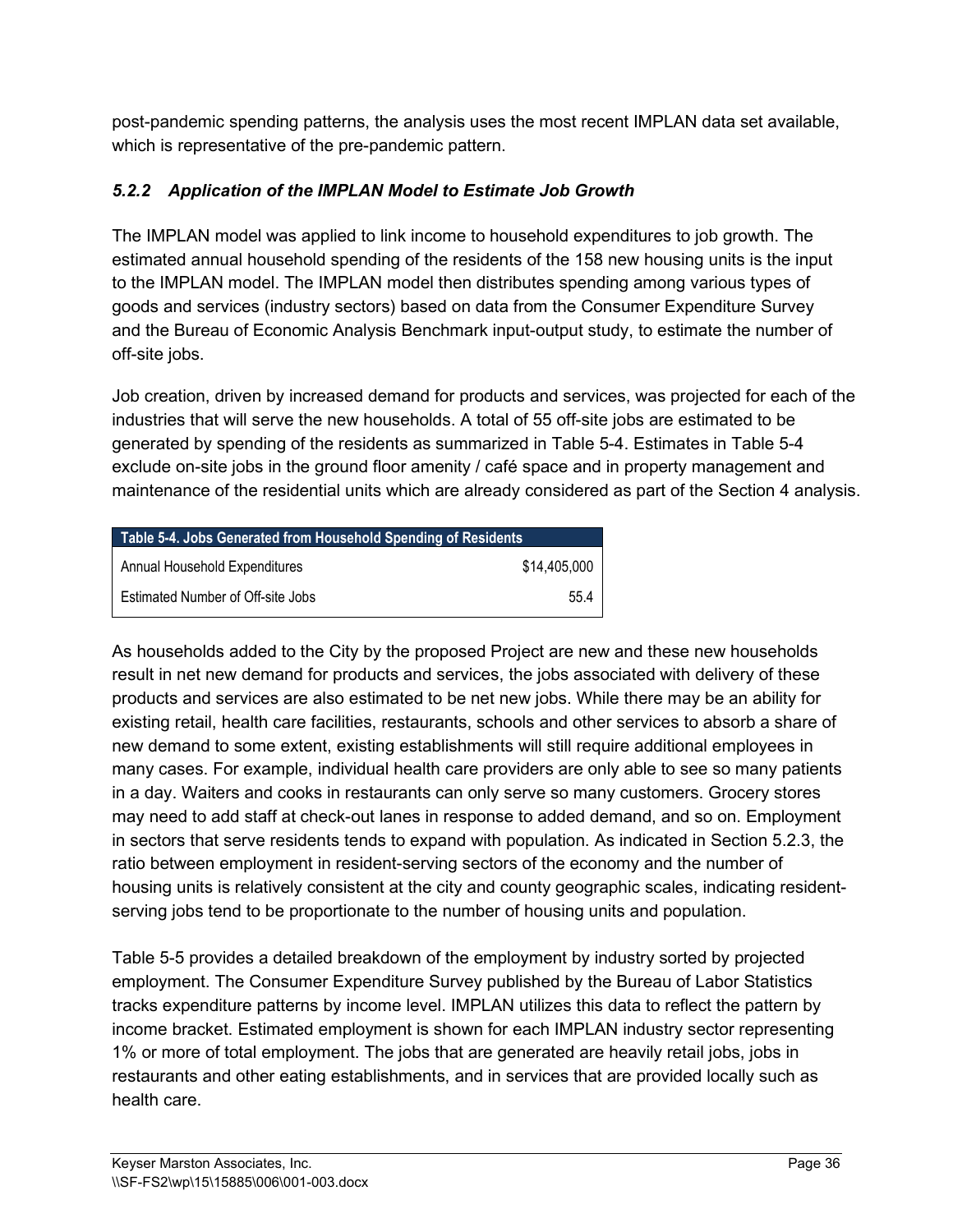| Table 5-5. Jobs Generated by Industry from Housing Spending [IMPLAN Output] |                       |         |  |  |  |  |  |
|-----------------------------------------------------------------------------|-----------------------|---------|--|--|--|--|--|
| <b>Industry Category</b>                                                    | <b>Number of Jobs</b> | Percent |  |  |  |  |  |
| Full-service restaurants                                                    | 3.9                   | 7%      |  |  |  |  |  |
| Limited-service restaurants                                                 | 1.3                   | 2%      |  |  |  |  |  |
| Subtotal Restaurant                                                         | 5.4                   | 9%      |  |  |  |  |  |
|                                                                             |                       |         |  |  |  |  |  |
| Retail - Building material and garden equipment stores                      | 0.4                   | $1\%$   |  |  |  |  |  |
| Retail - Clothing and clothing accessories stores                           | 1.2                   | 2%      |  |  |  |  |  |
| Retail - Electronics and appliance stores                                   | 0.5                   | $1\%$   |  |  |  |  |  |
| Retail - Food and beverage stores                                           | 2.2                   | 4%      |  |  |  |  |  |
| Retail - Furniture and home furnishings stores                              | 0.5                   | $1\%$   |  |  |  |  |  |
| Retail - Gasoline stores                                                    | 0.3                   | $1\%$   |  |  |  |  |  |
| Retail - General merchandise stores                                         | 1.6                   | 3%      |  |  |  |  |  |
| Retail - Health and personal care stores                                    | 1.0                   | 2%      |  |  |  |  |  |
| Retail - Miscellaneous store retailers                                      | 1.1                   | 2%      |  |  |  |  |  |
| Retail - Clothing and accessories                                           | 0.6                   | $1\%$   |  |  |  |  |  |
| Retail - Nonstore retailers                                                 | 0.8                   | $1\%$   |  |  |  |  |  |
| Retail - Sporting goods, hobby, musical and bookstores                      | 0.5                   | $1\%$   |  |  |  |  |  |
| Personal care services                                                      | 1.8                   | 3%      |  |  |  |  |  |
| Subtotal Retail and Service                                                 | 12.6                  | 23%     |  |  |  |  |  |
|                                                                             |                       |         |  |  |  |  |  |
| Offices of dentists                                                         | 1.3                   | 2%      |  |  |  |  |  |
| Offices of other health practitioners                                       | 1.8                   | 3%      |  |  |  |  |  |
| Outpatient care centers                                                     | 0.8                   | 2%      |  |  |  |  |  |
| Offices of physicians                                                       | 1.5                   | 3%      |  |  |  |  |  |
| Other ambulatory health care services                                       | 0.3                   | $0\%$   |  |  |  |  |  |
| Home health care services                                                   | 1.5                   | 3%      |  |  |  |  |  |
| Hospitals                                                                   | <u>1.7</u>            | 3%      |  |  |  |  |  |
| Subtotal Healthcare                                                         | 8.9                   | 16%     |  |  |  |  |  |
|                                                                             |                       |         |  |  |  |  |  |
| Elementary and secondary schools                                            | 0.7                   | 1%      |  |  |  |  |  |
| Junior colleges, colleges, universities                                     | 0.4                   | $1\%$   |  |  |  |  |  |
| Other educational services                                                  | 0.6                   | 1%      |  |  |  |  |  |
| Subtotal Education                                                          | 1.6                   | 3%      |  |  |  |  |  |
|                                                                             |                       | 5%      |  |  |  |  |  |
| Individual and family services                                              | 2.7                   |         |  |  |  |  |  |
| Other personal services                                                     | 1.9                   | 3%      |  |  |  |  |  |
| Automotive repair and maintenance                                           | 1.3                   | 2%      |  |  |  |  |  |
| Child day care services                                                     | 1.3                   | 2%      |  |  |  |  |  |
| Other financial investment activities                                       | 1.3                   | 2%      |  |  |  |  |  |
| Automotive repair and maintenance                                           | 0.8                   | 1%      |  |  |  |  |  |
| Religious organizations                                                     | 0.7                   | $1\%$   |  |  |  |  |  |
| Fitness and recreational sports centers                                     | 0.6                   | $1\%$   |  |  |  |  |  |
| Transit and ground passenger transportation                                 | 0.6                   | $1\%$   |  |  |  |  |  |
| All Other                                                                   | 15.9                  | 29%     |  |  |  |  |  |
| <b>Total Number of Jobs Generated</b>                                       | 55.4                  | 100%    |  |  |  |  |  |

(1) Estimated employment generated by household expenditures of Project residents for Industries representing more than 1% of total employment. Employment estimates are based on the IMPLAN Group's economic model, IMPLAN, for San Mateo County. Includes both full- and part-time jobs.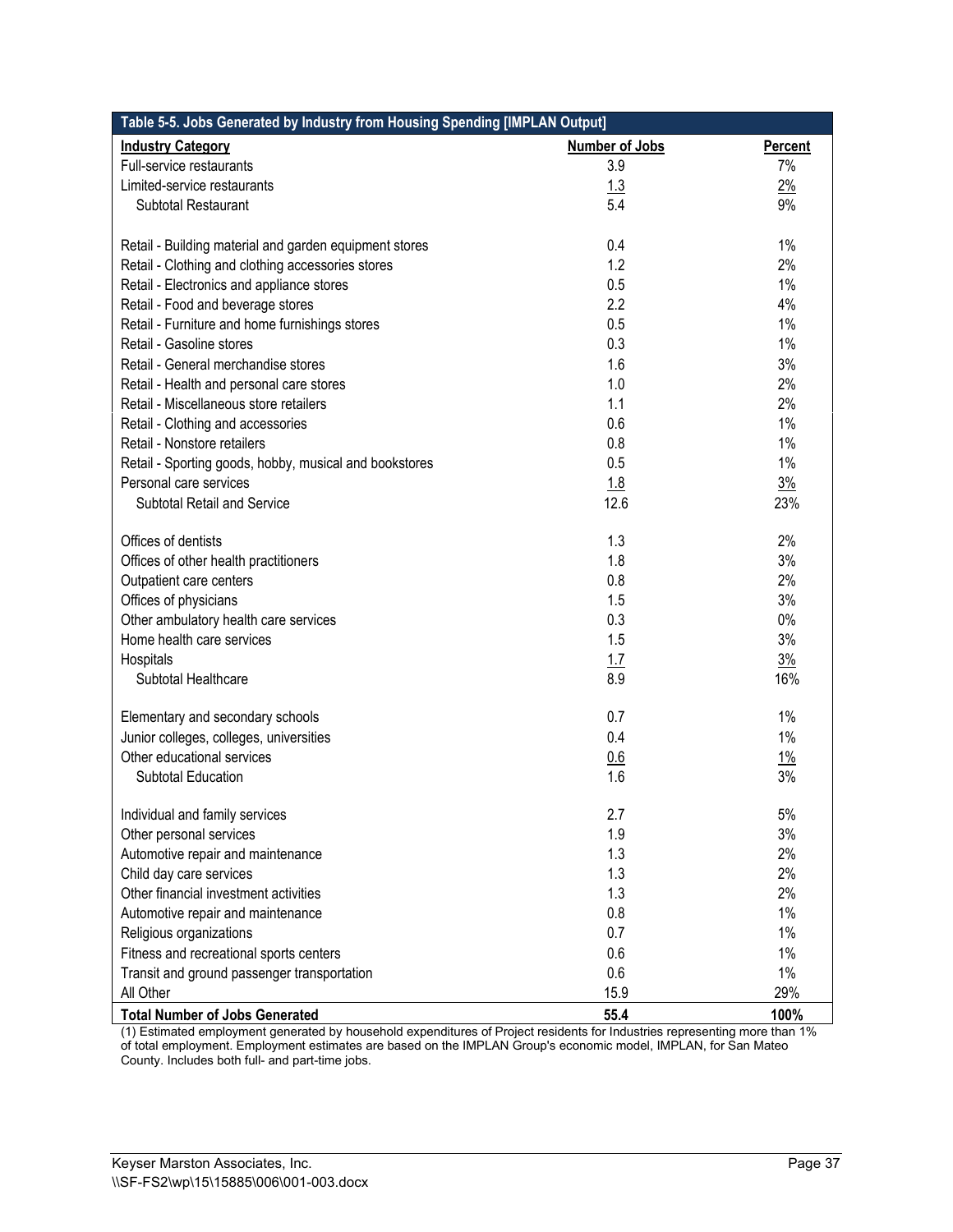### *5.2.3 Cross-Check Based on Existing Number of Resident-Serving Jobs*

As context for the estimated number of off-site jobs and a secondary cross-check for reasonableness, Table 5-6 provides comparisons to the existing ratio of resident-serving jobs in sectors such as health care, retail, food service and education and the number of residential units within Menlo Park and San Mateo County. In Menlo Park, there are 9,072 existing jobs in resident-serving sectors based on data from the U.S. Census and 14,082 residential units based on data from the California Department of Finance. These figures translate to a ratio of approximately 102 resident-serving jobs for every 158 residential units<sup>[13](#page-42-0)</sup>. The ratio for San Mateo County is similar at 90 resident-serving jobs for every 158 residential units. Based on existing relationships between resident-serving jobs and residential units for both the City and the County, estimates for the proposed Project appear reasonable.

Estimates for the proposed Project reflect a lower ratio of resident serving jobs to housing units than overall averages based on the characteristics of the proposed Project which consists of 72% studio units. Households occupying the proposed Project will be smaller<sup>[14](#page-42-1)</sup> than the average household size for the City of 2.64 persons per household and 2.88 persons per household for the County per the California Department of Finance. Smaller household sizes will correspond to lower demand for services compared to overall averages, particularly for services like health care and education that are driven by population. In addition, the proposed Project includes BMR units. Residents of BMR units will have lower household incomes and will drive a lower level of demand for services, particularly in sectors like restaurants that are driven more by discretionary spending. Finally, the City and County averages include employment within the identified sectors associated with serving the business and visitor population as well as residents, resulting in higher ratios than would be the case for jobs associated with residents alone. Therefore, the ratio between the estimated number of resident-serving jobs and the number of residential units for the proposed Project is appropriately less than citywide or countywide averages.

<span id="page-42-0"></span> $13$  Calculated as 9,072 jobs divided by 14,082 residential units and multiplied by 158 units. This 158-unit figure is selected for ready comparison to the proposed Project.

<span id="page-42-1"></span><sup>&</sup>lt;sup>14</sup> Based on the unit mix of the proposed Project of 72% studios, 18% four-bedrooms and the HCD standard for relating number of bedrooms to household size of one plus the number of bedrooms, the proposed Project is estimated to correspond to an average household size of approximately 2.14 persons.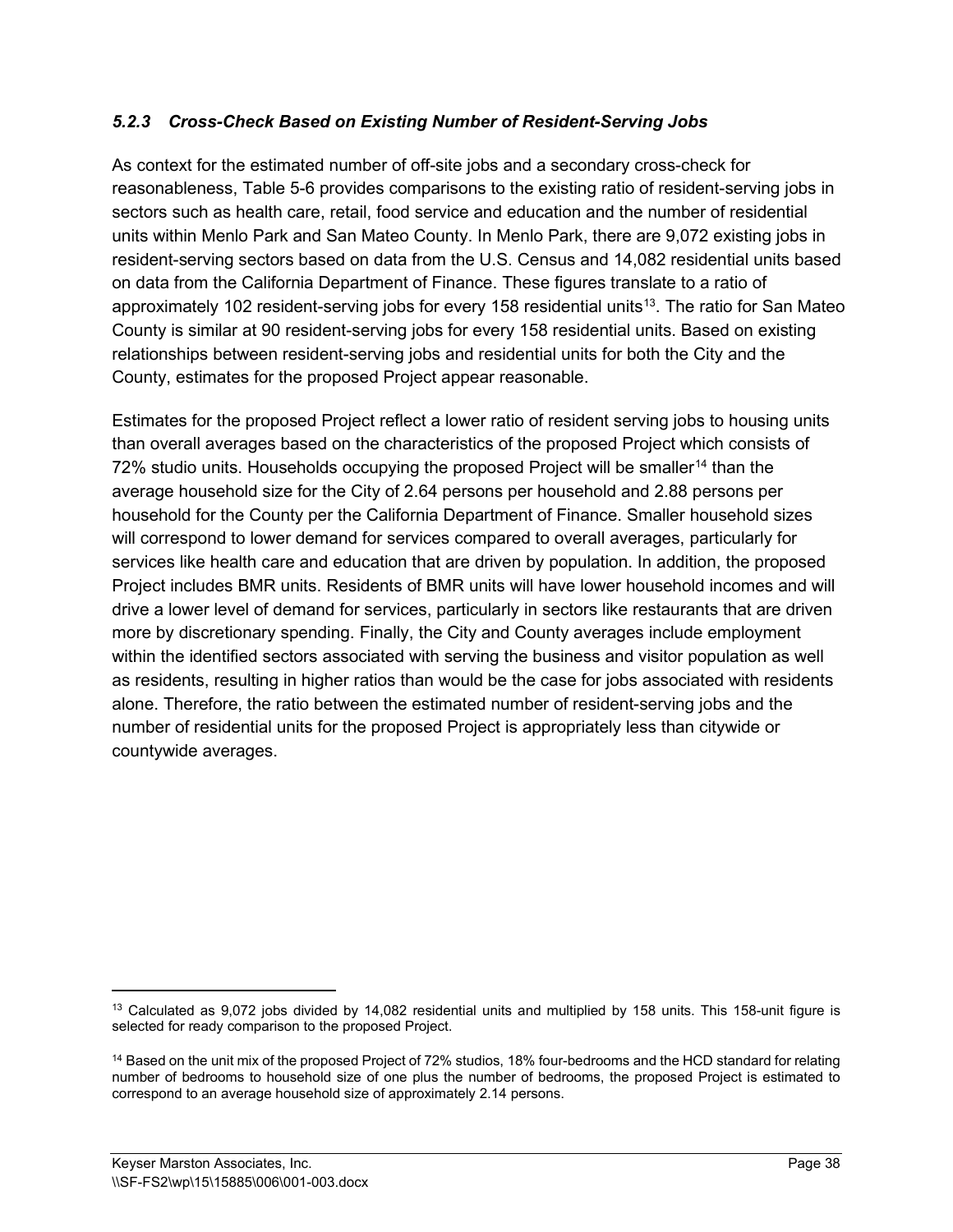#### **Table 5-6. Comparison to Existing City and County Relationships Between Number of Residential Units and Number of Jobs in Key Resident Serving Sectors**

|                                            |                          | Existing Jobs (1)   |                                                        | <b>Jobs Per 158 Residential Units</b> |                                            |
|--------------------------------------------|--------------------------|---------------------|--------------------------------------------------------|---------------------------------------|--------------------------------------------|
|                                            | City of<br>Menlo<br>Park | San Mateo<br>County | Actual:<br><b>City of Menlo</b><br>Park <sup>(4)</sup> | Actual:<br>San Mateo<br>County (4)    | <b>Estimate for</b><br>Proposed<br>Project |
| <b>Key Resident-Serving Sectors</b>        |                          |                     |                                                        |                                       |                                            |
| <b>Health Care</b>                         | 3.065                    | 41,812              | 34.4                                                   | 23.5                                  | 15.0                                       |
| <b>Retail Trade</b>                        | 1.564                    | 33,825              | 17.5                                                   | 19.0                                  | 10.7                                       |
| Food Service                               | 2,005                    | 39,255              | 22.5                                                   | 22.1                                  | 5.2                                        |
| <b>Education</b>                           | 1,123                    | 24,010              | 12.6                                                   | 13.5                                  | 1.6                                        |
| Other Services <sup>(2)</sup>              | 1,040                    | 15,264              | 11.7                                                   | 8.6                                   | 8.4                                        |
| Arts, Entertainment, and Recreation        | 275                      | 6,469               | 3.1                                                    | 3.6                                   | 1.5                                        |
| Subtotal Resident-Serving                  | 9,072                    | 160,635             | 102                                                    | 90                                    | 43                                         |
| <b>Other Sectors</b>                       | 39,476                   | 257,325             | 443                                                    | 145                                   | 12                                         |
| <b>Total All Sectors</b>                   | 48,548                   | 417,960             | 544.7                                                  | 235                                   | 55                                         |
| Number of Residential Units <sup>(3)</sup> | 14,082                   | 280,879             |                                                        |                                       |                                            |

(1) U.S. Census Longitudinal Employer-Household Dynamics, 2018 data for workplace geography.

(2) Includes a broad range of services from auto repair, to dry cleaning, to religious organizations.

(3) Number of housing units as of January 1, 2020 per California Department of Finance Table E-5, Population and Housing Estimates for Cities, Counties, and the State, 2011-2020 with 2010 Census Benchmark.

(4) Calculated by dividing the total number of jobs by the number of residential units and multiplying by 158 units.

Note: The number of jobs by industry from the HNA have been aggregated by major industry category to allow ready comparison to actual existing jobs in the City of Menlo Park and in San Mateo County.

## **5.3 Analysis of Housing Need by Income**

This section presents a summary of the analysis linking the number of off-site jobs associated with the new residential units to the estimated number of housing units required in each of six income categories. The analysis is based on the same methodology as Section 4 and consists of the following analysis steps.

### *Step 1 – Adjustment from Employees to Employee Households*

This step (Table 5-7) converts the number of employees identified in Table 5-5 to the number of employee households, recognizing that there is, on average, more than one worker per household, and thus the number of housing units in demand for new workers is reduced. The workers-per-worker-household ratio eliminates from the equation all non-working households, such as retired persons and students. The San Mateo County average of 1.91 workers per worker household derived from the U. S. Census Bureau 2015-2019 American Community Survey is used for this step in the analysis, consistent with Section 4. The estimated 55 off-site jobs is divided by 1.91 to estimate the number of worker households of 29.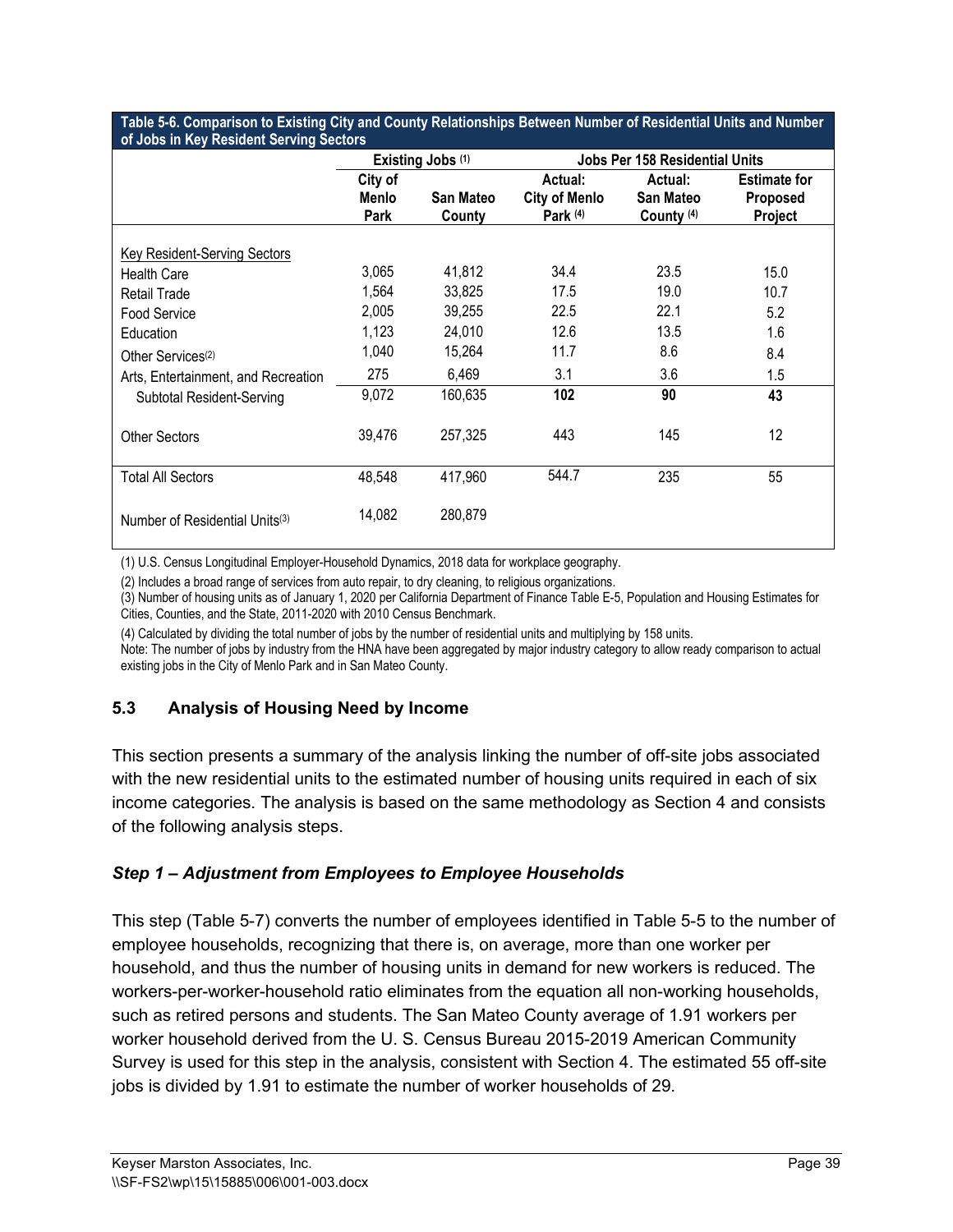| Table 5-7. Estimated Net Change in On-Site Employee Households |      |  |  |  |
|----------------------------------------------------------------|------|--|--|--|
| Off-Site Jobs in Services to New Residents                     | 55.4 |  |  |  |
| Number Employee Households - Off-site workers                  | 29.1 |  |  |  |
| (at 1.91 workers per household) (1)<br>$\cdots$                |      |  |  |  |

*(1) Derived from 2015-2019 U.S. Census American Community Survey data for San Mateo County*

# *Step 2 – Occupational Distribution of Employees*

The occupational breakdown of employees is the first step to arrive at income level. The output from the IMPLAN model provides the number of employees by industry sector, shown in Table 5- 5. The IMPLAN output is then paired with data from the Department of Labor, Bureau of Labor Statistics Occupational Employment Survey (OES) to estimate the occupational composition of employees for each industry sector. As shown in Table 5-8, new jobs will be distributed across a variety of occupational categories. The three largest occupational categories are sales and related (13.8%), office and administrative support (12.6%), and food preparation and serving (13.4%). Table 5-8 indicates the percentage and number of employee households by occupation for off-site workers.

| Table 5-8. Worker Households by Occupation - Jobs in Off-Site Services to New Residential Units |                                    |           |  |  |  |
|-------------------------------------------------------------------------------------------------|------------------------------------|-----------|--|--|--|
| <b>Occupation Category</b>                                                                      | <b>Number of Worker Households</b> | % of Jobs |  |  |  |
| <b>Management Occupations</b>                                                                   | 1.2                                | 4.1%      |  |  |  |
| <b>Business and Financial</b>                                                                   | 1.3                                |           |  |  |  |
|                                                                                                 |                                    | 4.3%      |  |  |  |
| <b>Computer and Mathematical</b>                                                                | 0.4                                | 1.3%      |  |  |  |
| Architecture and Engineering                                                                    | 0.1                                | 0.2%      |  |  |  |
| Sciences                                                                                        | 0.1                                | 0.4%      |  |  |  |
| <b>Community &amp; Social Services</b>                                                          | 0.6                                | 2.1%      |  |  |  |
| Legal                                                                                           | 0.2                                | 0.7%      |  |  |  |
| Education, and Library                                                                          | 0.9                                | 3.2%      |  |  |  |
| Arts, Design, Entertainment                                                                     | 0.4                                | 1.4%      |  |  |  |
| <b>Healthcare Practitioners</b>                                                                 | 2.4                                | 8.3%      |  |  |  |
| <b>Healthcare Support</b>                                                                       | 2.8                                | 9.7%      |  |  |  |
| <b>Protective Service</b>                                                                       | 0.2                                | 0.6%      |  |  |  |
| Food Prep and Serving                                                                           | 3.9                                | 13.4%     |  |  |  |
| Building and Grounds.                                                                           | 0.7                                | 2.3%      |  |  |  |
| Personal Care and Service                                                                       | 1.9                                | 6.4%      |  |  |  |
| Sales and Related                                                                               | 4.0                                | 13.8%     |  |  |  |
| Office and Admin Support                                                                        | 3.7                                | 12.6%     |  |  |  |
| Farming, Fishing, Forestry                                                                      | 0.0                                | 0.1%      |  |  |  |
| <b>Construction and Extraction</b>                                                              | 0.2                                | 0.8%      |  |  |  |
| Installation, Maint. and Repair                                                                 | 1.0                                | 3.5%      |  |  |  |
| Production                                                                                      | 0.5                                | 1.6%      |  |  |  |
| Transportation                                                                                  | 2.7                                | 9.3%      |  |  |  |
| Totals                                                                                          | 29                                 | 100.0%    |  |  |  |

See Appendix Tables 1 and 2 for additional detail.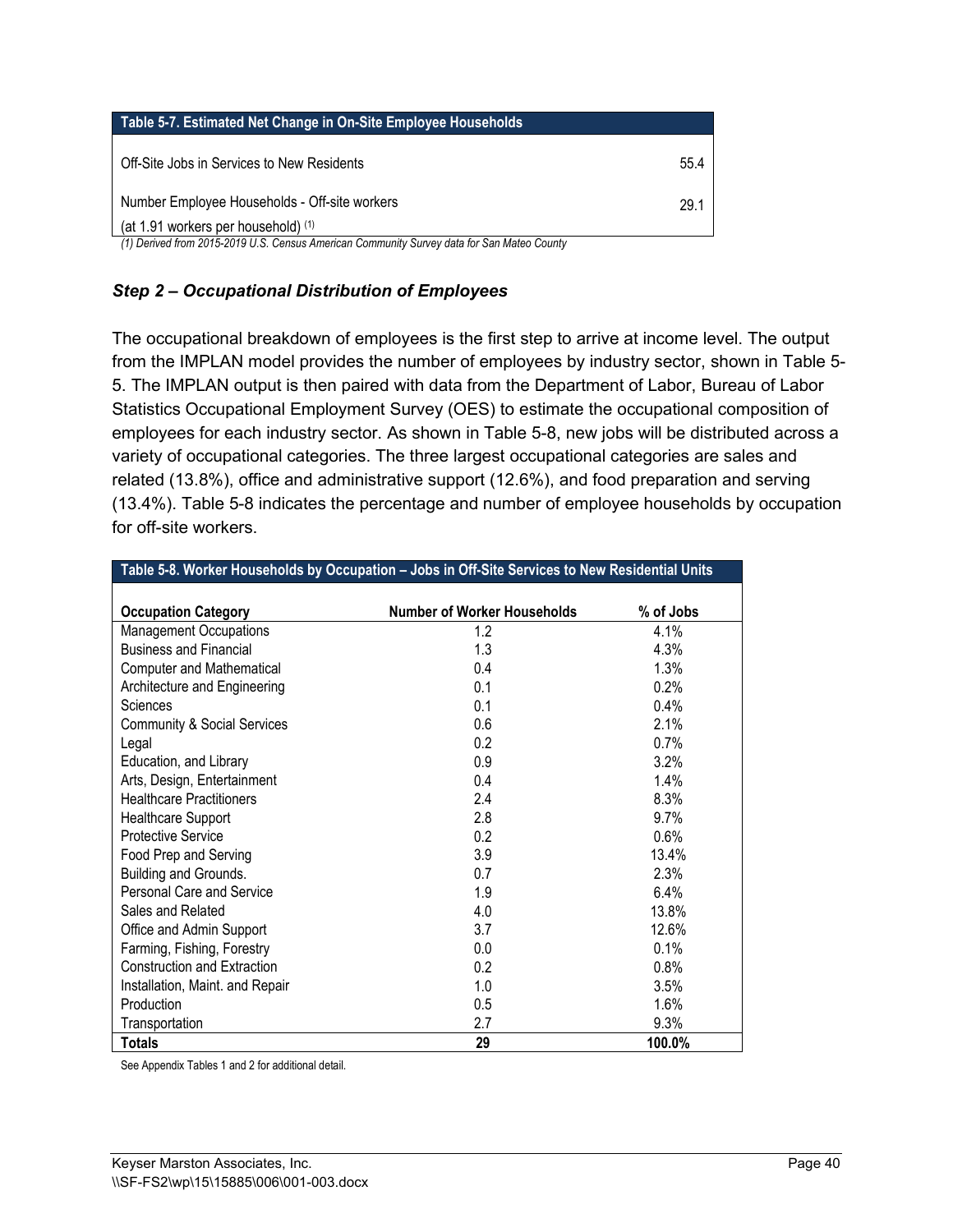## *Step 3 – Estimates of Employee Households by Income*

In this step, occupations are translated to employee incomes based on recent wage and salary information for workers in San Mateo County from the BLS Occupational Employment Survey. The wage and salary information summarized in Appendix A Table 2 provided the income inputs to the analysis.

For each occupational category shown in Table 5-8, the OES data provides a distribution of specific occupations within the category. For example, within the Food Preparation and Serving Category, there are Supervisors, Cooks, Bartenders, Waiters and Waitresses, Dishwashers, etc. In total, there are approximately 100 detailed occupation categories included in the analysis, as shown in the Appendix A Table 2. Each of these occupation categories has a different distribution of wages, which was obtained from BLS and is specific to workers in the County as of 2020.

Household incomes are estimated from employee incomes using ratios between individual employee income and household income derived from 2015-2019 ACS data for the San Francisco Bay Area. Ratios used in this section are the same as those used in Section 4 and presented in Table 4-5.

Estimated household incomes are compared to the income criteria shown in Table 2-2 to determine the percentage that qualify within each income category for each potential household size/number of workers combination.

### *Step 4 – Distribution of Household Size and Number of Workers*

In this step, we account for the distribution in household sizes and number of workers using local data obtained from the U.S. Census. 2015-2019 ACS data is used to develop a set of percentage factors representing the distribution of household sizes and number of workers within working households. The percentage factors are the same as used in Section 4 and presented in Table 4-4. Application of these percentage factors accounts for the following:

- Households have a range in size and a range in the number of workers.
- **Large households generally have more workers than smaller households.**

The result of this step is a distribution of working households by number of workers and household size.

### *Step 5 – Estimate of Number of Households that Meet Size and Income Criteria*

Step 5 is the final step to calculate the number of worker households meeting the size and income criteria for the five affordability tiers. The calculation combines the results from Step 3 on percentage of worker households that would meet the income criteria at each potential household size / number of workers combination, with Step 4, the percentage of worker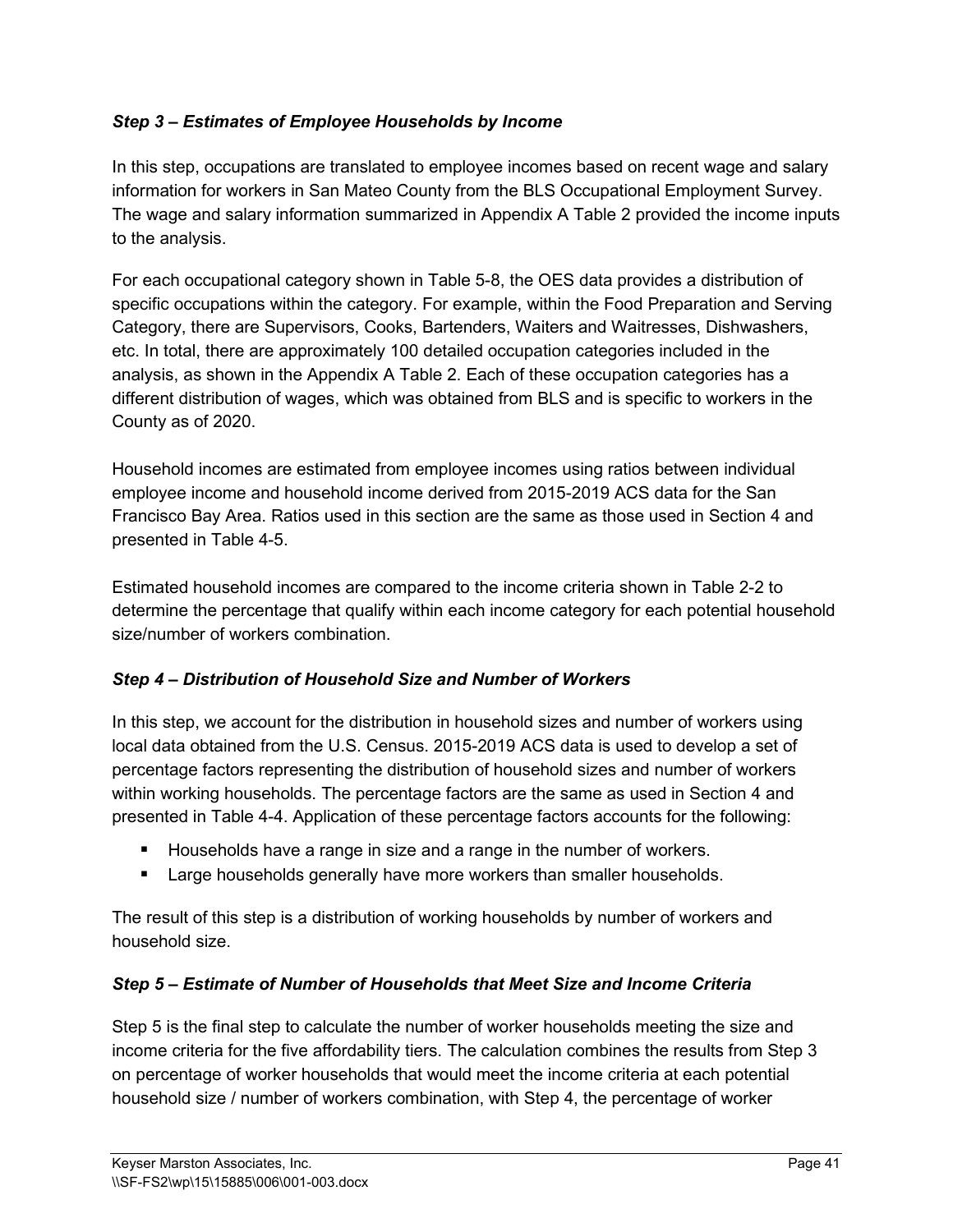household having a given household size / number of workers combination. The result is the percent of households that fall into each affordability tier. The percentages are then multiplied by the number of households from Step 1 to arrive at number of households in each affordability tier.

Tables 5-9 presents the resulting estimates of the number of households within each income category by worker occupation category.

| Table 5-9. Employee Households by Occupation and Income (Steps 3, 4, and 5) |                          |                              |                          |                |                |                |                          |  |
|-----------------------------------------------------------------------------|--------------------------|------------------------------|--------------------------|----------------|----------------|----------------|--------------------------|--|
| for Workers in Off-Site Services to New Residents                           |                          |                              |                          |                |                |                |                          |  |
|                                                                             | Extremely                | Very                         |                          |                | Above          | Over 150%      |                          |  |
| Major Occupation Category (1)                                               | Low                      | Low                          | Low                      | Moderate       | Moderate       | AMI            | Total                    |  |
| Management                                                                  | 0.0                      | 0.0                          | 0.1                      | 0.1            | 0.2            | 0.6            | 1.2                      |  |
| <b>Business and Financial Operations</b>                                    | 0.0                      | 0.1                          | 0.3                      | 0.2            | 0.3            | 0.3            | 1.3                      |  |
| <b>Computer and Mathematical</b>                                            |                          | -                            |                          |                |                |                |                          |  |
| Architecture and Engineering                                                |                          |                              |                          |                |                |                |                          |  |
| Life, Physical and Social Science                                           |                          |                              |                          |                |                |                |                          |  |
| <b>Community and Social Services</b>                                        |                          |                              |                          |                |                |                |                          |  |
| Legal                                                                       |                          | $\qquad \qquad \blacksquare$ |                          |                |                |                |                          |  |
| <b>Education Training and Library</b>                                       | 0.1                      | 0.2                          | 0.3                      | 0.3            | 0.1            | 0.0            | 0.9                      |  |
| Arts, Design, Entertainment, Sports, & Media                                | $\overline{\phantom{0}}$ |                              |                          |                |                |                |                          |  |
| <b>Healthcare Practitioners and Technical</b>                               | 0.0                      | 0.1                          | 0.3                      | 0.4            | 0.6            | 1.0            | 2.4                      |  |
| Healthcare Support                                                          | 0.7                      | 0.5                          | 1.2                      | 0.3            | 0.0            |                | 2.8                      |  |
| <b>Protective Service</b>                                                   | $\overline{\phantom{0}}$ | $\overline{\phantom{a}}$     | $\overline{\phantom{a}}$ | $\blacksquare$ | $\blacksquare$ |                | $\overline{\phantom{a}}$ |  |
| Food Preparation and Serving Related                                        | 1.0                      | 0.7                          | 1.9                      | 0.3            | 0.0            |                | 3.9                      |  |
| <b>Building Grounds and Maintenance</b>                                     | 0.1                      | 0.1                          | 0.3                      | 0.1            | 0.0            | 0.0            | 0.7                      |  |
| <b>Personal Care and Service</b>                                            | 0.5                      | 0.3                          | 0.9                      | 0.2            | 0.0            |                | 1.9                      |  |
| Sales and Related                                                           | 0.9                      | 0.6                          | 1.9                      | 0.3            | 0.1            | 0.1            | 4.0                      |  |
| Office and Admin                                                            | 0.4                      | 0.7                          | 1.4                      | 0.9            | 0.2            | 0.0            | 3.7                      |  |
| Farm, Fishing, and Forestry                                                 |                          | $\overline{\phantom{0}}$     |                          |                |                |                |                          |  |
| <b>Construction and Extraction</b>                                          |                          | $\qquad \qquad \blacksquare$ |                          |                |                |                |                          |  |
| Installation Maintenance and Repair                                         | 0.1                      | 0.2                          | 0.3                      | 0.3            | 0.2            | 0.0            | 1.0                      |  |
| Production                                                                  | $\overline{a}$           | $\overline{\phantom{0}}$     |                          |                | $\blacksquare$ |                | $\overline{\phantom{a}}$ |  |
| <b>Transportation and Material Moving</b>                                   | 0.5                      | 0.5                          | 1.2                      | 0.3            | 0.1            | $\blacksquare$ | 2.7                      |  |
| Households: Major Occupations                                               | 4.4                      | 4.1                          | 10.2                     | 3.8            | 1.8            | 2.1            | 26.4                     |  |
| Households: all other occupations (2)                                       | 0.4                      | 0.4                          | 1.0                      | 0.4            | 0.2            | 0.2            | 2.7                      |  |
| <b>Total Households</b>                                                     | 4.8                      | 4.5                          | 11.2                     | 4.2            | 2.0            | 2.3            | 29                       |  |
| Rounded                                                                     | 5.0                      | 5.0                          | 11.0                     | 4.0            | 2.0            | 2.0            | 29                       |  |

(1) See Appendix A Table 1 - 2 for additional information on Major Occupation Categories.

 $(2)$  Represents occupation categories which have a minor amount of employment and for which detailed compensation analysis was not completed. These worker households are assumed to have a similar income distribution to other employees. See Appendix A Tables 1 - 2 for information on major and detailed occupation categories identified for detailed compensation analysis.

## **5.4 Summary of Housing Need by Income, Off-site Workers**

Table 5-10 summarizes the demand for housing by workers in off-site services to the 158 new residential units by income category.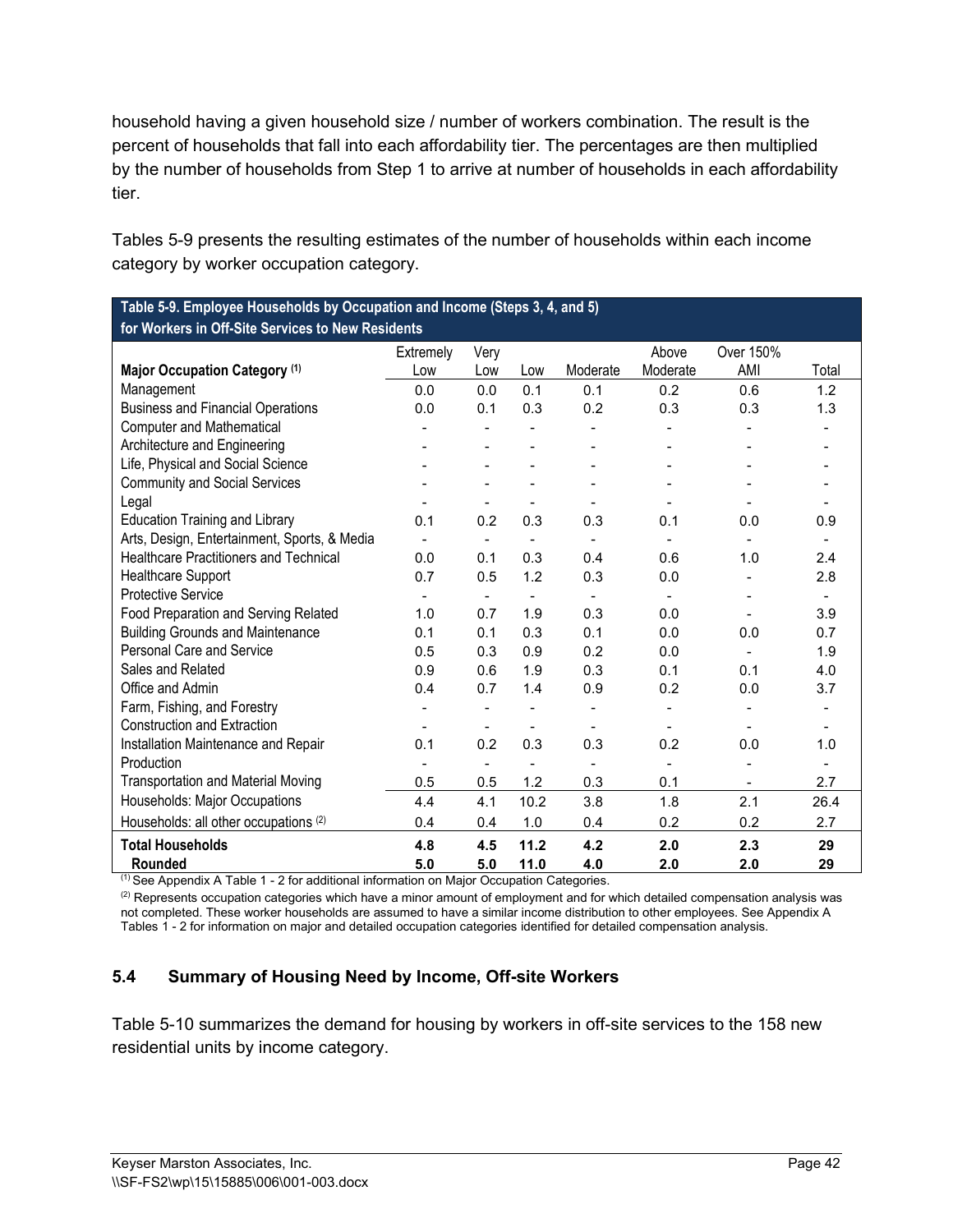| Table 5-10. Estimated Off-Site Employee Households by Income |                  |                         |     |          |                   |                  |       |  |  |
|--------------------------------------------------------------|------------------|-------------------------|-----|----------|-------------------|------------------|-------|--|--|
|                                                              | Extremely<br>LOW | Verv<br>L <sub>OW</sub> | -ow | Moderate | Above<br>Moderate | Over<br>150% AMI | Total |  |  |
| Worker Households by Income                                  | ∽                | 5                       |     |          |                   |                  | 29    |  |  |

As shown in Table 5-10, the 158 residential units are estimated to create a demand for an additional 29 housing units for off-site workers in services such as retail, restaurants, and education. Housing demand for new off-site workers is distributed across the income tiers with the greatest number of households in the Low Income category. The finding that the jobs associated with consumer spending tend to be low-paying jobs where the workers will require housing affordable at the lower income levels is not surprising. As noted above, consumer spending results in employment that is concentrated in lower paid occupations including food preparation, administrative, and retail sales.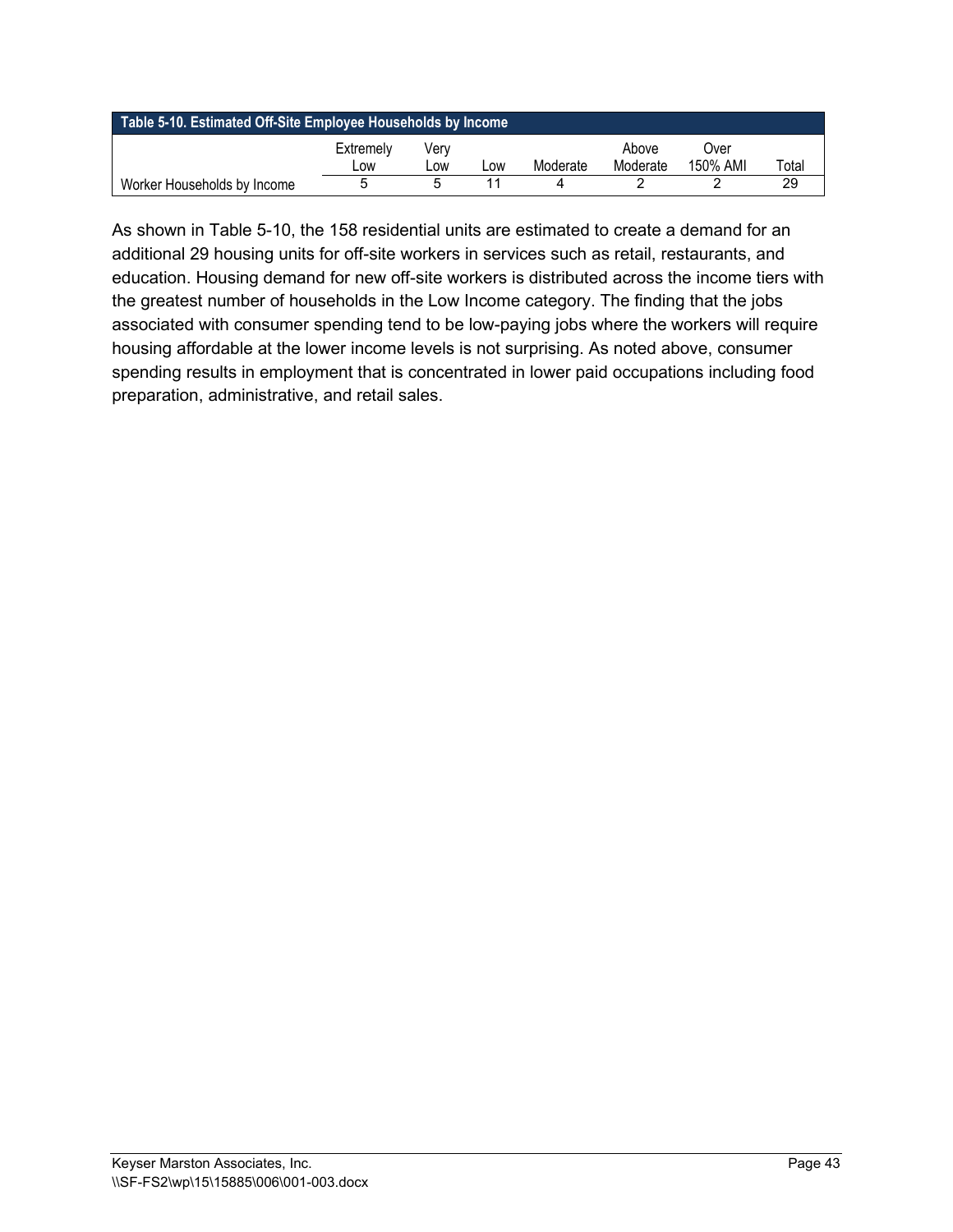## **6.0 NET IMPACT ON HOUSING AVAILABILITY**

This section combines the findings of the prior three sections to estimate the net impact on housing availability from the proposed Project by income. Net impacts on housing availability represent the combined housing supply and demand effects of the proposed Project including from:

- Added housing supply (Section 3);
- Reduced housing demand from removal of existing on-site jobs (Section 4);
- Added housing demand from new on-site jobs (Section 4); and
- Added housing demand from jobs in off-site services to new residential units (Section 5).

Additions to housing supply are considered increases in housing availability. Reductions in housing demand are also considered to *increase* housing availability because this makes existing units available; conversely, increases in housing demand are considered as reducing housing availability.

Section 6.1 addresses total housing availability impacts regardless of location. Section 6.2 provides an estimate specific to impacts occurring within Menlo Park.

### **6.1 Net Impact on Housing Availability Regionally**

The proposed Project is estimated to increase the number of available housing units by 106 units as shown in Table 6-1. This estimate reflects the combined effect of:

- Adding 158 new residential units to the housing supply.
- A 5-unit increase in housing availability from removal of existing on-site jobs, which removes existing worker housing demand.
- A 28-unit decrease in housing availability due to added housing demand from new onsite workers.
- A 29-unit decrease in housing availability due to added housing demand by off-site workers who provide services to residents of the proposed Project.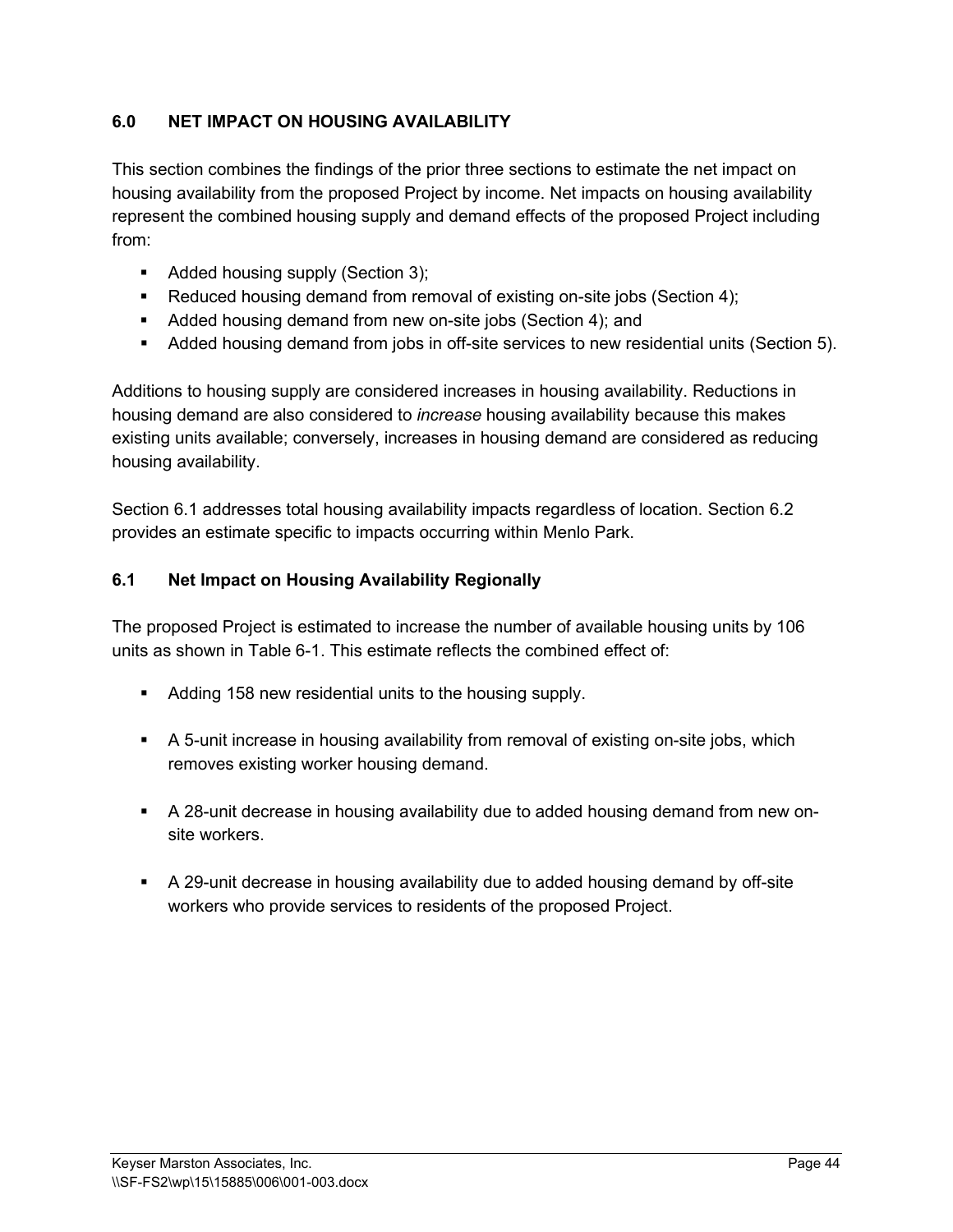|    | Table 6-1. Estimated Net Impact of Project on Housing Availability                                                            |            |  |  |  |  |  |
|----|-------------------------------------------------------------------------------------------------------------------------------|------------|--|--|--|--|--|
|    |                                                                                                                               |            |  |  |  |  |  |
| 1. | Increase in available housing from construction of new units (Section 3)                                                      | 158 Units  |  |  |  |  |  |
| 2. | Increase in available housing from removal of existing on-site jobs, which<br>reduces worker housing demand (Section 4)       | 5 Units    |  |  |  |  |  |
| 3. | Decrease in available housing from increase in housing demand by new on-site<br>workers (Section 4)                           | (28 Units) |  |  |  |  |  |
| 4. | Decrease in available housing from increase in housing demand by off-site<br>workers in services to new residents (Section 5) | (29 Units) |  |  |  |  |  |
|    | Net Increase in Available Housing                                                                                             | 106 Units  |  |  |  |  |  |

*Scenario 1 – Low Income BMR Units* 

Table 6-2 provides a breakout of the housing availability findings by income category for Scenario 1, with Low Income BMR units. As shown, the 106-unit net increase in housing availability consists of five Low, 90 Moderate and 30 Over 150% AMI units. Increased housing availability in the Low, Moderate and Over 150% AMI categories is offset by decreases within the Extremely Low, Very Low and Above Moderate categories of seven, six, and six units, respectively, as a result of added housing demand from on- and off-site workers that exceeds added housing availability from construction of new units and removal of on-site jobs within these income categories.

| Table 6-2. Net Impacts on Housing Availability by Income Category, Scenario 1 - Low Income BMR Units                          |                         |                    |      |                 |                          |                  |       |
|-------------------------------------------------------------------------------------------------------------------------------|-------------------------|--------------------|------|-----------------|--------------------------|------------------|-------|
|                                                                                                                               | <b>Extremely</b><br>Low | <b>Very</b><br>Low | Low  | <b>Moderate</b> | Above<br><b>Moderate</b> | Over<br>150% AMI | Total |
| Increase in available housing<br>1.<br>from construction of new units                                                         | $\mathbf 0$             | $\Omega$           | 21   | 98              | 0                        | 39               | 158   |
| 2.<br>Increase in available housing<br>from removal of existing on-<br>site jobs, which reduces<br>worker housing demand      | $\Omega$                | $\mathbf{1}$       | 3    |                 | $\Omega$                 | 0                | 5     |
| 3.<br>Decrease in available housing<br>from increase in housing<br>demand from new on-site<br>workers                         | (2)                     | (2)                | (8)  | (5)             | (4)                      | (7)              | (28)  |
| Decrease in available housing<br>4.<br>from increase in housing<br>demand by off-site workers in<br>services to new residents | (5)                     | (5)                | (11) | (4)             | (2)                      | (2)              | (29)  |
| Net Increase in Housing<br>Availability (1)                                                                                   | (7)                     | (6)                | 5    | 90              | (6)                      | 30               | 106   |

(1) Negative figures represent a net increase in housing demand that is not offset by added housing supply.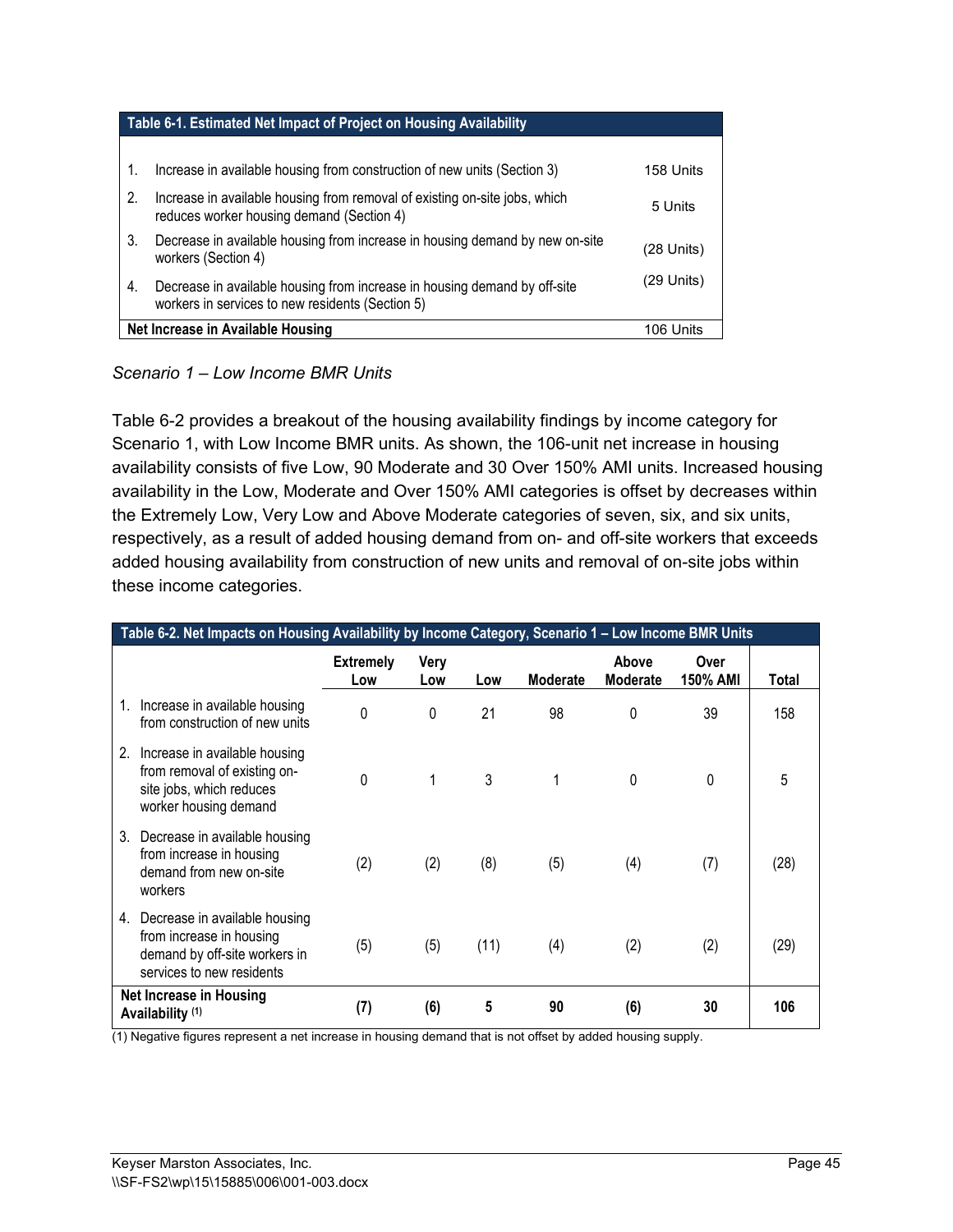## *Scenario 2 – Very Low, Low and Moderate Income BMR Units*

Table 6-3 provides a summary of housing availability findings by income for Scenario 2, with a mix of Very Low, Low and Moderate Income BMR units. In Scenario 2, the 106-unit net increase in available housing breaks down as 95 Moderate and 30 Over 150% AMI Income units. Increased housing availability in the Moderate and Over 150% AMI categories is offset by decreases within the Extremely Low, Very Low, Low and Above Moderate Income housing categories of seven, two, four, and six units, respectively, due to added housing demand from on-site and off-site workers within these income categories.

| Table 6-3. Net Impacts on Housing Availability by Income Category, Scenario 2 – Very Low, Low, and Moderate<br><b>Income BMR Units</b> |                         |             |      |                 |                          |                  |       |  |
|----------------------------------------------------------------------------------------------------------------------------------------|-------------------------|-------------|------|-----------------|--------------------------|------------------|-------|--|
|                                                                                                                                        | <b>Extremely</b><br>Low | Very<br>Low | Low  | <b>Moderate</b> | Above<br><b>Moderate</b> | Over<br>150% AMI | Total |  |
| 1. Increase in available housing<br>from construction of new units                                                                     | 0                       | 4           | 12   | 103             | 0                        | 39               | 158   |  |
| Increase in available housing<br>2.<br>from removal of existing on-<br>site jobs, which reduces<br>worker housing demand               | 0                       |             | 3    |                 | $\Omega$                 | 0                | 5     |  |
| Decrease in available housing<br>3.<br>from increase in housing<br>demand from new on-site<br>workers                                  | (2)                     | (2)         | (8)  | (5)             | (4)                      | (7)              | (28)  |  |
| Decrease in available housing<br>4.<br>from increase in housing<br>demand by off-site workers in<br>services to new residents          | (5)                     | (5)         | (11) | (4)             | (2)                      | (2)              | (29)  |  |
| Net Increase in Housing<br>Availability (1)                                                                                            | (7)                     | (2)         | (4)  | 95              | (6)                      | 30               | 106   |  |

(1) Negative figures represent a net increase in housing demand that is not offset by added housing supply.

### **6.2 Menlo Park Share of Impact on Housing Supply and Housing Demand**

KMA estimated the share of impacts on housing supply and housing demand that would occur within the City of Menlo Park. Estimates represent an allocation of the total housing availability impacts presented in Table 6-2 and 6-3 based on where housing units included in the proposed Project will be constructed (in Menlo Park) and where workers will live (a share in Menlo Park and a share outside of Menlo Park). Two scenarios are presented regarding the share of workers who will seek and find housing within the City of Menlo Park:

**A. Current Commute Share (5.9%)** – the "Current Commute Share" scenario is based on the existing 5.9% share of Menlo Park workers who live in the City. Section 6.3 provides additional discussion of the existing commute share.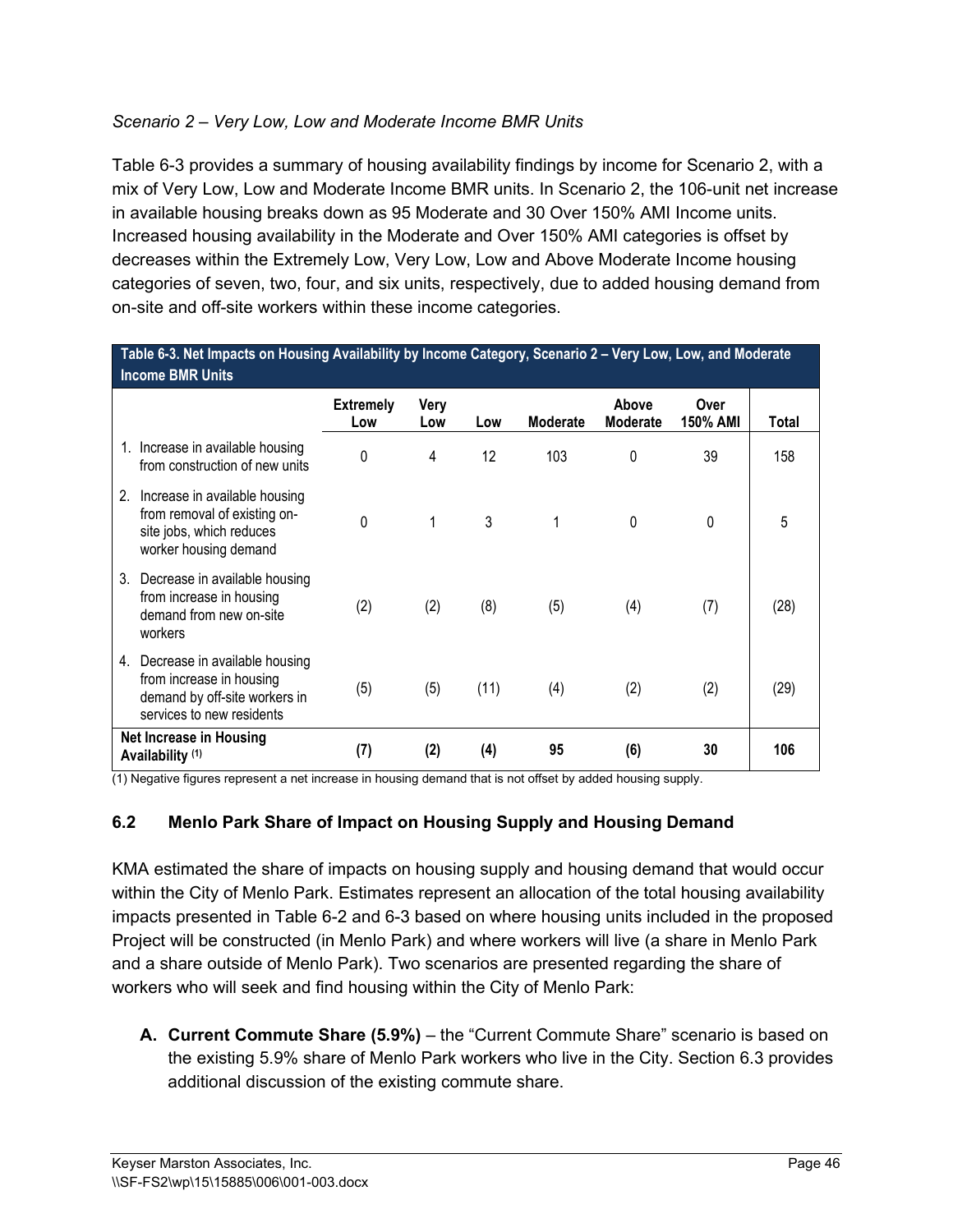**B. Increased Commute Share (20%)** – the "Increased Commute Share" scenario assumes 20% of new workers are housed within the City consistent with an assumption used in the City's 2000 commercial linkage fee nexus study<sup>[15](#page-51-0)</sup> (2000 Nexus Study). The 20% commute share assumption from the 2000 Nexus Study reflects a goal of housing a larger share of the City's workforce. This scenario is included for informational purposes in response to interest expressed by the City Council in improving the jobs housing balance and obtaining data to inform the goal of increasing the number of workers who live and work in Menlo Park.

The 5.9% and 20% commute shares described above are applied to estimate the number of onand off-site employees that will live in Menlo Park.

The analysis under the two commute scenarios is described below.

## *A. Current Commute Share Scenario*

The analysis of housing availability impacts within Menlo Park under the Current Commute Share scenario reflects the following allocation of total regional impacts identified in Section 6.1:

- (1) All residential units added by the proposed Project are in the City of Menlo Park; therefore, all 158 units are identified as additional housing supply in Menlo Park.
- (2) None of five total units of added housing availability from removal of on-site jobs is estimated to be within Menlo Park based on the existing 5.9% share of Menlo Park workers who live in the City. Applying the 5.9% factor to the findings by income level from Table 6-2 and 6-3 yields a fraction of a unit that rounds to zero.
- (3) Two of the 28 total units of additional housing need for new on-site workers is estimated to be within Menlo Park based on the existing 5.9% share of Menlo Park workers who live in the City. Applying the 5.9% factor to the findings by income level from Table 6-2 and 6- 3 yields one unit of additional housing need in both the Low and Over 150% AMI income categories.
- (4) Two of the 29 total units of additional housing need for off-site workers is estimated to be within Menlo Park based on the existing 5.9% share of Menlo Park workers who live in the City. One unit of additional housing need is estimated within both the Low and Moderate Income categories.

<span id="page-51-0"></span><sup>&</sup>lt;sup>15</sup> Commercial Linkage Fee Nexus Study prepared for the City of Menlo Park by Vernazza Wolfe Associates, Inc. dated September 2000.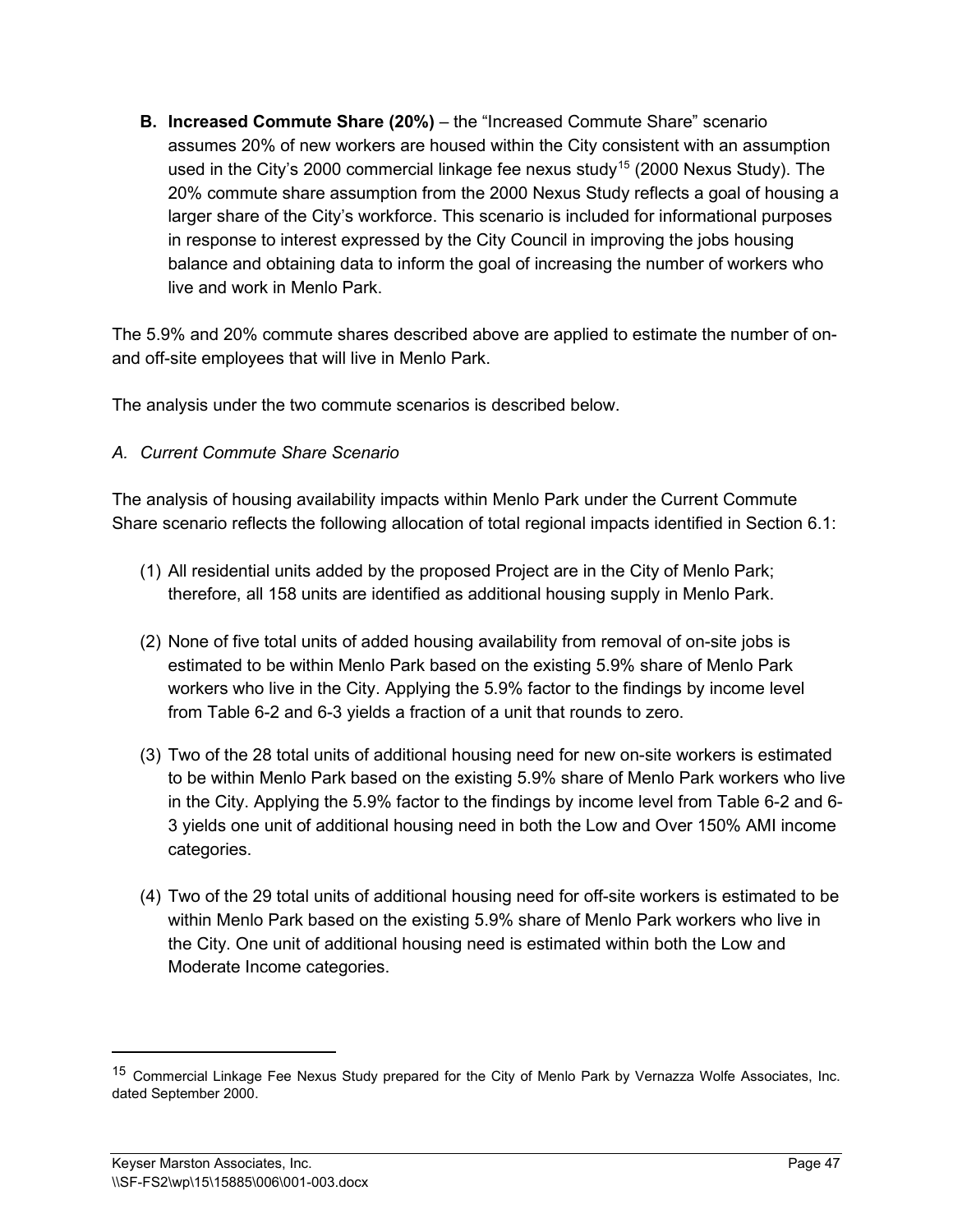In summary, with the Current Commute Share scenario, the estimated net increase in housing availability in Menlo Park is 154 units based on the 158 new housing units constructed in Menlo Park, minus two units of new housing demand from new on-site workers and two units of new housing demand from new off-site workers.

Table 6-4 presents the findings by income level for Scenario 1, with Low Income BMR units. As shown, the estimated 154-unit net increase in housing availability in Menlo Park consists of 19 Low, 97 Moderate and 38 Over 150% AMI units.

| Table 6-4. Estimated Menlo Park Share of Net Housing Availability Impacts, Scenario 1 with Current Commute Share |                                                                                                                             |                                                               |              |             |     |                 |                          |                         |       |
|------------------------------------------------------------------------------------------------------------------|-----------------------------------------------------------------------------------------------------------------------------|---------------------------------------------------------------|--------------|-------------|-----|-----------------|--------------------------|-------------------------|-------|
|                                                                                                                  |                                                                                                                             | <b>Basis for</b><br><b>Allocation to</b><br><b>Menlo Park</b> | Extr.<br>Low | Very<br>Low | Low | <b>Moderate</b> | Above<br><b>Moderate</b> | Over<br><b>150% AMI</b> | Total |
| 1.                                                                                                               | Increase in available<br>housing from<br>construction of new units                                                          | all units are in<br>Menlo Park                                |              |             | 21  | 98              |                          | 39                      | 158   |
| 2 <sub>1</sub>                                                                                                   | Increase in available<br>housing from removal of<br>existing on-site jobs,<br>which reduces worker<br>housing demand        | Based on<br>current 5.9%<br>Menlo Park<br>commute share       |              |             |     |                 |                          |                         |       |
| 3                                                                                                                | Decrease in available<br>housing from increase in<br>housing demand from<br>new on-site workers                             | Based on<br>current 5.9%<br>Menlo Park<br>commute share       |              |             | (1) |                 |                          | (1)                     | (2)   |
| 4.                                                                                                               | Decrease in available<br>housing from increase in<br>housing demand by off-<br>site workers in services<br>to new residents | Based on<br>current 5.9%<br>Menlo Park<br>commute share       |              |             | (1) | (1)             |                          |                         | (2)   |
|                                                                                                                  | <b>Menlo Park Share of Net</b><br><b>Increase in Housing</b><br><b>Availability</b>                                         |                                                               |              |             | 19  | 97              |                          | 38                      | 154   |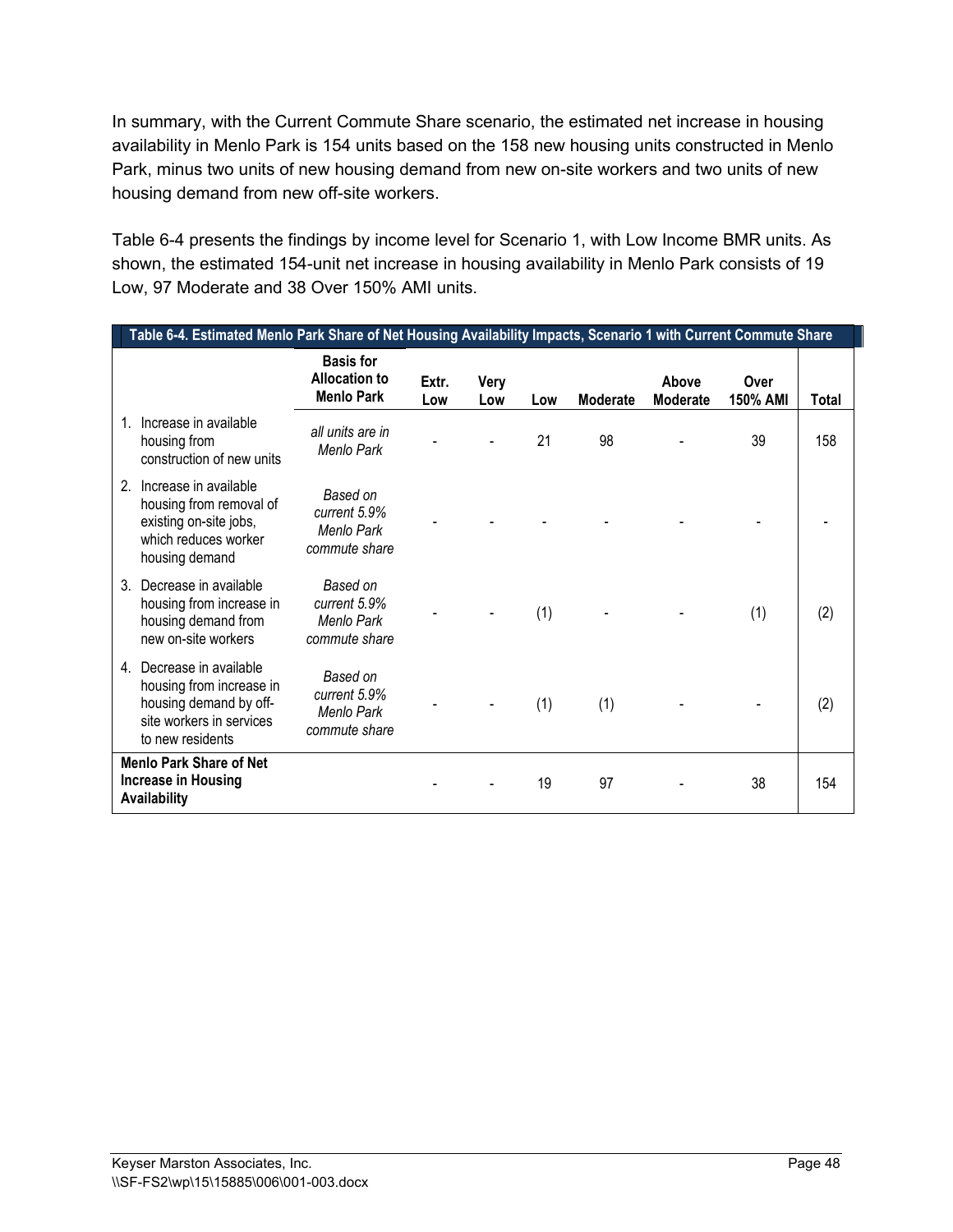Table 6-5 presents the findings by income level for Scenario 2, with Very Low, Low and Moderate Income BMR units. As shown, the estimated 154-unit net increase in housing availability in Menlo Park consists of four Very Low, ten Low, 102 Moderate and 38 Over 150% AMI units.

| Table 6-5. Estimated Menlo Park Share of Net Housing Availability Impacts, Scenario 2 with Current Commute Share                              |                                                               |              |                    |     |                 |                   |                  |       |
|-----------------------------------------------------------------------------------------------------------------------------------------------|---------------------------------------------------------------|--------------|--------------------|-----|-----------------|-------------------|------------------|-------|
|                                                                                                                                               | <b>Basis for</b><br><b>Allocation to</b><br><b>Menlo Park</b> | Extr.<br>Low | <b>Very</b><br>Low | Low | <b>Moderate</b> | Above<br>Moderate | Over<br>150% AMI | Total |
| Increase in available<br>1.<br>housing from<br>construction of new units                                                                      | all units are in<br>Menlo Park                                |              | 4                  | 12  | 103             |                   | 39               | 158   |
| Increase in available<br>2.<br>housing from removal of<br>existing on-site jobs,<br>which reduces worker<br>housing demand                    | Based on<br>current 5.9%<br>Menlo Park<br>commute share       |              |                    |     |                 |                   |                  |       |
| 3.<br>Decrease in available<br>housing from increase in<br>housing demand from<br>new on-site workers                                         | Based on<br>current 5.9%<br>Menlo Park<br>commute share       |              |                    | (1) |                 |                   | (1)              | (2)   |
| Decrease in available<br>4 <sub>1</sub><br>housing from increase in<br>housing demand by off-<br>site workers in services<br>to new residents | Based on<br>current 5.9%<br>Menlo Park<br>commute share       |              |                    | (1) | (1)             |                   |                  | (2)   |
| <b>Menlo Park Share of Net</b><br>Increase in Housing<br>Availability                                                                         |                                                               |              | 4                  | 10  | 102             |                   | 38               | 154   |

### *B. Increased Commute Share Scenario*

The Increased Commute Share scenario is based on the City's 2000 Nexus Study which incorporated a commute share assumption of 20%. This 20% commute share assumption reflects a goal to house a larger share of the City's workforce locally that was approximately double the 10% commute share for Menlo Park as of the time the Nexus Study was prepared<sup>16</sup>. As stated in the 2000 Nexus Study:

<span id="page-53-0"></span><sup>&</sup>lt;sup>16</sup> Per the 1990 Census, Menlo Park's commute share was 10% based on a total number working in Menlo Park of 26,048 of which 2,662 lived in Menlo Park. Figures do not include those who work out of their homes rather than commute to a separate workplace. The 1990 Census was the most recent data available at the time the 2000 Nexus Study was prepared as the 2000 Census data was not yet released. The 2000 Nexus Study references a separate factor of 23%, also as of 1990, which is not comparable to the 10% commute share in 1990. This 23% factor represents the share of Menlo Park *employed residents* (residents who are employed) who work in Menlo Park versus commute out of Menlo Park to a job located in another city.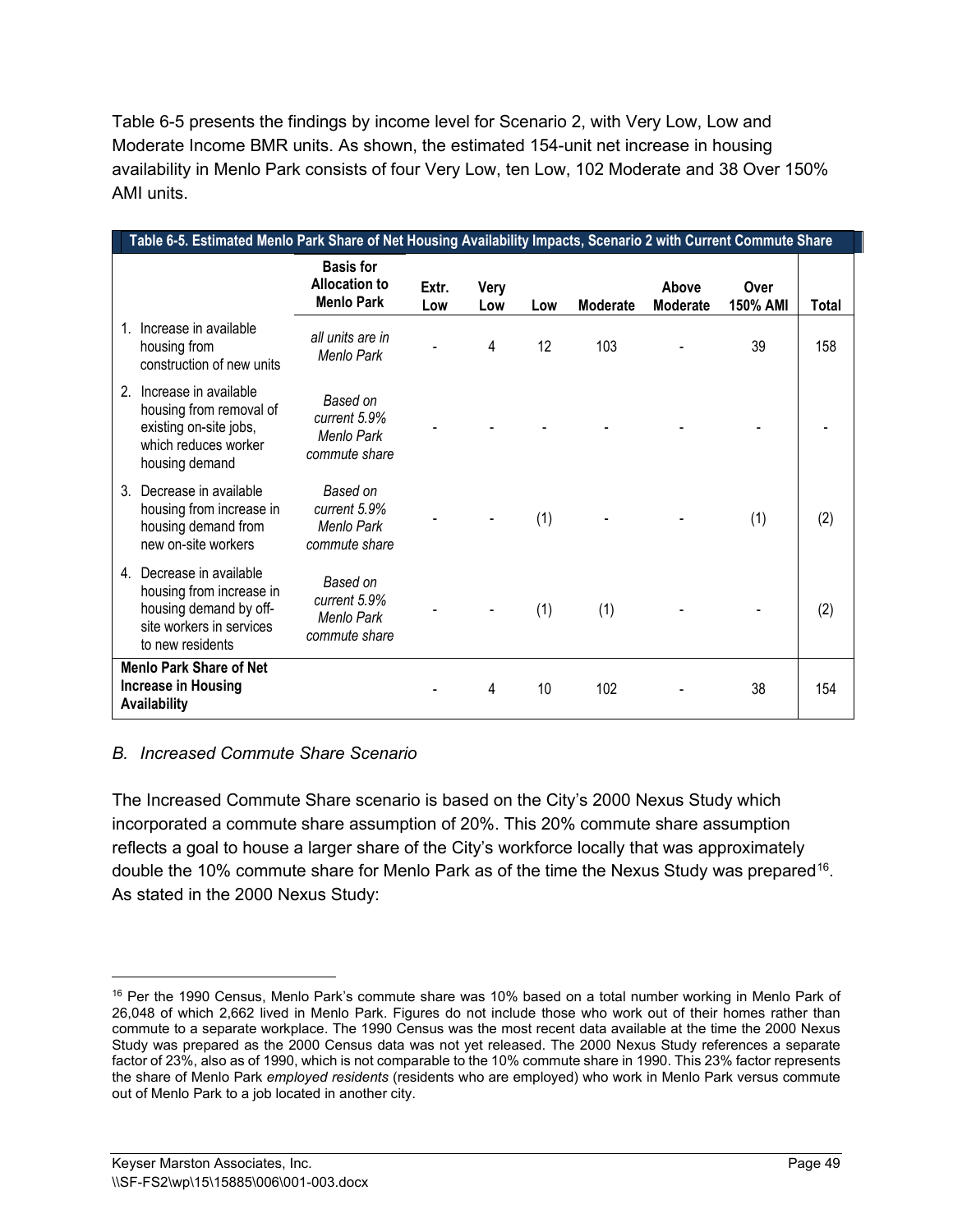*Using a relatively higher number provides a goal for the City to achieve. Although inflated housing prices in the 1990's have resulted in a decrease in the percentage of Menlo Park workers who can afford to live in Menlo Park, the City's goal is to encourage local workers to live in Menlo Park in order to achieve a better jobs/housing balance.*

This Increased Commute Share scenario provides additional information regarding how analysis findings would vary were the City to seek to house 20% of the added workforce locally consistent with the goal identified in the 2000 Nexus Study.

With the Increased Commute Share scenario, application of the 20% goal-based commute share results in allocation of one out of five units of added housing availably from removal of existing employee housing demand, six of the 28 units of added housing demand from new onsite jobs and six of the 29 units of additional housing need for off-site workers to Menlo Park, rather than two units each with the Current Commute Share scenario. In total, with the Increased Commute Share scenario, the estimated net increase in housing availability in Menlo Park is 147 units, consisting of 158 new housing units constructed in Menlo Park plus one unit of added housing availability from removal of on-site jobs minus 12 units of new housing demand in Menlo Park from on- and off-site workers.

Table 6-6 presents the findings by income level for Scenario 1, with Low Income BMR units and the Increased Commute Share. As shown, the estimated 147-unit net increase in housing availability in Menlo Park with the Increased Commute Share consists of 18 Low, 96 Moderate and 37 Over 150% AMI units, offset by a net decrease in housing availability within the Extremely Low, Very Low and Above Moderate Income categories of one, two and one units, respectively.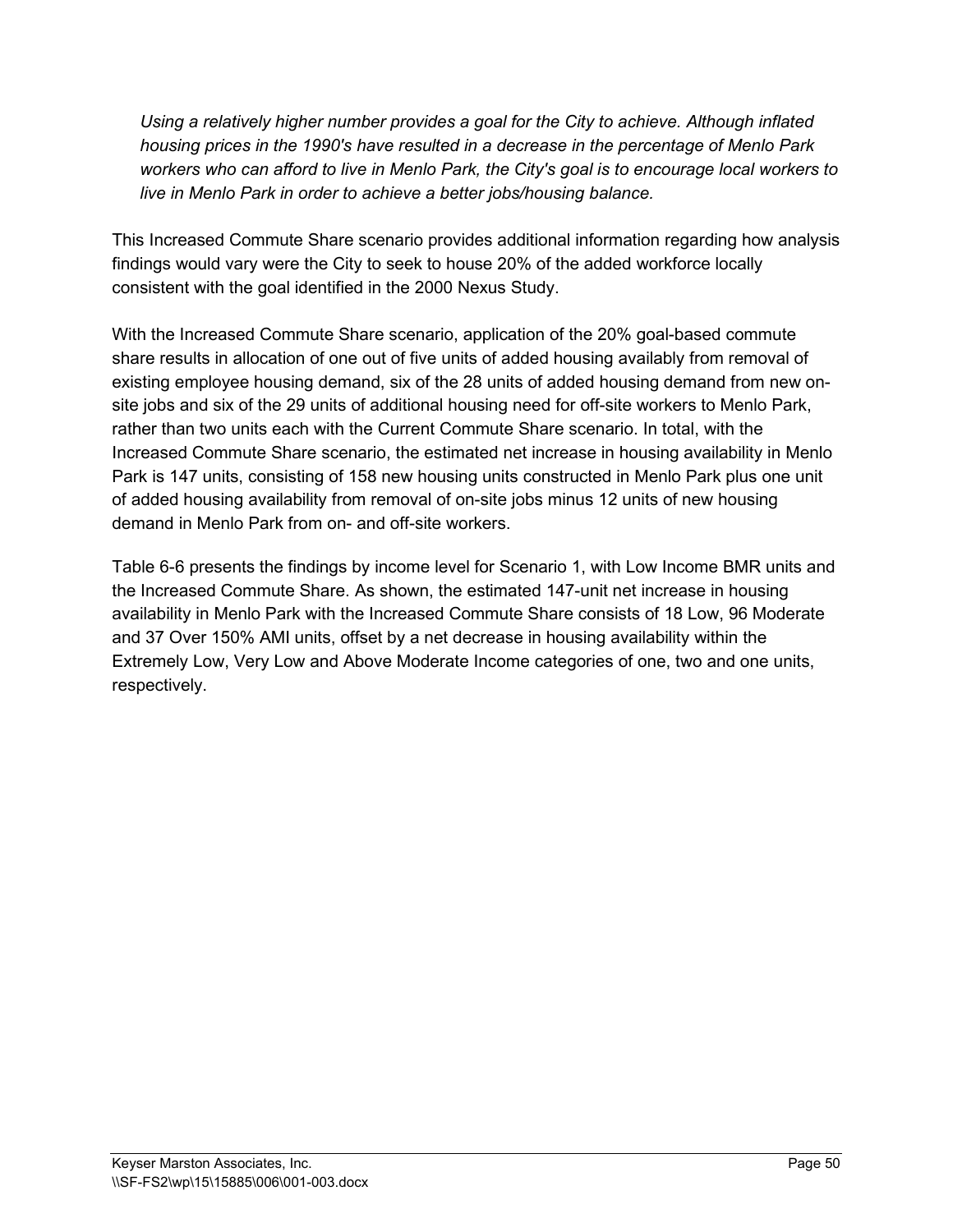| Table 6-6. Estimated Menlo Park Share of Net Housing Availability Impacts, Scenario 1 with Increased Commute Share                         |                                                                        |              |             |     |                 |                   |                     |       |
|--------------------------------------------------------------------------------------------------------------------------------------------|------------------------------------------------------------------------|--------------|-------------|-----|-----------------|-------------------|---------------------|-------|
|                                                                                                                                            | <b>Basis for</b><br><b>Allocation to</b><br><b>Menlo Park</b>          | Extr.<br>Low | Very<br>Low | Low | <b>Moderate</b> | Above<br>Moderate | Over<br>150%<br>AMI | Total |
| Increase in available<br>1.<br>housing from<br>construction of new units                                                                   | all units are in<br>Menlo Park                                         |              |             | 21  | 98              |                   | 39                  | 158   |
| Increase in available<br>2 <sub>1</sub><br>housing from removal of<br>existing on-site jobs,<br>which reduces worker<br>housing demand     | 2000 Nexus Goal-<br><b>Based Menlo Park</b><br>commute share of<br>20% |              |             | 1   |                 |                   |                     | 1     |
| Decrease in available<br>3.<br>housing from increase in<br>housing demand from<br>new on-site workers                                      | 2000 Nexus Goal-<br><b>Based Menlo Park</b><br>commute share of<br>20% |              | (1)         | (2) | (1)             | (1)               | (1)                 | (6)   |
| Decrease in available<br>$4_{\cdot}$<br>housing from increase in<br>housing demand by off-<br>site workers in services<br>to new residents | 2000 Nexus Goal-<br><b>Based Menlo Park</b><br>commute share of<br>20% | (1)          | (1)         | (2) | (1)             |                   | (1)                 | (6)   |
| <b>Menlo Park Share of Net</b><br>Increase in Housing<br>Availability                                                                      |                                                                        | (1)          | (2)         | 18  | 96              | (1)               | 37                  | 147   |

Table 6-7 presents the findings by income level for Scenario 2, with Very Low, Low and Moderate Income BMR units and the Increased Commute Share. As shown, the estimated 147 unit net increase in housing availability in Menlo Park consists of two Very Low, nine Low, 101 Moderate and 37 Over 150% AMI units offset by a one-unit net decrease in housing availability within both the Extremely Low Income and Above Moderate Income categories.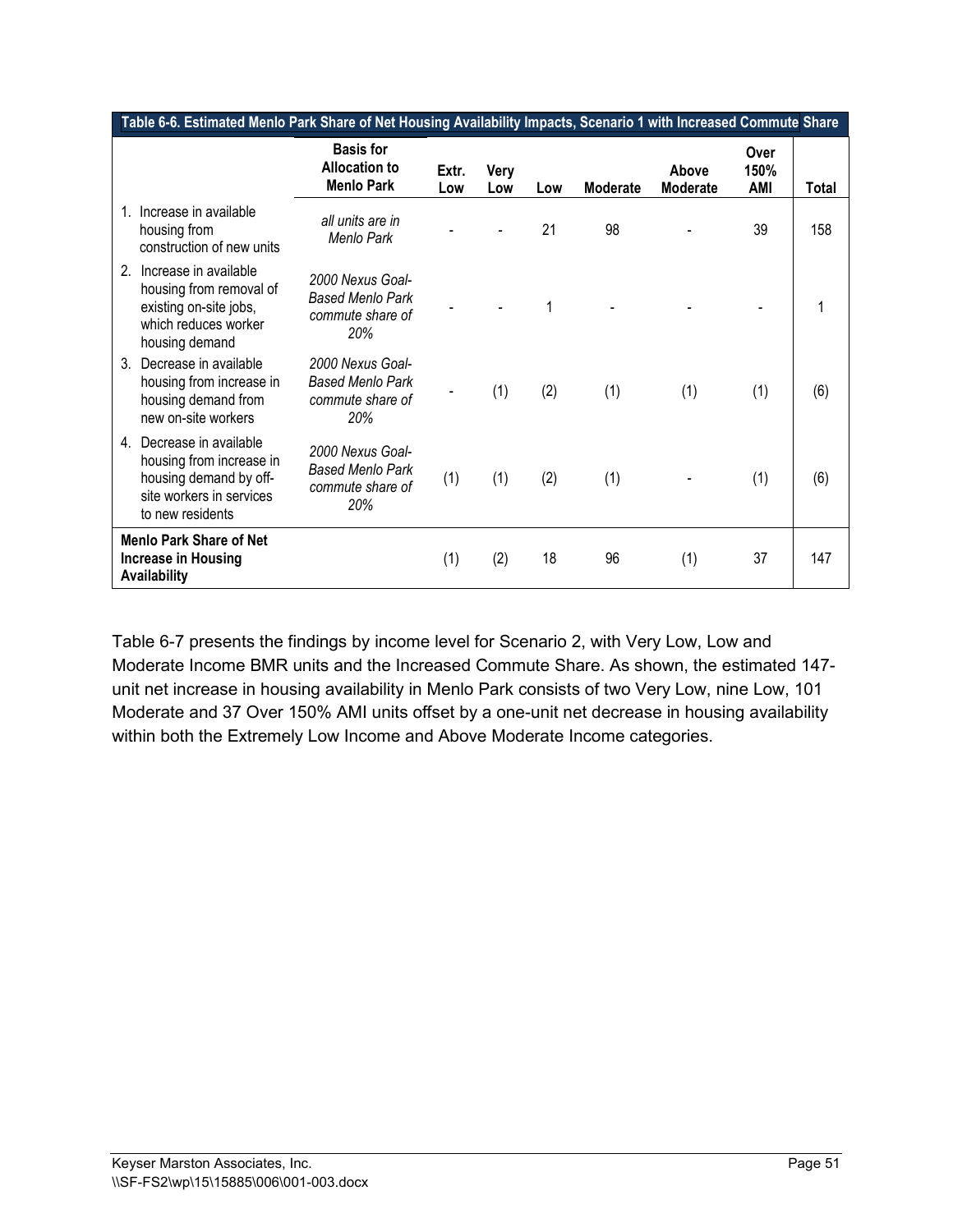| Table 6-7. Estimated Menlo Park Share of Net Housing Availability Impacts, Scenario 2 with Increased Commute Share                |                                                                        |              |                |     |                 |                   |                     |       |
|-----------------------------------------------------------------------------------------------------------------------------------|------------------------------------------------------------------------|--------------|----------------|-----|-----------------|-------------------|---------------------|-------|
|                                                                                                                                   | <b>Basis for</b><br><b>Allocation to</b><br><b>Menlo Park</b>          | Extr.<br>Low | Very<br>Low    | Low | <b>Moderate</b> | Above<br>Moderate | Over<br>150%<br>AMI | Total |
| Increase in available<br>1.<br>housing from<br>construction of new units                                                          | all units are in<br>Menlo Park                                         |              | 4              | 12  | 103             |                   | 39                  | 158   |
| Increase in available<br>2.<br>housing from removal of<br>existing on-site jobs,<br>which reduces worker<br>housing demand        | 2000 Nexus Goal-<br><b>Based Menlo Park</b><br>commute share of<br>20% |              |                | 1   |                 |                   |                     | 1     |
| Decrease in available<br>3.<br>housing from increase in<br>housing demand from<br>new on-site workers                             | 2000 Nexus Goal-<br><b>Based Menlo Park</b><br>commute share of<br>20% |              | (1)            | (2) | (1)             | (1)               | (1)                 | (6)   |
| Decrease in available<br>4.<br>housing from increase in<br>housing demand by off-<br>site workers in services<br>to new residents | 2000 Nexus Goal-<br><b>Based Menlo Park</b><br>commute share of<br>20% | (1)          | (1)            | (2) | (1)             |                   | (1)                 | (6)   |
| <b>Menlo Park Share of Net</b><br><b>Increase in Housing</b><br>Availability                                                      |                                                                        | (1)          | $\overline{2}$ | 9   | 101             | (1)               | 37                  | 147   |

## **6.3 Additional Discussion of Commute Share**

The share of new on- and off-site workers who will live in Menlo Park is estimated based on a commute share of 5.9% in the Current Commute Share scenario. This percentage is derived from the U.S. Census 2015-2019 American Community Survey and reflects the existing share of those working in Menlo Park who also live in Menlo Park, excluding those who work at home. The remaining 94.1% of the workforce commutes in from outside of the City.

Use of the existing commute share specific to the City of Menlo Park may overstate the share of off-site workers likely to live in Menlo Park as some jobs in off-site services to new residents such as retail, medical care, and restaurants may be in nearby cities rather than in Menlo Park. For those who work in nearby cities, the propensity to live in Menlo Park is expected to be less than the 5.9% commute share for Menlo Park workers<sup>17</sup>.

The existing percentage of workers commuting from other jurisdictions to Menlo Park is attributable to a number of factors including the supply of housing relative to the number of jobs and the high cost of housing in Menlo Park. Although many factors influence housing decisions, because the number of workers that both live and work in Menlo Park is so low and the cost of

<span id="page-56-0"></span><sup>17</sup> For example, around 3.9% of those who work in Palo Alto live in Menlo Park based on data from the American Community Survey, lower than the 5.9% share for Menlo Park workers.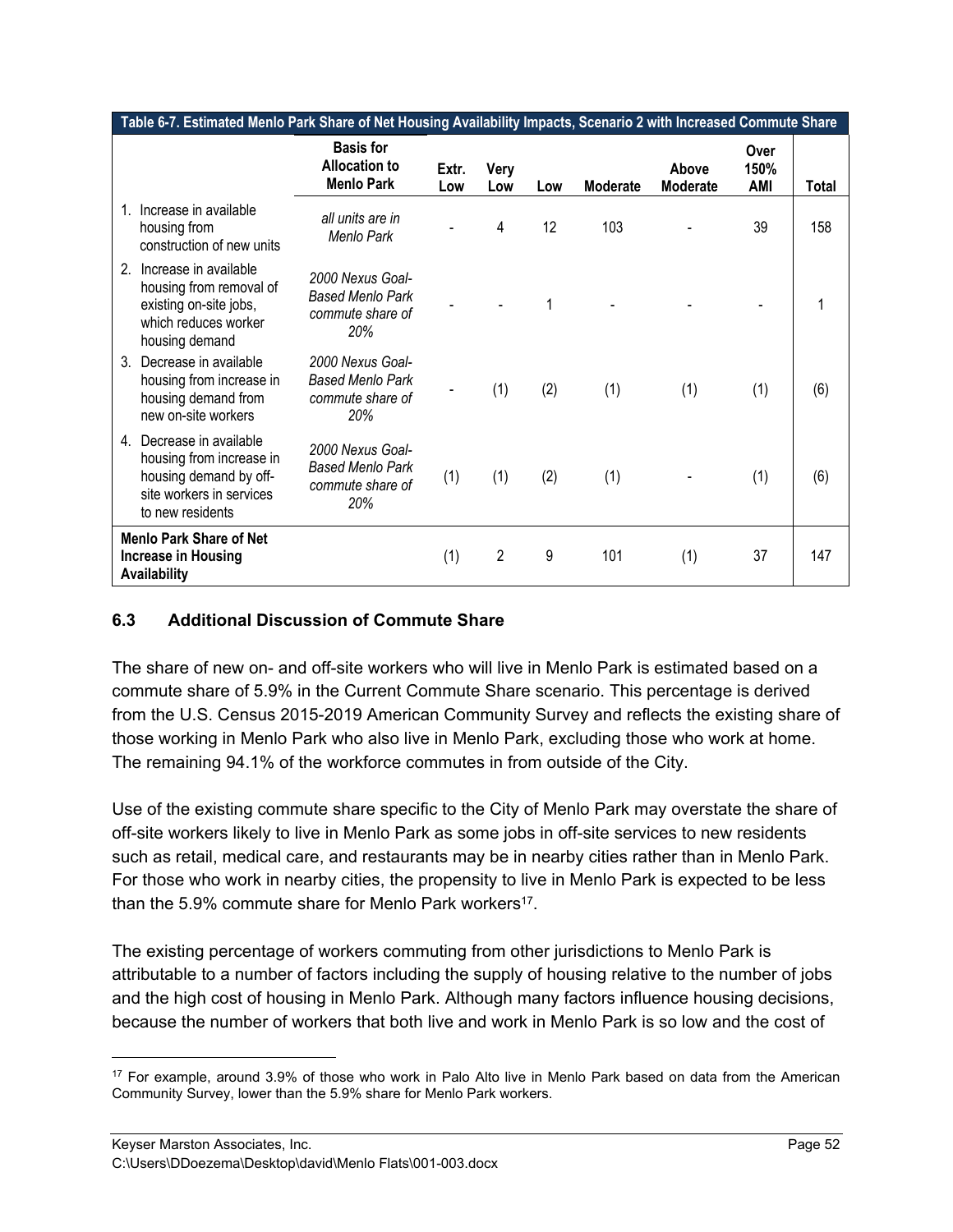housing is high, it is possible that the 5.9% does not reflect the proportion of workers who would live in Menlo Park if they could find housing and could afford it. The share of the workforce that lives in Menlo Park has also been declining over time from 10% in 1990 to 7% as of the 2000 Census to 5.9% per the 2015-2019 ACS. Workers most everywhere tend to commute more in recent years than in the past and, in addition, Menlo Park has become less affordable over time. The possibility that availability and affordability of housing have contributed to a downward trend in Menlo Park's commute share is the primary reason for including the separate goal-based Increased Commute Share scenario.

Construction of new housing can be expected to contribute toward increasing the number of workers that live locally by providing additional housing opportunities in Menlo Park. The 158 unit size of the proposed Project represents an approximately 1.1% increase in the size of the City's existing housing stock of 14,082 units<sup>[18](#page-57-0)</sup>. While the number of units added is small relative to the larger workforce of over 40,000, the proposed Project can be expected to contribute incrementally to housing a greater number of workers locally.

<span id="page-57-0"></span><sup>18</sup> Number of housing units as of January 1, 2020 per California Department of Finance Table E-5, Population and Housing Estimates for Cities, Counties, and the State, 2011-2020 with 2010 Census Benchmark.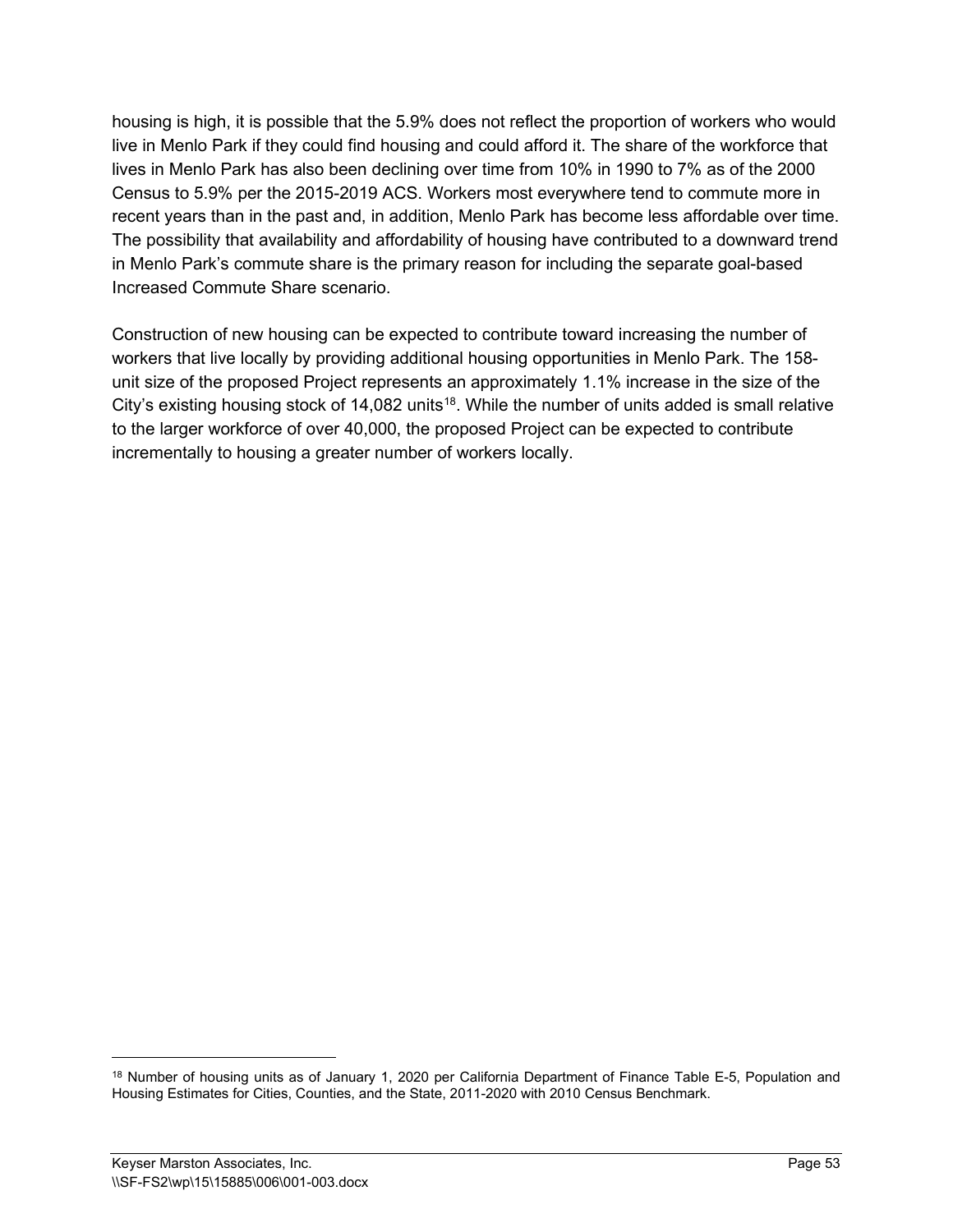## **7.0 DISPLACEMENT ANALYSIS**

This section provides a discussion of the potential for the proposed Project to contribute to displacement of existing residents and neighborhood change in two proximate communities known to be vulnerable to displacement, the City of East Palo Alto (East Palo Alto) and the Belle Haven neighborhood of Menlo Park (Belle Haven). Given the complex array of factors that influence housing markets and neighborhood change, precise estimates or projections of outcomes are not feasible; instead, a qualitative discussion of the potential for the proposed Project to impact displacement is provided.

## *Location of Proposed Project Relative to Belle Haven and East Palo Alto*

The aerial image below shows the location of the proposed Project relative to Belle Haven and East Palo Alto. The proposed Project is located within Menlo Park's Bayfront Area. Belle Haven is a residential neighborhood located to the east of the Project site generally bounded by U.S. 101, Willow Road and a railroad right-of-way, outlined in red on the aerial image below. East Palo Alto is just to the east of Belle Haven across Willow Road.



#### **Proposed Project, Belle Haven and East Palo Alto Location**

Source: Google Maps

### **7.1 Displacement and Risk of Displacement in East Palo Alto and Belle Haven**

Displacement occurs when housing or neighborhood conditions force existing residents to move, or households feel like their move is involuntary. Displacement can be caused by a range of physical, economic and social factors including but not limited to foreclosure, condominium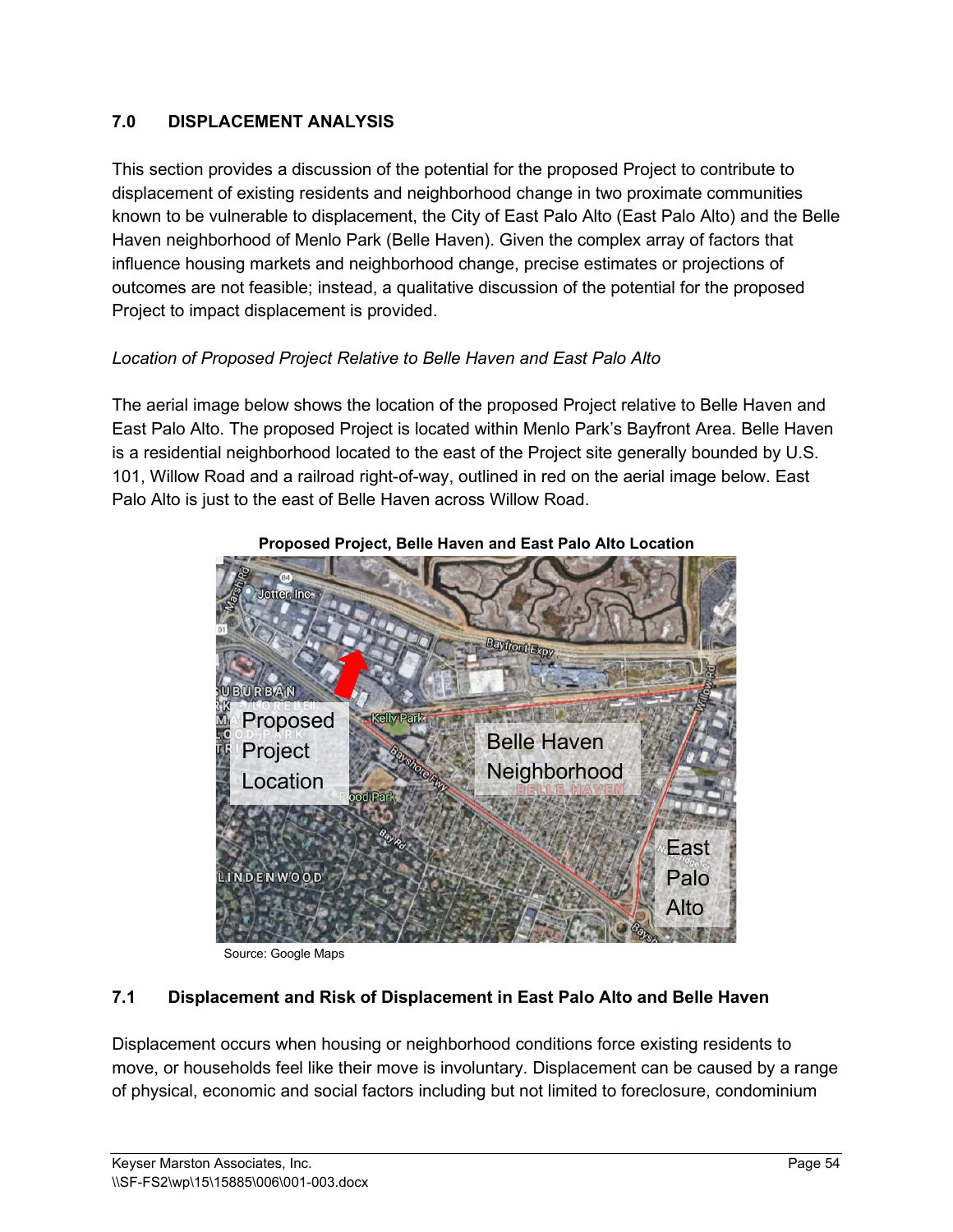conversion, building deterioration or condemnation, increased taxes, natural disasters, eminent domain, and increases in housing costs<sup>[19,](#page-59-0) [20,](#page-59-1) [21](#page-59-2)</sup>. The HNA is focused on economic drivers of displacement, specifically the potential for the proposed Project to affect the local housing market and housing costs.

Lower income communities in the Bay Area have become increasingly vulnerable to displacement of existing residents. Employment growth, constrained housing production, and rising income inequality are among the factors that have contributed to increased displacement pressures, especially within lower income communities in locations accessible to employment centers where many households are housing-cost burdened.

East Palo Alto and Belle Haven both have existing risk factors for displacement. Both have a relatively lower-income existing population that includes a high percentage of households who spend 35% or more of their income on housing. East Palo Alto's rent control and just cause eviction ordinance provides significant protection to existing renters within multi-family buildings built prior to 1988 but does not preclude the potential for longer-term neighborhood change. The Urban Displacement Project,<sup>[22](#page-59-3)</sup> an initiative of UC Berkeley "aimed at understanding the nature of gentrification and displacement in the Bay Area" has identified the Belle Haven census tract and census tracts within East Palo Alto as areas experiencing "ongoing gentrification and/or displacement" or "at risk of displacement." A separate analysis by the Urban Displacement Project<sup>[23](#page-59-4)</sup> indicates that, despite risk factors for displacement, East Palo Alto had not experienced significant gentrification during the 2000 to 2013 period, potentially due to policies aimed at preventing displacement including rent control and just cause eviction protections.

A recent study by UC Berkeley's Center for Community Innovation and its Y-PLAN initiative, titled *Investment and Disinvestment as Neighbors: A Study of Baseline Housing Conditions in the Bay Area Peninsula*, provided an assessment of the baseline housing conditions in the Belle Haven neighborhood, City of East Palo Alto, and North Fair Oaks neighborhood (unincorporated San Mateo County). The study found indications of recent changes including increased population turnover, declining school age population, and an increase in homelessness. The study also identified a high incidence of rent burdened households and disproportionate pressure on the local housing market compared to the rest of San Mateo County. The study

<span id="page-59-0"></span><sup>&</sup>lt;sup>19</sup> Zuk, M. et. al. 2017. Gentrification, Displacement, and the Role of Public Investment. Journal of Planning Literature. Journal of Planning Literature 1-14.

<span id="page-59-1"></span><sup>&</sup>lt;sup>20</sup> Center for Community Innovation (2020). Investment and Disinvestment as Neighbors, A Study of Baseline Housing Conditions in the Bay Area Peninsula.

<span id="page-59-2"></span><sup>&</sup>lt;sup>21</sup> Bradshaw, K. (2019). Uneven Ground: How unequal land use harms communities in southern San Mateo County. Palo Alto Online. https://paloaltoonline.atavist.com/uneven-ground.

<span id="page-59-3"></span><sup>22</sup> Zuk, M., & Chapple, K. (2019). Urban Displacement Project. http://www.urbandisplacement.org/

<span id="page-59-4"></span><sup>&</sup>lt;sup>23</sup> Crispell, M, Harris L.R., and Cespedes S. March 2016. San Mateo County's East Palo Alto. Urban Displacement Project.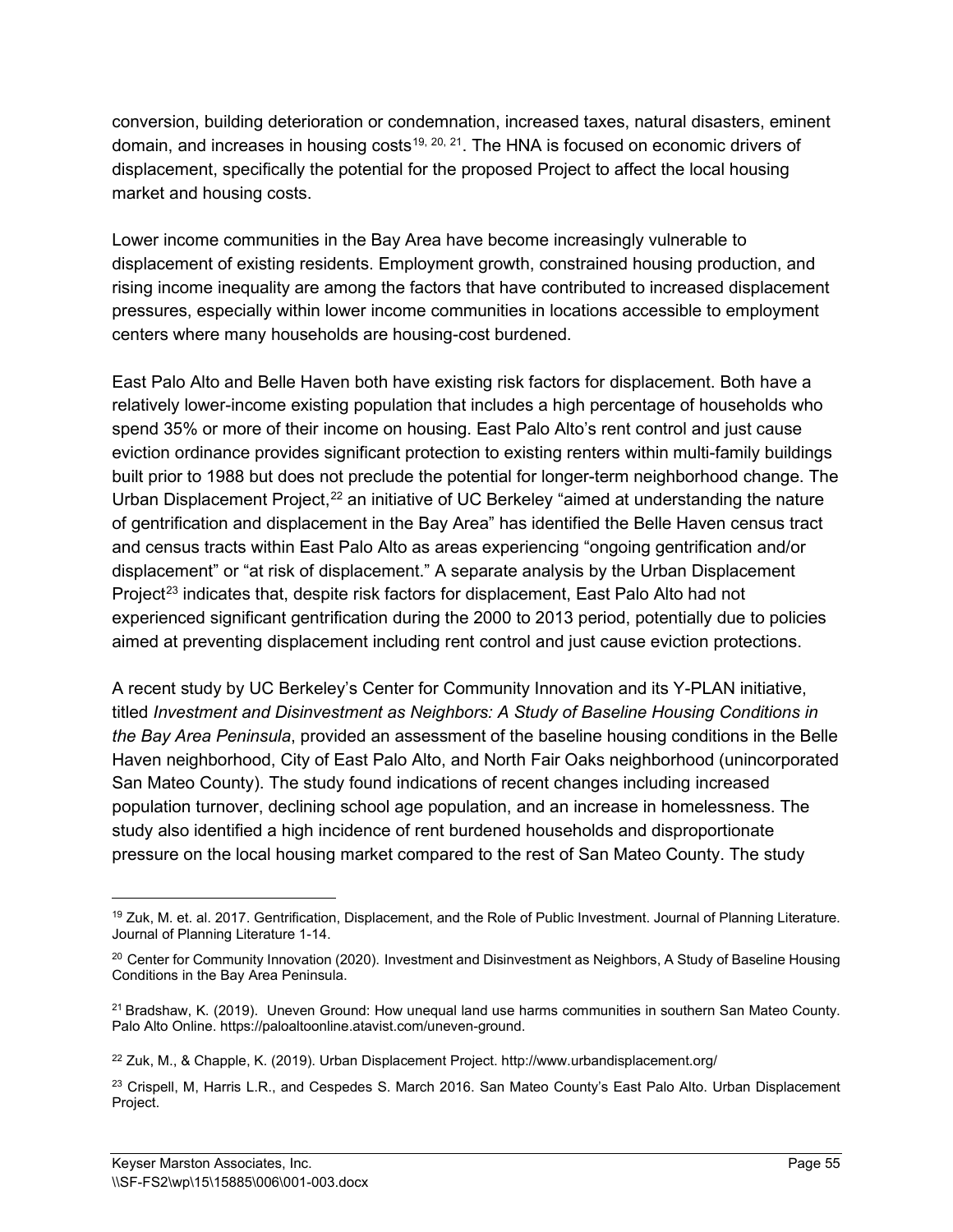found more signs of disinvestment in East Palo Alto and more indications of real estate speculation in Belle Haven<sup>24</sup>.

## **7.2 Potential for Proposed Project to Contribute to Displacement**

The following outlines factors considered in the evaluation of whether the proposed Project could have an influence on displacement in East Palo Alto and Belle Haven:

- (1) The proposed Project adds 158 new units to the housing supply, including 21 BMR units and 98 market rate units estimated to be affordable to Moderate Income, which will make additional housing opportunities available in a very competitive housing market.
- (2) The proposed Project results in an estimated net increase in housing availability of 106 units. The basis for this figure is described in Section 6.1 and considers the 158 new units constructed as well as changes in worker housing demand.
- (3) The proposed Project is located in an area geographically separate from both Belle Haven and East Palo Alto and will not physically alter either community.
- (4) The 158 new units in the proposed Project equate to an approximately 1.1% increase in the existing 14,082-unit Menlo Park housing stock<sup>[25](#page-60-1)</sup> and a 0.06% increase in the 280,879-unit housing stock of San Mateo County.
- (5) Several recent studies have explored the effects of new market rate housing development on housing costs and displacement pressures within the immediate vicinity of new housing development $26$ . The studies found that new residential development has

Damiano, Anthony, Frenier, Chris. 2020. "Build Baby Build?: Housing Submarkets and the Effects of New Construction on Existing Rents" University of Minnesota CURA Center for Urban and Regional Affairs. <https://www.tonydamiano.com/project/new-con/bbb-wp.pdf>

<span id="page-60-0"></span><sup>&</sup>lt;sup>24</sup> Center for Community Innovation. (2020). Investment and Disinvestment as Neighbors, A Study of Baseline Housing Conditions in the Bay Area Peninsula.

<span id="page-60-1"></span><sup>&</sup>lt;sup>25</sup> Number of housing units as of January 1, 2020 per California Department of Finance Table E-5, Population and Housing Estimates for Cities, Counties, and the State, 2011-2020 with 2010 Census Benchmark.

<span id="page-60-2"></span><sup>&</sup>lt;sup>26</sup> Asquith, Brian J., Evan Mast, and Davin Reed. 2019. "Supply Shock Versus Demand Shock: The Local Effects of New Housing in Low-Income Areas." Upjohn Institute Working Paper 19-316. W. E. Upjohn Institute for Employment Research. <https://doi.org/10.17848/wp19-316>

Li, Xiaodi. 2019. "Do New Housing Units in Your Backyard Raise Your Rents?" NYU Wagner and NYU Furman Center. [https://72187189-93c1-48bc-b596-fc36f4606599.filesusr.com/ugd/7fc2bf\\_2fc84967cfb945a69a4df7baf8a4c387.pdf](https://72187189-93c1-48bc-b596-fc36f4606599.filesusr.com/ugd/7fc2bf_2fc84967cfb945a69a4df7baf8a4c387.pdf)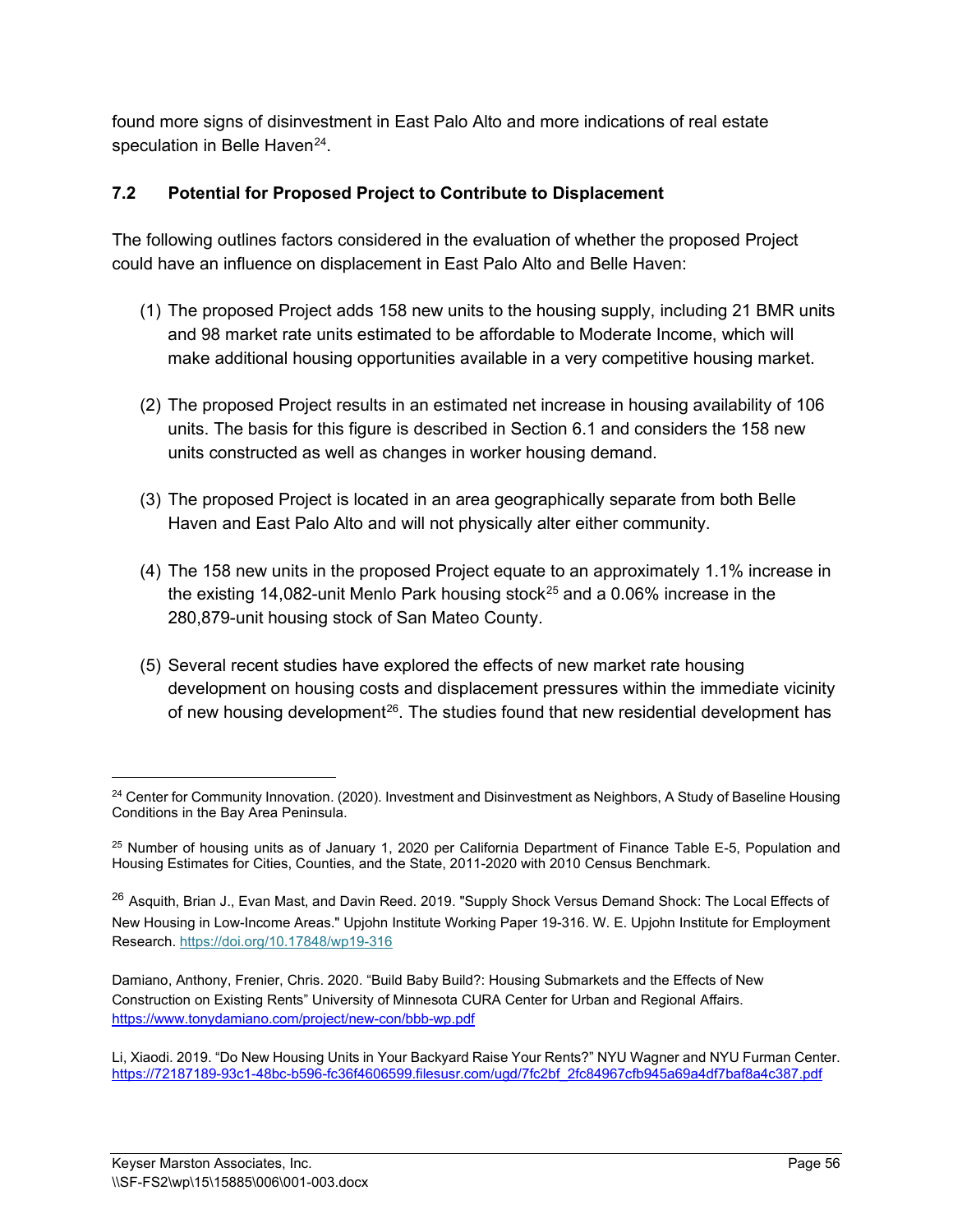moderating effects on rents and displacement pressures at the local level. New residential developments were found to decrease rents in the area surrounding the new housing either in absolute terms or relative to market trend.

In consideration of the above factors, the proposed Project is not anticipated to contribute to displacement in East Palo Alto or Belle Haven. The proposed Project increases availability of market rate and affordable housing, which will tend to moderate or counteract displacement pressures by relieving, to some extent, market pressures on the existing local housing stock.

Phillips, Shane, Manville, Michael, Lens Michael. 2021. "Research Roundup: The Effect of Market-Rate Development on Neighborhood Rents" UCLA Lewis Center for Regional Policy Studies. <https://www.lewis.ucla.edu/research/market-rate-development-impacts/>

Mast, Evan. 2019. "The Effect of New Market-Rate Housing Construction on the Low-Income Housing Market" Upjohn Institute Working Paper 19-307 W. E. Upjohn Institute for Employment Research. [https://research.upjohn.org/cgi/viewcontent.cgi?article=1325&context=up\\_workingpapers](https://research.upjohn.org/cgi/viewcontent.cgi?article=1325&context=up_workingpapers)

Pennington, Kate. 2021. "Does Building New Housing Cause Displacement?: The Supply and Demand Effects of Construction in San Francisco." Department of Agricultural and Resource Economics, University of California, Berkeley. [https://www.dropbox.com/s/oplls6utgf7z6ih/Pennington\\_JMP.pdf?dl=0](https://www.dropbox.com/s/oplls6utgf7z6ih/Pennington_JMP.pdf?dl=0)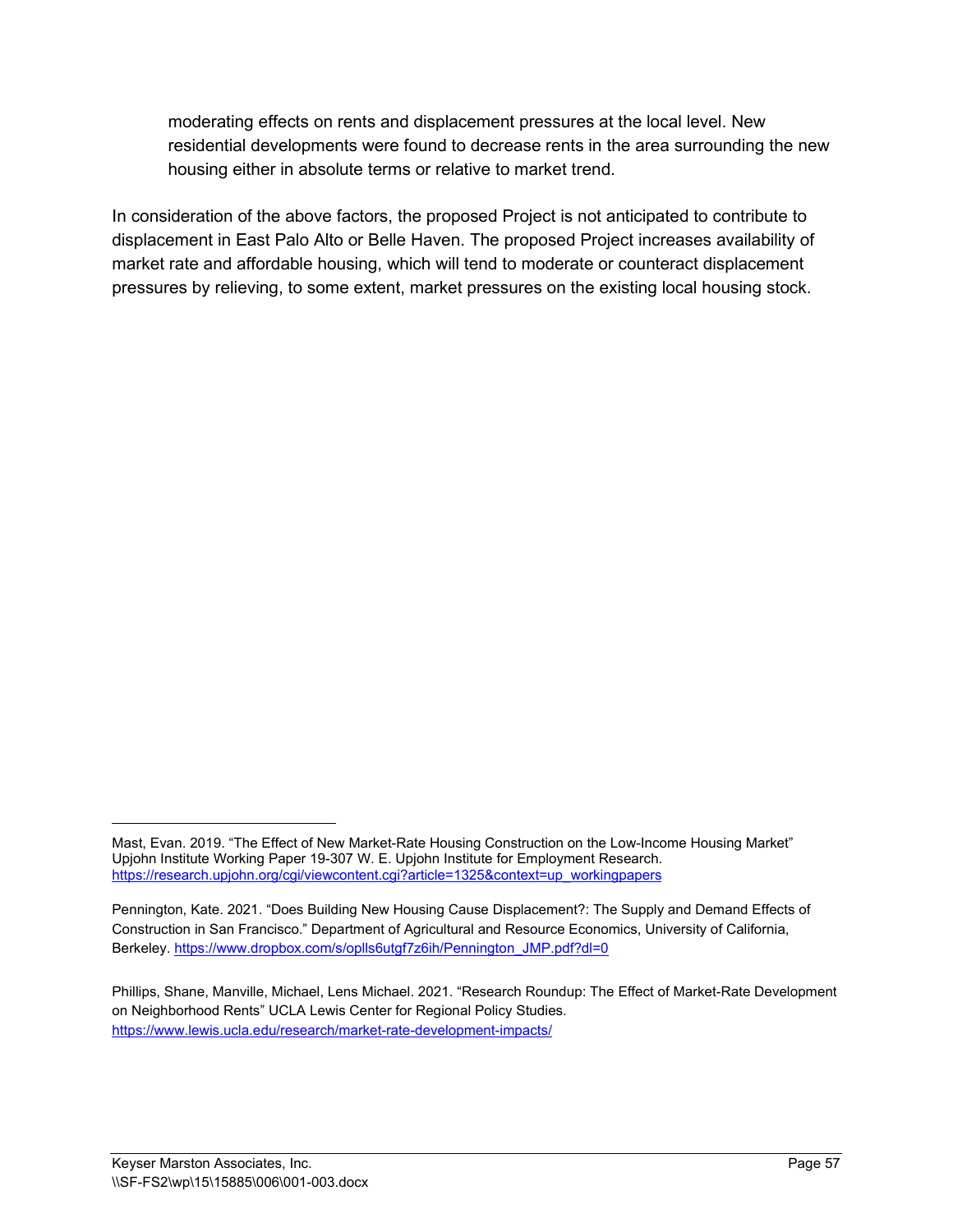# **APPENDIX A – WORKER OCCUPATIONS AND COMPENSATION LEVELS**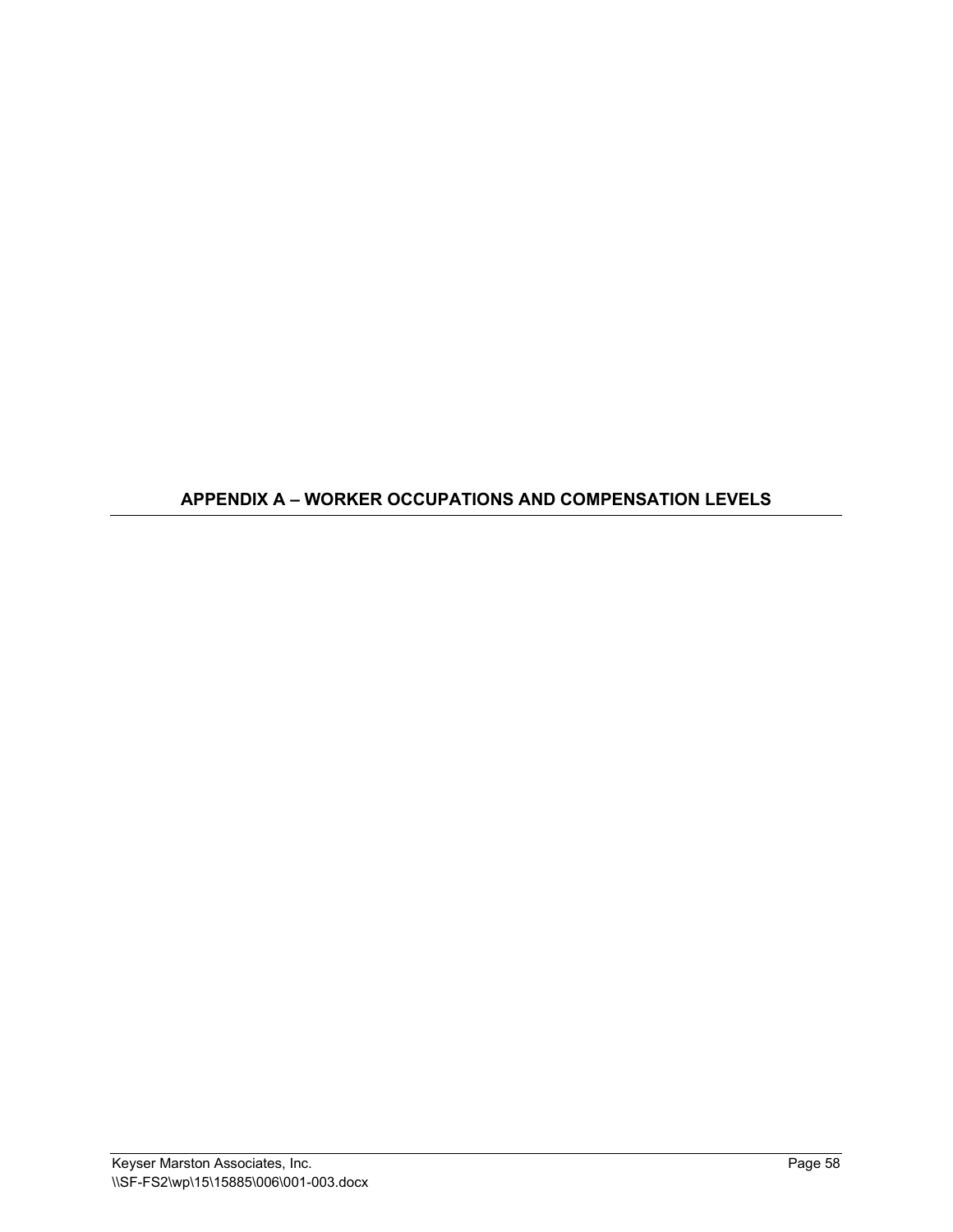#### **APPENDIX A TABLE 1 WORKER OCCUPATION DISTRIBUTION, 2019 SERVICES TO HOUSEHOLDS EARNING \$100 - \$150K HOUSING NEEDS ASSESSMENT - MENLO FLATS PROJECT MENLO PARK, CA**

|                                                                                         | <b>Worker Occupation Distribution</b> <sup>1</sup>              |
|-----------------------------------------------------------------------------------------|-----------------------------------------------------------------|
| <b>Major Occupations (2% or more)</b>                                                   | <b>Services to Households Earning</b><br>\$100,000 to \$150,000 |
| <b>Management Occupations</b>                                                           | 4.0%                                                            |
| <b>Business and Financial Operations Occupations</b>                                    | 4.2%                                                            |
| <b>Educational Instruction and Library Occupations</b>                                  | 3.1%                                                            |
| Healthcare Practitioners and Technical Occupations                                      | 8.1%                                                            |
| <b>Healthcare Support Occupations</b>                                                   | 9.5%                                                            |
| Food Preparation and Serving Related Occupations                                        | 13.0%                                                           |
| <b>Building and Grounds Cleaning and Maintenance Occupation:</b>                        | 2.2%                                                            |
| Personal Care and Service Occupations                                                   | 6.2%                                                            |
| Sales and Related Occupations                                                           | 13.4%                                                           |
| Office and Administrative Support Occupations                                           | 12.3%                                                           |
| Installation, Maintenance, and Repair Occupations                                       | 3.4%                                                            |
| <b>Transportation and Material Moving Occupations</b>                                   | 9.0%                                                            |
| All Other Worker Occupations - Services to Households<br>Earning \$100,000 to \$150,000 | 11.6%                                                           |
| <b>INDUSTRY TOTAL</b>                                                                   | 100.0%                                                          |

Distribution of employment by industry is per the IMPLAN model and the distribution of occupational employment within those industries is based on the Bureau of Labor Statistics Occupational Employment Survey.

1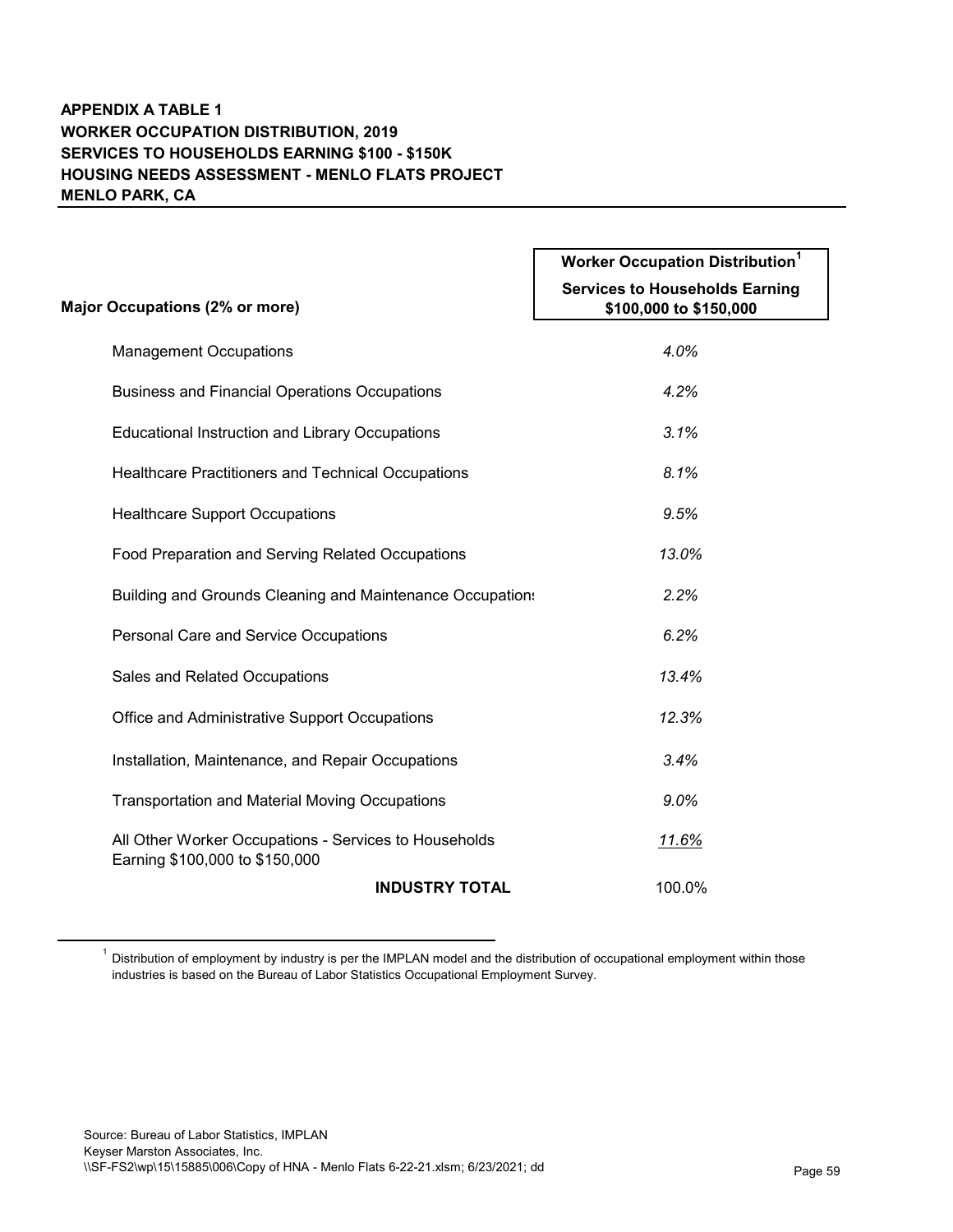|                                                                            |                           | % of Total         | % of Total     |
|----------------------------------------------------------------------------|---------------------------|--------------------|----------------|
|                                                                            | 2020 Avg.                 | <b>Occupation</b>  | No. of Service |
| Occupation <sup>3</sup>                                                    | Compensation <sup>1</sup> | Group <sup>2</sup> | <b>Workers</b> |
| Page 1 of 4                                                                |                           |                    |                |
| <b>Management Occupations</b>                                              |                           |                    |                |
| General and Operations Managers                                            | \$170,200                 | 38.7%              | 1.5%           |
| Sales Managers                                                             | \$165,500                 | 4.9%               | 0.2%           |
| Administrative Services and Facilities Managers                            | \$138,200                 | 3.2%               | 0.1%           |
| <b>Computer and Information Systems Managers</b>                           | \$209,500                 | 3.2%               | 0.1%           |
| <b>Financial Managers</b>                                                  | \$195,300                 | 9.2%               | 0.4%           |
| Food Service Managers                                                      | \$73,200                  | 5.4%               | 0.2%           |
| Medical and Health Services Managers                                       | \$159,500                 | 8.3%               | 0.3%           |
| Social and Community Service Managers                                      | \$67,000                  | 3.9%               | 0.2%           |
| Personal Service Managers, All Other; Entertainment and Recreation Mar     | \$180,900                 | 3.9%               | 0.2%           |
| All other Management Occupations (Avg. All Categories)                     | \$161,000                 | 19.3%              | 0.8%           |
| <b>Weighted Mean Annual Wage</b>                                           | \$161,000                 | 100.0%             | 4.0%           |
| <b>Business and Financial Operations Occupations</b>                       |                           |                    |                |
| Human Resources Specialists                                                | \$94,900                  | 5.8%               | 0.2%           |
| <b>Management Analysts</b>                                                 | \$118,500                 | 5.3%               | 0.2%           |
| <b>Training and Development Specialists</b>                                | \$87,000                  | 3.7%               | 0.2%           |
| Market Research Analysts and Marketing Specialists                         | \$99,900                  | 8.0%               | 0.3%           |
| Project Management Specialists and Business Operations Specialists, All    | \$99,300                  | 10.3%              | 0.4%           |
| <b>Accountants and Auditors</b>                                            | \$96,500                  | 16.7%              | 0.7%           |
| <b>Personal Financial Advisors</b>                                         | \$168,200                 | 11.0%              | 0.5%           |
| Loan Officers                                                              | \$80,900                  | 5.6%               | 0.2%           |
| Financial and Investment Analysts, Financial Risk Specialists, and Financi | \$128,200                 | 10.6%              | 0.4%           |
| All Other Business and Financial Operations Occupations (Avg. All Catego   | \$111,600                 | 23.0%              | <u>1.0%</u>    |
| <b>Weighted Mean Annual Wage</b>                                           | \$111,600                 | 100.0%             | 4.2%           |
| Educational Instruction and Library Occupations                            |                           |                    |                |
| Preschool Teachers, Except Special Education                               | \$48,800                  | 26.7%              | 0.8%           |
| Elementary School Teachers, Except Special Education                       | \$90,800                  | 7.1%               | 0.2%           |
| Secondary School Teachers, Except Special and Career/Technical Educa       | \$99,800                  | 4.9%               | 0.2%           |
| Self-Enrichment Teachers                                                   | \$55,400                  | 9.3%               | 0.3%           |
| Substitute Teachers, Short-Term                                            | \$47,500                  | 3.7%               | 0.1%           |
| Tutors and Teachers and Instructors, All Other                             | \$47,000                  | 5.8%               | 0.2%           |
| Teaching Assistants, Except Postsecondary                                  | \$41,800                  | 18.7%              | 0.6%           |
| All Other Educational Instruction and Library Occupations (Avg. All Catego | \$54,900                  | <u>23.7%</u>       | 0.7%           |
| Weighted Mean Annual Wage                                                  | \$54,900                  | 100.0%             | 3.1%           |
|                                                                            |                           |                    |                |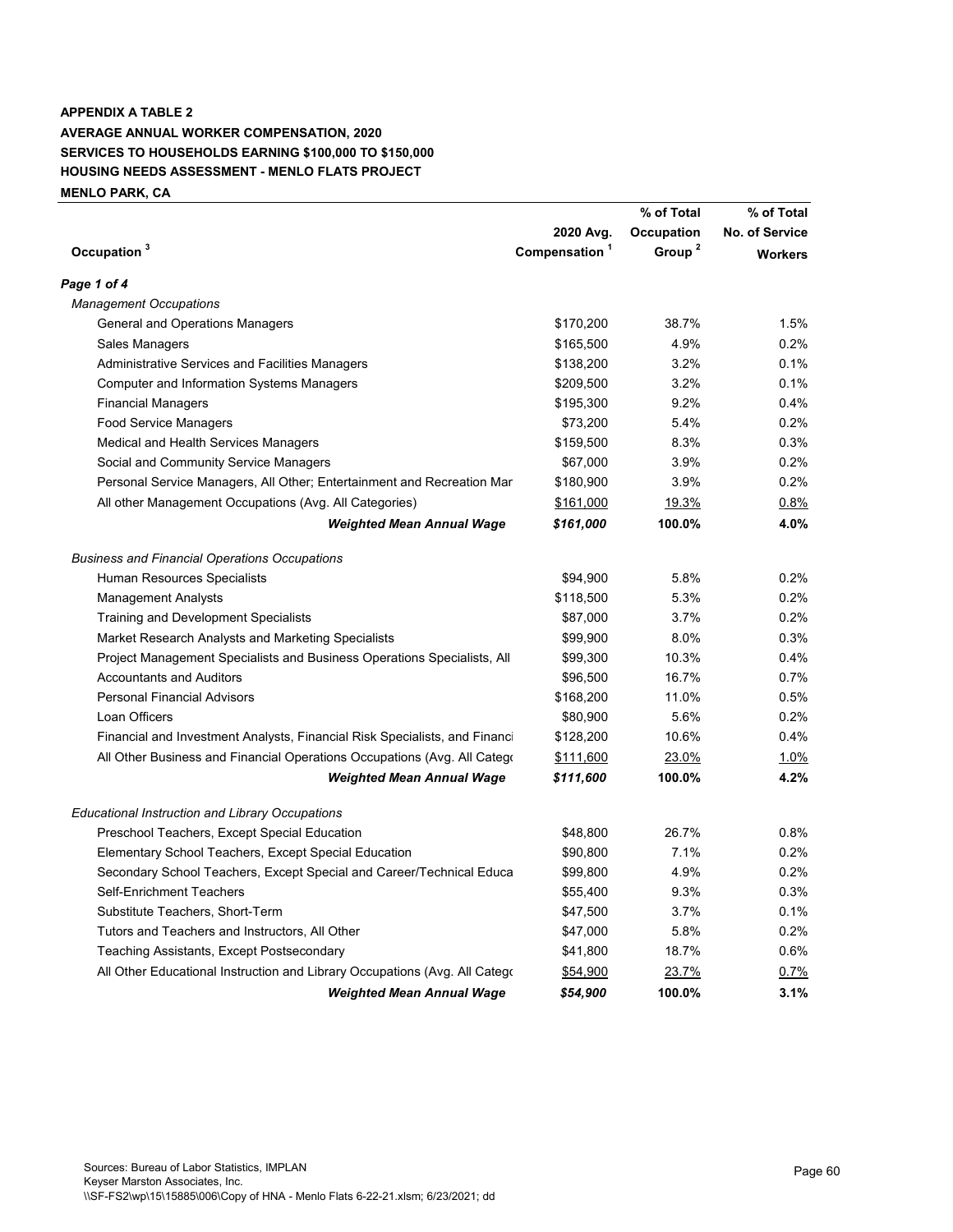|                                                                           |                           | % of Total         | % of Total     |
|---------------------------------------------------------------------------|---------------------------|--------------------|----------------|
|                                                                           | 2020 Avg.                 | Occupation         | No. of Service |
| Occupation <sup>3</sup>                                                   | Compensation <sup>1</sup> | Group <sup>2</sup> | <b>Workers</b> |
| Page 2 of 4                                                               |                           |                    |                |
| <b>Healthcare Practitioners and Technical Occupations</b>                 |                           |                    |                |
| Pharmacists                                                               | \$145,100                 | 4.8%               | 0.4%           |
| <b>Physical Therapists</b>                                                | \$110,800                 | 4.9%               | 0.4%           |
| <b>Registered Nurses</b>                                                  | \$151,200                 | 24.8%              | 2.0%           |
| Physicians, All Other; and Ophthalmologists, Except Pediatric             | \$180,700                 | 3.5%               | 0.3%           |
| Dental Hygienists                                                         | \$119,400                 | 6.0%               | 0.5%           |
| <b>Pharmacy Technicians</b>                                               | \$56,000                  | 6.9%               | 0.6%           |
| Licensed Practical and Licensed Vocational Nurses                         | \$74,600                  | 8.9%               | 0.7%           |
| All Other Healthcare Practitioners and Technical Occupations (Avg. All Ca | \$123,500                 | 40.1%              | 3.2%           |
| <b>Weighted Mean Annual Wage</b>                                          | \$123,500                 | 100.0%             | 8.1%           |
| <b>Healthcare Support Occupations</b>                                     |                           |                    |                |
| Home Health and Personal Care Aides                                       | \$31,900                  | 56.1%              | 5.3%           |
| <b>Nursing Assistants</b>                                                 | \$52,700                  | 14.8%              | 1.4%           |
| <b>Massage Therapists</b>                                                 | \$50,200                  | 3.7%               | 0.4%           |
| <b>Dental Assistants</b>                                                  | \$58,100                  | 7.9%               | 0.7%           |
| <b>Medical Assistants</b>                                                 | \$54,800                  | 8.2%               | 0.8%           |
| All Other Healthcare Support Occupations (Avg. All Categories)            | \$40,400                  | 9.3%               | 0.9%           |
| <b>Weighted Mean Annual Wage</b>                                          | \$40,400                  | 100.0%             | 9.5%           |
| Food Preparation and Serving Related Occupations                          |                           |                    |                |
| First-Line Supervisors of Food Preparation and Serving Workers            | \$50,600                  | 7.6%               | 1.0%           |
| Cooks, Fast Food                                                          | \$29,600                  | 4.6%               | 0.6%           |
| Cooks, Restaurant                                                         | \$42,300                  | 11.0%              | 1.4%           |
| <b>Food Preparation Workers</b>                                           | \$34,700                  | 6.5%               | 0.8%           |
| <b>Bartenders</b>                                                         | \$42,300                  | 3.5%               | 0.4%           |
| <b>Fast Food and Counter Workers</b>                                      | \$34,200                  | 31.0%              | 4.0%           |
| <b>Waiters and Waitresses</b>                                             | \$44,500                  | 19.6%              | 2.6%           |
| <b>Dishwashers</b>                                                        | \$35,600                  | 3.8%               | 0.5%           |
| Hosts and Hostesses, Restaurant, Lounge, and Coffee Shop                  | \$36,000                  | 3.4%               | 0.4%           |
| All Other Food Preparation and Serving Related Occupations (Avg. All Ca   | \$39,000                  | 9.1%               | 1.2%           |
| <b>Weighted Mean Annual Wage</b>                                          | \$39,000                  | 100.0%             | 13.0%          |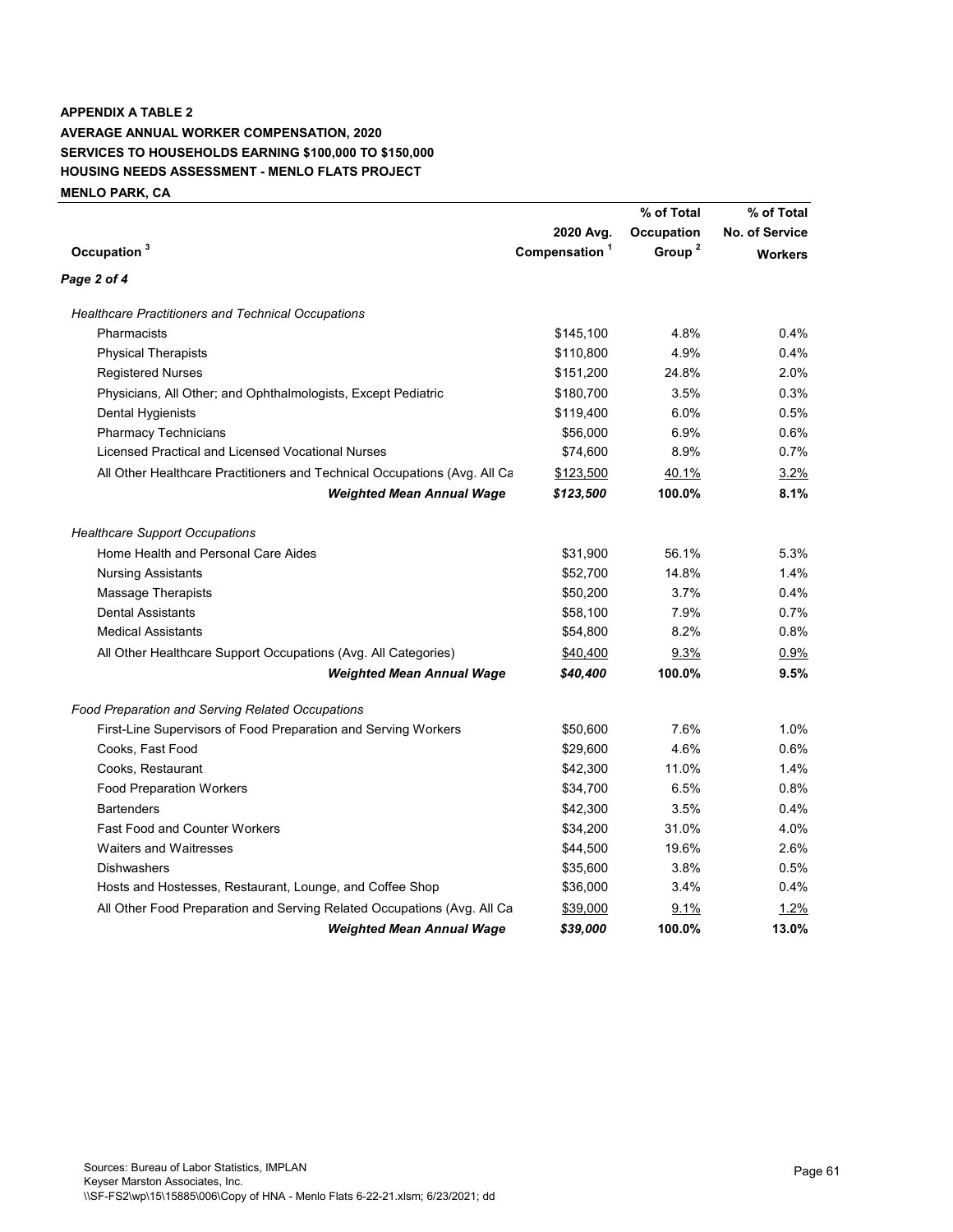|                                                                           |                           | % of Total         | % of Total     |
|---------------------------------------------------------------------------|---------------------------|--------------------|----------------|
|                                                                           | 2020 Avg.                 | Occupation         | No. of Service |
| Occupation <sup>3</sup>                                                   | Compensation <sup>1</sup> | Group <sup>2</sup> | <b>Workers</b> |
| Page 3 of 4                                                               |                           |                    |                |
| <b>Building and Grounds Cleaning and Maintenance Occupations</b>          |                           |                    |                |
| Janitors and Cleaners, Except Maids and Housekeeping Cleaners             | \$38,900                  | 51.1%              | 1.1%           |
| Maids and Housekeeping Cleaners                                           | \$43,300                  | 15.4%              | 0.3%           |
| <b>Pest Control Workers</b>                                               | \$49,900                  | 4.1%               | 0.1%           |
| Landscaping and Groundskeeping Workers                                    | \$45,400                  | 20.7%              | 0.5%           |
| All Other Building and Grounds Cleaning and Maintenance Occupations (     | \$41,600                  | 8.7%               | 0.2%           |
| <b>Weighted Mean Annual Wage</b>                                          | \$41,600                  | 100.0%             | 2.2%           |
| <b>Personal Care and Service Occupations</b>                              |                           |                    |                |
| First-Line Supervisors of Personal Service and Entertainment and Recrea   | \$57,500                  | 5.9%               | $0.4\%$        |
| <b>Animal Caretakers</b>                                                  | \$37,400                  | 16.4%              | 1.0%           |
| Amusement and Recreation Attendants                                       | \$32,600                  | 3.0%               | 0.2%           |
| Hairdressers, Hairstylists, and Cosmetologists                            | \$35,200                  | 23.0%              | 1.4%           |
| <b>Manicurists and Pedicurists</b>                                        | \$31,200                  | 7.5%               | 0.5%           |
| <b>Childcare Workers</b>                                                  | \$39,900                  | 14.7%              | 0.9%           |
| <b>Exercise Trainers and Group Fitness Instructors</b>                    | \$59,700                  | 9.1%               | 0.6%           |
| <b>Recreation Workers</b>                                                 | \$41,300                  | 4.6%               | $0.3\%$        |
| All Other Personal Care and Service Occupations (Avg. All Categories)     | \$40,500                  | 15.8%              | 1.0%           |
| <b>Weighted Mean Annual Wage</b>                                          | \$40,500                  | 100.0%             | 6.2%           |
| Sales and Related Occupations                                             |                           |                    |                |
| First-Line Supervisors of Retail Sales Workers                            | \$50,300                  | 9.8%               | 1.3%           |
| Cashiers                                                                  | \$35,700                  | 28.7%              | 3.9%           |
| Retail Salespersons                                                       | \$38,600                  | 38.9%              | 5.2%           |
| Securities, Commodities, and Financial Services Sales Agents              | \$110,500                 | 4.4%               | 0.6%           |
| Sales Representatives of Services, Except Advertising, Insurance, Financ  | \$86,400                  | 5.0%               | 0.7%           |
| Sales Representatives, Wholesale and Manufacturing, Except Technical a    | \$84,400                  | 3.4%               | $0.5\%$        |
| All Other Sales and Related Occupations (Avg. All Categories)             | \$46,800                  | 9.9%               | 1.3%           |
| <b>Weighted Mean Annual Wage</b>                                          | \$46,800                  | 100.0%             | 13.4%          |
| <b>Office and Administrative Support Occupations</b>                      |                           |                    |                |
| First-Line Supervisors of Office and Administrative Support Workers       | \$75,800                  | 7.5%               | 0.9%           |
| <b>Billing and Posting Clerks</b>                                         | \$54,100                  | 3.1%               | 0.4%           |
| Bookkeeping, Accounting, and Auditing Clerks                              | \$59,100                  | 7.4%               | 0.9%           |
| <b>Customer Service Representatives</b>                                   | \$53,000                  | 14.6%              | 1.8%           |
| Receptionists and Information Clerks                                      | \$45,400                  | 12.0%              | 1.5%           |
| Medical Secretaries and Administrative Assistants                         | \$53,900                  | 5.9%               | 0.7%           |
| Secretaries and Administrative Assistants, Except Legal, Medical, and Exe | \$55,900                  | 9.6%               | 1.2%           |
| Office Clerks, General                                                    | \$49,700                  | 15.5%              | 1.7%           |
| All Other Office and Administrative Support Occupations (Avg. All Categor | \$54,400                  | 24.5%              | 3.0%           |
| <b>Weighted Mean Annual Wage</b>                                          | \$54,400                  | 100.0%             | 12.1%          |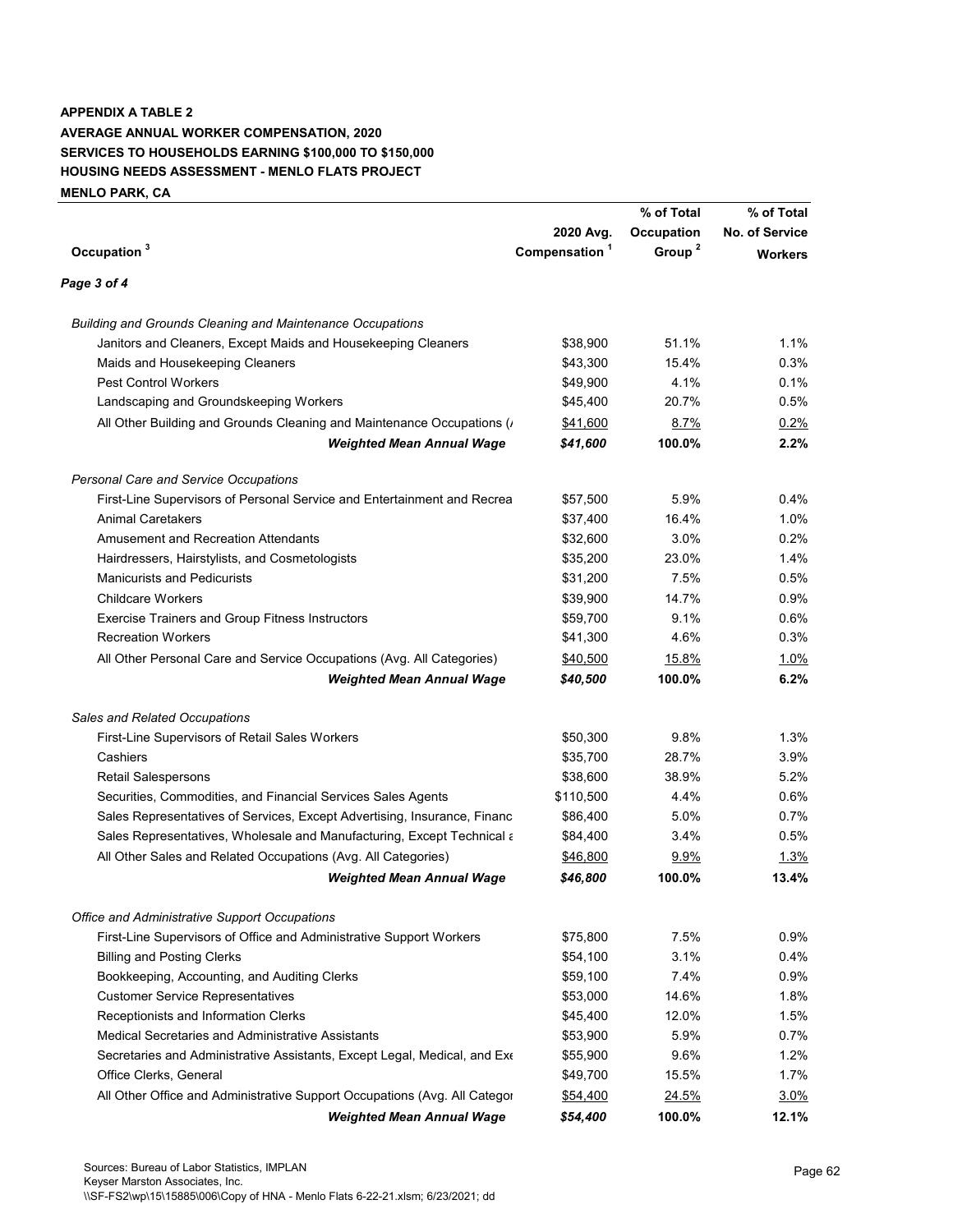|                                                                            |                           | % of Total         | % of Total     |
|----------------------------------------------------------------------------|---------------------------|--------------------|----------------|
|                                                                            | 2020 Avg.                 | Occupation         | No. of Service |
| Occupation <sup>3</sup>                                                    | Compensation <sup>1</sup> | Group <sup>2</sup> | <b>Workers</b> |
| Page 4 of 4                                                                |                           |                    |                |
| Installation, Maintenance, and Repair Occupations                          |                           |                    |                |
| First-Line Supervisors of Mechanics, Installers, and Repairers             | \$91,200                  | 7.8%               | 0.3%           |
| Automotive Body and Related Repairers                                      | \$59,900                  | 11.1%              | 0.4%           |
| Automotive Service Technicians and Mechanics                               | \$67,800                  | 30.2%              | 1.0%           |
| Bus and Truck Mechanics and Diesel Engine Specialists                      | \$69,800                  | 6.0%               | 0.2%           |
| Maintenance and Repair Workers, General                                    | \$57,700                  | 14.5%              | 0.5%           |
| All Other Installation, Maintenance, and Repair Occupations (Avg. All Cate | \$67,200                  | 30.4%              | 1.0%           |
| <b>Weighted Mean Annual Wage</b>                                           | \$67,200                  | 100.0%             | 3.4%           |
| Transportation and Material Moving Occupations                             |                           |                    |                |
| First-Line Supervisors of Transportation and Material Moving Workers, Ex   | \$64,400                  | 4.2%               | 0.4%           |
| <b>Driver/Sales Workers</b>                                                | \$38,400                  | 4.7%               | 0.4%           |
| Heavy and Tractor-Trailer Truck Drivers                                    | \$58,200                  | 9.7%               | 0.9%           |
| <b>Light Truck Drivers</b>                                                 | \$53,400                  | 6.6%               | 0.6%           |
| Passenger Vehicle Drivers, Except Bus Drivers, Transit and Intercity       | \$42,700                  | 9.3%               | 0.8%           |
| <b>Parking Attendants</b>                                                  | \$37,900                  | 8.7%               | 0.8%           |
| <b>Cleaners of Vehicles and Equipment</b>                                  | \$35,800                  | 7.3%               | 0.7%           |
| Laborers and Freight, Stock, and Material Movers, Hand                     | \$43,700                  | 12.4%              | 1.1%           |
| Packers and Packagers, Hand                                                | \$36,700                  | 3.1%               | 0.3%           |
| <b>Stockers and Order Fillers</b>                                          | \$40,000                  | 19.6%              | 1.8%           |
| All Other Transportation and Material Moving Occupations (Avg. All Categ   | \$44,400                  | 14.2%              | 1.3%           |
| <b>Weighted Mean Annual Wage</b>                                           | \$44,400                  | 100.0%             | 9.0%           |

88.4%

1 The methodology utilized by the Bureau of Labor Statistics (BLS) assumes hourly paid employees are employed full-time. Annual compensation is calculated by multiplying hourly wages by 40 hours per work week by 52 weeks.

2 Occupation percentages are based on the 2019 National Industry - Specific Occupational Employment survey compiled by the Bureau of Labor Statistics. Wages are based on Occupational Employment Survey data applicable to San Mateo County as of First Quarter 2020.

 $^3$  Including occupations representing 3% or more of the major occupation group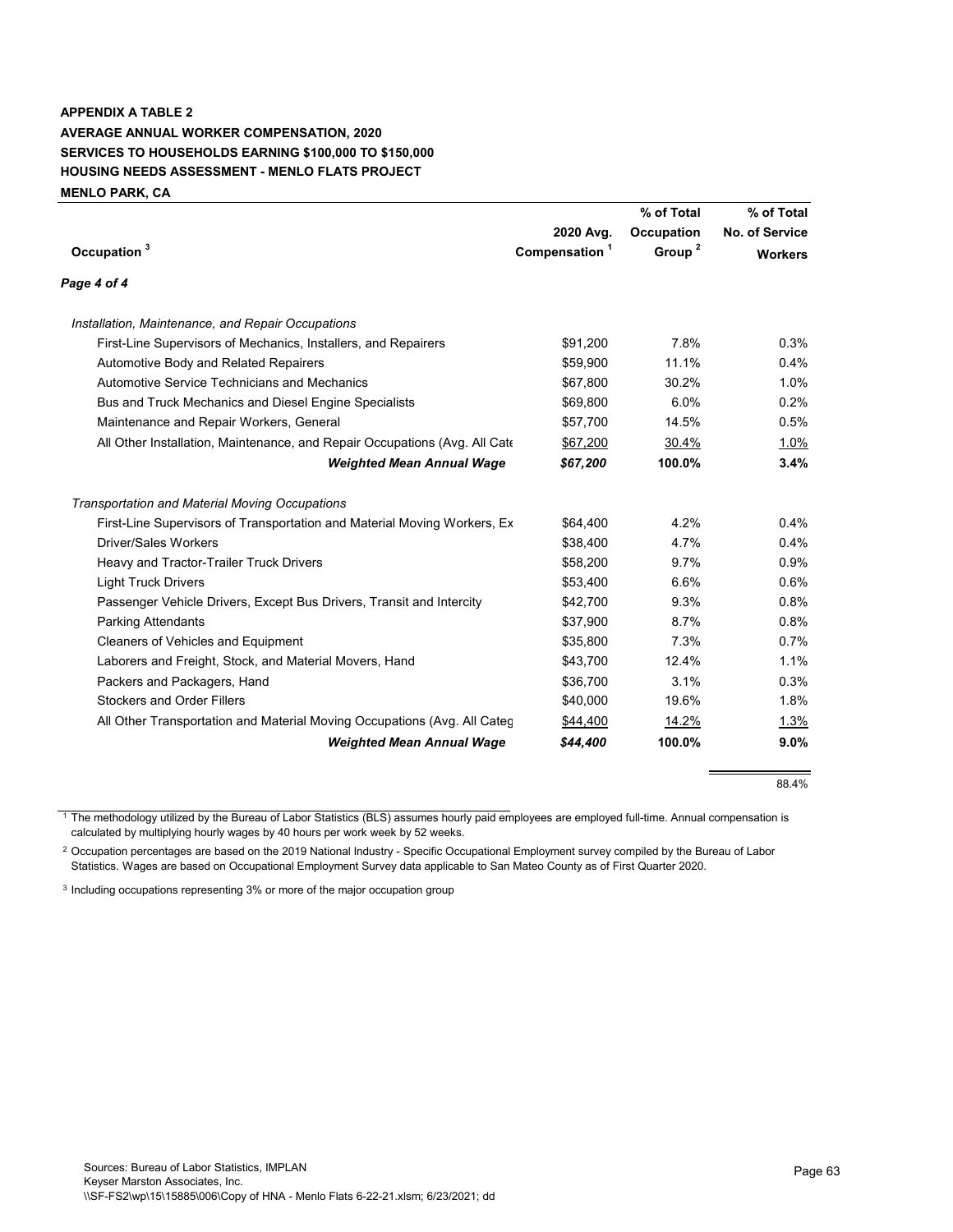#### **APPENDIX A TABLE 3 WORKER OCCUPATION DISTRIBUTION, 2019 OFFICE SPACE HOUSING NEEDS ASSESSMENT - MENLO FLATS PROJECT MENLO PARK, CA**

|                                                            | <b>Worker Occupation Distribution</b> <sup>1</sup><br><b>Office Space</b> |
|------------------------------------------------------------|---------------------------------------------------------------------------|
| <b>Management Occupations</b>                              | 12.8%                                                                     |
| <b>Business and Financial Operations Occupations</b>       | 12.3%                                                                     |
| Computer and Mathematical Occupations                      | 38.0%                                                                     |
| <b>Educational Instruction and Library Occupations</b>     | 3.5%                                                                      |
| Arts, Design, Entertainment, Sports, and Media Occupations | 6.2%                                                                      |
| Sales and Related Occupations                              | 11.4%                                                                     |
| Office and Administrative Support Occupations              | 13.0%                                                                     |
| All Other Worker Occupations - Office Space                | 2.8%                                                                      |
| <b>INDUSTRY TOTAL</b>                                      | 100.0%                                                                    |

1 Distribution of occupational employment is based on the Bureau of Labor Statistics Occupational Employment Survey.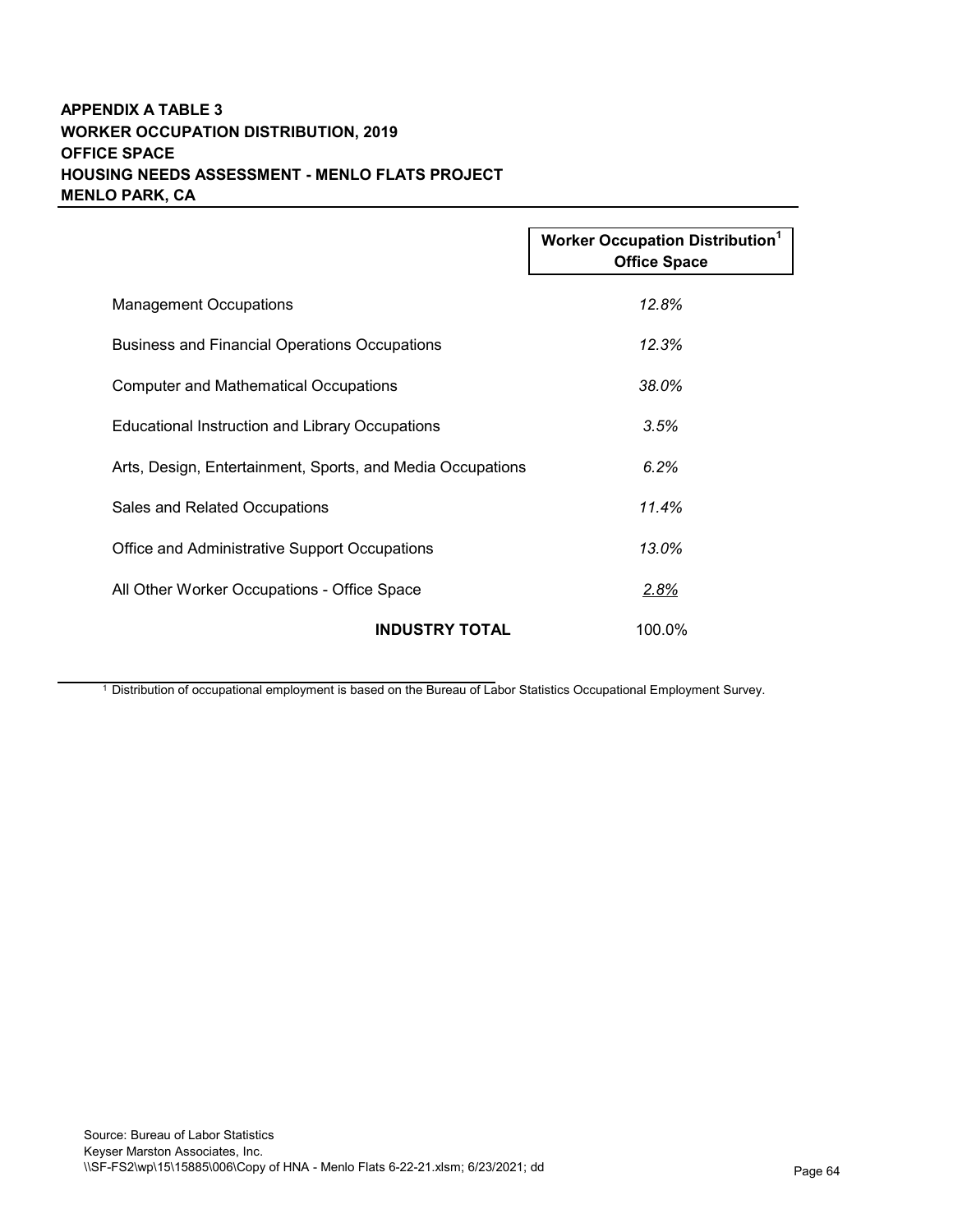#### **APPENDIX A TABLE 4 AVERAGE ANNUAL WORKER COMPENSATION, 2020 OFFICE SPACE WORKERS HOUSING NEEDS ASSESSMENT - MENLO FLATS PROJECT MENLO PARK, CA**

|                                                                              |                           | % of Total     | % of Total      |  |
|------------------------------------------------------------------------------|---------------------------|----------------|-----------------|--|
|                                                                              | 2020 Avg.                 | Occupation     | Office          |  |
| Occupation <sup>3</sup>                                                      | Compensation <sup>1</sup> | Group $2$      | <b>Workers</b>  |  |
| Page 1 of 2                                                                  |                           |                |                 |  |
| <b>Management Occupations</b>                                                |                           |                |                 |  |
| <b>General and Operations Managers</b>                                       | \$170,200                 | 21.6%          | 2.8%            |  |
| <b>Marketing Managers</b>                                                    | \$187,500                 | 11.7%          | 1.5%            |  |
| Sales Managers                                                               | \$165,500                 | 11.5%          | 1.5%            |  |
| <b>Computer and Information Systems Managers</b>                             | \$209,500                 | 27.8%          | 3.6%            |  |
| <b>Financial Managers</b>                                                    | \$195,300                 | 6.4%           | 0.8%            |  |
| Personal Service Managers, All Other; Entertainment and Recreation Man       | \$180,900                 | 7.2%           | 0.9%            |  |
| All other Management Occupations (Avg. All Categories)                       | \$187,400                 | 13.9%          | 1.8%            |  |
| <b>Weighted Mean Annual Wage</b>                                             | \$187,400                 | 100.0%         | 12.8%           |  |
| <b>Business and Financial Operations Occupations</b>                         |                           |                |                 |  |
| Human Resources Specialists                                                  | \$94,900                  | 9.0%           | 1.1%            |  |
| <b>Management Analysts</b>                                                   | \$118,500                 | 10.9%          | 1.3%            |  |
| Training and Development Specialists                                         | \$87,000                  | 5.7%           | 0.7%            |  |
| Market Research Analysts and Marketing Specialists                           | \$99,900                  | 29.9%          | 3.7%            |  |
| Project Management Specialists and Business Operations Specialists, All      | \$99,300                  | 18.0%          | 2.2%            |  |
| <b>Accountants and Auditors</b>                                              | \$96,500                  | 11.2%          | 1.4%            |  |
| Financial and Investment Analysts, Financial Risk Specialists, and Financial | \$128,200                 | 5.5%           | 0.7%            |  |
| All Other Business and Financial Operations Occupations (Avg. All Catego     | \$102,000                 | <u>9.8%</u>    | <u>1.2%</u>     |  |
| <b>Weighted Mean Annual Wage</b>                                             | \$102,000                 | 100.0%         | 12.3%           |  |
|                                                                              |                           |                |                 |  |
| <b>Computer and Mathematical Occupations</b>                                 |                           | 9.3%           | 3.5%            |  |
| <b>Computer Systems Analysts</b><br><b>Computer User Support Specialists</b> | \$124,400<br>\$79,300     | 11.4%          | 4.3%            |  |
| Network and Computer Systems Administrators                                  | \$104,000                 | 4.3%           | 1.6%            |  |
| <b>Computer Programmers</b>                                                  | \$117,100                 | 4.6%           | 1.7%            |  |
| Software Developers and Software Quality Assurance Analysts and Tester       | \$153,800                 | 46.9%          | 17.8%           |  |
| Web Developers and Digital Interface Designers                               | \$120,700                 | 6.3%           | 2.4%            |  |
| Computer Occupations, All Other                                              | \$126,800                 | 6.5%           | 2.5%            |  |
| All Other Computer and Mathematical Occupations (Avg. All Categories)        | \$132,700                 | 10.8%          | 4.1%            |  |
| <b>Weighted Mean Annual Wage</b>                                             | \$132,700                 | 100.0%         | 38.0%           |  |
|                                                                              |                           |                |                 |  |
| <b>Educational Instruction and Library Occupations</b>                       |                           |                |                 |  |
| Archivists                                                                   | \$85,800                  | 4.2%           | $0.1\%$         |  |
| Librarians and Media Collections Specialists<br><b>Library Technicians</b>   | \$93,000                  | 43.0%<br>40.0% | 1.5%<br>1.4%    |  |
| All Other Educational Instruction and Library Occupations (Avg. All Catego   | \$63,600                  | 12.8%          | 0.5%            |  |
|                                                                              | \$79,200<br>\$79,200      |                |                 |  |
| <b>Weighted Mean Annual Wage</b>                                             |                           | 100.0%         | 3.5%            |  |
|                                                                              |                           |                |                 |  |
| Arts, Design, Entertainment, Sports, and Media Occupations                   | \$139,300                 | 3.1%           |                 |  |
| <b>Art Directors</b><br>Special Effects Artists and Animators                | \$101,800                 | 6.7%           | $0.2\%$<br>0.4% |  |
| <b>Graphic Designers</b>                                                     |                           | 9.3%           | 0.6%            |  |
| <b>Producers and Directors</b>                                               | \$82,700                  | 9.6%           | $0.6\%$         |  |
| News Analysts, Reporters, and Journalists                                    | \$107,100<br>\$73,900     | 13.3%          | $0.8\%$         |  |
| <b>Public Relations Specialists</b>                                          | \$84,800                  | 8.3%           | 0.5%            |  |
| Editors                                                                      | \$90,800                  | 26.6%          | 1.7%            |  |
| <b>Technical Writers</b>                                                     | \$107,900                 | 4.8%           | 0.3%            |  |
| <b>Writers and Authors</b>                                                   | \$98,500                  | 7.3%           | 0.5%            |  |
| All Other Arts, Design, Entertainment, Sports, and Media Occupations (Av     | <u>\$92,700</u>           | <u>10.9%</u>   | $0.7\%$         |  |
| Weighted Mean Annual Wage                                                    | \$92,700                  | 100.0%         | 6.2%            |  |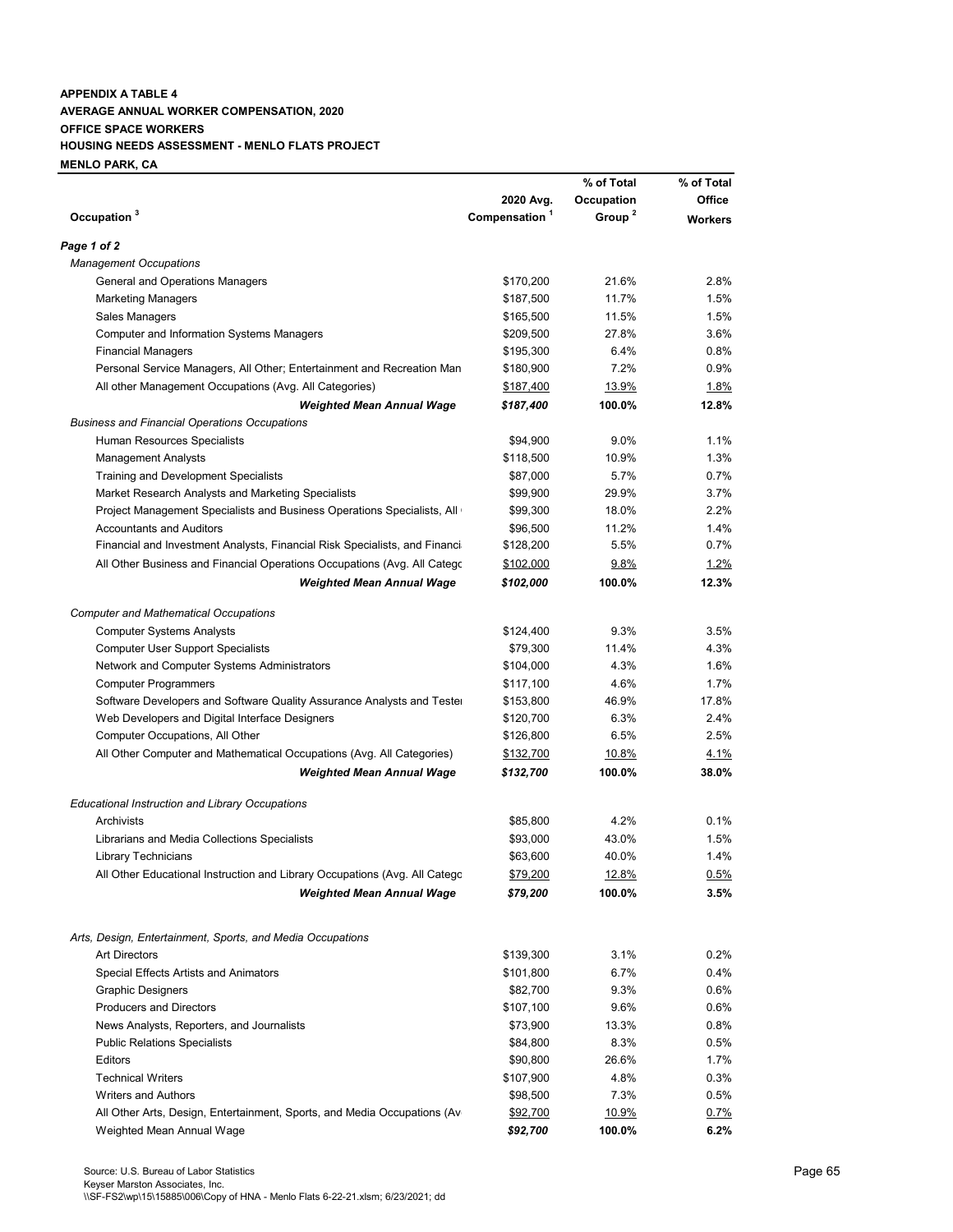#### **APPENDIX A TABLE 4 AVERAGE ANNUAL WORKER COMPENSATION, 2020 OFFICE SPACE WORKERS HOUSING NEEDS ASSESSMENT - MENLO FLATS PROJECT MENLO PARK, CA**

|                                                                           |                           | % of Total | % of Total     |
|---------------------------------------------------------------------------|---------------------------|------------|----------------|
|                                                                           | 2020 Avg.                 | Occupation | Office         |
| Occupation <sup>3</sup>                                                   | Compensation <sup>1</sup> | Group $2$  | <b>Workers</b> |
| Page 2 of 2                                                               |                           |            |                |
| Sales and Related Occupations                                             |                           |            |                |
| First-Line Supervisors of Non-Retail Sales Workers                        | \$85,200                  | 4.3%       | 0.5%           |
| <b>Advertising Sales Agents</b>                                           | \$98,400                  | 17.3%      | 2.0%           |
| Sales Representatives of Services, Except Advertising, Insurance, Financi | \$86,400                  | 50.7%      | 5.8%           |
| Sales Representatives, Wholesale and Manufacturing, Technical and Scie    | \$109,200                 | 10.6%      | 1.2%           |
| Sales Representatives, Wholesale and Manufacturing, Except Technical a    | \$84,400                  | 6.0%       | 0.7%           |
| <b>Telemarketers</b>                                                      | \$35,200                  | 4.2%       | 0.5%           |
| All Other Sales and Related Occupations (Avg. All Categories)             | \$88,700                  | 7.0%       | 0.8%           |
| Weighted Mean Annual Wage                                                 | \$88,700                  | 100.0%     | 11.4%          |
| Office and Administrative Support Occupations                             |                           |            |                |
| First-Line Supervisors of Office and Administrative Support Workers       | \$75,800                  | 8.5%       | 1.1%           |
| Bookkeeping, Accounting, and Auditing Clerks                              | \$59,100                  | 6.0%       | 0.8%           |
| <b>Customer Service Representatives</b>                                   | \$53,000                  | 35.3%      | 4.6%           |
| Library Assistants, Clerical                                              | \$46,900                  | 9.5%       | 1.2%           |
| Executive Secretaries and Executive Administrative Assistants             | \$88,300                  | 5.4%       | 0.7%           |
| Secretaries and Administrative Assistants, Except Legal, Medical, and Exe | \$55,900                  | 6.2%       | 0.8%           |
| Office Clerks, General                                                    | \$49,700                  | 11.5%      | 1.5%           |
| All Other Office and Administrative Support Occupations (Avg. All Categor | \$57,200                  | 17.5%      | 2.3%           |
| Weighted Mean Annual Wage                                                 | \$57,200                  | 100.0%     | 13.0%          |
|                                                                           |                           |            | 97.2%          |

1 The methodology utilized by the Bureau of Labor Statistics (BLS) assumes hourly paid employees are employed full-time. Annual compensation is calculated by multiplying hourly wages by 40 hours per work week by 52 weeks.

2 Occupation percentages are based on the 2019 National Industry - Specific Occupational Employment survey compiled by the Bureau of Labor Statistics. Wages are based on Occupational Employment Survey data applicable to San Mateo County as of First Quarter 2020.

3 Including occupations representing 3% or more of the major occupation group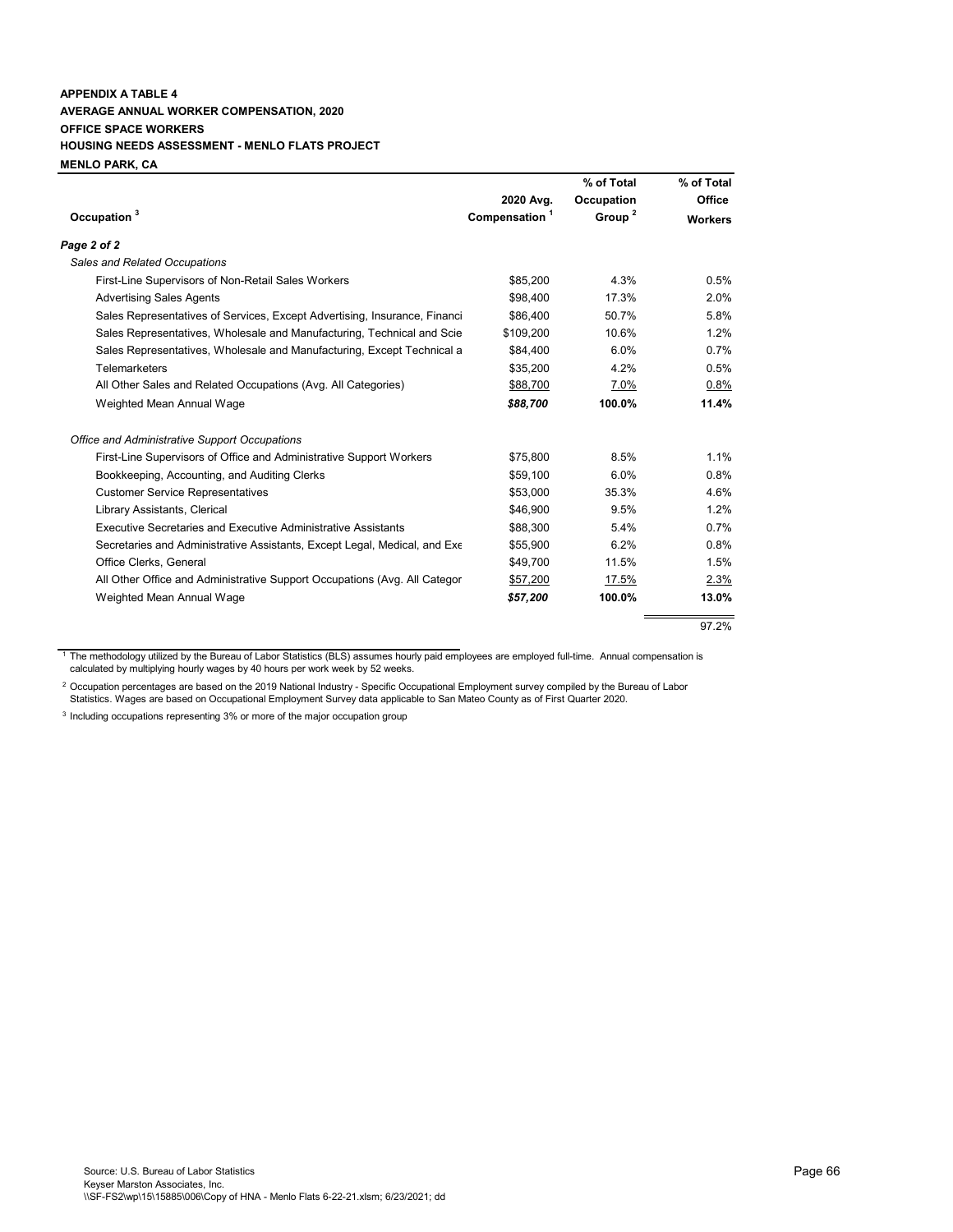### **APPENDIX A TABLE 5 AVERAGE ANNUAL WORKER COMPENSATION, 2020 EXISTING COMMERCIAL HOUSING NEEDS ASSESSMENT - MENLO FLATS PROJECT MENLO PARK, CA**

|                                                                                   |                                        | % of Total                                         |
|-----------------------------------------------------------------------------------|----------------------------------------|----------------------------------------------------|
| Occupation <sup>3</sup>                                                           | 2020 Avg.<br>Compensation <sup>1</sup> | <b>Existing Commercial</b><br>Workers <sup>2</sup> |
| Sales Managers                                                                    | \$165,500                              | 10.0%                                              |
| Set and Exhibit Designers                                                         | \$78,800                               | 20.0%                                              |
| Lighting Technicians and Media and Communication<br>Equipment Workers, All Other* | \$91,300                               | 20.0%                                              |
| Meeting, Convention, and Event Planners                                           | \$67,100                               | 10.0%                                              |
| Office Clerks, General                                                            | \$49.700                               | 10.0%                                              |
| <b>Light Truck Drivers</b>                                                        | \$53,400                               | 10.0%                                              |
| Laborers and Freight, Stock, and Material Movers, Hand                            | \$43.700                               | 20.0%                                              |
|                                                                                   |                                        | 100.0%                                             |

1 The methodology utilized by the Bureau of Labor Statistics (BLS) assumes hourly paid employees are employed full-time. Annual compensation is calculated by multiplying hourly wages by 40 hours per work week by 52 weeks.

2 Estimated breakdown based upon on the following description from the LinkedIn page for the existing tenant "Theme Party Productions has been designing and producing memorable special events for over 20 years. Theme Party Productions offers a warehouse with over 24,000 sq. ft. of prop rental resources, creative and technically skilled event design staff to meet the needs of our clients."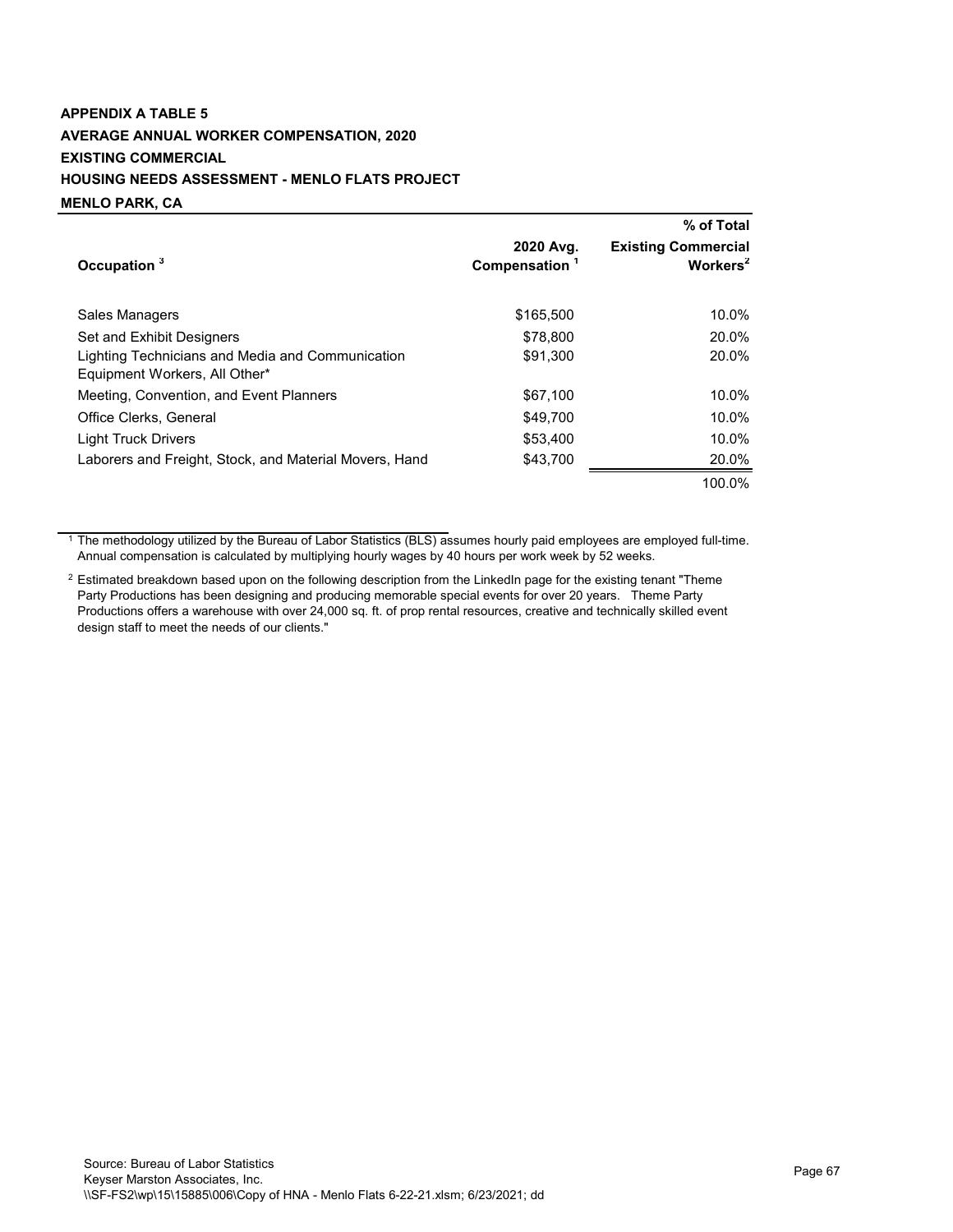## **APPENDIX A TABLE 6 AVERAGE ANNUAL WORKER COMPENSATION, 2020 BUILDING SERVICES HOUSING NEEDS ASSESSMENT - MENLO FLATS PROJECT MENLO PARK, CA**

| Occupation <sup>3</sup>                                       | 2020 Avg.<br>Compensation <sup>1</sup> | % of Total<br><b>Building Services</b><br><b>Workers</b> |
|---------------------------------------------------------------|----------------------------------------|----------------------------------------------------------|
| Janitors and Cleaners, Except Maids and Housekeeping Cleaners | \$38,900                               | 75.0%                                                    |
| Maintenance and Repair Workers, General                       | \$57,700                               | 25.0%                                                    |

100.0%

<sup>1</sup> The methodology utilized by the Bureau of Labor Statistics (BLS) assumes hourly paid employees are employed full-time. Annual compensation is calculated by multiplying hourly wages by 40 hours per work week by 52 weeks.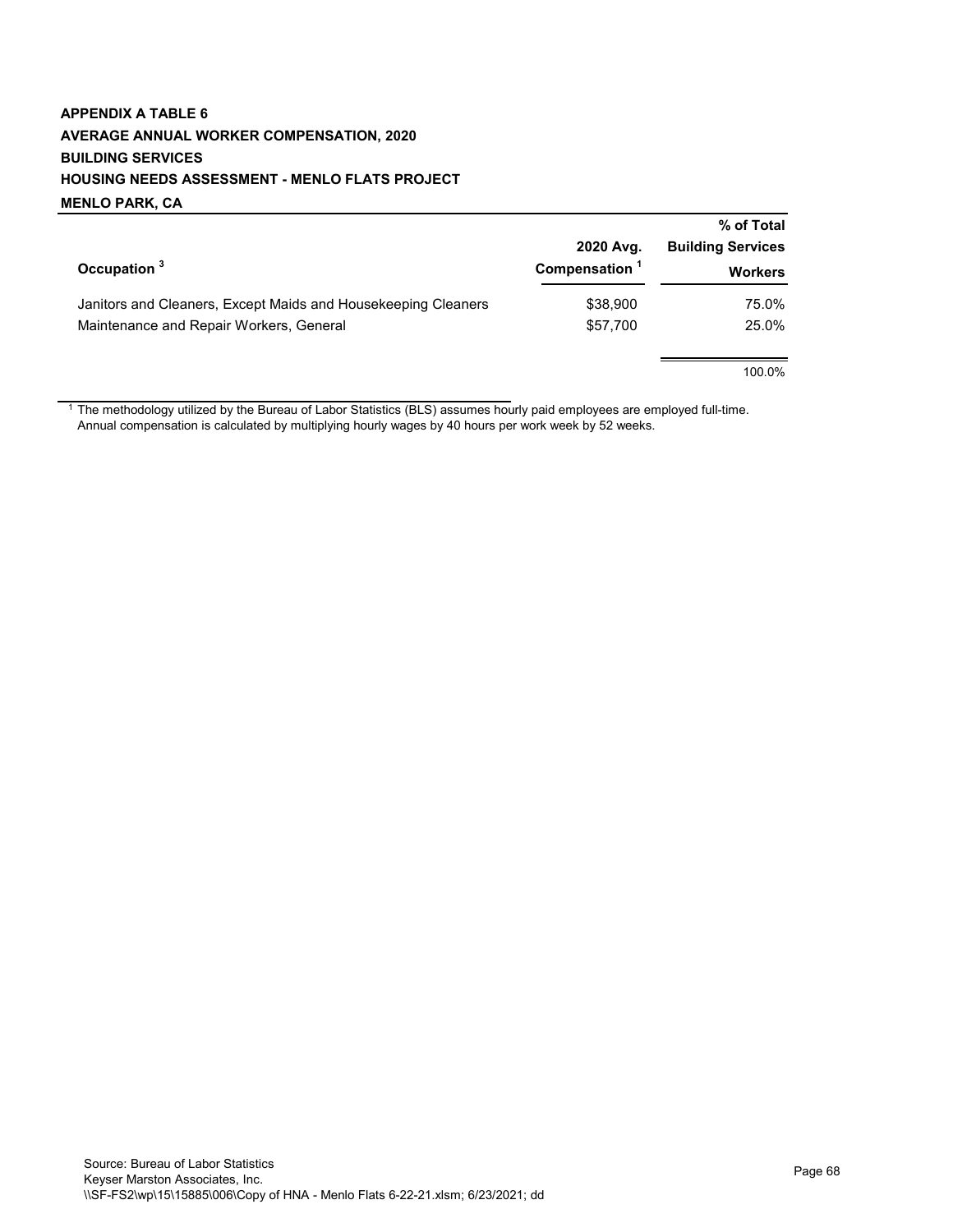## **APPENDIX A TABLE 7 AVERAGE ANNUAL WORKER COMPENSATION, 2020 APARTMENT PROPERTY MANAGEMENT HOUSING NEEDS ASSESSMENT - MENLO FLATS PROJECT MENLO PARK, CA**

| Occupation <sup>3</sup>                                   | 2020 Avg.<br>Compensation <sup>1</sup> | % of Total<br><b>Apartment Property Management</b><br><b>Workers</b> |
|-----------------------------------------------------------|----------------------------------------|----------------------------------------------------------------------|
| Property, Real Estate, and Community Association Managers | \$88,900                               | 20.0%                                                                |
| Maintenance and Repair Workers, General                   | \$57,700                               | 40.0%                                                                |
| Grounds Maintenance Workers, All Other                    | \$42,800                               | 40.0%                                                                |
|                                                           |                                        | 100.0%                                                               |

<sup>1</sup> The methodology utilized by the Bureau of Labor Statistics (BLS) assumes hourly paid employees are employed full-time. Annual compensation is calculated by multiplying hourly wages by 40 hours per work week by 52 weeks.